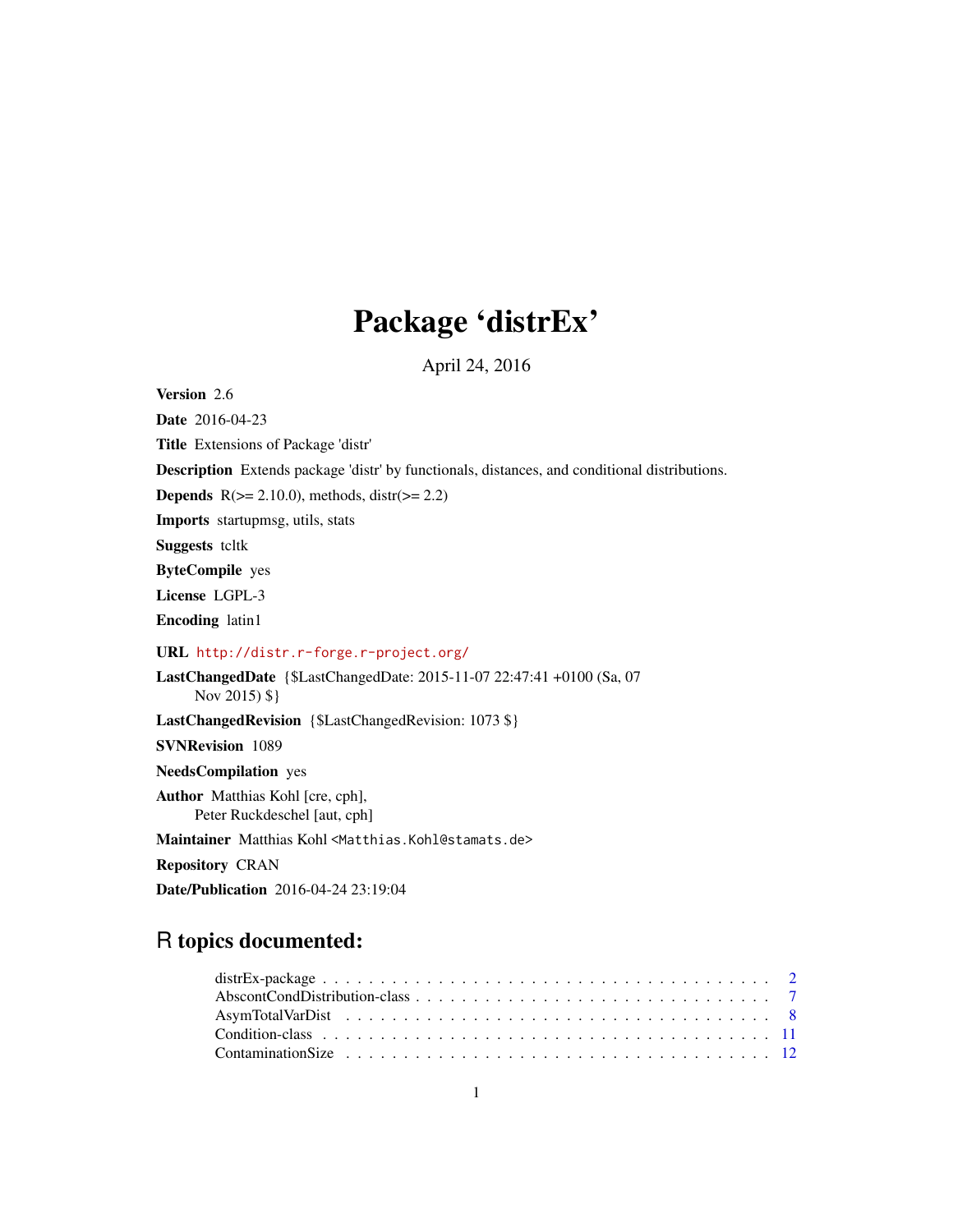<span id="page-1-0"></span>

| 13<br>ConvexContamination                                                                                    |
|--------------------------------------------------------------------------------------------------------------|
| 15<br><b>C</b> vMDist                                                                                        |
| 16<br>dim-methods                                                                                            |
| 17                                                                                                           |
| 18                                                                                                           |
| 19                                                                                                           |
| 20                                                                                                           |
| 22                                                                                                           |
| 22                                                                                                           |
| 23                                                                                                           |
| 25                                                                                                           |
| 34                                                                                                           |
| 35                                                                                                           |
| 36                                                                                                           |
| 37                                                                                                           |
| 38                                                                                                           |
| 41                                                                                                           |
| 43                                                                                                           |
| 44                                                                                                           |
| 45                                                                                                           |
| 46                                                                                                           |
| 47                                                                                                           |
| 48                                                                                                           |
| 50                                                                                                           |
| 51                                                                                                           |
| 52                                                                                                           |
| 55                                                                                                           |
| 56<br>$ProgramCondition \ldots \ldots \ldots \ldots \ldots \ldots \ldots \ldots \ldots \ldots \ldots \ldots$ |
| 57                                                                                                           |
| 58                                                                                                           |
| 59                                                                                                           |
| 62                                                                                                           |
| 63                                                                                                           |
|                                                                                                              |
| 74                                                                                                           |
|                                                                                                              |

distrEx-package *distrEx – Extensions of Package distr*

# Description

distrEx provides some extensions of package distr:

- expectations in the form
	- $E(X)$  for the expectation of a distribution object X
	- $E(X, f)$  for the expectation of  $f(X)$  where X is some distribution object and f some function in X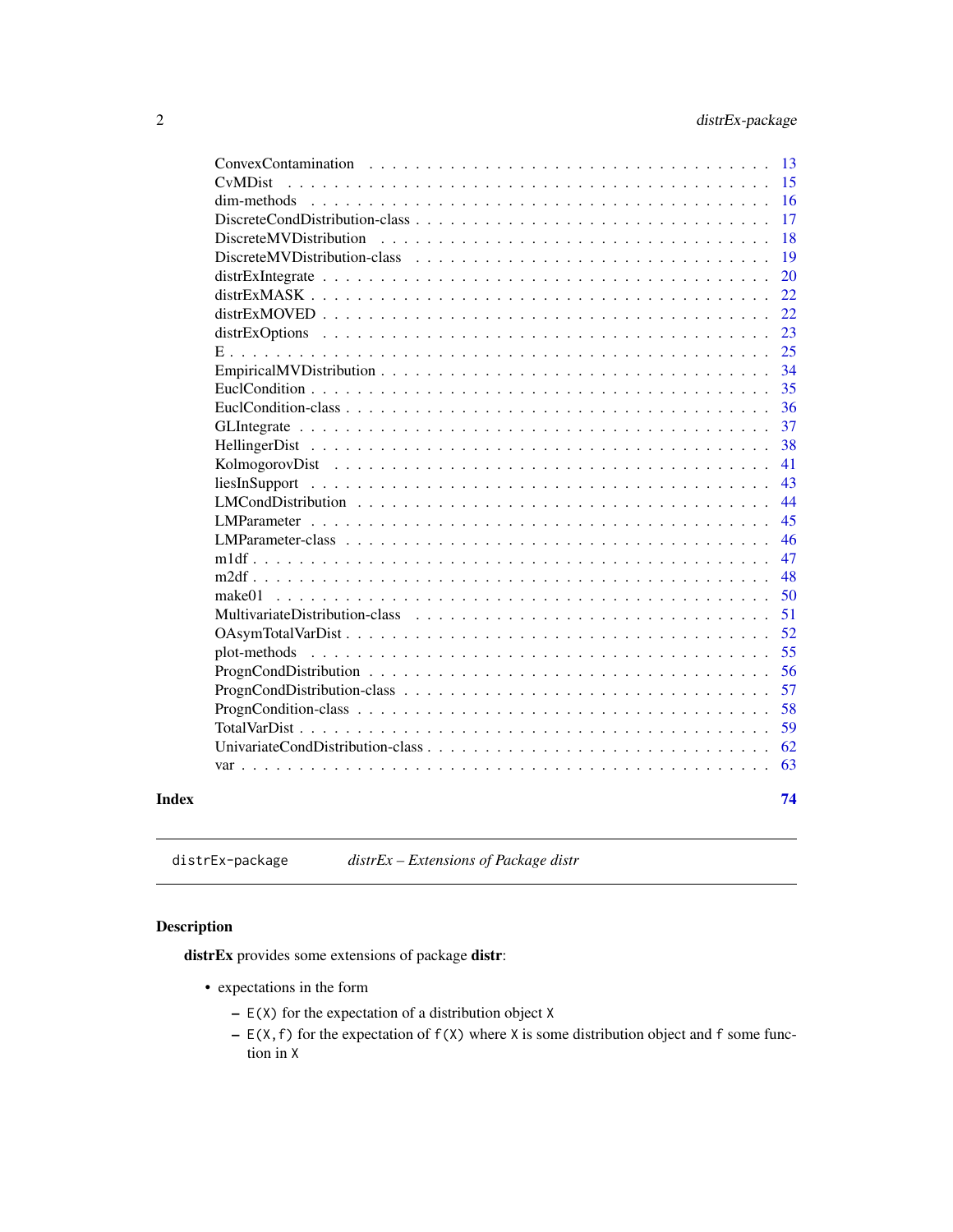- further functionals: var, sd, IQR, mad, median, skewness, kurtosis
- truncated moments,
- distances between distributions (Hellinger, Cramer von Mises, Kolmogorov, total variation, "convex contamination")
- lists of distributions,
- conditional distributions in factorized form
- conditional expectations in factorized form

Support for extreme value distributions has moved to package RobExtremes

#### Details

| distrEx                                     |
|---------------------------------------------|
| 2.6                                         |
| 2016-04-23                                  |
| $R(>= 2.10.0)$ , methods, distr( $>= 2.2$ ) |
| startupmsg, utils, stats                    |
| tcltk                                       |
| yes                                         |
| $L$ GPL-3                                   |
| http://distr.r-forge.r-project.org/         |
| 1089                                        |
|                                             |

#### Classes

```
Distribution Classes
"Distribution" (from distr)
|>"UnivariateDistribution" (from distr)
|>|>"AbscontDistribution" (from distr)
|>|>|>"Gumbel"
|>|>|>"Pareto"
|>|>|>"GPareto"
|>"MultivariateDistribution"
|>|>"DiscreteMVDistribution-class"
|>"UnivariateCondDistribution"
|>|>"AbscontCondDistribution"
|>|>|>"PrognCondDistribution"
|>|>"DiscreteCondDistribution"
```
Condition Classes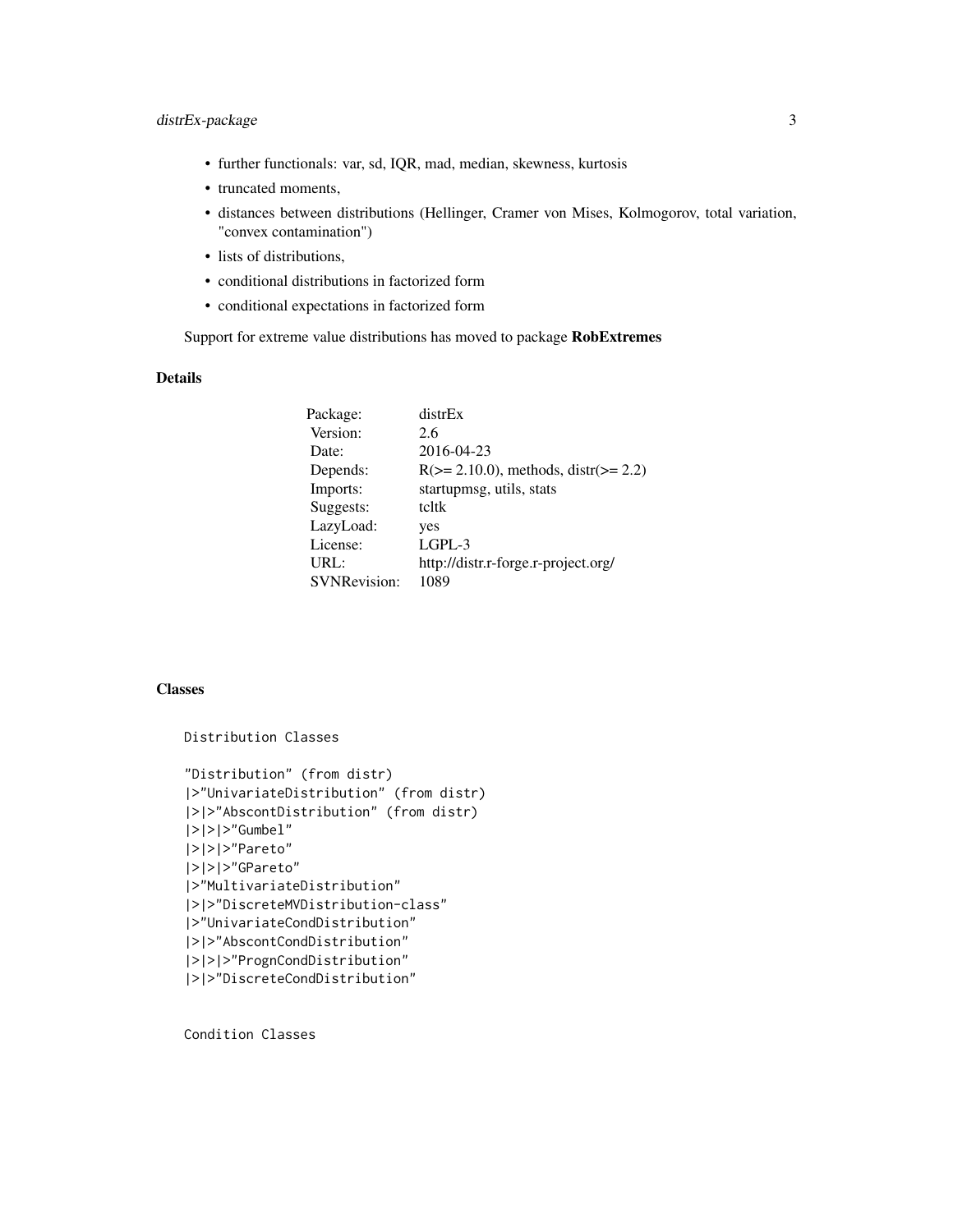```
"Condition"
|>"EuclCondition"
|>"PrognCondition"
Parameter Classes
"OptionalParameter" (from distr)
|>"Parameter" (from distr)
|>|>"LMParameter"
|>|>"GumbelParameter"
|>|>"ParetoParameter"
```
# Functions

| Integration:     |                                                                     |
|------------------|---------------------------------------------------------------------|
| GLIntegrate      | Gauss-Legendre quadrature                                           |
| distrExIntegrate | Integration of one-dimensional functions                            |
| Options:         |                                                                     |
| distrExOptions   | Function to change the global variables of the<br>package 'distrEx' |
| Standardization: |                                                                     |
| make@1           | Centering and standardization of univariate<br>distributions        |

# Generating Functions

| Distribution Classes<br>ConvexContamination | Generic function for generating convex<br>contaminations                              |
|---------------------------------------------|---------------------------------------------------------------------------------------|
| DiscreteMVDistribution                      |                                                                                       |
|                                             | Generating function for                                                               |
|                                             | DiscreteMVDistribution-class                                                          |
| Gumbel                                      | Generating function for Gumbel-class                                                  |
| LMCondDistribution                          | Generating function for the conditional<br>distribution of a linear regression model. |
| Condition Classes<br>EuclCondition          | Generating function for EuclCondition-class                                           |
| Parameter Classes                           |                                                                                       |
| LMParameter                                 | Generating function for LMParameter-class                                             |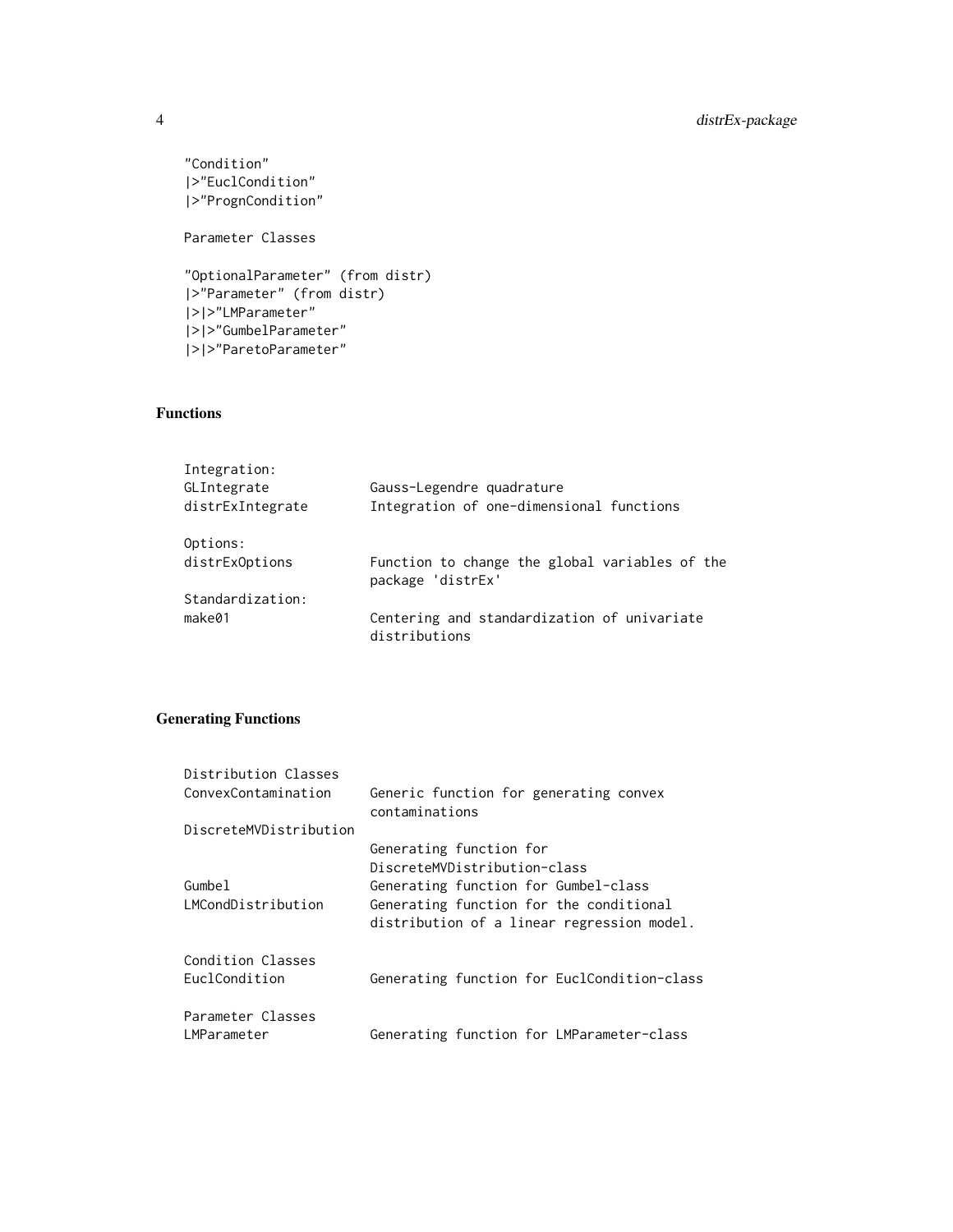# distrEx-package 5

# Methods

| Distances:         |                                                                                                                                                                                             |
|--------------------|---------------------------------------------------------------------------------------------------------------------------------------------------------------------------------------------|
| ContaminationSize  | Generic function for the computation of the<br>convex contamination (Pseudo-)distance of two<br>distributions                                                                               |
| HellingerDist      | Generic function for the computation of the<br>Hellinger distance of two distributions                                                                                                      |
| KolmogorovDist     | Generic function for the computation of the<br>Kolmogorov distance of two distributions                                                                                                     |
| TotalVarDist       | Generic function for the computation of the<br>total variation distance of two distributions                                                                                                |
| AsymTotalVarDist   | Generic function for the computation of the<br>asymmetric total variation distance of two distributions                                                                                     |
| OAsymTotalVarDist  | (for given ratio rho of negative to positive part of deviation)<br>Generic function for the computation of the minimal (in rho)<br>asymmetric total variation distance of two distributions |
| vonMisesDist       | Generic function for the computation of the<br>von Mises distance of two distributions                                                                                                      |
| liesInSupport      | Generic function for testing the support of a<br>distribution                                                                                                                               |
| Functionals:       |                                                                                                                                                                                             |
| Ε                  | Generic function for the computation of<br>(conditional) expectations                                                                                                                       |
| var                | Generic functions for the computation of<br>functionals                                                                                                                                     |
| IQR                | Generic functions for the computation of<br>functionals                                                                                                                                     |
| sd                 | Generic functions for the computation of<br>functionals                                                                                                                                     |
| mad                | Generic functions for the computation of<br>functionals                                                                                                                                     |
| median             | Generic functions for the computation of<br>functionals                                                                                                                                     |
| skewness           | Generic functions for the computation of<br>functionals                                                                                                                                     |
| kurtosis           | Generic functions for the computation of<br>Functionals                                                                                                                                     |
| truncated Moments: |                                                                                                                                                                                             |
| m1df               | Generic function for the computation of clipped<br>first moments                                                                                                                            |
| m2df               | Generic function for the computation of clipped<br>second moments                                                                                                                           |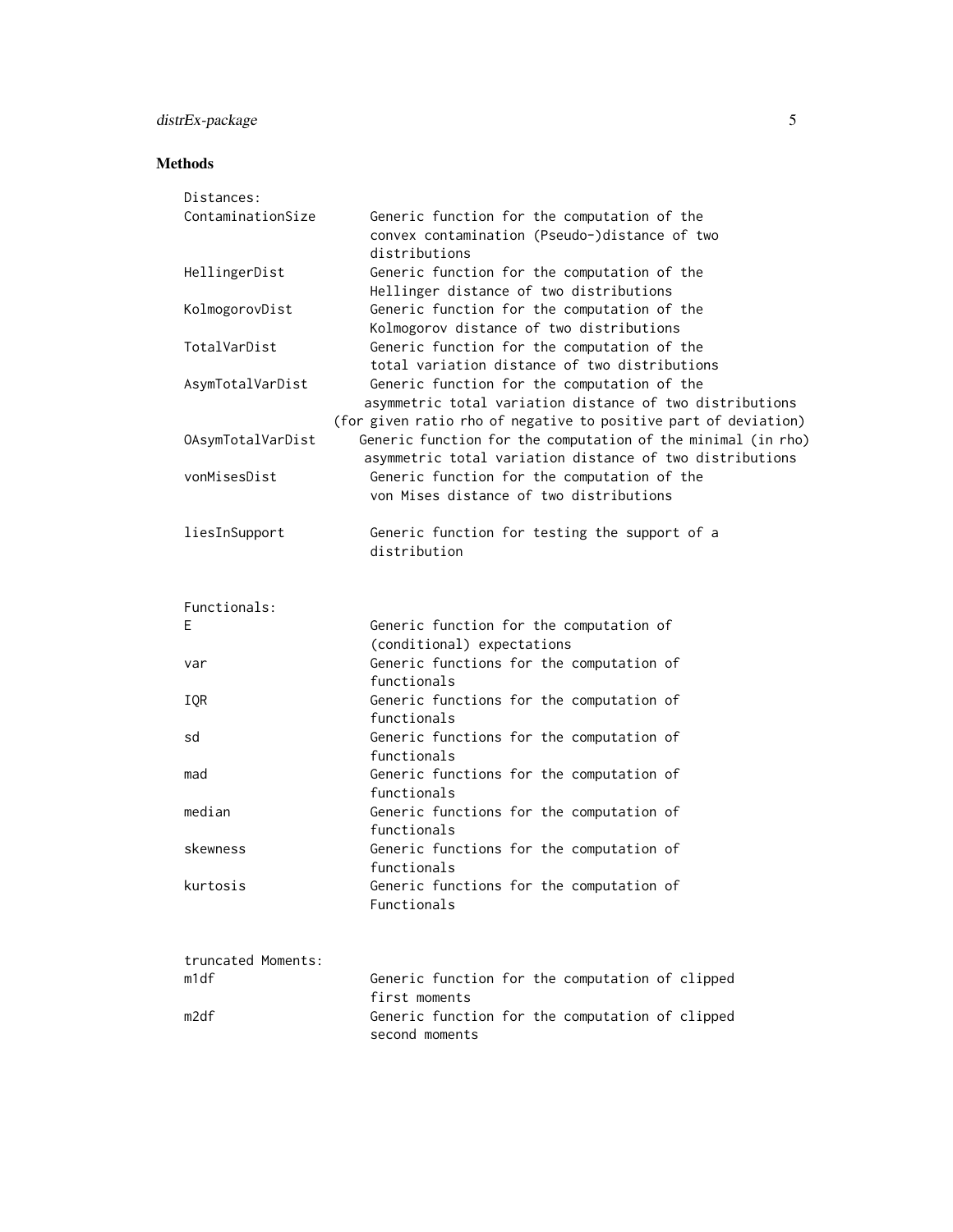#### Demos

Demos are available — see demo(package="distrEx").

#### Acknowledgement

G. Jay Kerns, <gkerns@ysu.edu>, has provided a major contribution, in particular the functionals skewness and kurtosis are due to him. Natalyia Horbenko, <natalyia.horbenko@itwm.fraunhofer.de> has ported the **actuar** code for the Pareto distribution to this setup.

#### Start-up-Banner

You may suppress the start-up banner/message completely by setting options("StartupBanner"="off") somewhere before loading this package by library or require in your R-code / R-session.

If option "StartupBanner" is not defined (default) or setting options("StartupBanner"=NULL) or options("StartupBanner"="complete") the complete start-up banner is displayed.

For any other value of option "StartupBanner" (i.e., not in c(NULL,"off","complete")) only the version information is displayed.

The same can be achieved by wrapping the library or require call into either suppressStartupMessages() or onlytypeStartupMessages(.,atypes="version").

As for general packageStartupMessage's, you may also suppress all the start-up banner by wrapping the library or require call into suppressPackageStartupMessages() from startupmsgversion 0.5 on.

#### Package versions

Note: The first two numbers of package versions do not necessarily reflect package-individual development, but rather are chosen for the distrXXX family as a whole in order to ease updating "depends" information.

#### Note

Some functions of package stats have intentionally been masked, but completely retain their functionality — see distrExMASK().

If any of the packages e1071, moments, fBasics is to be used together with distrEx the latter must be attached *after* any of the first mentioned. Otherwise kurtosis() and skewness() defined as *methods* in distrEx may get masked.

To re-mask, you may use kurtosis <- distrEx::kurtosis; skewness <- distrEx::skewness. See also distrExMASK()

#### Author(s)

Matthias Kohl <Matthias.Kohl@stamats.de> and Peter Ruckdeschel <peter.ruckdeschel@uni-oldenburg.de>,

*Maintainer: Matthias Kohl* <Matthias.Kohl@stamats.de>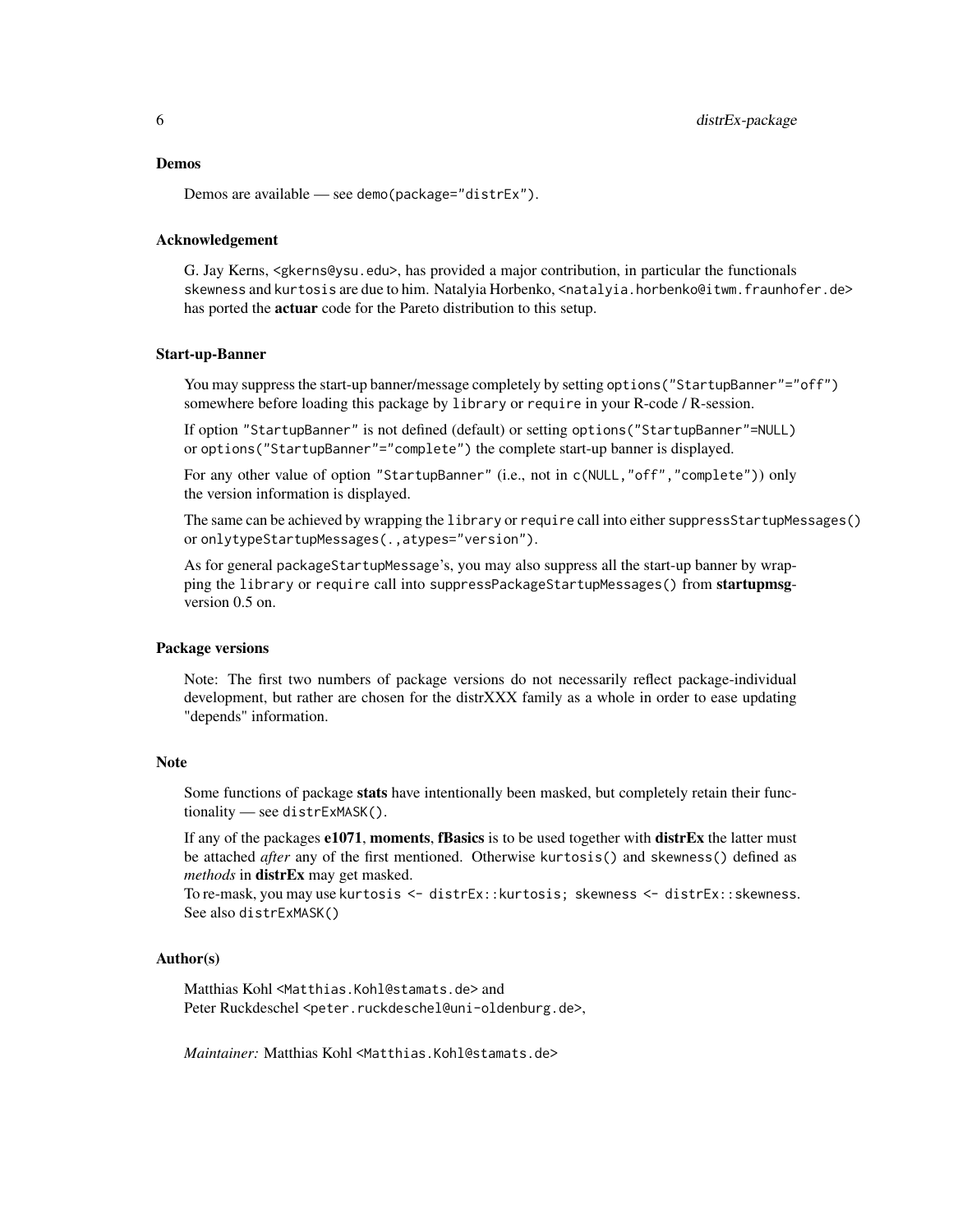#### <span id="page-6-0"></span>References

P. Ruckdeschel, M. Kohl, T. Stabla, F. Camphausen (2006): S4 Classes for Distributions, *R News*, *6*(2), 2-6. [http://CRAN.R-project.org/doc/Rnews/Rnews\\_2006-2.pdf](http://CRAN.R-project.org/doc/Rnews/Rnews_2006-2.pdf)

a vignette for packages distr, distrSim, distrTEst, and distrEx is included into the mere documentation package **distrDoc** and may be called by require("distrDoc"); vignette("distr")

a homepage to this package is available under <http://distr.r-forge.r-project.org/>

M. Kohl (2005): *Numerical Contributions to the Asymptotic Theory of Robustness.* PhD Thesis. Bayreuth. Available as <http://www.stamats.de/ThesisMKohl.pdf>

#### See Also

[distr-package](#page-0-0)

AbscontCondDistribution-class

*Absolutely continuous conditional distribution*

#### Description

The class of absolutely continuous conditional univariate distributions.

#### Objects from the Class

Objects can be created by calls of the form new("AbscontCondDistribution", ...).

#### **Slots**

cond Object of class "Condition": condition

img Object of class "rSpace": the image space.

param Object of class "OptionalParameter": an optional parameter.

- r Object of class "function": generates random numbers.
- d Object of class "OptionalFunction": optional conditional density function.
- p Object of class "OptionalFunction": optional conditional cumulative distribution function.
- q Object of class "OptionalFunction": optional conditional quantile function.
- .withArith logical: used internally to issue warnings as to interpretation of arithmetics
- .withSim logical: used internally to issue warnings as to accuracy
- .logExact logical: used internally to flag the case where there are explicit formulae for the log version of density, cdf, and quantile function
- .lowerExact logical: used internally to flag the case where there are explicit formulae for the lower tail version of cdf and quantile function
- Symmetry object of class "DistributionSymmetry"; used internally to avoid unnecessary calculations.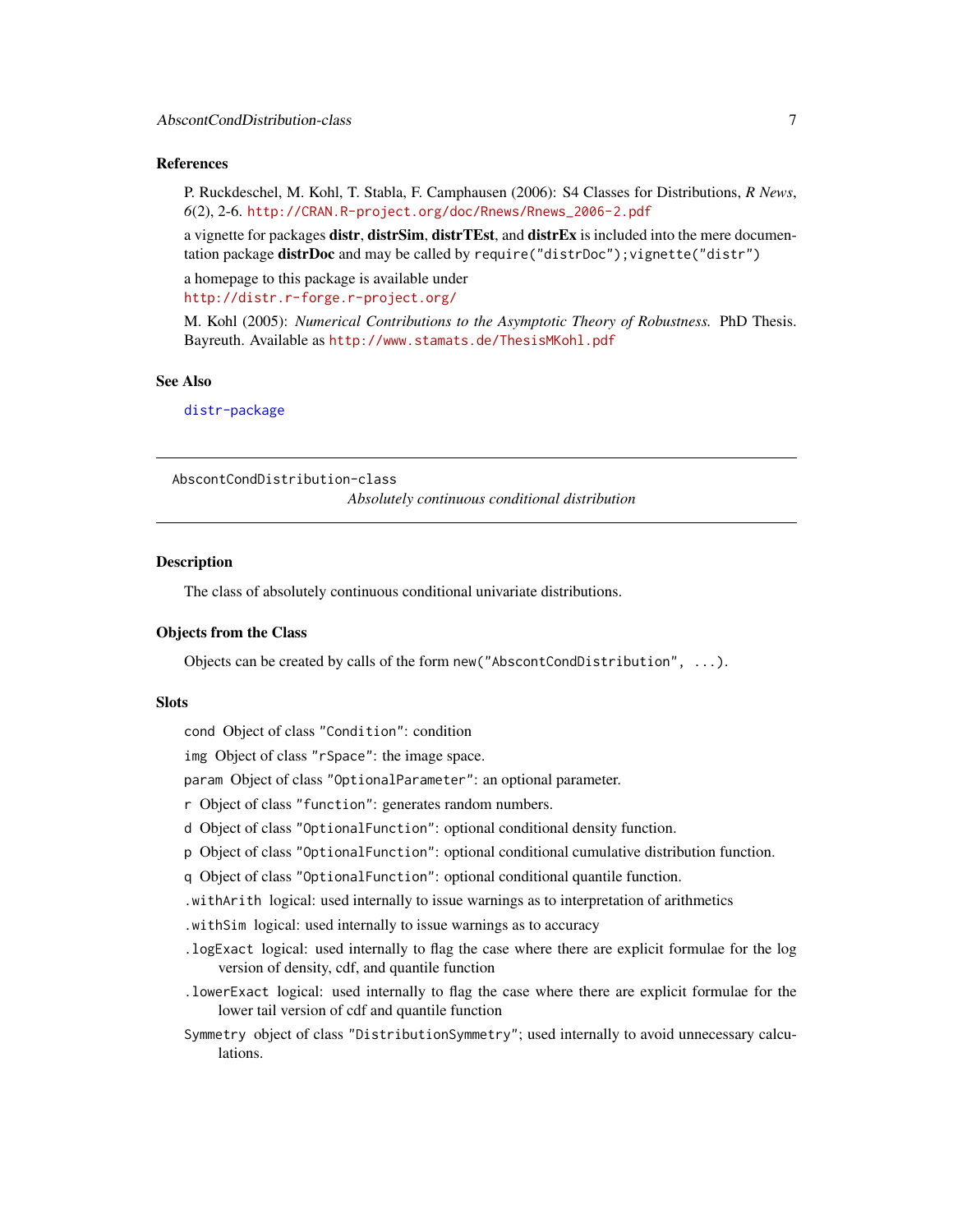#### <span id="page-7-0"></span>Extends

Class "UnivariateCondDistribution", directly. Class "Distribution", by class "UnivariateCondDistribution".

#### Author(s)

Matthias Kohl <Matthias.Kohl@stamats.de>

#### See Also

[UnivariateCondDistribution-class](#page-61-1), [Distribution-class](#page-0-0)

#### Examples

new("AbscontCondDistribution")

| AsymTotalVarDist | Generic function for the computation of asymmetric total variation |
|------------------|--------------------------------------------------------------------|
|                  | distance of two distributions                                      |

# Description

Generic function for the computation of asymmetric total variation distance  $d_v(\rho)$  of two distributions P and Q where the distributions may be defined for an arbitrary sample space  $(\Omega, \mathcal{A})$ . For given ratio of inlier and outlier probability  $\rho$ , this distance is defined as

$$
d_v(\rho)(P,Q) = \int (dQ - c \, dP)_+
$$

for c defined by

$$
\rho \int (dQ - c \, dP)_+ = \int (dQ - c \, dP)_-
$$

It coincides with total variation distance for  $\rho = 1$ .

#### Usage

```
AsymTotalVarDist(e1, e2, ...)
## S4 method for signature 'AbscontDistribution,AbscontDistribution'
AsymTotalVarDist(e1,e2, rho = 1,
             rel.tol = .Machine$double.eps^0.3, maxiter=1000, Ngrid = 10000,
             TruncQuantile = getdistrOption("TruncQuantile"),
            IQR.fac = 15## S4 method for signature 'AbscontDistribution, DiscreteDistribution'
AsymTotalVarDist(e1,e2, rho = 1, ...)
## S4 method for signature 'DiscreteDistribution, AbscontDistribution'
AsymTotalVarDist(e1,e2, rho = 1, ...)
## S4 method for signature 'DiscreteDistribution, DiscreteDistribution'
AsymTotalVarDist(e1,e2, rho = 1, ...)
```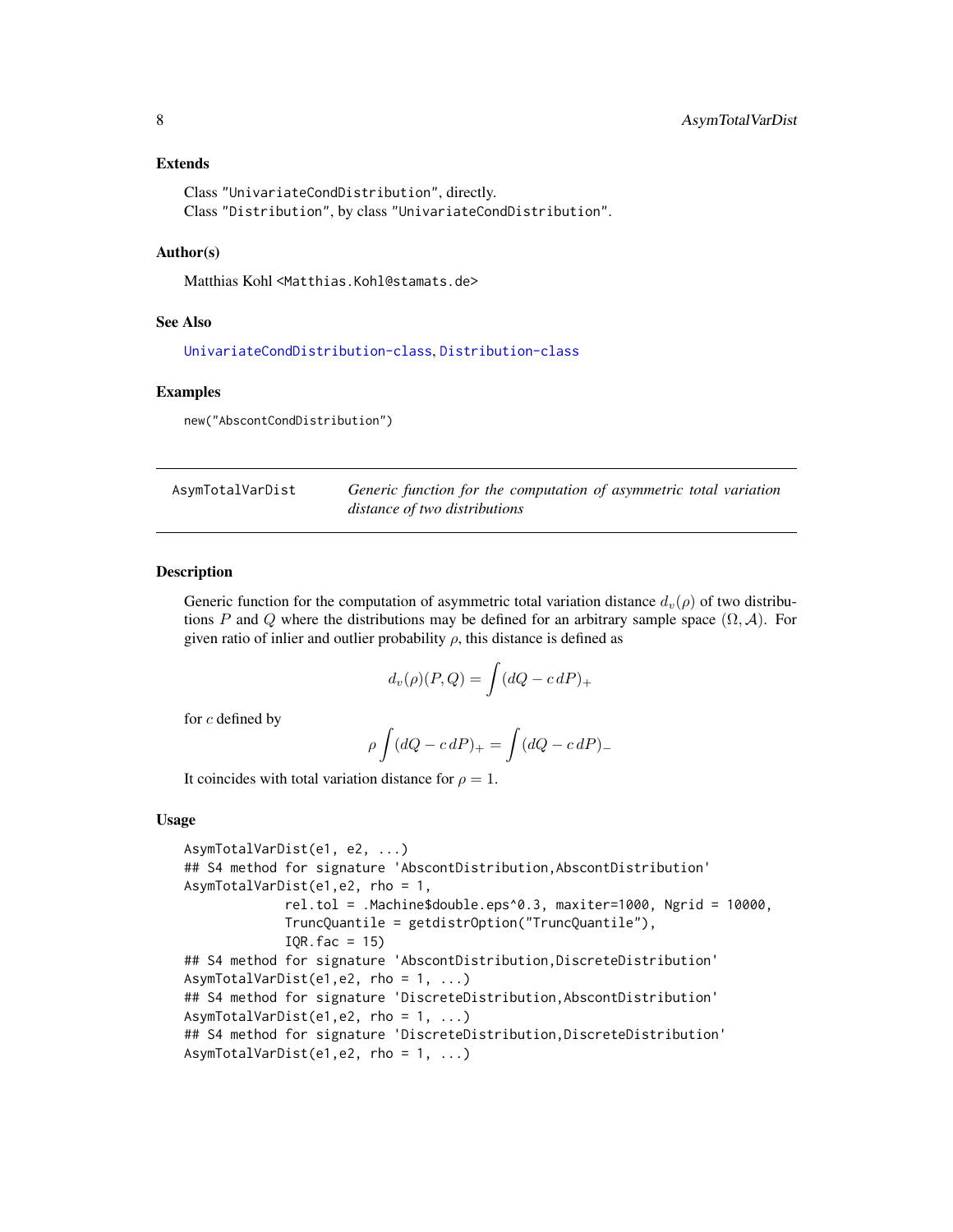```
## S4 method for signature 'numeric,DiscreteDistribution'
AsymTotalVarDist(e1, e2, rho = 1, ...)
## S4 method for signature 'DiscreteDistribution,numeric'
AsymTotalVarDist(e1, e2, rho = 1, ...)
## S4 method for signature 'numeric,AbscontDistribution'
AsymTotalVarDist(e1, e2, rho = 1, asis.smooth.discretize = "discretize",
           n.discr = getdistrExOption("nDiscretize"), low.discr = getLow(e2),
           up.discr = getUp(e2), h.smooth = getdistrExOption("hSmooth"),
             rel.tol = .Machine$double.eps^0.3, maxiter=1000, Ngrid = 10000,
             TruncQuantile = getdistrOption("TruncQuantile"),
            IQR.fac = 15## S4 method for signature 'AbscontDistribution,numeric'
AsymTotalVarDist(e1, e2, rho = 1,
           asis.smooth.discretize = "discretize",
           n.discr = getdistrExOption("nDiscretize"), low.discr = getLow(e1),
           up.discr = getUp(e1), h.smooth = getdistrExOption("hSmooth"),
             rel.tol = .Machine$double.eps^0.3, maxiter=1000, Ngrid = 10000,
            TruncQuantile = getdistrOption("TruncQuantile"),
             IQR.fac = 15## S4 method for signature 'AcDcLcDistribution, AcDcLcDistribution'
AsymTotalVarDist(e1, e2,
        rho = 1, rel.tol = .Machine$double.eps^0.3, maxiter=1000, Ngrid = 10000,
             TruncQuantile = getdistrOption("TruncQuantile"),
             IQR.fac = 15
```
#### Arguments

| e1                     | object of class "Distribution" or "numeric"                                                                                                                              |
|------------------------|--------------------------------------------------------------------------------------------------------------------------------------------------------------------------|
| e <sub>2</sub>         | object of class "Distribution" or "numeric"                                                                                                                              |
| asis.smooth.discretize |                                                                                                                                                                          |
|                        | possible methods are "asis", "smooth" and "discretize". Default is "discretize".                                                                                         |
| n.discr                | if asis. smooth. discretize is equal to "discretize" one has to specify the<br>number of lattice points used to discretize the abs. cont. distribution.                  |
| low.discr              | if asis. smooth. discretize is equal to "discretize" one has to specify the<br>lower end point of the lattice used to discretize the abs. cont. distribution.            |
| up.discr               | if asis. smooth. discretize is equal to "discretize" one has to specify the<br>upper end point of the lattice used to discretize the abs. cont. distribution.            |
| h.smooth               | if as is . smooth. discretize is equal to "smooth" $-i.e.,$ the empirical distribu-<br>tion of the provided data should be smoothed – one has to specify this parameter. |
| rho                    | ratio of inlier/outlier radius                                                                                                                                           |
| rel.tol                | relative tolerance for distrExIntegrate and uniroot                                                                                                                      |
| maxiter                | parameter for uniroot                                                                                                                                                    |
| Ngrid                  | How many grid points are to be evaluated to determine the range of the likeli-<br>hood ratio?,                                                                           |
| TruncQuantile          | Quantile the quantile based integration bounds (see details)                                                                                                             |
|                        |                                                                                                                                                                          |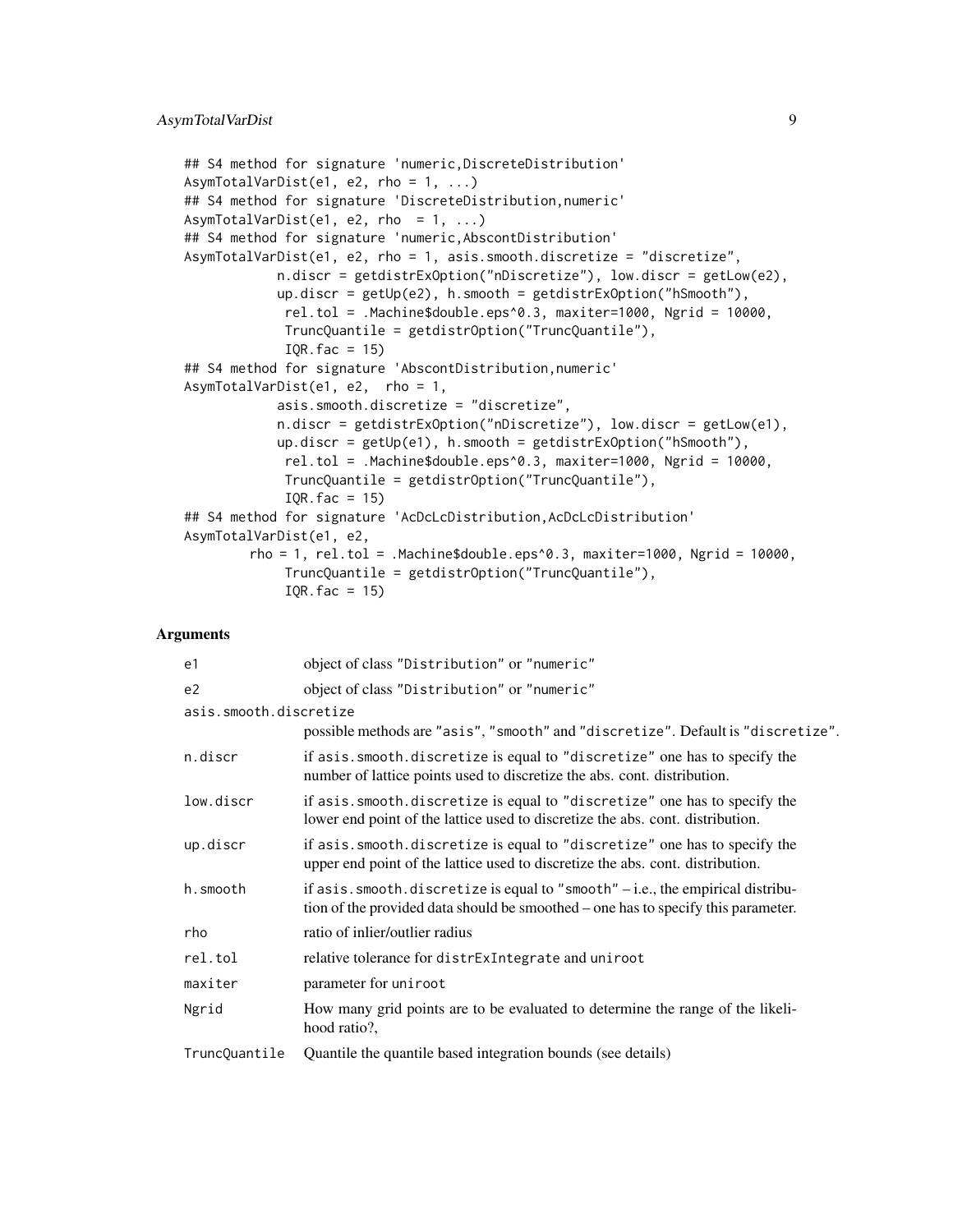10 AsymTotalVarDist

| IOR.fac                 | Factor for the scale based integration bounds (see details)                         |
|-------------------------|-------------------------------------------------------------------------------------|
| $\cdot$ $\cdot$ $\cdot$ | further arguments to be used in particular methods (not in package <b>distrEx</b> ) |

#### Details

For distances between absolutely continuous distributions, we use numerical integration; to determine sensible bounds we proceed as follows: by means of min(getLow(e1,eps=TruncQuantile),getLow(e2,eps=TruncQ max(getUp(e1,eps=TruncQuantile),getUp(e2,eps=TruncQuantile)) we determine quantile based bounds  $c(\text{low.0}, \text{up.0})$ , and by means of s1 <- max(IQR(e1), IQR(e2)); m1<- median(e1); m2 <- median(e2) and low.1 <- min(m1,m2)-s1\*IQR.fac, up.1 <- max(m1,m2)+s1\*IQR.fac we determine scale based bounds; these are combined by low  $\leq -\max(\text{low.0}, \text{low.1}), \text{up} \leq -\max(\text{up.0}, \text{up.0})$ . Again in the absolutely continuous case, to determine the range of the likelihood ratio, we evaluate

this ratio on a grid constructed as follows:  $x$ . range  $\leq -c$  (seq(1 ow, up, 1ength=Ngrid/3), q(e1)(seq

Finally, for both discrete and absolutely continuous case, we clip this ratio downwards by 1e-10 and upwards by 1e10

In case we want to compute the total variation distance between (empirical) data and an abs. cont. distribution, we can specify the parameter asis. smooth.discretize to avoid trivial distances  $distance = 1$ .

Using asis.smooth.discretize = "discretize", which is the default, leads to a discretization of the provided abs. cont. distribution and the distance is computed between the provided data and the discretized distribution.

Using asis.smooth.discretize = "smooth" causes smoothing of the empirical distribution of the provided data. This is, the empirical data is convoluted with the normal distribution Norm(mean =  $\theta$ , sd = h. smooth) which leads to an abs. cont. distribution. Afterwards the distance between the smoothed empirical distribution and the provided abs. cont. distribution is computed.

#### Value

Asymmetric Total variation distance of e1 and e2

#### Methods

- $e1 = "AbscontDistribution", e2 = "AbscontDistribution"; total variation distance of two absolute$ lutely continuous univariate distributions which is computed using distrExIntegrate.
- $e1 = "AbscontDistribution", e2 = "Discrete Distribution": total variation distance of absolutely$ continuous and discrete univariate distributions (are mutually singular; i.e., have distance =1).
- $e1 =$  "DiscreteDistribution",  $e2 =$  "DiscreteDistribution": total variation distance of two discrete univariate distributions which is computed using support and sum.
- $e1 =$  "DiscreteDistribution",  $e2 =$  "AbscontDistribution": total variation distance of discrete and absolutely continuous univariate distributions (are mutually singular; i.e., have distance =1).
- e1 = "numeric", e2 = "DiscreteDistribution": Total variation distance between (empirical) data and a discrete distribution.
- $e1 =$  "DiscreteDistribution",  $e2 =$  "numeric": Total variation distance between (empirical) data and a discrete distribution.
- $e1 = "numeric", e2 = "Abscont Distribution": Total variation distance between (empirical) data$ and an abs. cont. distribution.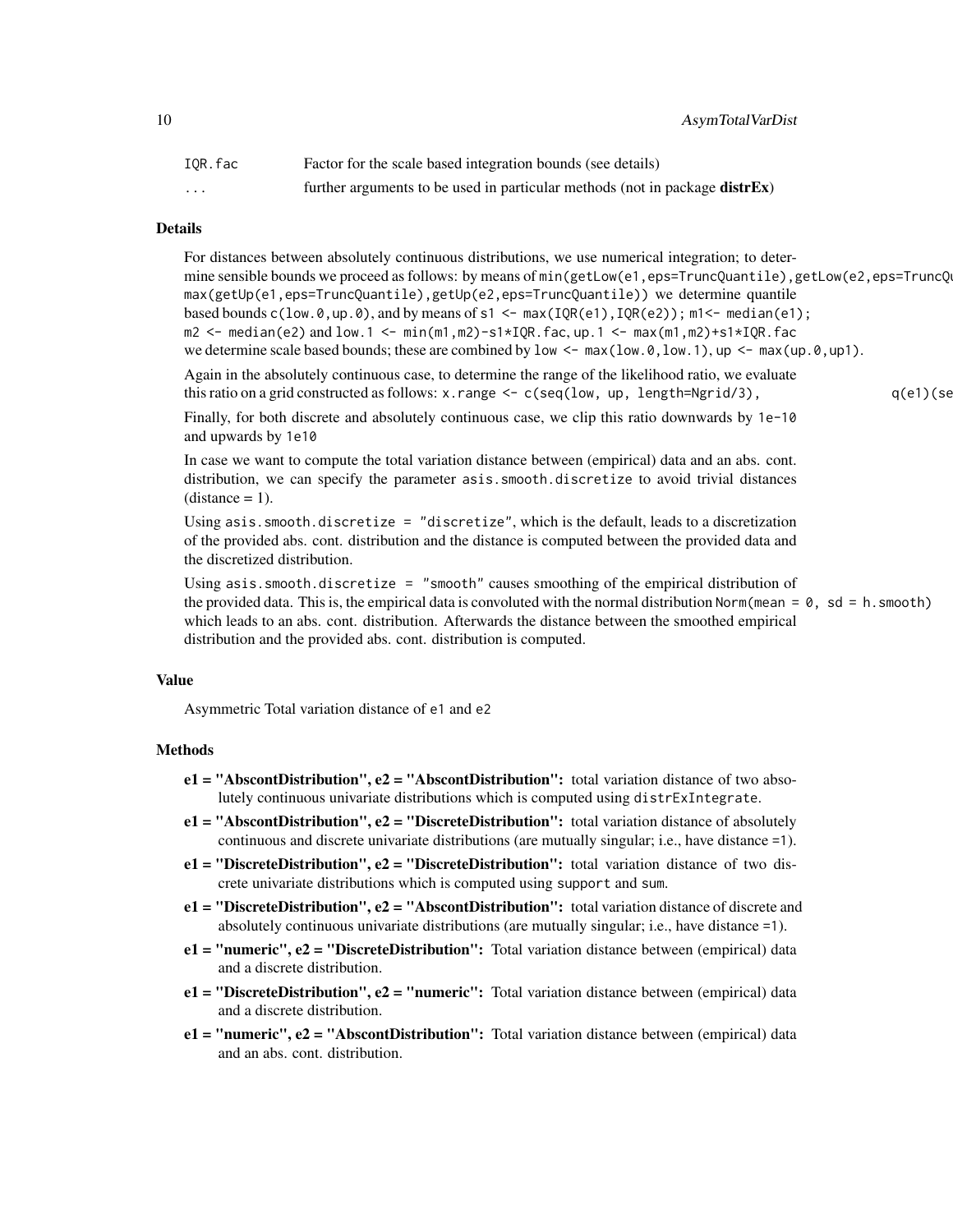- <span id="page-10-0"></span>e1 = "AbscontDistribution", e1 = "numeric": Total variation distance between (empirical) data and an abs. cont. distribution.
- $e1 = "AcDcLcDistribution", e2 = "AcDcLcDistribution": Total variation distance of mixed dis$ crete and absolutely continuous univariate distributions.

#### Author(s)

Peter Ruckdeschel <peter.ruckdeschel@uni-oldenburg.de>

# References

to be filled; Agostinelli, C and Ruckdeschel, P. (2009): A simultaneous inlier and outlier model by asymmetric total variation distance.

#### See Also

[TotalVarDist-methods](#page-58-1), [ContaminationSize](#page-11-1), [KolmogorovDist](#page-40-1), [HellingerDist](#page-37-1), [Distribution-class](#page-0-0)

#### Examples

```
AsymTotalVarDist(Norm(), UnivarMixingDistribution(Norm(1,2),Norm(0.5,3),
                 mixCoeff=c(0.2,0.8)), rho=0.3)
AsymTotalVarDist(Norm(), Td(10), rho=0.3)
AsymTotalVarDist(Norm(mean = 50, sd = sqrt(25)), Binom(size = 100), rho=0.3) # mutually singular
AsymTotalVarDist(Pois(10), Binom(size = 20), rho=0.3)
x <- rnorm(100)
AsymTotalVarDist(Norm(), x, rho=0.3)
AsymTotalVarDist(x, Norm(), asis.smooth.discretize = "smooth", rho=0.3)
y <- (rbinom(50, size = 20, prob = 0.5)-10)/sqrt(5)
AsymTotalVarDist(y, Norm(), rho=0.3)
AsymTotalVarDist(y, Norm(), asis.smooth.discretize = "smooth", rho=0.3)
AsymTotalVarDist(rbinom(50, size = 20, prob = 0.5), Binom(size = 20, prob = 0.5), rho=0.3)
```
<span id="page-10-1"></span>Condition-class *Conditions*

#### Description

The class of conditions.

#### Objects from the Class

Objects can be created by calls of the form new("Condition", ...).

#### **Slots**

name Object of class "character": name of the condition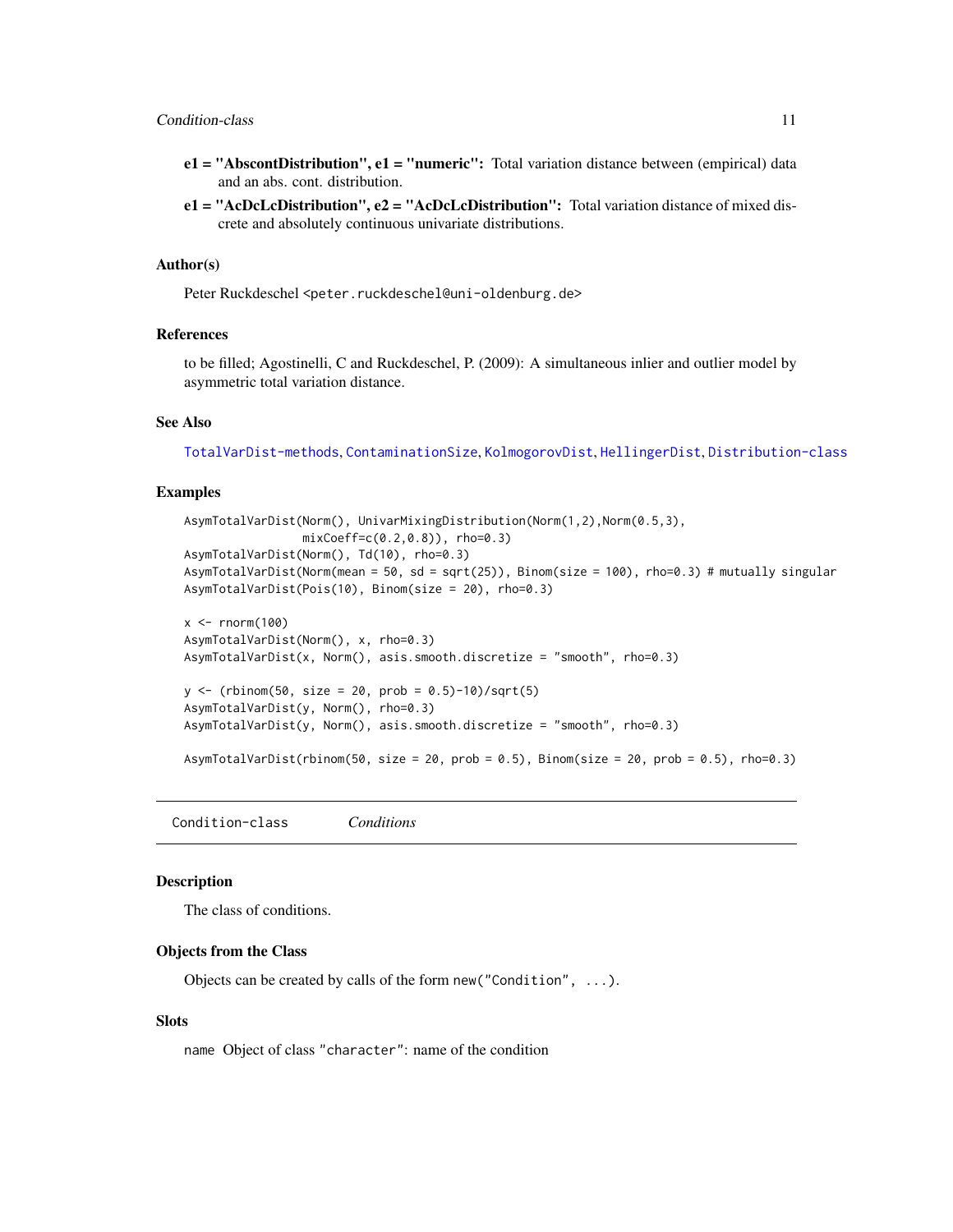#### <span id="page-11-0"></span>Methods

```
name signature(object = "Condition"): accessor function for slot name.
name<- signature(object = "Condition"): replacement function for slot name.
```
#### Author(s)

Matthias Kohl <Matthias.Kohl@stamats.de>

#### See Also

[UnivariateCondDistribution-class](#page-61-1)

#### Examples

new("Condition")

<span id="page-11-1"></span>

| ContaminationSize | Generic Function for the Computation of the Convex Contamination |
|-------------------|------------------------------------------------------------------|
|                   | <i>(Pseudo-)Distance of Two Distributions</i>                    |

#### Description

Generic function for the computation of convex contamination (pseudo-)distance of two probability distributions P and Q. That is, the minimal size  $\varepsilon \in [0,1]$  is computed such that there exists some probability distribution R with

 $Q = (1 - \varepsilon)P + \varepsilon R$ 

### Usage

```
ContaminationSize(e1, e2, ...)
## S4 method for signature 'AbscontDistribution, AbscontDistribution'
ContaminationSize(e1,e2)
## S4 method for signature 'DiscreteDistribution, DiscreteDistribution'
ContaminationSize(e1,e2)
## S4 method for signature 'AcDcLcDistribution, AcDcLcDistribution'
ContaminationSize(e1,e2)
```
#### Arguments

| e1       | object of class "Distribution"                                                      |
|----------|-------------------------------------------------------------------------------------|
| e2       | object of class "Distribution"                                                      |
| $\cdots$ | further arguments to be used in particular methods (not in package <b>distrEx</b> ) |

# Details

Computes the distance from e1 to e2 respectively  $P$  to  $Q$ . This is not really a distance as it is not symmetric!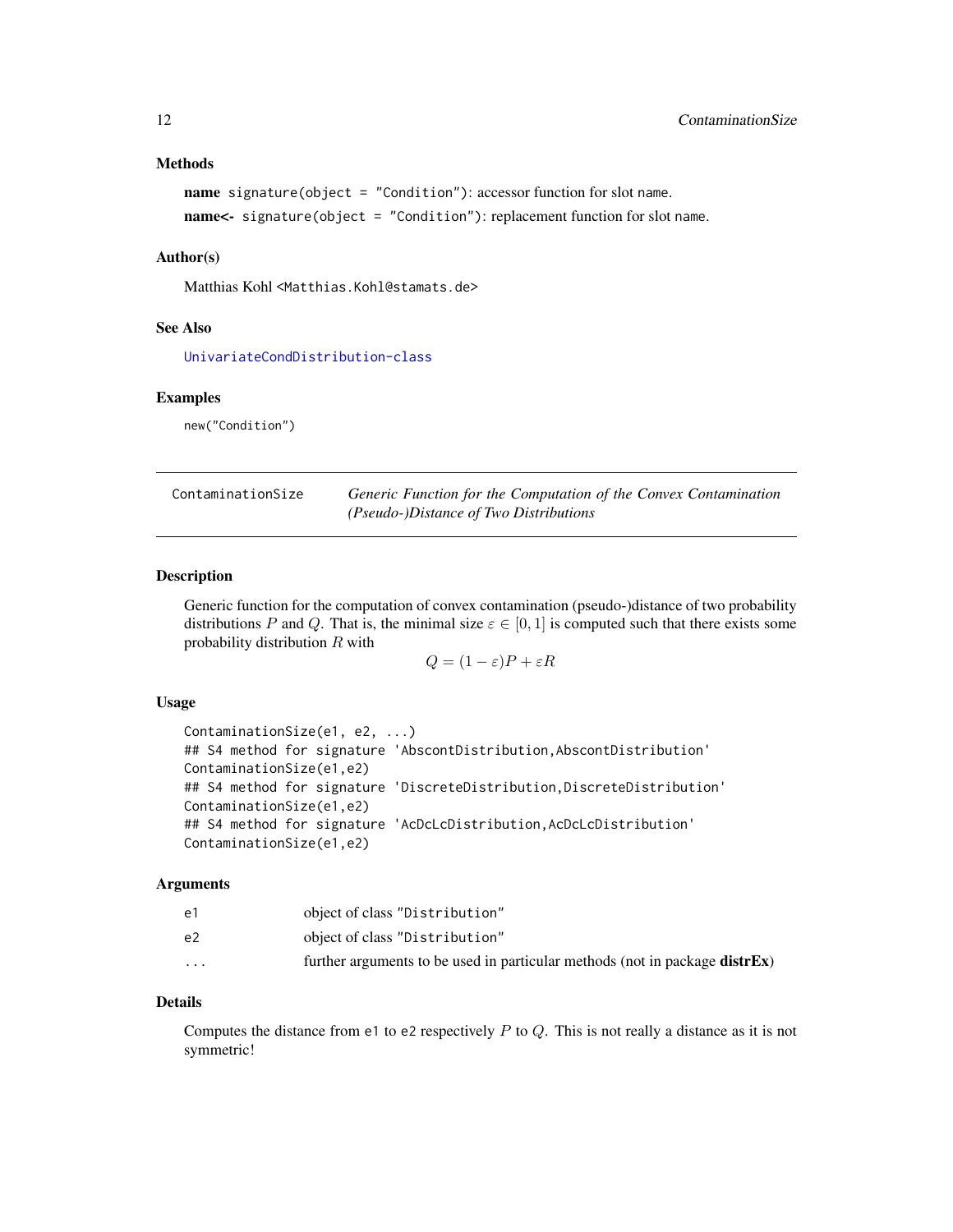#### <span id="page-12-0"></span>ConvexContamination 13

#### Value

A list containing the following components:

| e1 | object of class "Distribution"; ideal distribution          |
|----|-------------------------------------------------------------|
| e2 | object of class "Distribution"; 'contaminated' distribution |
|    | size.of.contamination                                       |
|    | size of contamination                                       |

#### Methods

- e1 = "AbscontDistribution", e2 = "AbscontDistribution": convex contamination (pseudo-)distance of two absolutely continuous univariate distributions.
- e1 = "DiscreteDistribution", e2 = "DiscreteDistribution": convex contamination (pseudo-)distance of two discrete univariate distributions.
- $e1 = "AcDcLcDistriolution", e2 = "AcDcLcDistribution"; convex contamination (pseudo-)distance$ of two discrete univariate distributions.

# Author(s)

Matthias Kohl <Matthias.Kohl@stamats.de>, Peter Ruckdeschel <peter.ruckdeschel@uni-oldenburg.de>

#### References

Huber, P.J. (1981) *Robust Statistics*. New York: Wiley.

#### See Also

[KolmogorovDist](#page-40-1), [TotalVarDist](#page-58-2), [HellingerDist](#page-37-1), [Distribution-class](#page-0-0)

# Examples

```
ContaminationSize(Norm(), Norm(mean=0.1))
ContaminationSize(Pois(), Pois(1.5))
```
ConvexContamination *Generic Function for Generating Convex Contaminations*

# Description

Generic function for generating convex contaminations. This is also known as *gross error model*. Given two distributions P (ideal distribution), R (contaminating distribution) and the size  $\varepsilon \in [0,1]$ the convex contaminated distribution

$$
Q = (1 - \varepsilon)P + \varepsilon R
$$

is generated.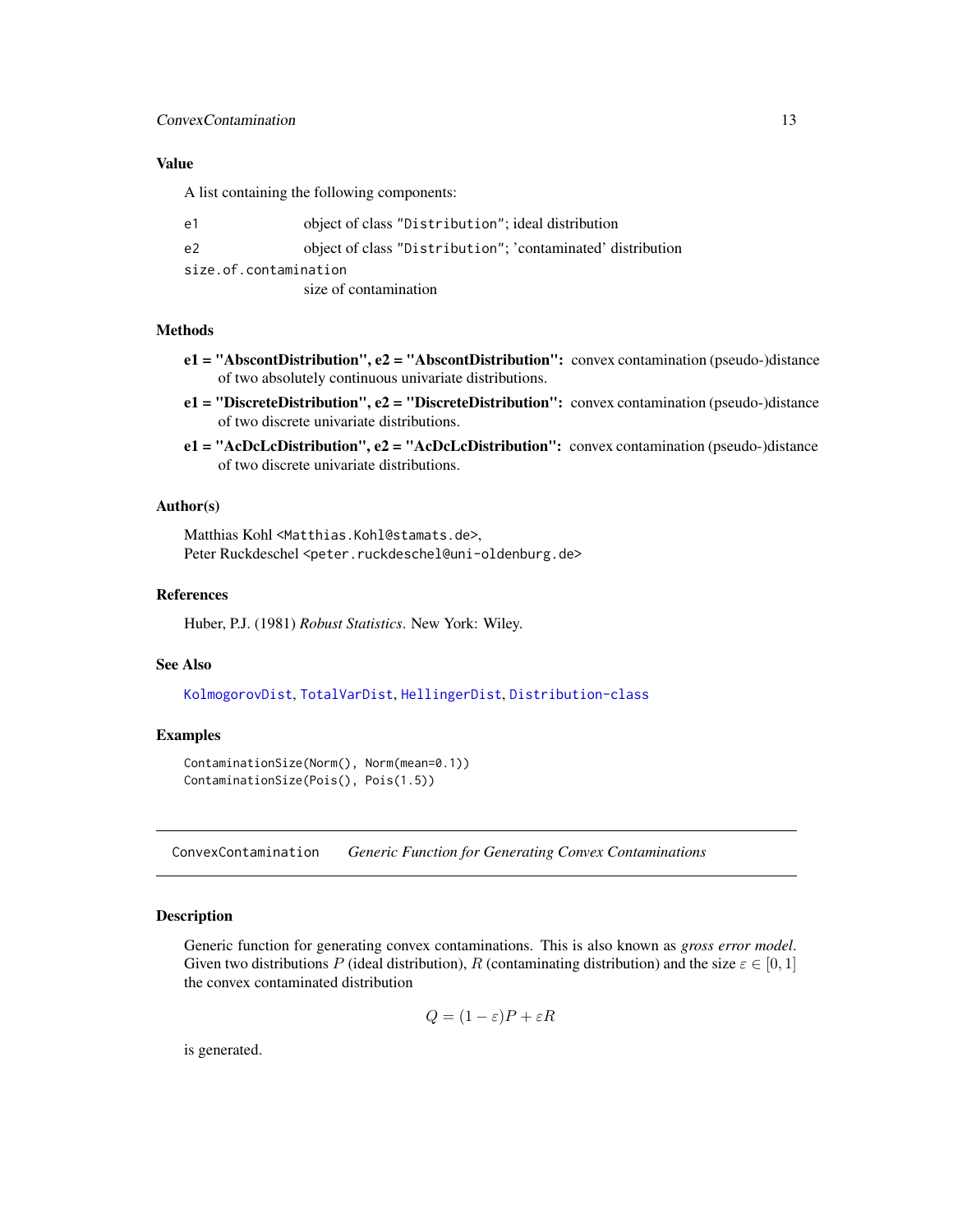#### Usage

ConvexContamination(e1, e2, size)

#### Arguments

| e1   | object of class "Distribution": ideal distribution         |
|------|------------------------------------------------------------|
| e2   | object of class "Distribution": contaminating distribution |
| size | size of contamination (amount of gross errors)             |

#### Value

Object of class "Distribution".

#### Methods

- e1 = "UnivariateDistribution", e2 = "UnivariateDistribution", size = "numeric": convex combination of two univariate distributions
- e1 = "AbscontDistribution", e2 = "AbscontDistribution", size = "numeric": convex combination of two absolutely continuous univariate distributions
- e1 = "DiscreteDistribution", e2 = "DiscreteDistribution", size = "numeric": convex combination of two discrete univariate distributions
- e1 = "AcDcLcDistribution", e2 = "AcDcLcDistribution", size = "numeric": convex combination of two univariate distributions which may be coerced to "UnivarLebDecDistribution".

#### Author(s)

Matthias Kohl <Matthias.Kohl@stamats.de>

# References

Huber, P.J. (1981) *Robust Statistics*. New York: Wiley.

# See Also

[ContaminationSize](#page-11-1), [Distribution-class](#page-0-0)

#### Examples

```
# Convex combination of two normal distributions
C1 <- ConvexContamination(e1 = Norm(), e2 = Norm(mean = 5), size = 0.1)
plot(C1)
```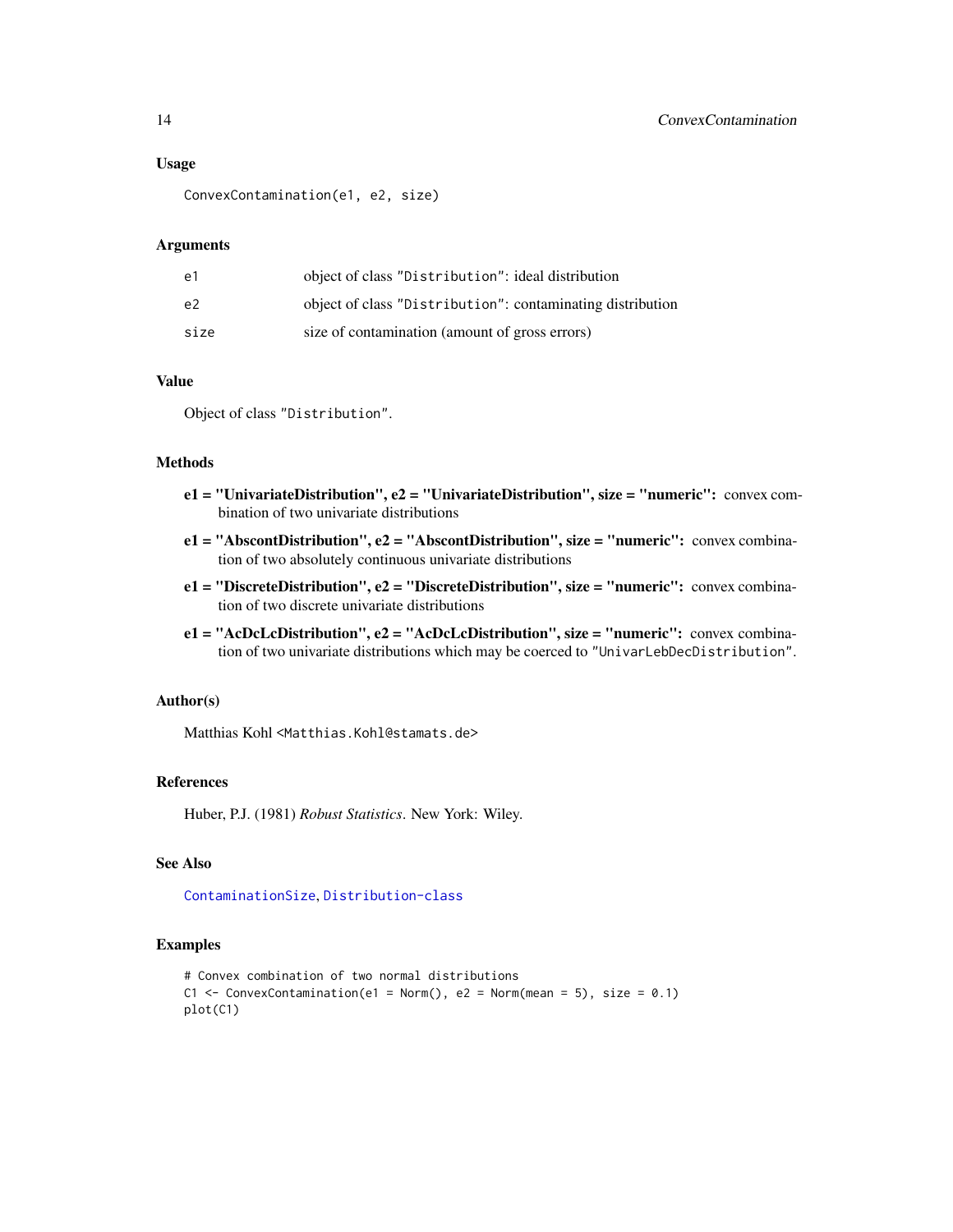<span id="page-14-0"></span>CvMDist *Generic function for the computation of the Cramer - von Mises distance of two distributions*

### Description

Generic function for the computation of the Cramer - von Mises distance  $d_{\mu}$  of two distributions P and Q where the distributions are defined on a finite-dimensional Euclidean space  $(\mathsf{R}^m, \mathcal{B}^m)$  with  $\mathcal{B}^m$  the Borel- $\sigma$ -algebra on  $\mathbb{R}^m$ . The Cramer - von Mises distance is defined as

$$
d_{\mu}(P,Q)^{2} = \int \left( P(\{y \in \mathbf{R}^{m} \mid y \leq x\}) - Q(\{y \in \mathbf{R}^{m} \mid y \leq x\}) \right)^{2} \mu(dx)
$$

where  $\leq$  is coordinatewise on  $\mathsf{R}^m$ .

### Usage

```
CvMDist(e1, e2, ...)
## S4 method for signature 'UnivariateDistribution,UnivariateDistribution'
CvMDist(e1, e2, mu = e1, useApply = FALSE, ...)## S4 method for signature 'numeric,UnivariateDistribution'
CvMDist(e1, e2, mu = e1, \dots)
```
#### Arguments

| e1       | object of class "Distribution" or class "numeric"                     |
|----------|-----------------------------------------------------------------------|
| e2       | object of class "Distribution"                                        |
| $\cdots$ | further arguments to be used e.g. by $E()$                            |
| useApply | logical; to be passed to $E()$                                        |
| mu       | object of class "Distribution"; integration measure; defaulting to e2 |

# Value

Cramer - von Mises distance of e1 and e2

#### Methods

- $e1 = "Univariate Distribution", e2 = "Univariate Distribution": Cramer von Mises distance of$ two univariate distributions.
- e1 = "numeric", e2 = "UnivariateDistribution": Cramer von Mises distance between the empirical formed from a data set (e1) and a univariate distribution.

#### Author(s)

Matthias Kohl <Matthias.Kohl@stamats.de>, Peter Ruckdeschel <peter.ruckdeschel@uni-oldenburg.de>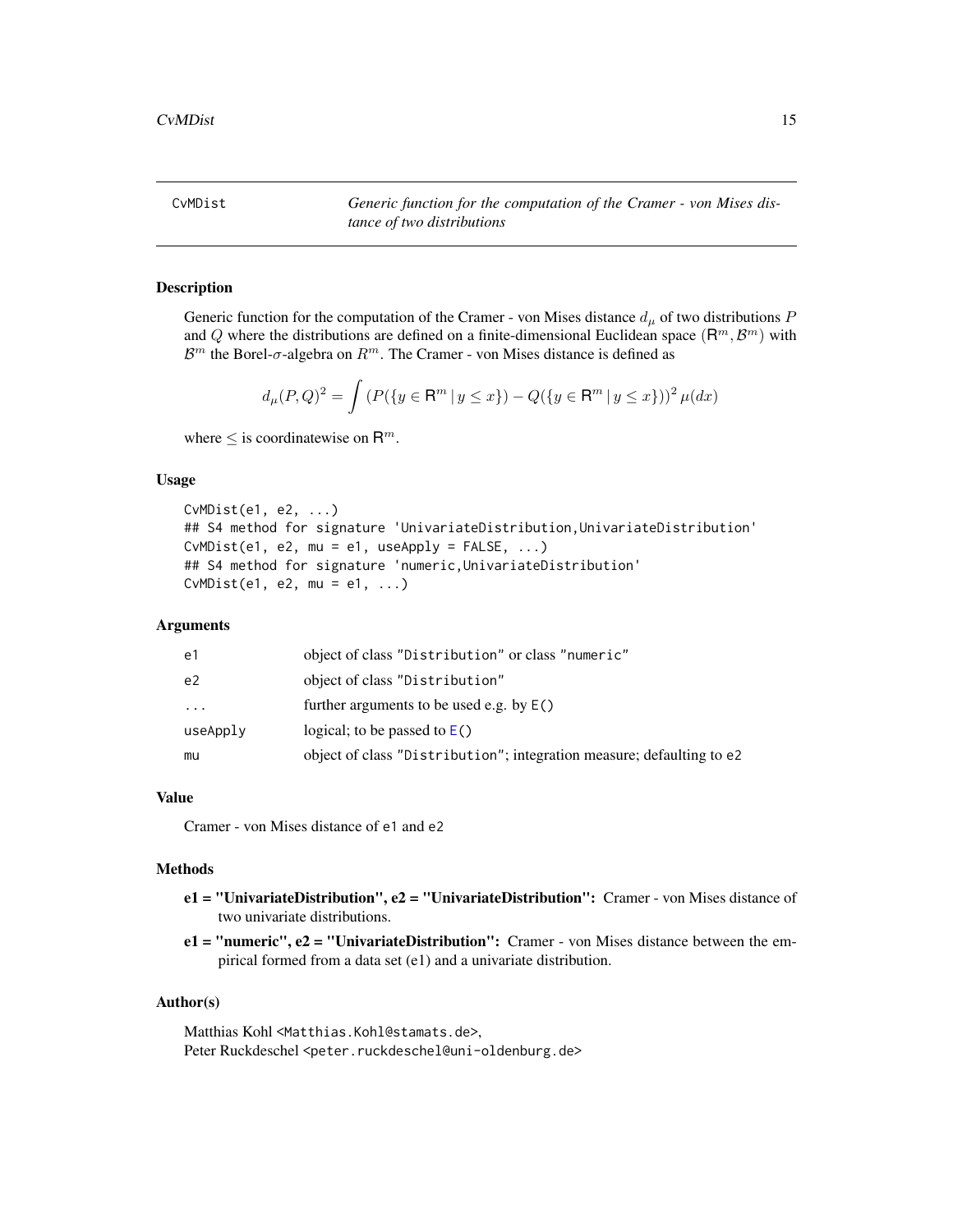### <span id="page-15-0"></span>References

Rieder, H. (1994) *Robust Asymptotic Statistics*. New York: Springer.

# See Also

[ContaminationSize](#page-11-1), [TotalVarDist](#page-58-2), [HellingerDist](#page-37-1), [KolmogorovDist](#page-40-1), [Distribution-class](#page-0-0)

# Examples

```
CvMDist(Norm(), UnivarMixingDistribution(Norm(1,2),Norm(0.5,3),
                mixCoeff=c(0.2,0.8)))
CvMDist(Norm(), UnivarMixingDistribution(Norm(1,2),Norm(0.5,3),
                mixCoeff=c(0.2,0.8)),mu=Norm())
CvMDist(Norm(), Td(10))
CvMDist(Norm(mean = 50, sd = sqrt(25)), Binom(size = 100))CvMDist(Pois(10), Binom(size = 20))
CvMDist(rnorm(100),Norm())
CvMDist((rbinom(50, size = 20, prob = 0.5)-10)/sqrt(5), Norm())
CvMDist(rbinom(50, size = 20, prob = 0.5), Binom(size = 20, prob = 0.5))
CvMDist(rbinom50, size = 20, prob = 0.5), Binom(size = 20, prob = 0.5), mu = Pois()
```
<span id="page-15-1"></span>

dim-methods *Methods for Function dim in Package 'distrEx'*

# <span id="page-15-2"></span>Description

dim-methods

### Methods

dim signature(object = "DiscreteMVDistribution"): returns the dimension of the distribution

#### See Also

[dim-methods](#page-15-1), [dim](#page-15-2)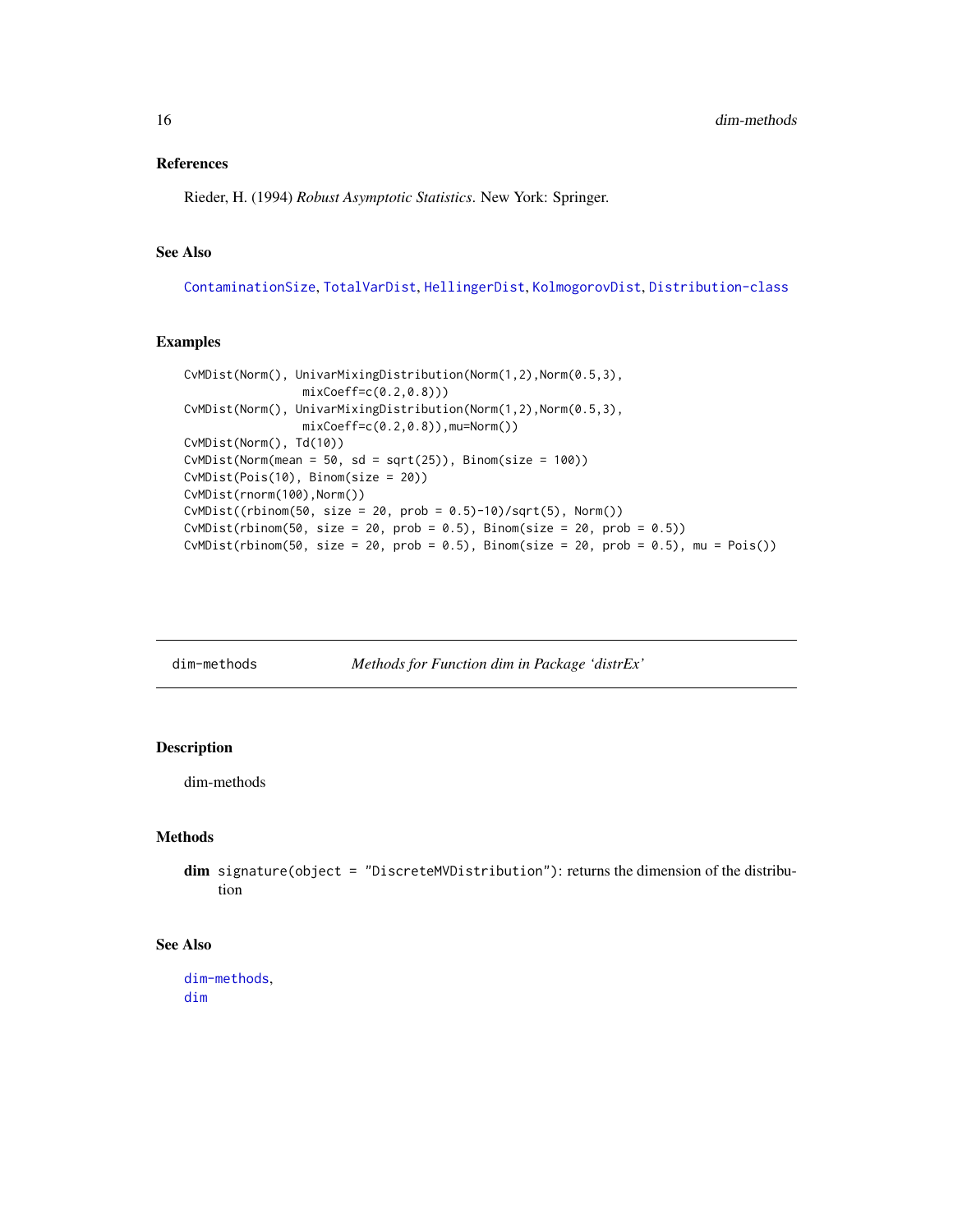<span id="page-16-0"></span>DiscreteCondDistribution-class

*Discrete conditional distribution*

#### **Description**

The class of discrete conditional univariate distributions.

# Objects from the Class

Objects can be created by calls of the form new("DiscreteCondDistribution", ...).

#### **Slots**

support Object of class "function": conditional support.

cond Object of class "Condition": condition

img Object of class "rSpace": the image space.

param Object of class "OptionalParameter": an optional parameter.

r Object of class "function": generates random numbers.

d Object of class "OptionalFunction": optional conditional density function.

- p Object of class "OptionalFunction": optional conditional cumulative distribution function.
- q Object of class "OptionalFunction": optional conditional quantile function.
- .withArith logical: used internally to issue warnings as to interpretation of arithmetics
- .withSim logical: used internally to issue warnings as to accuracy
- .logExact logical: used internally to flag the case where there are explicit formulae for the log version of density, cdf, and quantile function
- .lowerExact logical: used internally to flag the case where there are explicit formulae for the lower tail version of cdf and quantile function
- Symmetry object of class "DistributionSymmetry"; used internally to avoid unnecessary calculations.

#### Extends

Class "UnivariateCondDistribution", directly. Class "Distribution", by class "UnivariateCondDistribution".

#### Author(s)

Matthias Kohl <Matthias.Kohl@stamats.de>

#### See Also

[UnivariateCondDistribution-class](#page-61-1)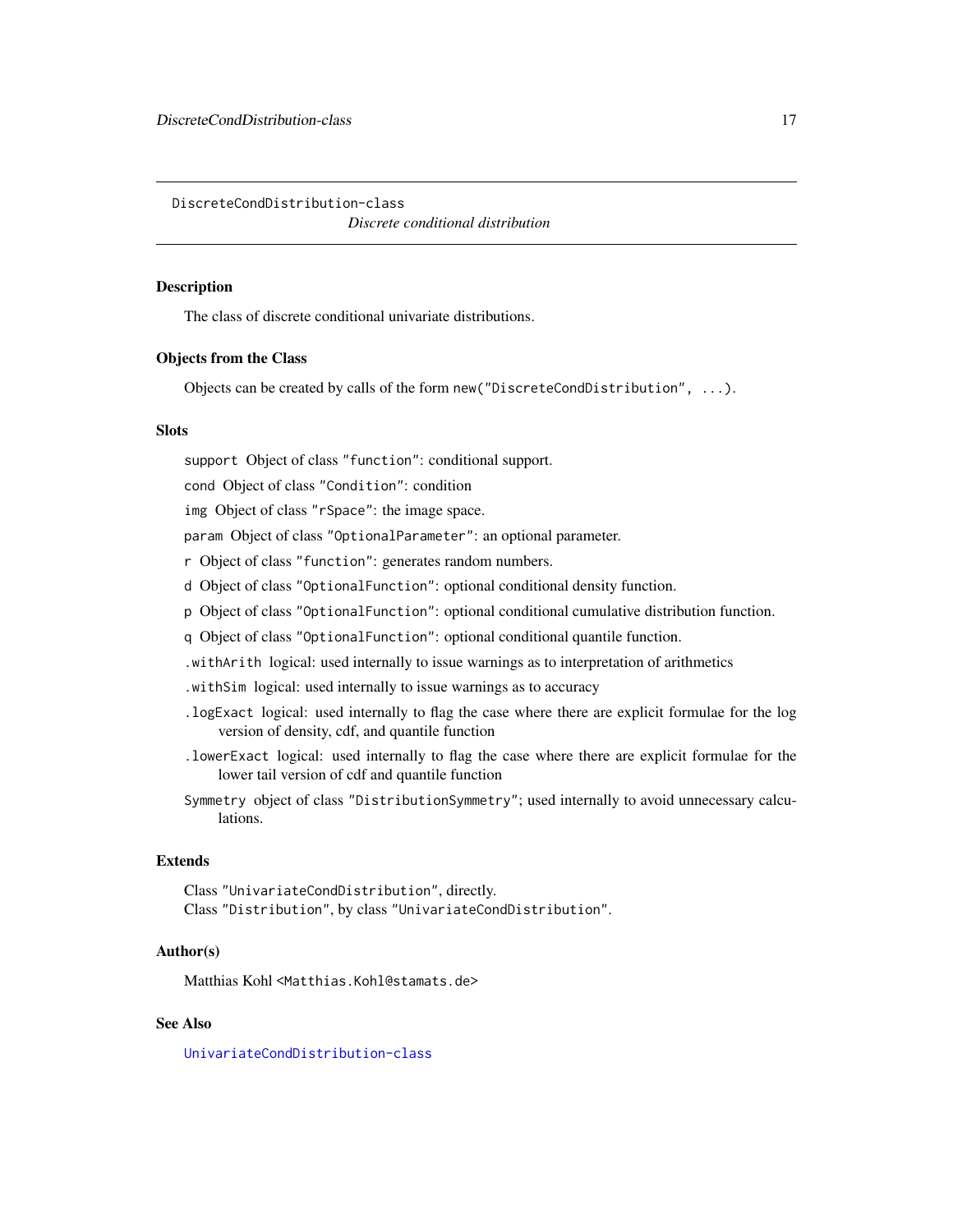# <span id="page-17-0"></span>Examples

new("DiscreteCondDistribution")

<span id="page-17-1"></span>DiscreteMVDistribution

*Generating function for multivariate discrete distribution*

# Description

Generates an object of class "DiscreteMVDistribution".

# Usage

```
DiscreteMVDistribution(supp, prob, Symmetry = NoSymmetry())
```
# Arguments

| supp     | numeric matrix whose rows form the support of the discrete multivariate distri-<br>bution.                                                   |
|----------|----------------------------------------------------------------------------------------------------------------------------------------------|
| prob     | vector of probability weights for the elements of supp.                                                                                      |
| Symmetry | you may help R in calculations if you tell it whether the distribution is non-<br>symmetric (default) or symmetric with respect to a center. |

# Details

Typical usages are

DiscreteMVDistribution(supp, prob) DiscreteMVDistribution(supp)

Identical rows are collapsed to unique support values. If prob is missing, all elements in supp are equally weighted.

### Value

Object of class "DiscreteMVDistribution"

# Author(s)

Matthias Kohl <Matthias.Kohl@stamats.de>

#### See Also

[DiscreteMVDistribution-class](#page-18-1)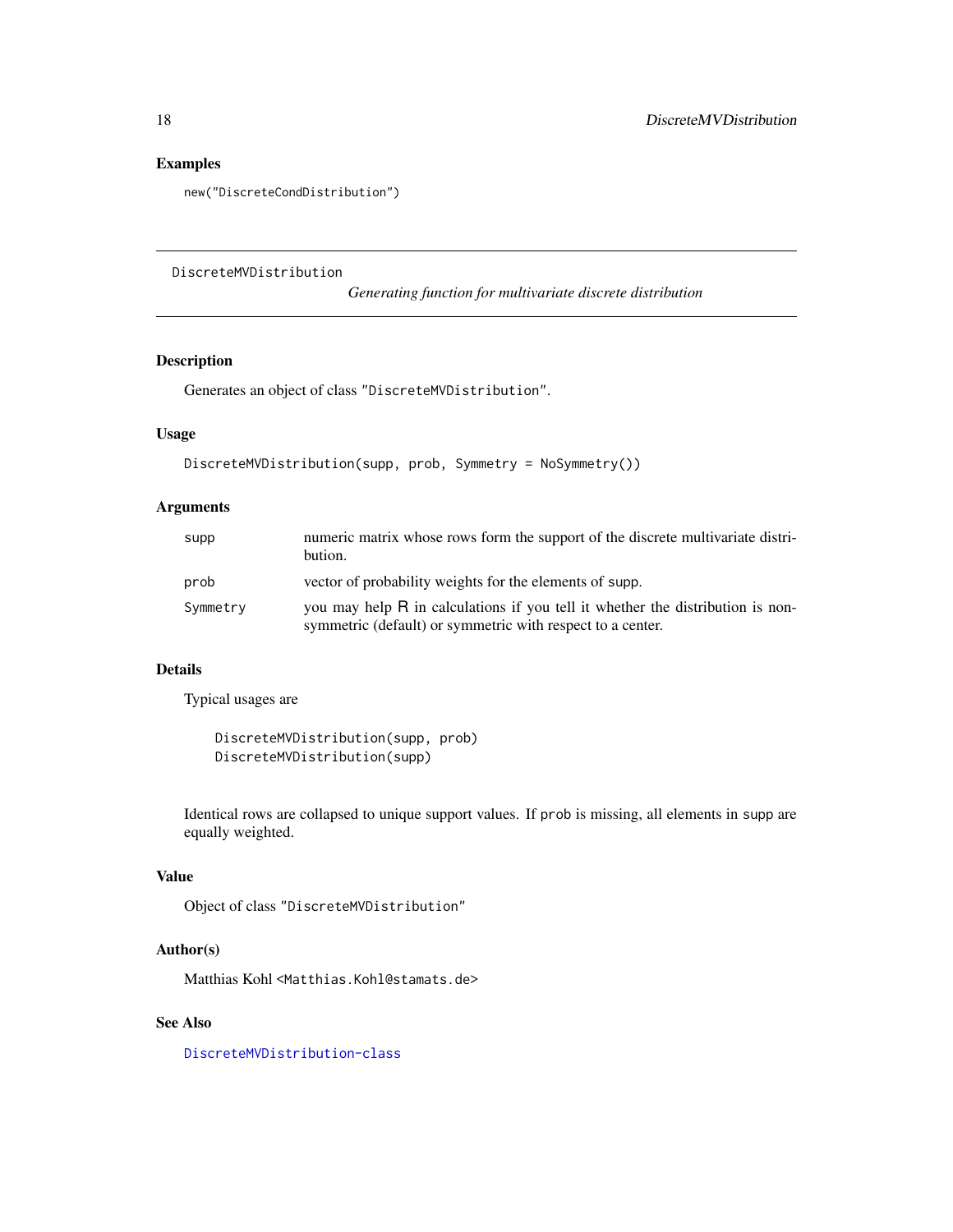# <span id="page-18-0"></span>DiscreteMVDistribution-class 19

#### Examples

```
# Dirac-measure at (0,0,0)
D1 \leq DiscreteMVDistribution(supp = c(0,0,0))
support(D1)
# simple discrete distribution
D2 <- DiscreteMVDistribution(supp = matrix(c(0,1,0,2,2,1,1,0), ncol=2),
                prob = c(0.3, 0.2, 0.2, 0.3))
support(D2)
r(D2)(10)
```
<span id="page-18-1"></span>DiscreteMVDistribution-class

*Discrete Multivariate Distributions*

#### **Description**

The class of discrete multivariate distributions.

# Objects from the Class

Objects can be created by calls of the form new("DiscreteMVDistribution", ...). More frequently they are created via the generating function DiscreteMVDistribution.

#### **Slots**

img Object of class "rSpace". Image space of the distribution. Usually an object of class "EuclideanSpace".

param Object of class "OptionalParameter". Optional parameter of the multivariate distribution.

- r Object of class "function": generates (pseudo-)random numbers
- d Object of class "OptionalFunction": optional density function
- p Object of class "OptionalFunction": optional cumulative distribution function
- q Object of class "OptionalFunction": optional quantile function
- support numeric matrix whose rows form the support of the distribution
- .withArith logical: used internally to issue warnings as to interpretation of arithmetics
- .withSim logical: used internally to issue warnings as to accuracy
- .logExact logical: used internally to flag the case where there are explicit formulae for the log version of density, cdf, and quantile function
- .lowerExact logical: used internally to flag the case where there are explicit formulae for the lower tail version of cdf and quantile function

#### Extends

Class "MultivariateDistribution", directly. Class "Distribution", by class "MultivariateDistribution".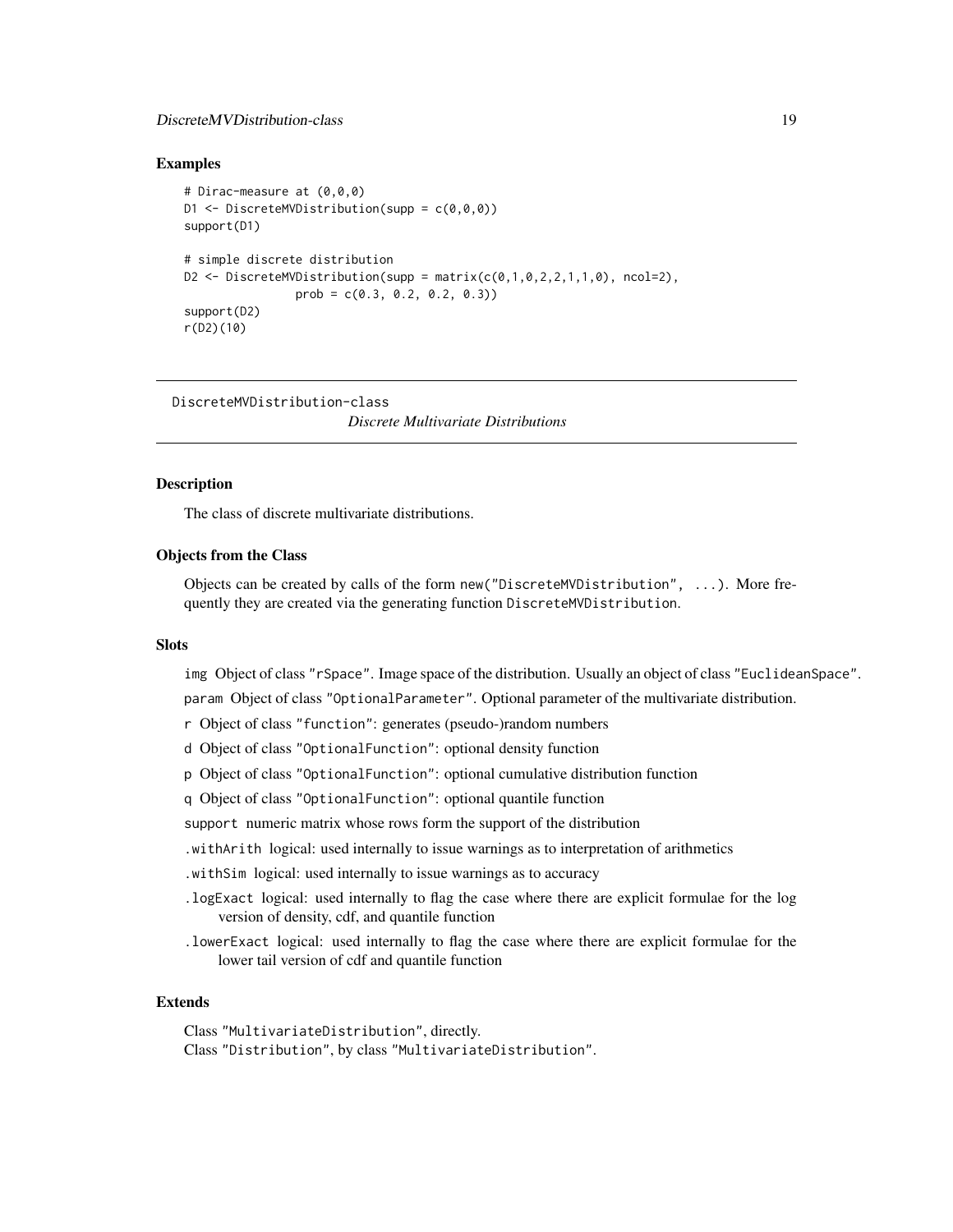# <span id="page-19-0"></span>Methods

support signature(object = "DiscreteMVDistribution"): accessor function for slot support.

#### Author(s)

Matthias Kohl <Matthias.Kohl@stamats.de>

#### See Also

[Distribution-class](#page-0-0), [MultivariateDistribution-class](#page-50-1), [DiscreteMVDistribution](#page-17-1), [E-methods](#page-24-2)

#### Examples

```
(D1 <- new("MultivariateDistribution")) # Dirac measure in (0,0)
r(D1)(5)
(D2 <- DiscreteMVDistribution(supp = matrix(c(1:5, rep(3, 5)), ncol=2, byrow=TRUE)))
support(D2)
r(D2)(10)
d(D2)(support(D2))
p(D2)(lower = c(1,1), upper = c(3,3))q(D2)param(D2)
img(D2)
e1 <- E(D2) # expectation
```
<span id="page-19-1"></span>distrExIntegrate *Integration of One-Dimensional Functions*

#### Description

Numerical integration via integrate. In case integrate fails a Gauss-Legendre quadrature is performed.

#### Usage

```
distrExIntegrate(f, lower, upper, subdivisions = 100,
                 rel.tol = .Machine$double.eps^0.25,
                 abs.tol = rel.tol, stop.on.error = TRUE,
                 distr, order, ...)
```
#### Arguments

| $\mathbf{f}$ | an R function taking a numeric first argument and returning a numeric vector of<br>the same length. Returning a non-finite element will generate an error. |
|--------------|------------------------------------------------------------------------------------------------------------------------------------------------------------|
| lower        | lower limit of integration. Can be -Inf.                                                                                                                   |
| upper        | upper limit of integration. Can be Inf.                                                                                                                    |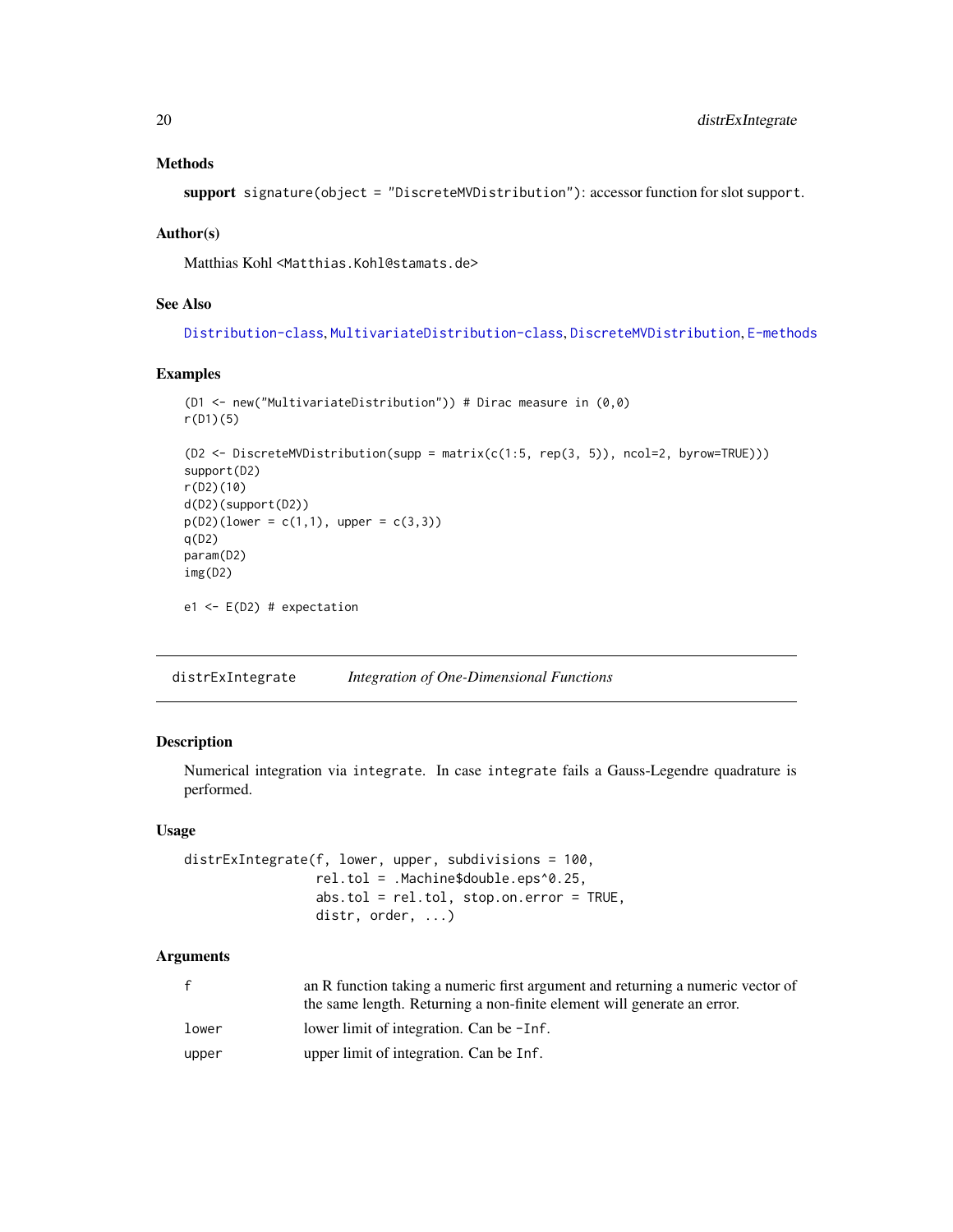# distrExIntegrate 21

| subdivisions  | the maximum number of subintervals.                                                                                                             |
|---------------|-------------------------------------------------------------------------------------------------------------------------------------------------|
| rel.tol       | relative accuracy requested.                                                                                                                    |
| abs.tol       | absolute accuracy requested.                                                                                                                    |
| stop.on.error | logical. If TRUE (the default) an error stops the function. If false some errors will<br>give a result with a warning in the message component. |
| distr         | object of class UnivariateDistribution.                                                                                                         |
| order         | order of Gauss-Legendre quadrature.                                                                                                             |
| $\cdot$       | additional arguments to be passed to f. Remember to use argument names not<br>matching those of integrate and GLIntegrate!                      |

#### Details

This function calls integrate. In case integrate returns an error a Gauss-Legendre integration is performed using GLIntegrate. If lower or (and) upper are infinite the GLIntegrateTruncQuantile, respectively the 1-GLIntegrateTruncQuantile quantile of distr is used instead.

# Value

Estimate of the integral.

#### Author(s)

Matthias Kohl <Matthias.Kohl@stamats.de>

#### References

Based on QUADPACK routines dqags and dqagi by R. Piessens and E. deDoncker-Kapenga, available from Netlib.

R. Piessens, E. deDoncker-Kapenga, C. Uberhuber, D. Kahaner (1983) *Quadpack: a Subroutine Package for Automatic Integration*. Springer Verlag.

W.H. Press, S.A. Teukolsky, W.T. Vetterling, B.P. Flannery (1992) *Numerical Recipies in C*. The Art of Scientific Computing. Second Edition. Cambridge University Press.

# See Also

[integrate](#page-0-0), [GLIntegrate](#page-36-1), [distrExOptions](#page-22-1)

# Examples

```
fkt \leftarrow function(x){x*dchisq(x+1, df = 1)}
integrate(fkt, lower = -1, upper = 3)
GLIntegrate(fkt, lower = -1, upper = 3)
try(integrate(fkt, lower = -1, upper = 5))distrExIntegrate(fkt, lower = -1, upper = 5)
```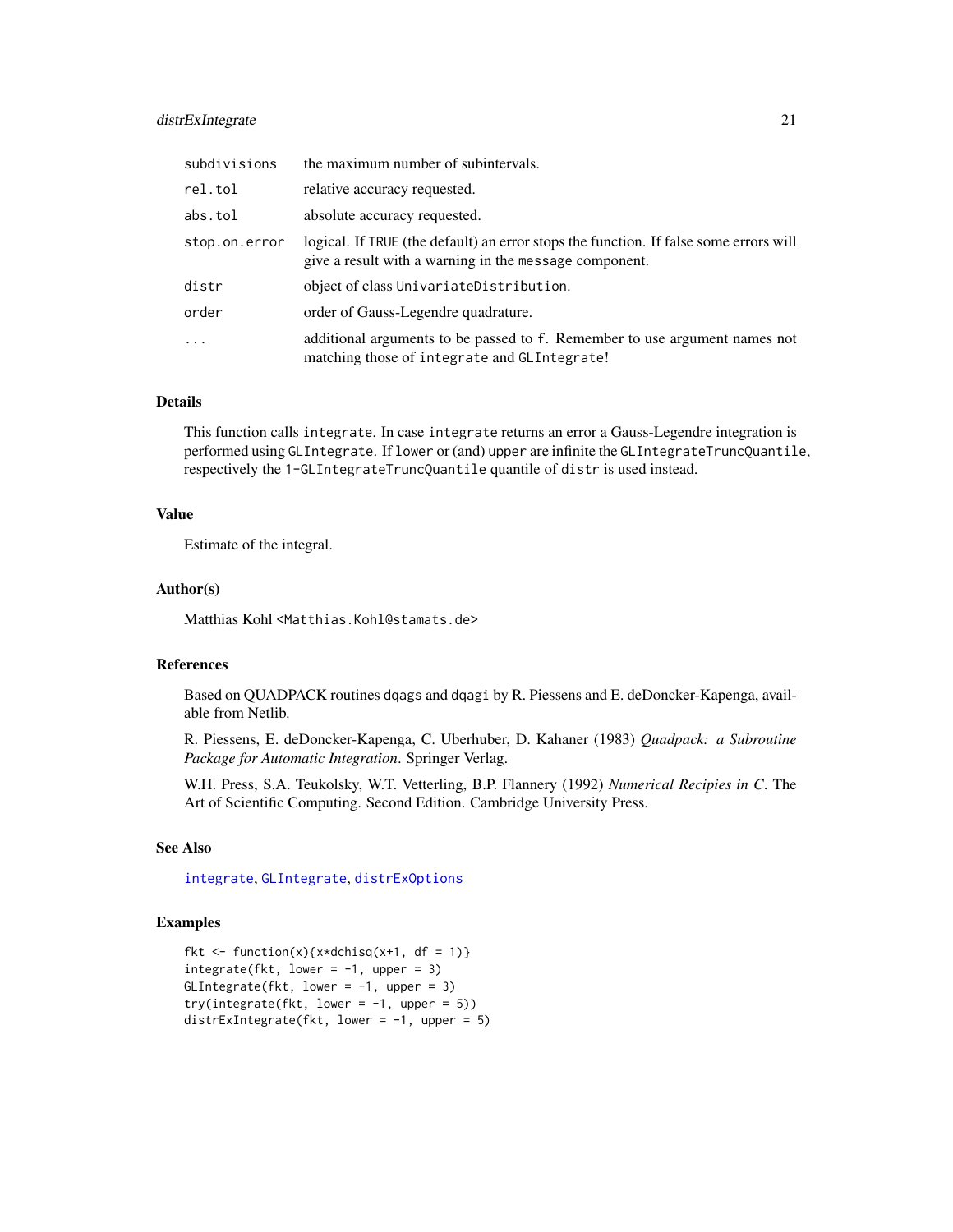<span id="page-21-0"></span>

#### Description

Provides information on the (intended) masking of and (non-intended) masking by other other functions in package distrEx

#### Usage

```
distrExMASK(library = NULL)
```
#### Arguments

library a character vector with path names of R libraries, or NULL. The default value of NULL corresponds to all libraries currently known. If the default is used, the loaded packages are searched before the libraries

# Value

no value is returned

#### Author(s)

Peter Ruckdeschel <peter.ruckdeschel@uni-oldenburg.de>

# Examples

distrExMASK()

distrExMOVED *Moved functionality from package "distrEx"*

#### Description

Provides information on moved of functionality from package distrEx.

### Usage

distrExMOVED(library = NULL)

# Arguments

library a character vector with path names of R libraries, or NULL. The default value of NULL corresponds to all libraries currently known. If the default is used, the loaded packages are searched before the libraries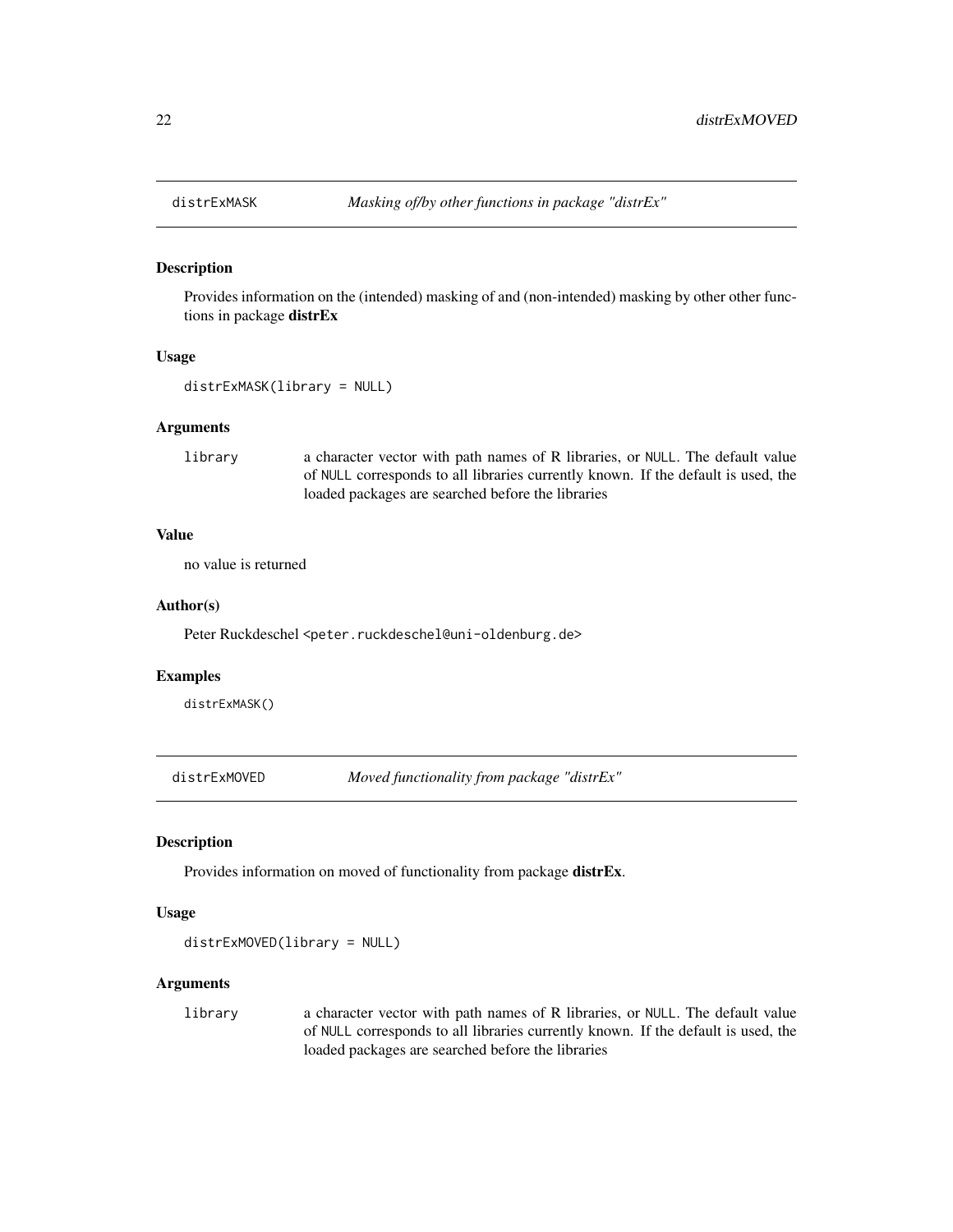# <span id="page-22-0"></span>distrExOptions 23

# Value

no value is returned

# Author(s)

Peter Ruckdeschel <peter.ruckdeschel@uni-oldenburg.de>

# Examples

distrExMOVED()

<span id="page-22-1"></span>distrExOptions *Function to change the global variables of the package 'distrEx'*

# Description

With distrExOptions you can inspect and change the global variables of the package **distrEx**.

#### Usage

```
distrExOptions(...)
distrExoptions(...)
getdistrExOption(x)
```
# Arguments

| $\cdots$ | any options can be defined, using name = value or by passing a list of such<br>tagged values. |
|----------|-----------------------------------------------------------------------------------------------|
|          | a character string holding an option name.                                                    |

#### Value

```
distrExOptions() returns a list of the global variables.
distrExOptions(x) returns the global variable x.
getdistFxOption(x) returns the global variable x.
distrExOptions(x=y) sets the value of the global variable x to y.
```
# distrExoptions

For compatibility with spelling in package distr, distrExoptions is just a synonym to distrExOptions.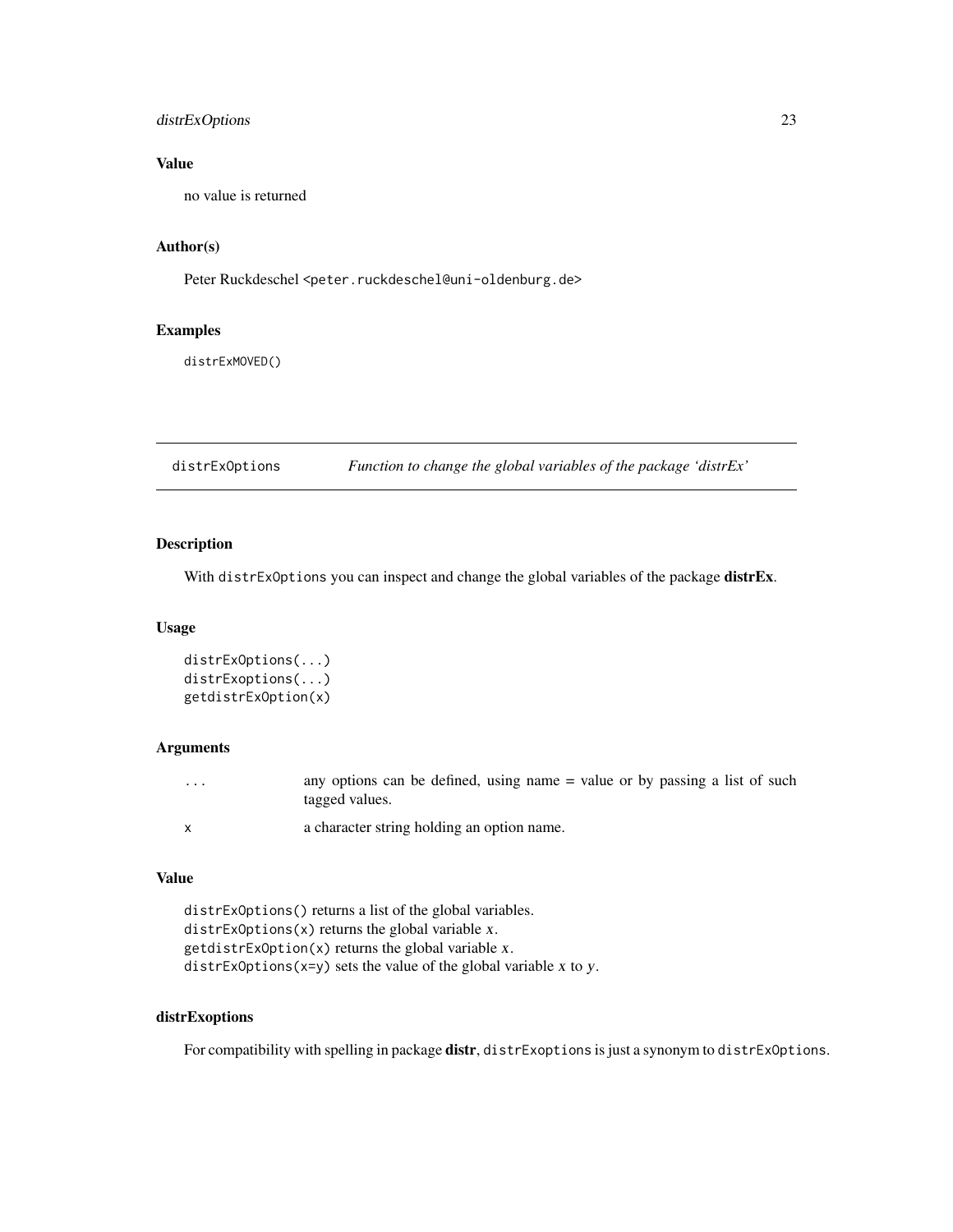#### Global Options

- MCIterations: number of Monte-Carlo iterations used for crude Monte-Carlo integration; defaults to  $1e5$ .
- GLIntegrateTruncQuantile: If integrate fails and there are infinite integration limits, the function GLIntegrate is called inside of distrExIntegrate with the corresponding quantiles GLIntegrateTruncQuantile respectively, 1 - GLIntegrateTruncQuantile as finite integration limits; defaults to 10\*.Machine\$double.eps.
- GLIntegrateOrder: The order used for the Gauss-Legendre integration inside of distrExIntegrate; defaults to 500.
- ElowerTruncQuantile: The lower limit of integration used inside of  $E$  which corresponds to the ElowerTruncQuantile-quantile; defaults to 1e-7.
- **EupperTruncQuantile:** The upper limit of integration used inside of  $E$  which corresponds to the (1-ElowerTruncQuantile)-quantile; defaults to 1e-7.
- ErelativeTolerance: The relative tolerance used inside of E when calling distrExIntegrate; defaults to .Machine\$double.eps^0.25.
- **m1dfLowerTruncQuantile:** The lower limit of integration used inside of m1df which corresponds to the m1dfLowerTruncQuantile-quantile; defaults to 0.
- m1dfRelativeTolerance: The relative tolerance used inside of m1df when calling distrExIntegrate; defaults to .Machine\$double.eps^0.25.
- **m2dfLowerTruncQuantile:** The lower limit of integration used inside of m2df which corresponds to the m2dfLowerTruncQuantile-quantile; defaults to 0.
- m2dfRelativeTolerance: The relative tolerance used inside of m2df when calling distrExIntegrate; defaults to .Machine\$double.eps^0.25.
- nDiscretize: number of support values used for the discretization of objects of class "AbscontDistribution"; defaults to 100.
- hSmooth: smoothing parameter to smooth objects of class "DiscreteDistribution". This is done via convolution with the normal distribution Norm(mean =  $\theta$ , sd = hSmooth); defaults to 0.05.
- IQR.fac: for determining sensible integration ranges, we use both quantile and scale based methods; for the scale based method we use the median of the distribution  $\pm$  IQR. fac $\times$  the IQR; defaults to 15.

#### Author(s)

Matthias Kohl <Matthias.Kohl@stamats.de>

# See Also

#### [options](#page-0-0), [getOption](#page-0-0)

#### Examples

```
distrExOptions()
distrExOptions("ElowerTruncQuantile")
distrExOptions("ElowerTruncQuantile" = 1e-6)
```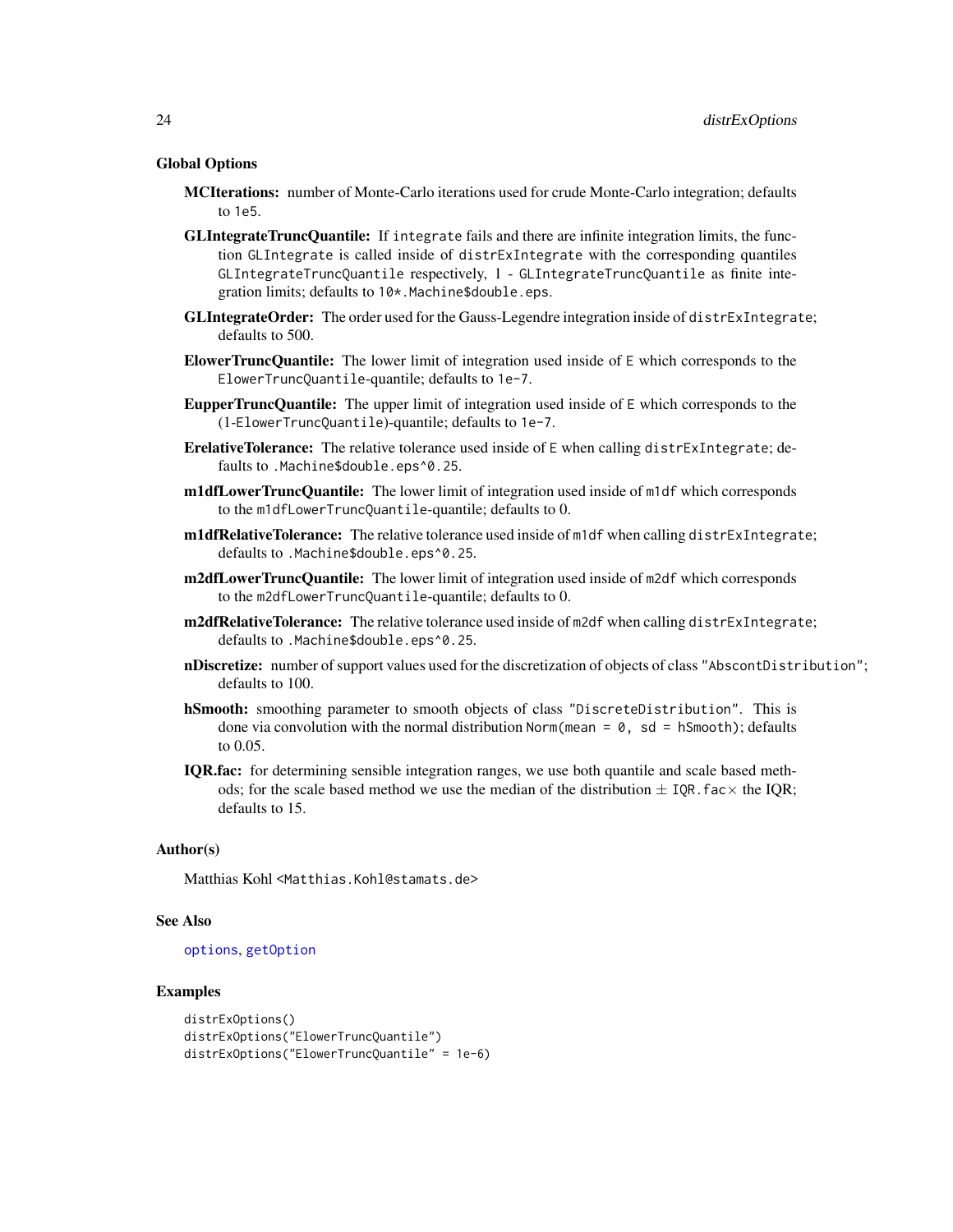<span id="page-24-0"></span>

```
# or
distrExOptions(ElowerTruncQuantile = 1e-6)
getdistrExOption("ElowerTruncQuantile")
```
<span id="page-24-1"></span>

E *Generic Function for the Computation of (Conditional) Expectations*

#### <span id="page-24-2"></span>Description

Generic function for the computation of (conditional) expectations.

#### Usage

```
E(object, fun, cond, ...)
## S4 method for signature 'UnivariateDistribution, missing, missing'
E(object,
           low = NULL, upp = NULL, Nsim = getdistrExOption("MCIterations"), ...)
## S4 method for signature 'UnivariateDistribution,function,missing'
E(object, fun,
       useApply = TRUE, low = NULL, upp = NULL,Nsim = getdistrExOption("MCIterations"), ...)
## S4 method for signature 'AbscontDistribution,function,missing'
E(object, fun, useApply = TRUE,
             low = NULL, upp = NULL,
             rel.tol= getdistrExOption("ErelativeTolerance"),
             lowerTruncQuantile = getdistrExOption("ElowerTruncQuantile"),
             upperTruncQuantile = getdistrExOption("EupperTruncQuantile"),
             IQR.fac = getdistrExOption("IQR.fac"), ...)
## S4 method for signature 'UnivarMixingDistribution,missing,missing'
E(object, low = NULL,
             upp = NULL, rel.tol= getdistrExOption("ErelativeTolerance"),
             lowerTruncQuantile = getdistrExOption("ElowerTruncQuantile"),
             upperTruncQuantile = getdistrExOption("EupperTruncQuantile"),
             IQR.fac = getdistrExOption("IQR.fac"), ...)
## S4 method for signature 'UnivarMixingDistribution,function,missing'
E(object, fun,
             useApply = TRUE, low = NULL, upp = NULL,rel.tol= getdistrExOption("ErelativeTolerance"),
             lowerTruncQuantile = getdistrExOption("ElowerTruncQuantile"),
             upperTruncQuantile = getdistrExOption("EupperTruncQuantile"),
             IQR.fac = getdistrExOption("IQR.fac"), ...)
```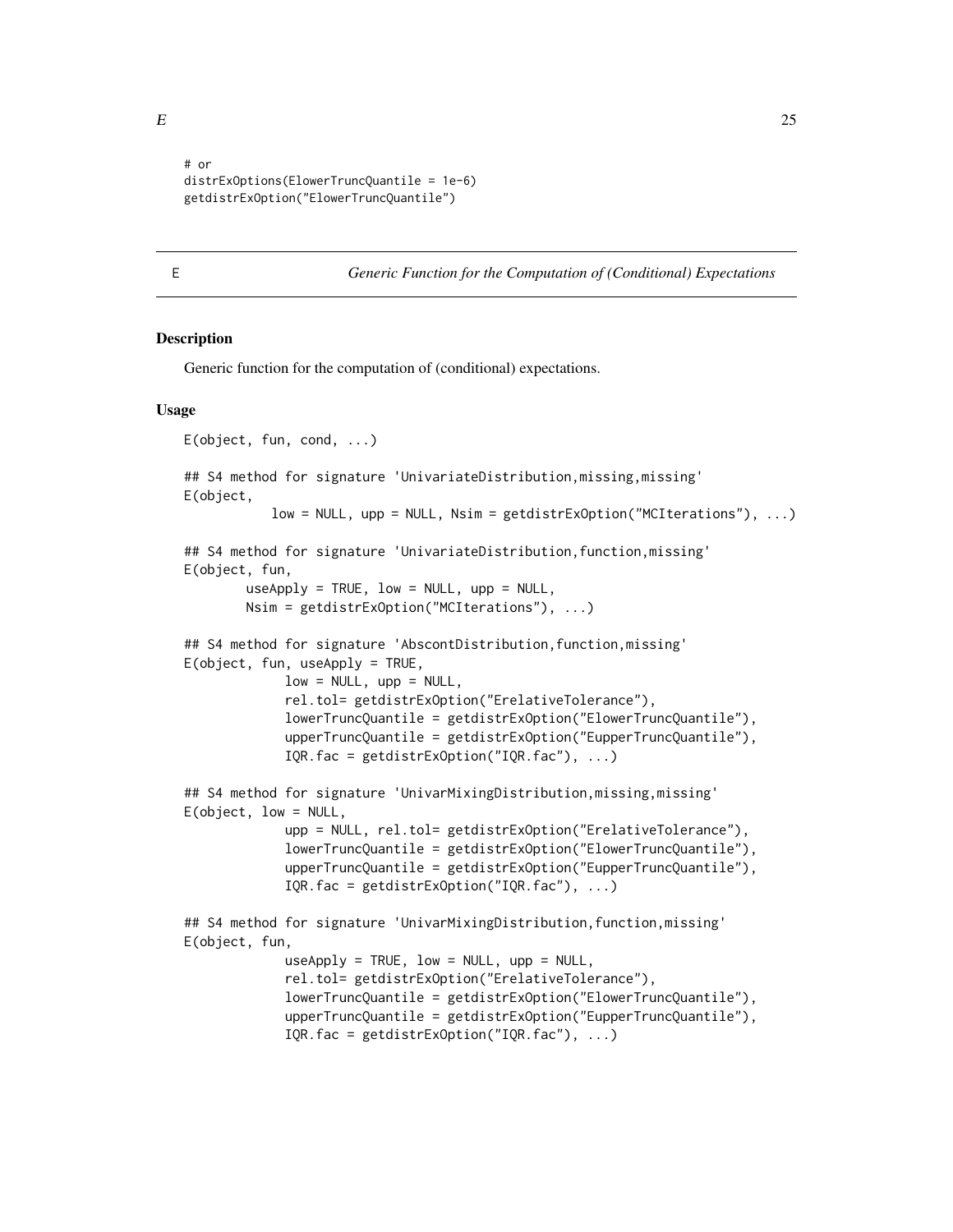```
## S4 method for signature 'UnivarMixingDistribution,missing,ANY'
E(object, cond, low = NULL,
             upp = NULL, rel.tol= getdistrExOption("ErelativeTolerance"),
             lowerTruncQuantile = getdistrExOption("ElowerTruncQuantile"),
             upperTruncQuantile = getdistrExOption("EupperTruncQuantile"),
             IQR.fac = getdistrExOption("IQR.fac"), ...)
## S4 method for signature 'UnivarMixingDistribution,function,ANY'
E(object, fun, cond,
             useApply = TRUE, low = NULL, upp = NULL,rel.tol= getdistrExOption("ErelativeTolerance"),
             lowerTruncQuantile = getdistrExOption("ElowerTruncQuantile"),
             upperTruncQuantile = getdistrExOption("EupperTruncQuantile"),
             IQR.fac = getdistrExOption("IQR.fac"), ...)
## S4 method for signature 'DiscreteDistribution, function, missing'
E(object, fun, useApply = TRUE,
             low = NULL, upp = NULL, ...## S4 method for signature 'AffLinDistribution,missing,missing'
E(\text{object}, \text{low} = \text{NULL}, \text{upp} = \text{NULL},...)
## S4 method for signature 'AffLinUnivarLebDecDistribution,missing,missing'
E(object, low = NULL,
             upp = NULL, ...)## S4 method for signature 'MultivariateDistribution, missing, missing'
E(object,
             Nsim = getdistrExOption("MCIterations"), ...)
## S4 method for signature 'MultivariateDistribution,function,missing'
E(object, fun,
             useApply = TRUE, Nsim = getdistrExOption("MCIterations"), ...)
## S4 method for signature 'DiscreteMVDistribution,missing,missing'
E(object, low = NULL,
             upp = NULL, ...)## S4 method for signature 'DiscreteMVDistribution, function, missing'
E(object, fun,
             useApply = TRUE, ...)## S4 method for signature 'AbscontCondDistribution,missing,numeric'
E(object, cond,
             useApply = TRUE, low = NULL, upp = NULL,rel.tol= getdistrExOption("ErelativeTolerance"),
             lowerTruncQuantile = getdistrExOption("ElowerTruncQuantile"),
             upperTruncQuantile = getdistrExOption("EupperTruncQuantile"),
```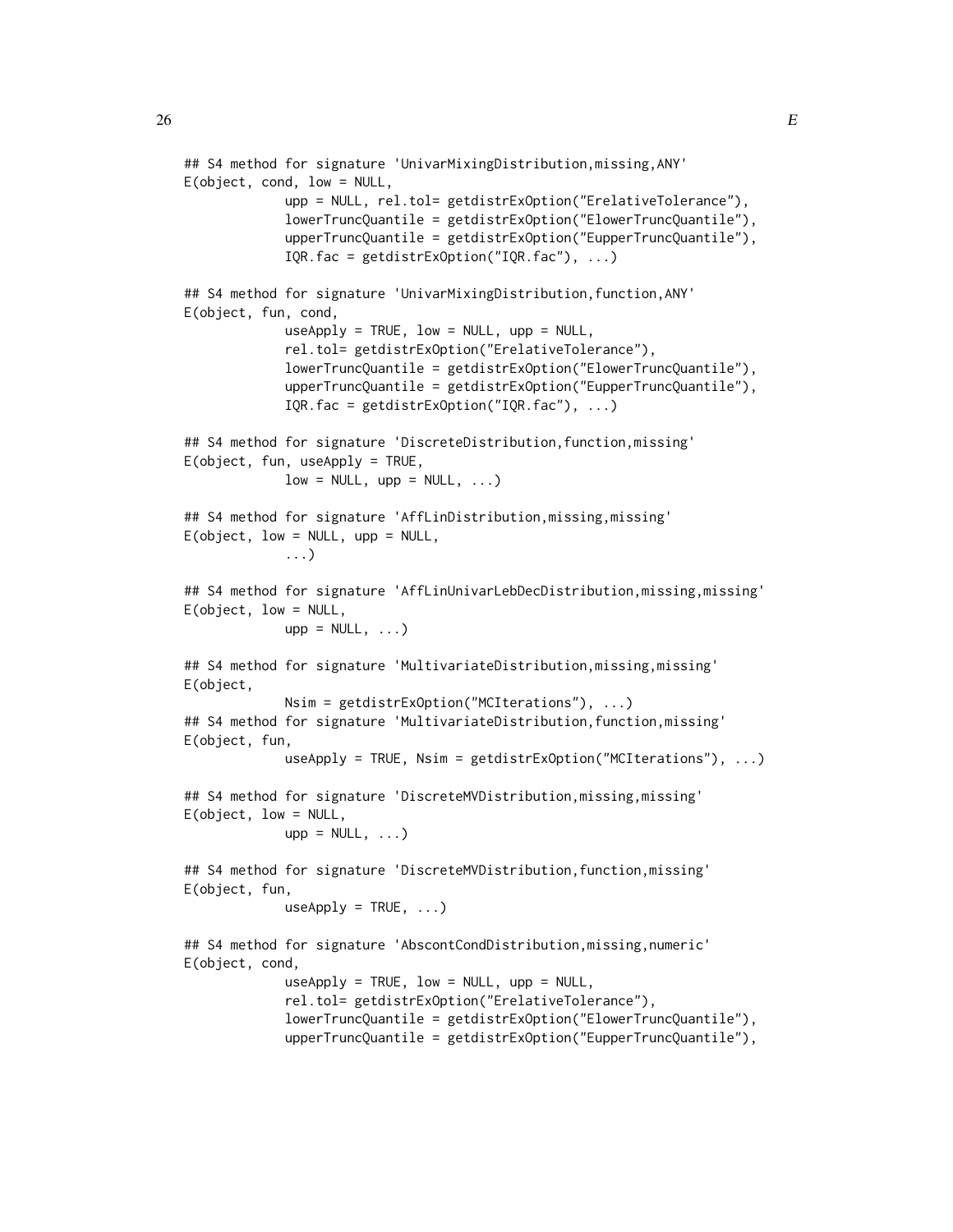## S4 method for signature 'DiscreteCondDistribution,missing,numeric' E(object, cond,

 $useApply = TRUE, low = NULL, upp = NULL, ...)$ 

## S4 method for signature 'UnivariateCondDistribution,function,numeric' E(object, fun, cond,

```
withCond = FALSE, useApply = TRUE, low = NULL, upp = NULL,
Nsim = getdistrExOption("MCIterations"), ...)
```

```
## S4 method for signature 'AbscontCondDistribution, function, numeric'
E(object, fun, cond,
```

```
withCond = FALSE, useApply = TRUE, low = NULL, upp = NULL,
rel.tol= getdistrExOption("ErelativeTolerance"),
lowerTruncQuantile = getdistrExOption("ElowerTruncQuantile"),
upperTruncQuantile = getdistrExOption("EupperTruncQuantile"),
IQR.fac = getdistrExOption("IQR.fac")
, ...)
```

```
## S4 method for signature 'DiscreteCondDistribution,function,numeric'
E(object, fun, cond,
            withCond = FALSE, useApply = TRUE, low = NULL, upp = NULL,...)
## S4 method for signature 'DiscreteCondDistribution,function,numeric'
E(object, fun, cond,
             withCond = FALSE, useApply = TRUE, low = NULL, upp = NULL,...)
## S4 method for signature 'UnivarLebDecDistribution, missing, missing'
E(object, low = NULL,
             upp = NULL, rel.tol= getdistrExOption("ErelativeTolerance"),
             lowerTruncQuantile = getdistrExOption("ElowerTruncQuantile"),
             upperTruncQuantile = getdistrExOption("EupperTruncQuantile"),
             IQR.fac = getdistrExOption("IQR.fac"), ... )
## S4 method for signature 'UnivarLebDecDistribution, function, missing'
E(object, fun,
             useApply = TRUE, low = NULL, upp = NULL,rel.tol= getdistrExOption("ErelativeTolerance"),
             lowerTruncQuantile = getdistrExOption("ElowerTruncQuantile"),
             upperTruncQuantile = getdistrExOption("EupperTruncQuantile"),
             IQR.fac = getdistrExOption("IQR.fac"), ... )
## S4 method for signature 'UnivarLebDecDistribution,missing,ANY'
E(object, cond, low = NULL,
             upp = NULL, rel.tol= getdistrExOption("ErelativeTolerance"),
             lowerTruncQuantile = getdistrExOption("ElowerTruncQuantile"),
             upperTruncQuantile = getdistrExOption("EupperTruncQuantile"),
             IQR.fac = getdistrExOption("IQR.fac"), ... )
## S4 method for signature 'UnivarLebDecDistribution,function,ANY'
```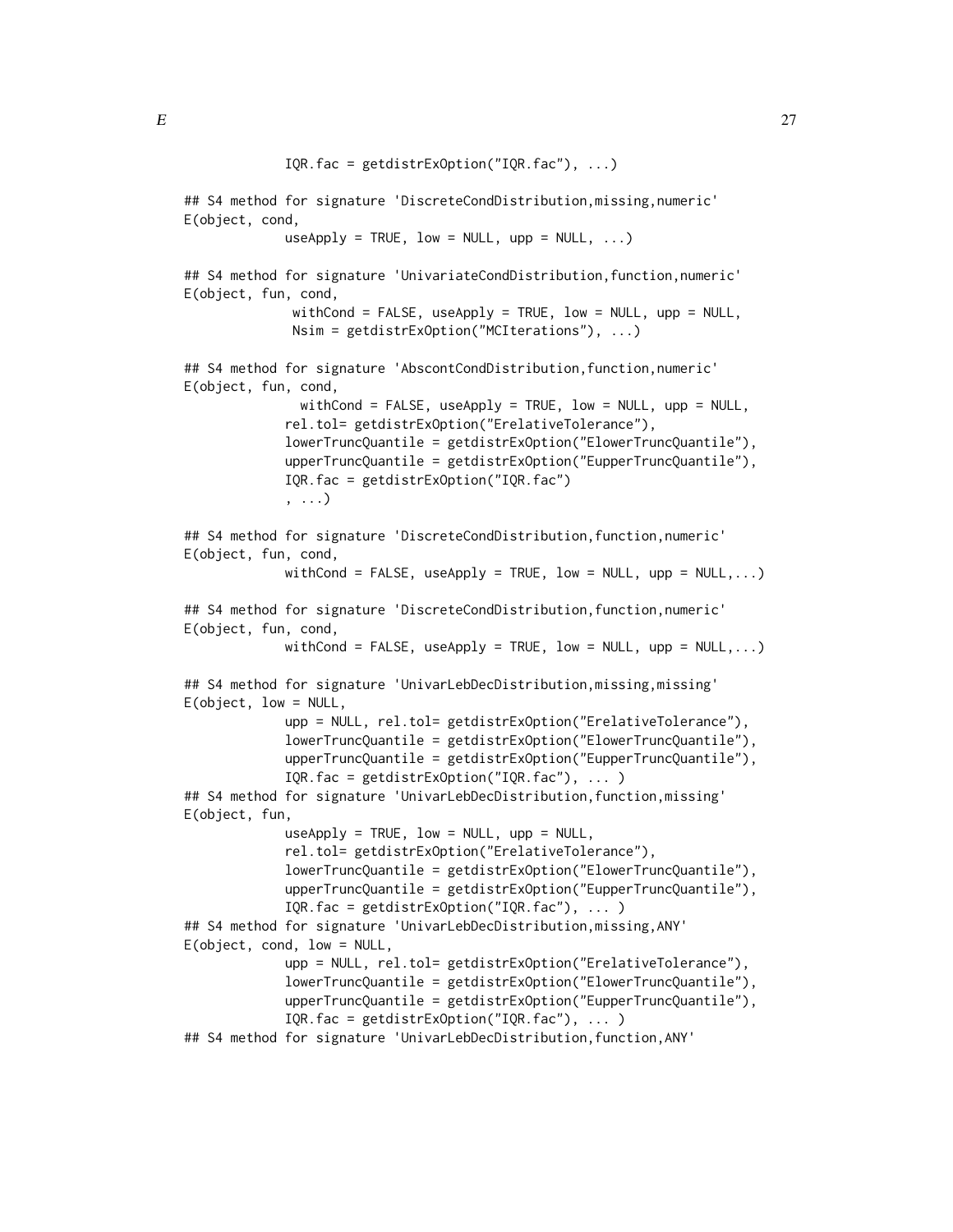```
E(object, fun, cond,
               useApply = TRUE, low = NULL, upp = NULL,rel.tol= getdistrExOption("ErelativeTolerance"),
               lowerTruncQuantile = getdistrExOption("ElowerTruncQuantile"),
               upperTruncQuantile = getdistrExOption("EupperTruncQuantile"),
               IQR.fac = getdistrExOption("IQR.fac"), ... )
## S4 method for signature 'AcDcLcDistribution,ANY,ANY'
E(object, fun, cond, low = NULL,
               upp = NULL, rel.tol= getdistrExOption("ErelativeTolerance"),
               lowerTruncQuantile = getdistrExOption("ElowerTruncQuantile"),
               upperTruncQuantile = getdistrExOption("EupperTruncQuantile"),
               IQR.fac = getdistrExOption("IQR.fac"), ... )
## S4 method for signature 'CompoundDistribution,missing,missing'
E(\text{object}, \text{low} = \text{NULL},upp = NULL, ...)## S4 method for signature 'Arcsine,missing,missing'
E(\text{object}, \text{low} = \text{NULL}, \text{upp} = \text{NULL}, \dots)## S4 method for signature 'Beta,missing,missing'
E(\text{object}, \text{low} = \text{NULL}, \text{upp} = \text{NULL}, \dots)## S4 method for signature 'Binom,missing,missing'
E(\text{object}, \text{low} = \text{NULL}, \text{upp} = \text{NULL}, \dots)## S4 method for signature 'Cauchy,missing,missing'
E(\text{object}, \text{low} = \text{NULL}, \text{upp} = \text{NULL}, \dots)## S4 method for signature 'Chisq,missing,missing'
E(\text{object}, \text{low} = \text{NULL}, \text{upp} = \text{NULL}, \dots)## S4 method for signature 'Dirac,missing,missing'
E(\text{object}, \text{low} = \text{NULL}, \text{upp} = \text{NULL}, \dots)## S4 method for signature 'DExp, missing, missing'
E(\text{object}, \text{low} = \text{NULL}, \text{upp} = \text{NULL}, \dots)## S4 method for signature 'Exp,missing,missing'
E(object, low = NULL, upp = NULL, ...)## S4 method for signature 'Fd,missing,missing'
E(object, low = NULL, upp = NULL, ...)## S4 method for signature 'Gammad,missing,missing'
E(\text{object}, \text{low} = \text{NULL}, \text{upp} = \text{NULL}, \dots)## S4 method for signature 'Gammad,function,missing'
E(object, fun, low = NULL, upp = NULL,
               rel.tol = getdistrExOption("ErelativeTolerance"),
               lowerTruncQuantile = getdistrExOption("ElowerTruncQuantile"),
               upperTruncQuantile = getdistrExOption("EupperTruncQuantile"),
               IQR.fac = getdistrExOption("IQR.fac"), ...)
## S4 method for signature 'Geom,missing,missing'
E(\text{object}, \text{low} = \text{NULL}, \text{upp} = \text{NULL}, \dots)## S4 method for signature 'Gumbel,missing,missing'
E(\text{object}, \text{low} = \text{NULL}, \text{upp} = \text{NULL}, \dots)## S4 method for signature 'GPareto,missing,missing'
```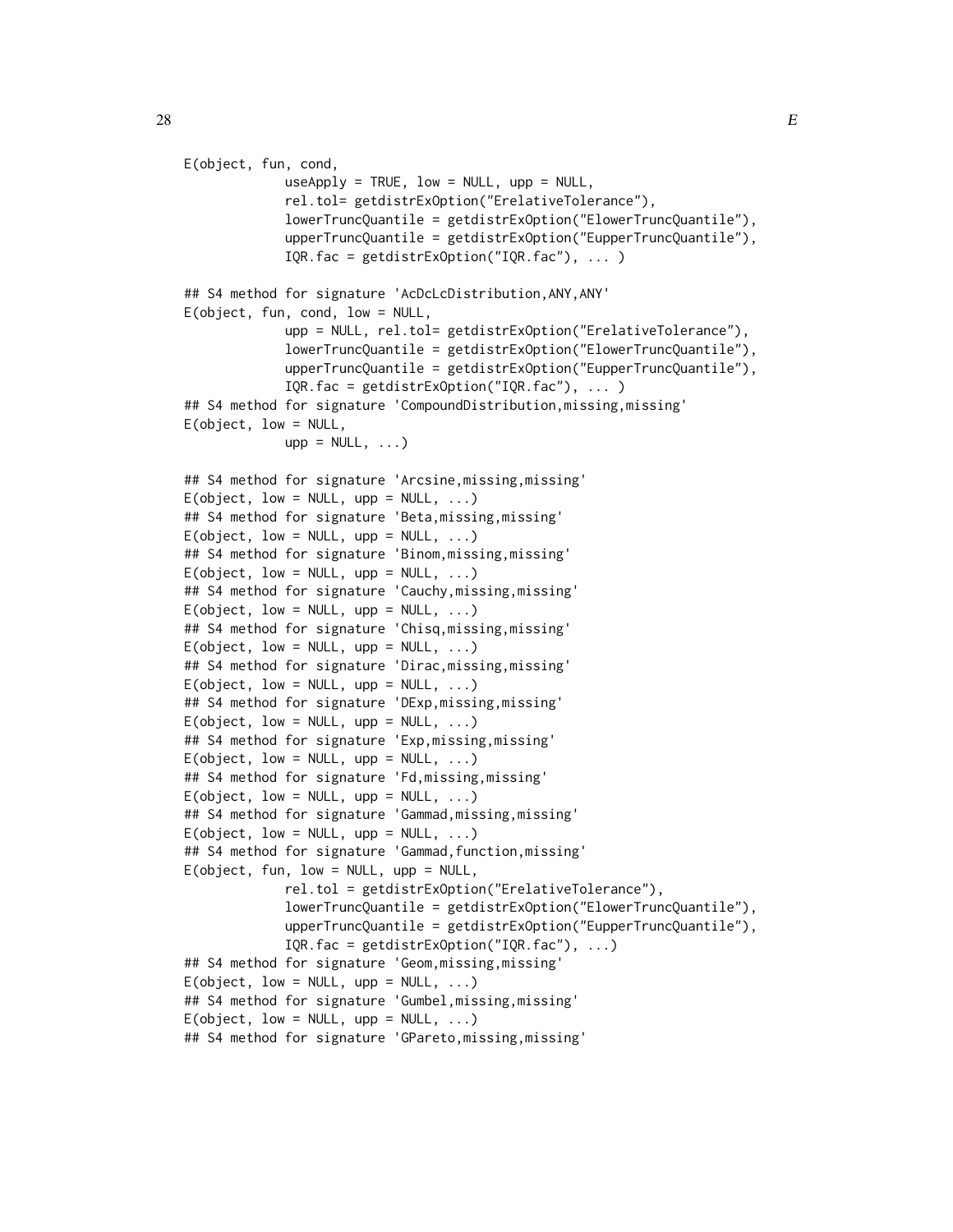```
E(\text{object}, \text{low} = \text{NULL}, \text{upp} = \text{NULL}, \dots)## S4 method for signature 'GPareto, function, missing'
E(object, fun, low = NULL, upp = NULL,
                 rel.tol = getdistrExOption("ErelativeTolerance"),
                 lowerTruncQuantile = getdistrExOption("ElowerTruncQuantile"),
                 upperTruncQuantile = getdistrExOption("EupperTruncQuantile"),
                 IQR.fac = max(10000, getdistrExOption("IQR.fac")), ...)
## S4 method for signature 'Hyper,missing,missing'
E(\text{object}, \text{low} = \text{NULL}, \text{upp} = \text{NULL}, \dots)## S4 method for signature 'Logis,missing,missing'
E(\text{object}, \text{low} = \text{NULL}, \text{upp} = \text{NULL}, \dots)## S4 method for signature 'Lnorm,missing,missing'
E(object, low = NULL, upp = NULL, \ldots)
## S4 method for signature 'Nbinom,missing,missing'
E(\text{object}, \text{low} = \text{NULL}, \text{upp} = \text{NULL}, \dots)## S4 method for signature 'Norm, missing, missing'
E(\text{object}, \text{low} = \text{NULL}, \text{upp} = \text{NULL}, \dots)## S4 method for signature 'Pareto,missing,missing'
E(\text{object}, \text{low} = \text{NULL}, \text{upp} = \text{NULL}, \dots)## S4 method for signature 'Pois,missing,missing'
E(\text{object}, \text{low} = \text{NULL}, \text{upp} = \text{NULL}, \dots)## S4 method for signature 'Unif,missing,missing'
E(\text{object}, \text{low} = \text{NULL}, \text{upp} = \text{NULL}, \dots)## S4 method for signature 'Td,missing,missing'
E(\text{object}, \text{low} = \text{NULL}, \text{upp} = \text{NULL}, \dots)## S4 method for signature 'Weibull,missing,missing'
E(\text{object}, \text{low} = \text{NULL}, \text{upp} = \text{NULL}, \dots)
```
#### Arguments

| object             | object of class "Distribution"                                                                                 |
|--------------------|----------------------------------------------------------------------------------------------------------------|
| fun                | if missing the (conditional) expectation is computed else the (conditional) ex-<br>pection of fun is computed. |
| cond               | if not missing the conditional expectation given cond is computed.                                             |
| Nsim               | number of MC simulations used to determine the expectation.                                                    |
| rel.tol            | relative tolerance for distrExIntegrate.                                                                       |
| low                | lower bound of integration range.                                                                              |
| upp                | upper bound of integration range.                                                                              |
| lowerTruncQuantile |                                                                                                                |
|                    | lower quantile for quantile based integration range.                                                           |
| upperTruncQuantile |                                                                                                                |
|                    | upper quantile for quantile based integration range.                                                           |
| IQR.fac            | factor for scale based integration range (i.e.; median of the distribution $\pm$ IQR. fac $\times$ IQR).       |
| $\ddots$ .         | additional arguments to fun                                                                                    |
| useApply           | logical: should sapply, respectively apply be used to evaluate fun.                                            |
| withCond           | logical: is cond in the argument list of fun.                                                                  |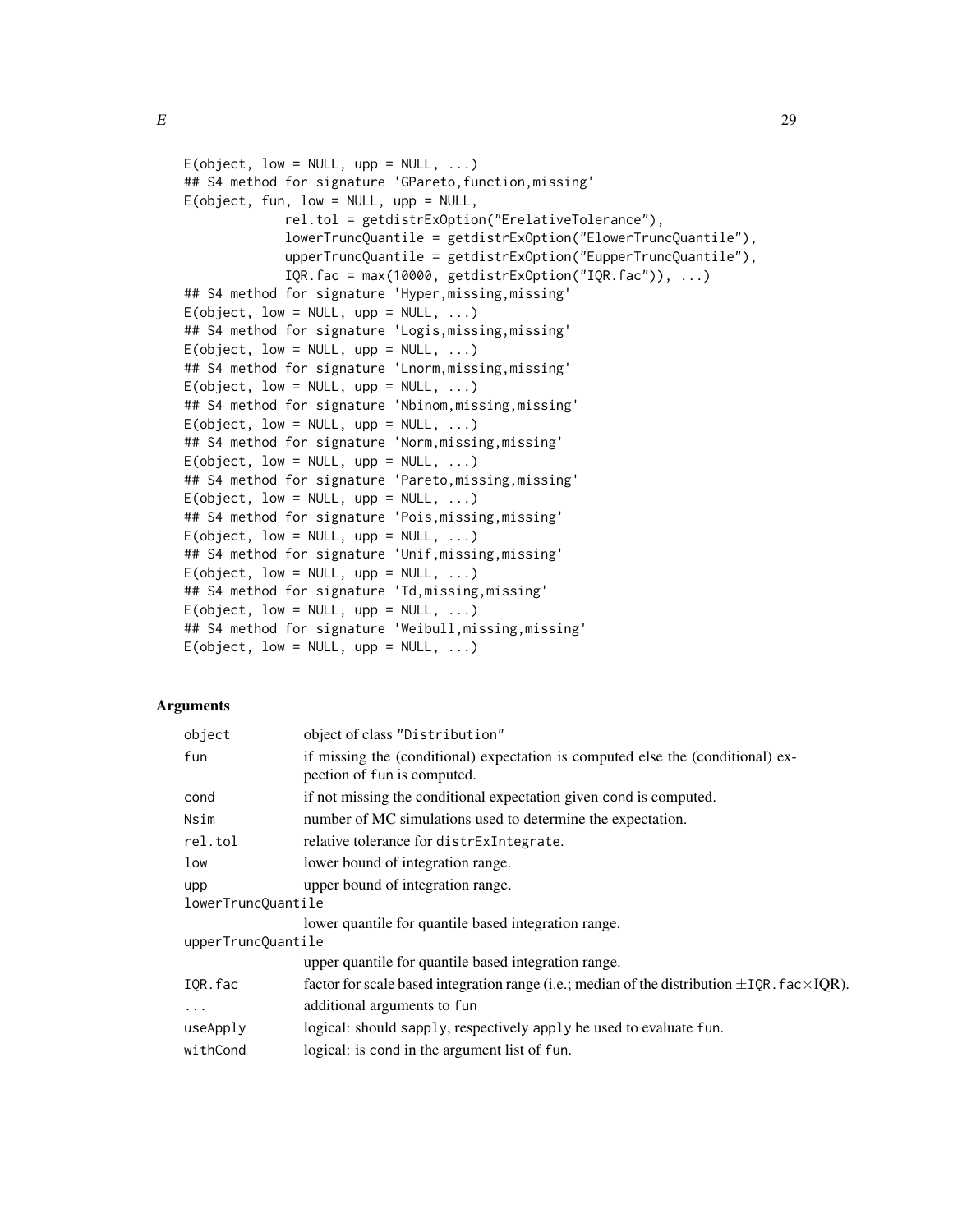The precision of the computations can be controlled via certain global options; cf. [distrExOptions](#page-22-1). Also note that arguments low and upp should be given as named arguments in order to prevent them to be matched by arguments fun or cond. Also the result, when arguments low or upp is given, is the *unconditional value* of the expectation; no conditioning with respect to low <= object <= upp is done.

#### Value

The (conditional) expectation is computed.

#### Methods

- $object = "Universal distribution", fun = "missing", cond = "missing": expectation of univariate Distribution"$ ate distributions using crude Monte-Carlo integration.
- object = "AbscontDistribution", fun = "missing", cond = "missing": expectation of absolutely continuous univariate distributions using distrExIntegrate.
- object = "DiscreteDistribution", fun = "missing", cond = "missing": expectation of discrete univariate distributions using support and sum.
- object = "MultivariateDistribution", fun = "missing", cond = "missing": expectation of multivariate distributions using crude Monte-Carlo integration.
- object = "DiscreteMVDistribution", fun = "missing", cond = "missing": expectation of discrete multivariate distributions. The computation is based on support and sum.
- object = "UnivariateDistribution", fun = "missing", cond = "missing": expectation of univariate Lebesgue decomposed distributions by separate calculations for discrete and absolutely continuous part.
- object = "AffLinDistribution", fun = "missing", cond = "missing": expectation of an affine linear transformation  $aX+b$  as  $aE[X]+b$  for X either "DiscreteDistribution" or "AbscontDistribution".
- object = "AffLinUnivarLebDecDistribution", fun = "missing", cond = "missing": expectation of an affine linear transformation  $aX+b$  as  $aE[X]+b$  for X either "UnivarLebDecDistribution".
- object = "UnivariateDistribution", fun = "function", cond = "missing": expectation of fun under univariate distributions using crude Monte-Carlo integration.
- object = "UnivariateDistribution", fun = "function", cond = "missing": expectation of fun under univariate Lebesgue decomposed distributions by separate calculations for discrete and absolutely continuous part.
- object = "AbscontDistribution", fun = "function", cond = "missing": expectation of fun under absolutely continuous univariate distributions using distrExIntegrate.
- object = "DiscreteDistribution", fun = "function", cond = "missing": expectation of fun under discrete univariate distributions using support and sum.
- object = "MultivariateDistribution", fun = "function", cond = "missing": expectation of multivariate distributions using crude Monte-Carlo integration.
- object = "DiscreteMVDistribution", fun = "function", cond = "missing": expectation of fun under discrete multivariate distributions. The computation is based on support and sum.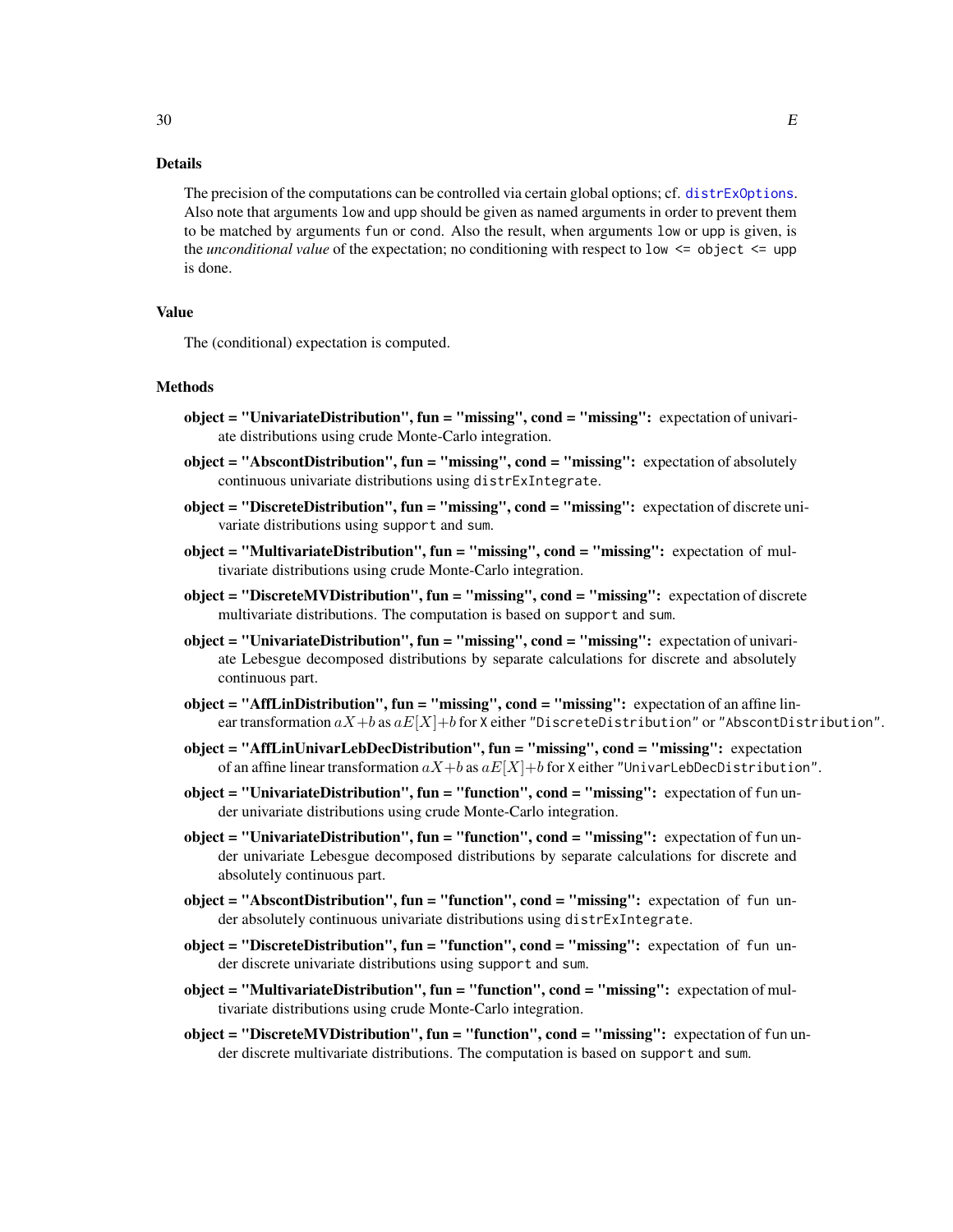- object = "UnivariateCondDistribution", fun = "missing", cond = "numeric": conditional expectation for univariate conditional distributions given cond. The integral is computed using crude Monte-Carlo integration.
- object = "AbscontCondDistribution", fun = "missing", cond = "numeric": conditional expectation for absolutely continuous, univariate conditional distributions given cond. The computation is based on distrExIntegrate.
- object = "DiscreteCondDistribution", fun = "missing", cond = "numeric": conditional expectation for discrete, univariate conditional distributions given cond. The computation is based on support and sum.
- object = "UnivariateCondDistribution", fun = "function", cond = "numeric": conditional expectation of fun under univariate conditional distributions given cond. The integral is computed using crude Monte-Carlo integration.
- object = "AbscontCondDistribution", fun = "function", cond = "numeric": conditional expectation of fun under absolutely continuous, univariate conditional distributions given cond. The computation is based on distrExIntegrate.
- object = "DiscreteCondDistribution", fun = "function", cond = "numeric": conditional expectation of fun under discrete, univariate conditional distributions given cond. The computation is based on support and sum.
- object = "UnivarLebDecDistribution", fun = "missing", cond = "missing": expectation by separate evaluation of expectation of discrete and abs. continuous part and subsequent weighting.
- object = "UnivarLebDecDistribution", fun = "function", cond = "missing": expectation by separate evaluation of expectation of discrete and abs. continuous part and subsequent weighting.
- $object = "UniversalDecDistribution", fun = "missing", cond = "ANY": expectation by separ$ rate evaluation of expectation of discrete and abs. continuous part and subsequent weighting.
- $object = "UniversalDecDistribution", fun = "function", cond = "ANY": expectation by sep$ arate evaluation of expectation of discrete and abs. continuous part and subsequent weighting.
- object = "UnivarMixingDistribution", fun = "missing", cond = "missing": expectation is computed component-wise with subsequent weighting acc. to mixCoeff.
- $object = "UnixingDistribution", fun = "function", cond = "missing": expectation is com$ puted component-wise with subsequent weighting acc. to mixCoeff.
- object = "UnivarMixingDistribution", fun = "missing", cond = "ANY": expectation is computed component-wise with subsequent weighting acc. to mixCoeff.
- object = "UnivarMixingDistribution", fun = "function", cond = " $\text{ANY}$ ": expectation is computed component-wise with subsequent weighting acc. to mixCoeff.
- object = "AcDcLcDistribution", fun = "ANY", cond = "ANY": expectation by first coercing to class "UnivarLebDecDistribution" and using the corresponding method.
- object = "Compound Distribution", fun = "missing", cond = "missing": if we are in i.i.d. situation (i.e., slot SummandsDistr is of class UnivariateDistribution) the formula  $E[N]E[S]$ for N the frequency distribution and S the summand distribution; else we coerce to "UnivarLebDecDistribution".
- object = "Arcsine", fun = "missing", cond = "missing": exact evaluation using explicit expressions.
- object = "Beta", fun = "missing", cond = "missing": for noncentrality 0 exact evaluation using explicit expressions.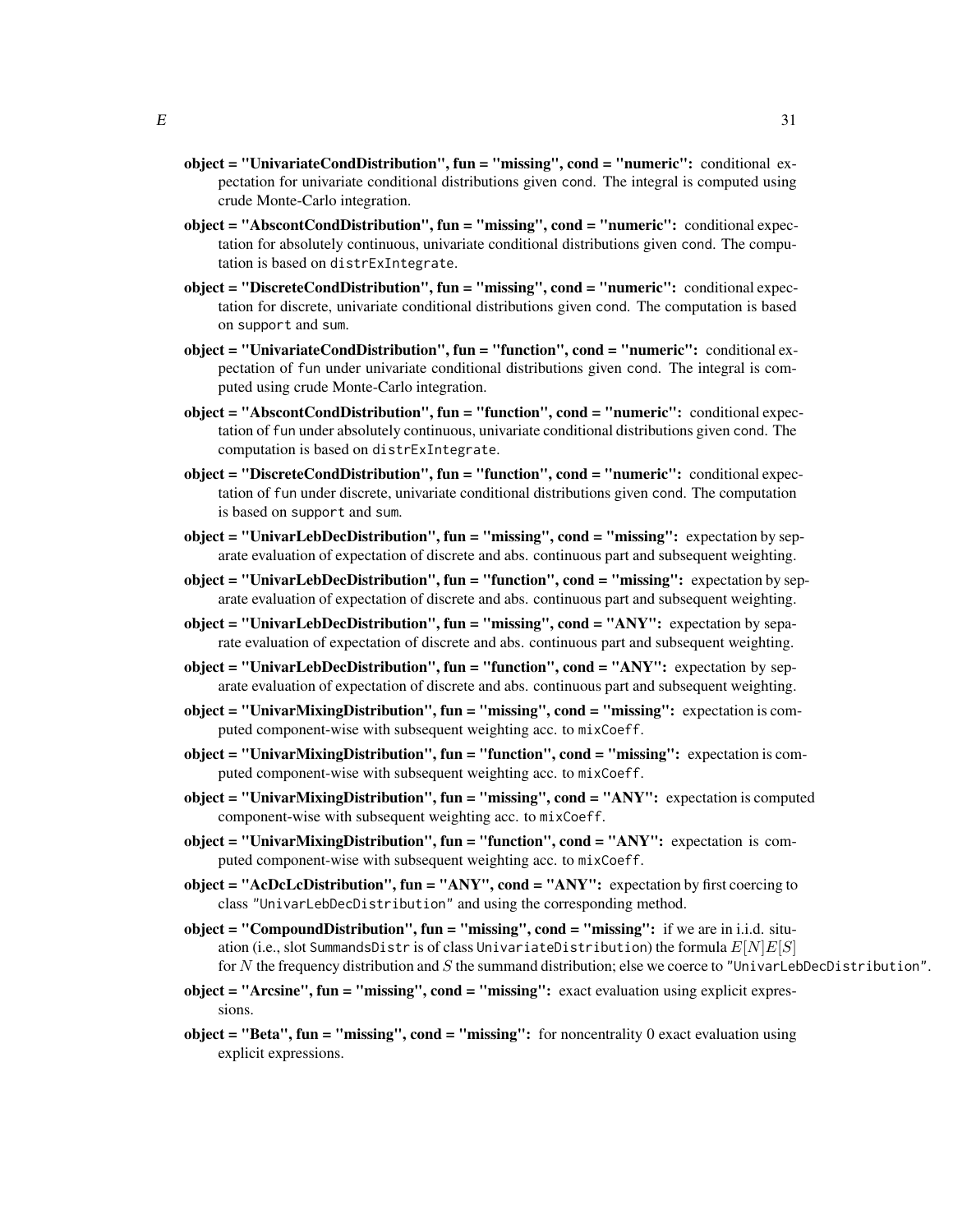- $object = "Binom", fun = "missing", cond = "missing": exact evaluation using explicit expres$ sions.
- object = "Cauchy", fun = "missing", cond = "missing": exact evaluation using explicit expressions.
- object = "Chisq", fun = "missing", cond = "missing": exact evaluation using explicit expressions.
- object = "Dirac", fun = "missing", cond = "missing": exact evaluation using explicit expressions.
- $object = "DExp", fun = "missing", cond = "missing": exact evaluation using explicit expressions.$
- object = " $Exp$ ", fun = " $missing$ ", cond = " $missing$ ": exact evaluation using explicit expressions.
- object = " $Fd''$ ,  $fun = "missing''$ ,  $cond = "missing''$ : exact evaluation using explicit expressions.
- object = "Gammad", fun = "missing", cond = "missing": exact evaluation using explicit expressions.
- object = "Gammad", fun = "function", cond = "missing": use substitution method  $(y := log(x))$ for numerical integration.
- $object = "Geom", fun = "missing", cond = "missing": exact evaluation using explicit expres$ sions.
- object = "Gumbel", fun = "missing", cond = "missing": exact evaluation using explicit expressions.
- object = "GPareto", fun = "missing", cond = "missing": exact evaluation using explicit expressions.
- **object = "GPareto", fun = "function", cond = "missing":** use substitution method (y :=  $log(x)$ ) for numerical integration.
- $object = "Hyper", fun = "missing", cond = "missing": exact evaluation using explicit expres"$ sions.
- object = "Logis", fun = "missing", cond = "missing": exact evaluation using explicit expressions.
- $object = "Lnorm", fun = "missing", cond = "missing": exact evaluation using explicit expres"$ sions.
- object = "Nbinom", fun = "missing", cond = "missing": exact evaluation using explicit expressions.
- object = "Norm", fun = "missing", cond = "missing": exact evaluation using explicit expressions.
- object = "Pareto", fun = "missing", cond = "missing": exact evaluation using explicit expressions.
- object = "Pois", fun = "missing", cond = "missing": exact evaluation using explicit expressions.
- object = "Unif", fun = "missing", cond = "missing": exact evaluation using explicit expressions.
- object = "Td", fun = "missing", cond = "missing": exact evaluation using explicit expressions.
- $object = "Weibull", fun = "missing", cond = "missing": exact evaluation using explicit expres"$ sions.

#### Author(s)

Matthias Kohl <Matthias.Kohl@stamats.de> and Peter Ruckdeschel <peter.ruckdeschel@uni-bayreuth.de>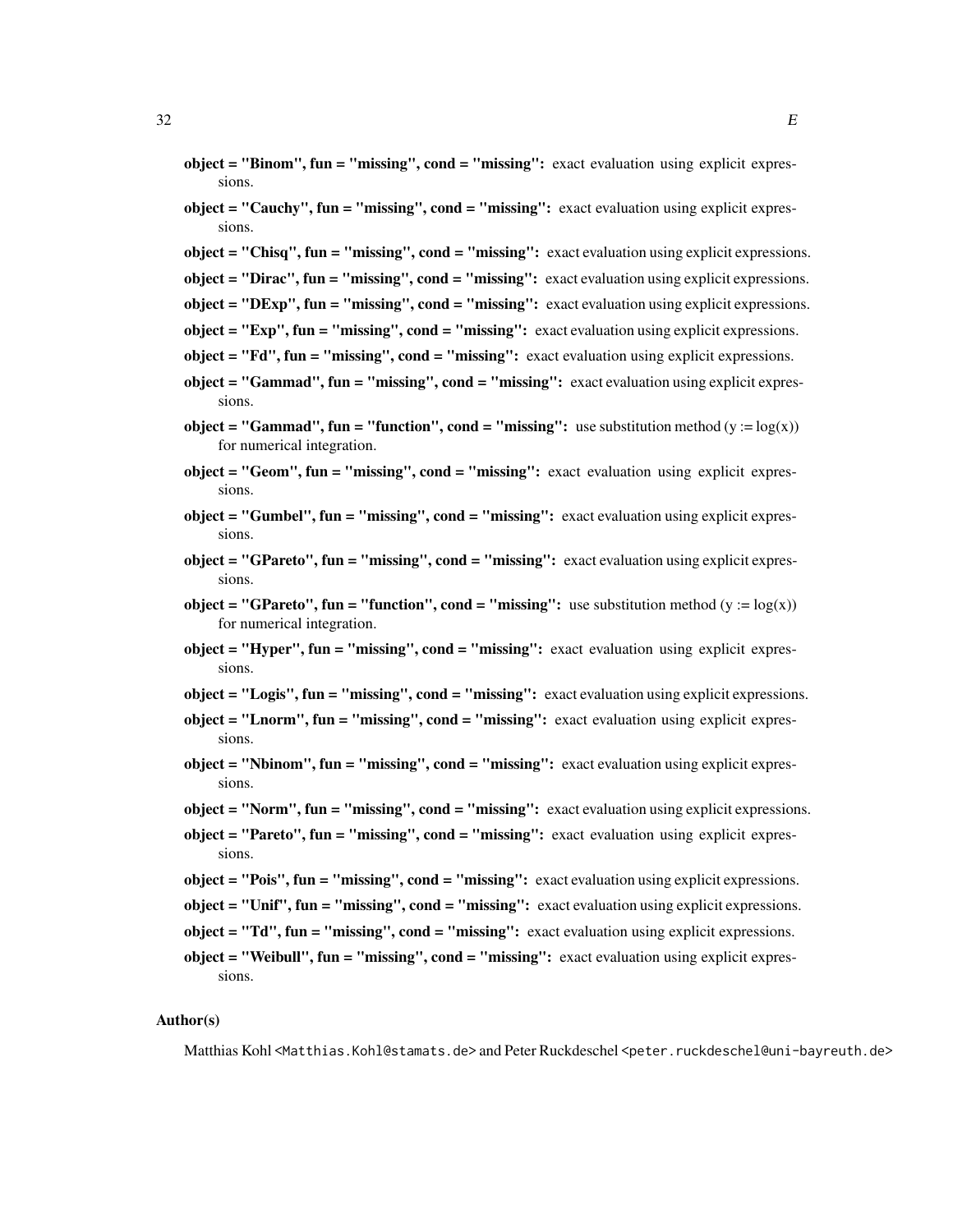# See Also

[distrExIntegrate](#page-19-1), [m1df](#page-46-1), [m2df](#page-47-1), [Distribution-class](#page-0-0)

# Examples

```
# mean of Exp(1) distribution
E \leftarrow Exp()E(E) ## uses explicit terms
E(as(E,"AbscontDistribution")) ## uses numerical integration
E(as(E,"UnivariateDistribution")) ## uses simulations
E(E, fun = function(x){2*x^2}) ## uses simulations
# the same operator for discrete distributions:
P <- Pois(lambda=2)
E(P) ## uses explicit terms
E(as(P,"DiscreteDistribution")) ## uses sums
E(as(P,"UnivariateDistribution")) ## uses simulations
E(P, fun = function(x){2*x^2}) ## uses simulations
# second moment of N(1,4)
E(Norm(mean=1, sd=2), fun = function(x){x^2}}E(Norm(mean=1, sd=2), fun = function(x){x^2}, useApply = FALSE)
# conditional distribution of a linear model
D1 <- LMCondDistribution(theta = 1)
E(D1, cond = 1)E(Norm(mean=1))
E(D1, function(x){x^2}, cond = 1)E(Norm(mean=1), fun = function(x){x^2}\)E(D1, function(x, cond){cond*x^2}, cond = 2, without E(DL, useApply = FALSE)E(Norm(mean=2), function(x){2*x^2})E(as(Norm(mean=2),"AbscontDistribution"))
### somewhat less accurate:
E(as(Norm(mean=2),"AbscontDistribution"),
     lowerTruncQuantil=1e-4,upperTruncQuantil=1e-4, IQR.fac= 4)
### even less accurate:
E(as(Norm(mean=2),"AbscontDistribution"),
     lowerTruncQuantil=1e-2,upperTruncQuantil=1e-2, IQR.fac= 4)
### no good idea, but just as an example:
E(as(Norm(mean=2),"AbscontDistribution"),
     lowerTruncQuantil=1e-2,upperTruncQuantil=1e-2, IQR.fac= .1)
### truncation of integration range; see also m1df...
E(Norm(mean=2), low=2,upp=4)
E(Cauchy())
E(Cauchy(),upp=3,low=-2)
# some Lebesgue decomposed distribution
```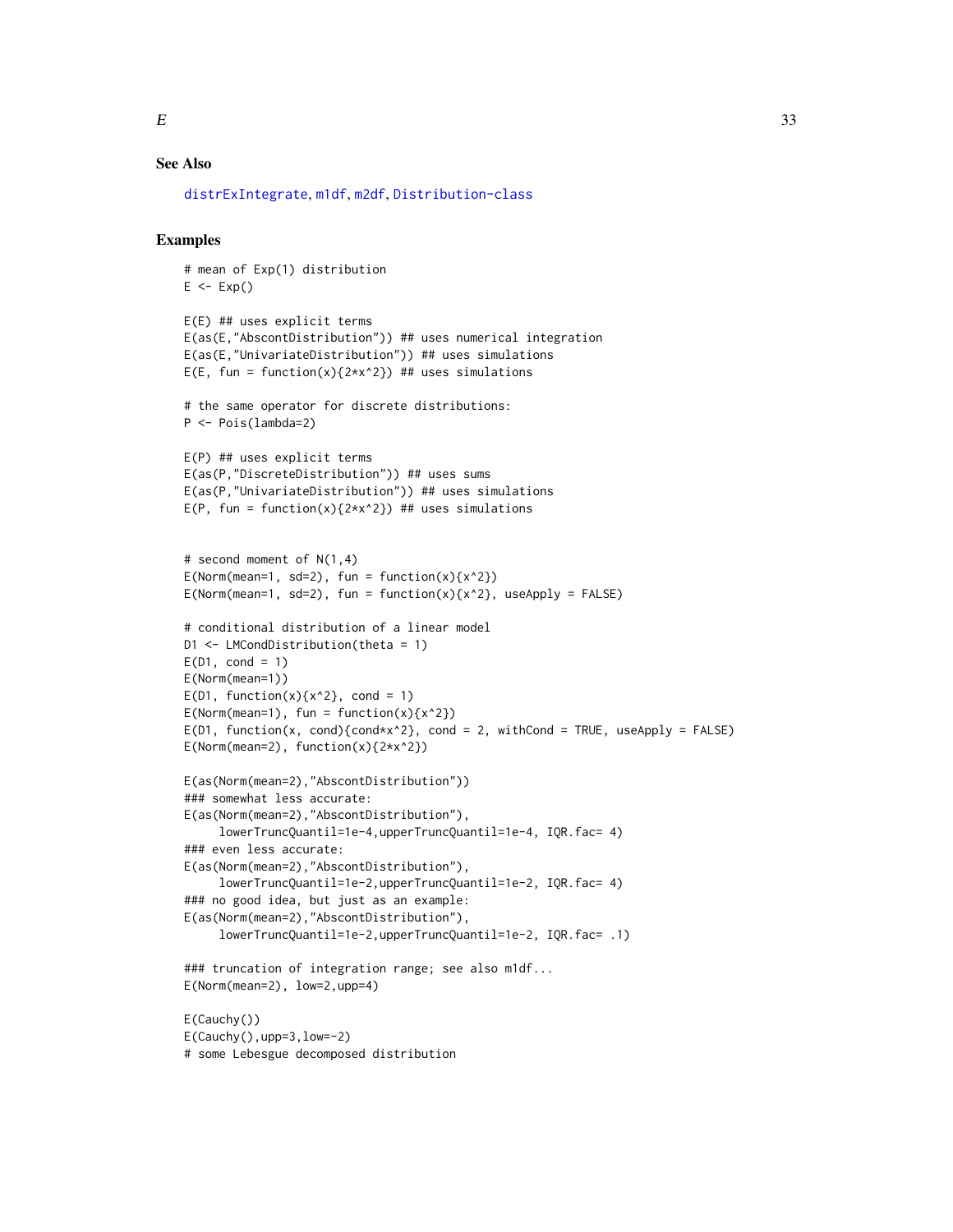```
mymix <- UnivarLebDecDistribution(acPart = Norm(), discretePart = Binom(4,.4),
        ackWeight = 0.4)E(mymix)
```
#### EmpiricalMVDistribution

*Generating function for mulitvariate discrete distribution*

# Description

Generates an object of class "DiscreteMVDistribution".

# Usage

```
EmpiricalMVDistribution(data, Symmetry = NoSymmetry())
```
#### Arguments

| data     | numeric matrix with data where the rows are interpreted as observations.                                                                     |
|----------|----------------------------------------------------------------------------------------------------------------------------------------------|
| Symmetry | you may help R in calculations if you tell it whether the distribution is non-<br>symmetric (default) or symmetric with respect to a center. |

# Details

The function is a simple utility function providing a wrapper to the generating function [DiscreteDistribution](#page-0-0). Typical usages are

EmpiricalMVDistribution(data)

Identical rows are collapsed to unique support values. If prob is missing, all elements in supp are equally weighted.

#### Value

Object of class "DiscreteMVDistribution"

# Author(s)

Matthias Kohl <Matthias.Kohl@stamats.de>

#### See Also

[DiscreteMVDistribution](#page-17-1)

<span id="page-33-0"></span>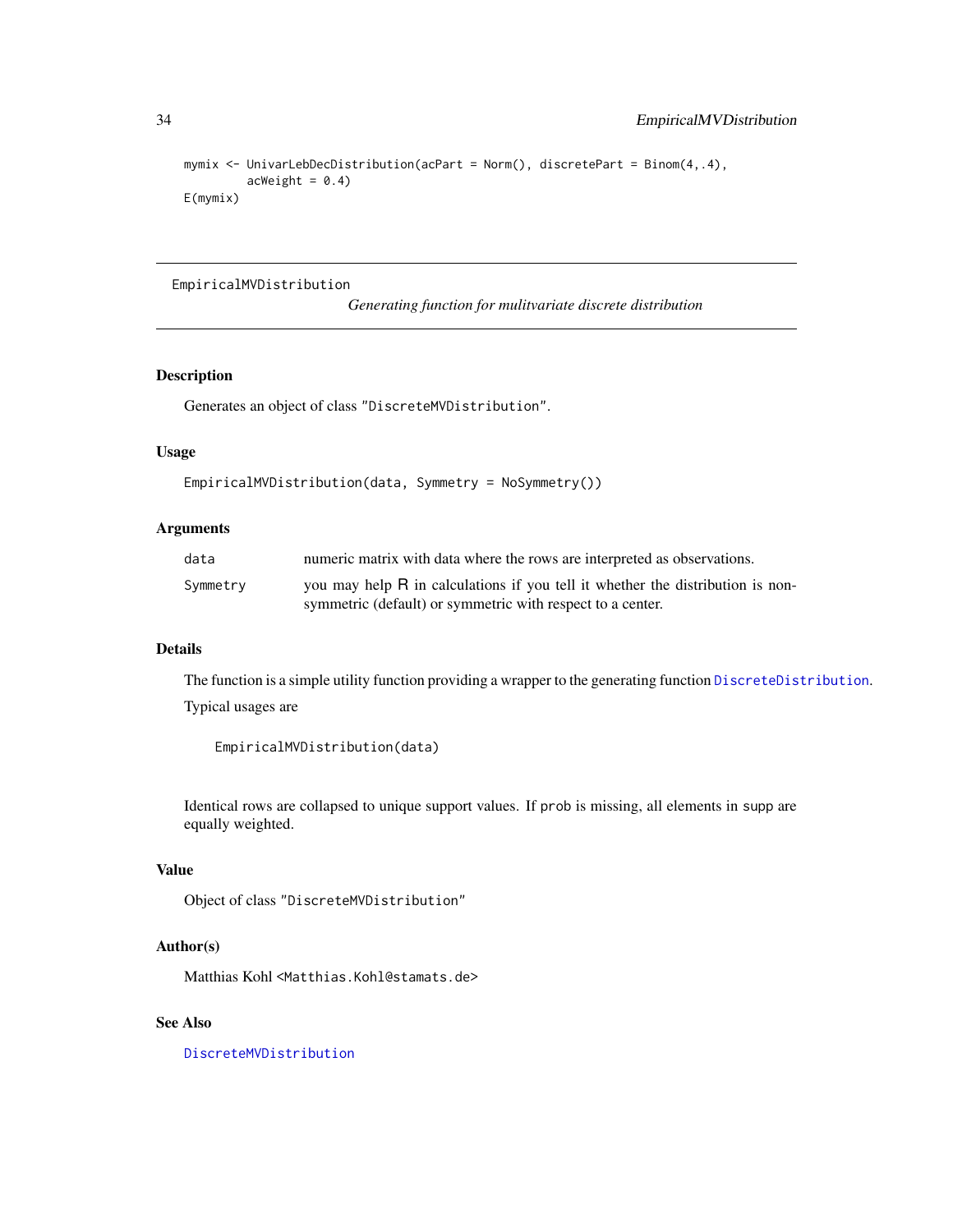# <span id="page-34-0"></span>EuclCondition 35

# Examples

```
## generate some data
X \leftarrow matrix(rnorm(50), ncol = 5)## empirical distribution of X
D1 <- EmpiricalMVDistribution(data = X)
support(D1)
r(D1)(10)
```
<span id="page-34-1"></span>EuclCondition *Generating function for EuclCondition-class*

# Description

Generates an object of class "EuclCondition".

#### Usage

```
EuclCondition(dimension)
```
# Arguments

dimension positive integer: dimension of the Euclidean space

#### Value

```
Object of class "EuclCondition"
```
# Author(s)

Matthias Kohl <Matthias.Kohl@stamats.de>

# See Also

[EuclCondition-class](#page-35-1)

#### Examples

```
EuclCondition(dimension = 3)
## The function is currently defined as
function(dimension){
   new("EuclCondition", Range = EuclideanSpace(dimension = dimension))
}
```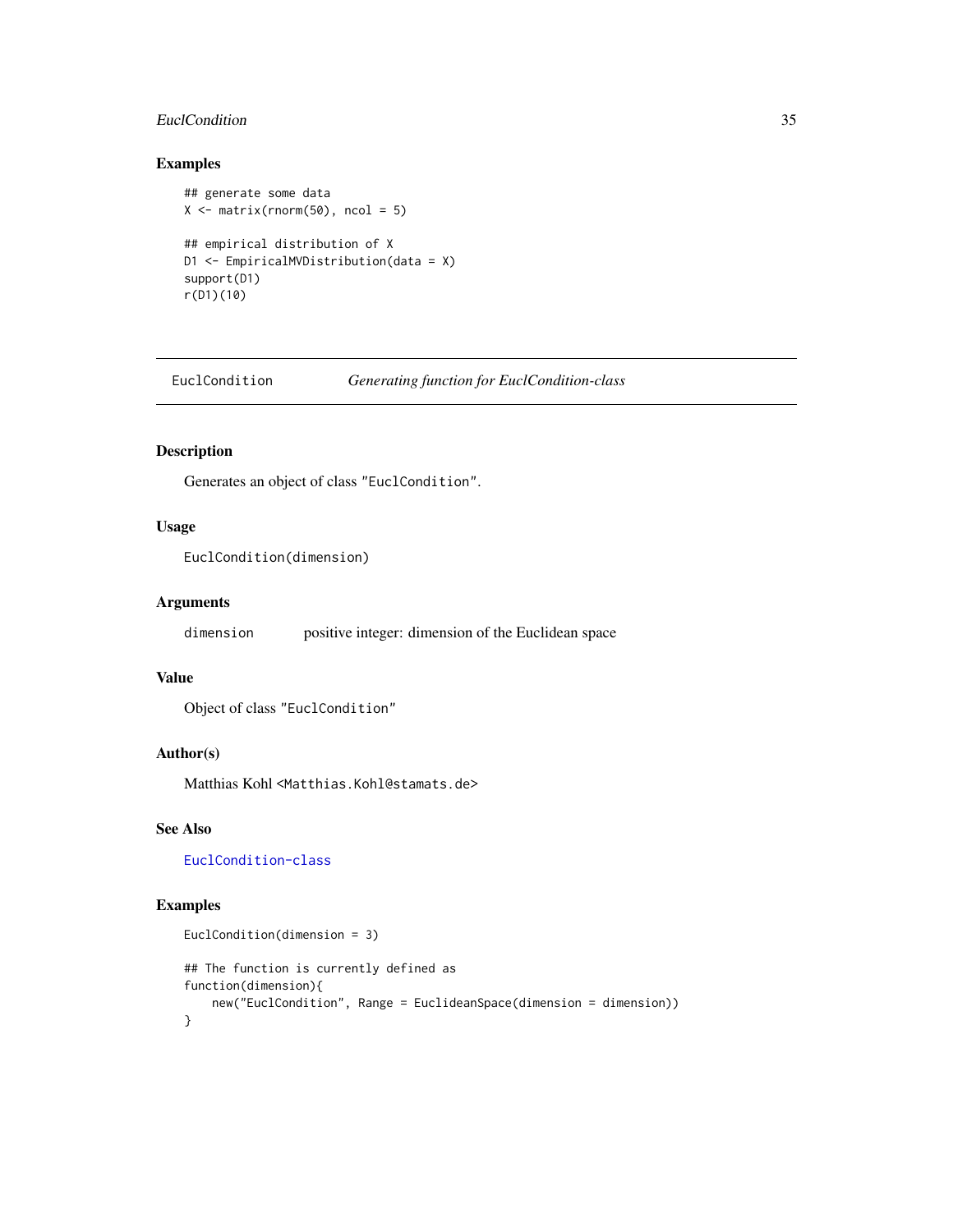<span id="page-35-1"></span><span id="page-35-0"></span>EuclCondition-class *Conditioning by an Euclidean space.*

# Description

Conditioning by an Euclidean space.

# Objects from the Class

Objects can be created by calls of the form new("EuclCondition", ...). More frequently they are created via the generating function EuclCondition.

# Slots

Range Object of class "EuclideanSpace".

name Object of class "character": name of condition.

### Extends

Class "Condition", directly.

### Methods

Range signature(object = "EuclCondition") accessor function for slot Range.

show signature(object = "EuclCondition")

#### Author(s)

Matthias Kohl <Matthias.Kohl@stamats.de>

# See Also

[Condition-class](#page-10-1), [EuclCondition](#page-34-1)

#### Examples

new("EuclCondition")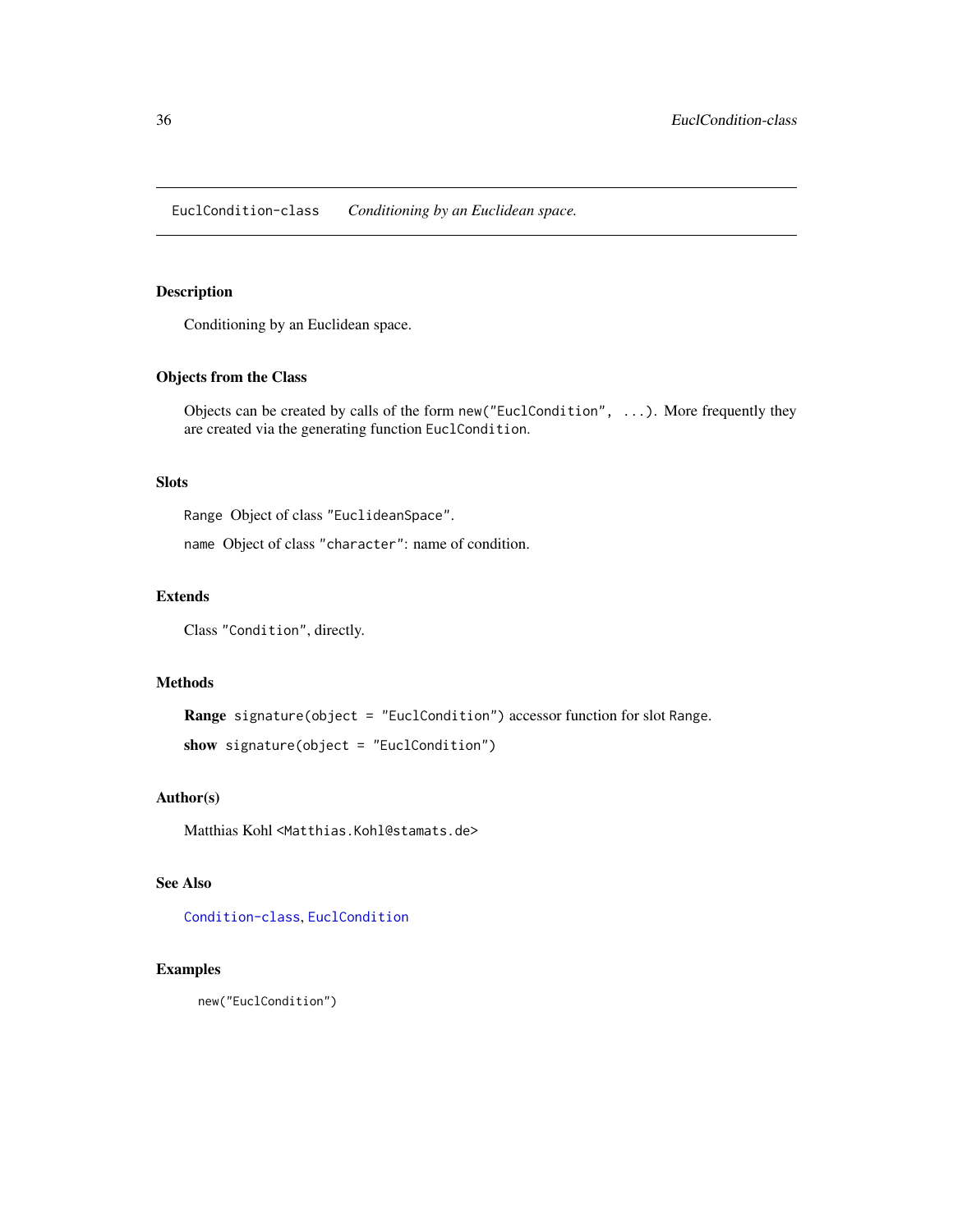# Description

Gauss-Legendre quadrature over a finite interval.

### Usage

GLIntegrate(f, lower, upper, order = 500, ...)

### Arguments

| $\mathsf{f}$ | an R function taking a numeric first argument and returning a numeric vector of                              |
|--------------|--------------------------------------------------------------------------------------------------------------|
|              | the same length. Returning a non-finite element will generate an error.                                      |
| lower        | finite lower limit of integration.                                                                           |
| upper        | finite upper limit of integration.                                                                           |
| order        | order of Gauss-Legendre quadrature.                                                                          |
| $\cdots$     | additional arguments to be passed to f. Remember to use argument names not<br>matching those of GLIntegrate! |

# Details

In case order = 100, 500, 1000 saved abscissas and weights are used. Otherwise the corresponding abscissas and weights are computed using the algorithm given in Section 4.5 of Press et al. (1992).

# Value

Estimate of the integral.

# Author(s)

Matthias Kohl <Matthias.Kohl@stamats.de>

# References

W.H. Press, S.A. Teukolsky, W.T. Vetterling, B.P. Flannery (1992) *Numerical Recipies in C*. The Art of Scientific Computing. Second Edition. Cambridge University Press.

# See Also

[integrate](#page-0-0), [distrExIntegrate](#page-19-0)

# Examples

integrate(dnorm, -1.96, 1.96) GLIntegrate(dnorm, -1.96, 1.96)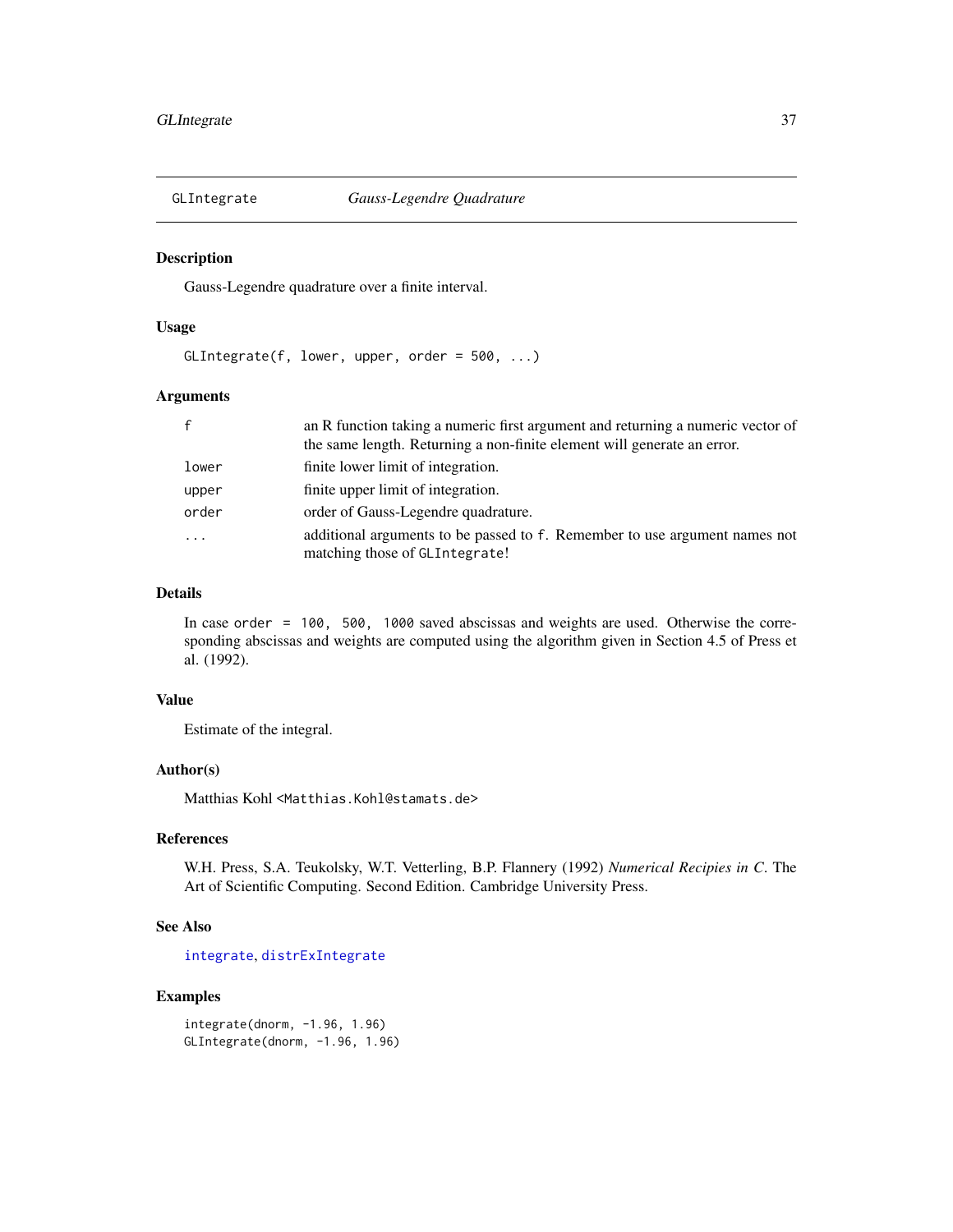<span id="page-37-0"></span>HellingerDist *Generic function for the computation of the Hellinger distance of two distributions*

### **Description**

Generic function for the computation of the Hellinger distance  $d_h$  of two distributions P and Q which may be defined for an arbitrary sample space  $(\Omega, \mathcal{A})$ . The Hellinger distance is defined as

$$
d_h(P,Q) = \frac{1}{2} \int |\sqrt{dP} - \sqrt{dQ}|^2
$$

where  $\sqrt{dP}$ , respectively  $\sqrt{dQ}$  denotes the square root of the densities.

### Usage

```
HellingerDist(e1, e2, ...)
## S4 method for signature 'AbscontDistribution, AbscontDistribution'
HellingerDist(e1,e2,
                        rel.tol=.Machine$double.eps^0.3,
                        TruncQuantile = getdistrOption("TruncQuantile"),
                        IQR.fac = 15, ...## S4 method for signature 'AbscontDistribution,DiscreteDistribution'
HellingerDist(e1,e2, ...)
## S4 method for signature 'DiscreteDistribution, AbscontDistribution'
HellingerDist(e1,e2, ...)
## S4 method for signature 'DiscreteDistribution,DiscreteDistribution'
HellingerDist(e1,e2, ...)
## S4 method for signature 'numeric,DiscreteDistribution'
HellingerDist(e1, e2, ...)
## S4 method for signature 'DiscreteDistribution,numeric'
HellingerDist(e1, e2, ...)
## S4 method for signature 'numeric,AbscontDistribution'
HellingerDist(e1, e2, asis.smooth.discretize = "discretize",
            n.discr = getdistrExOption("nDiscretize"), low.discr = getLow(e2),
            up.discr = getUp(e2), h.smooth = getdistrExpation('hSmooth''),
                        rel.tol=.Machine$double.eps^0.3,
                        TruncQuantile = getdistrOption("TruncQuantile"),
                        IQR.fac = 15, ...## S4 method for signature 'AbscontDistribution,numeric'
HellingerDist(e1, e2, asis.smooth.discretize = "discretize",
            n.discr = getdistrExOption("nDiscretize"), low.discr = getLow(e1),
            up.discr = getUp(e1), h.smooth = getdistrExOption("hSmooth"),
                        rel.tol=.Machine$double.eps^0.3,
                        TruncQuantile = getdistrOption("TruncQuantile"),
                        IQR.fac = 15, ...)
## S4 method for signature 'AcDcLcDistribution,AcDcLcDistribution'
```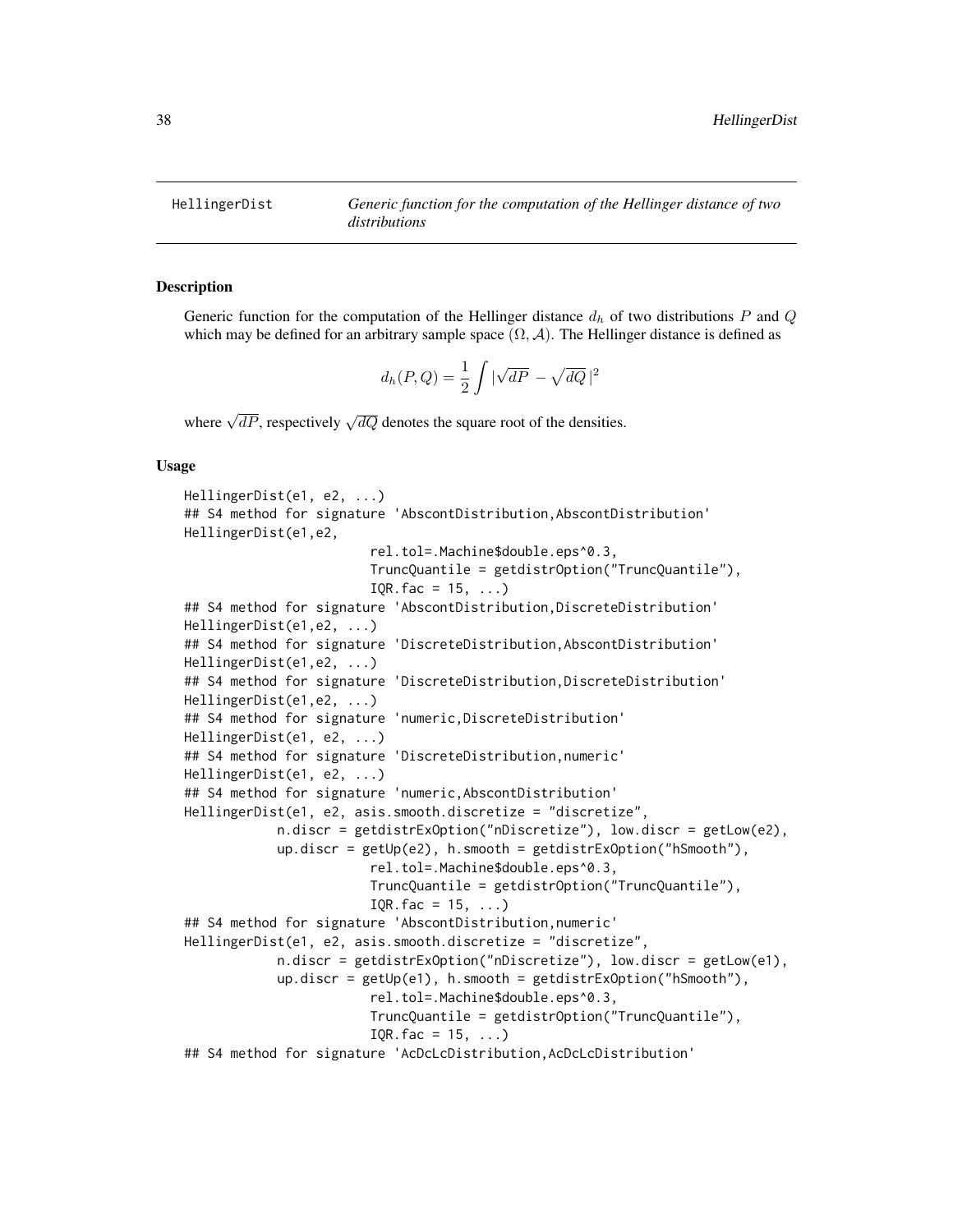# HellingerDist 39

HellingerDist(e1,e2,

rel.tol=.Machine\$double.eps^0.3, TruncQuantile = getdistrOption("TruncQuantile"),  $IQR.fac = 15, ...$ 

### Arguments

| e1             | object of class "Distribution" or class "numeric"                                                                                                                          |  |  |
|----------------|----------------------------------------------------------------------------------------------------------------------------------------------------------------------------|--|--|
| e <sub>2</sub> | object of class "Distribution" or class "numeric"                                                                                                                          |  |  |
|                | asis.smooth.discretize                                                                                                                                                     |  |  |
|                | possible methods are "asis", "smooth" and "discretize". Default is "discretize".                                                                                           |  |  |
| n.discr        | if asis. smooth. discretize is equal to "discretize" one has to specify the<br>number of lattice points used to discretize the abs. cont. distribution.                    |  |  |
| low.discr      | if asis. smooth. discretize is equal to "discretize" one has to specify the<br>lower end point of the lattice used to discretize the abs. cont. distribution.              |  |  |
| up.discr       | if asis. smooth. discretize is equal to "discretize" one has to specify the<br>upper end point of the lattice used to discretize the abs. cont. distribution.              |  |  |
| h.smooth       | if $asis$ . smooth. discretize is equal to "smooth" $-$ i.e., the empirical distribu-<br>tion of the provided data should be smoothed – one has to specify this parameter. |  |  |
| rel.tol        | relative accuracy requested in integration                                                                                                                                 |  |  |
| TruncQuantile  | Quantile the quantile based integration bounds (see details)                                                                                                               |  |  |
| IQR.fac        | Factor for the scale based integration bounds (see details)                                                                                                                |  |  |
| $\cdots$       | further arguments to be used in particular methods (not in package distrEx)                                                                                                |  |  |

#### Details

For distances between absolutely continuous distributions, we use numerical integration; to determine sensible bounds we proceed as follows: by means of min(getLow(e1,eps=TruncQuantile),getLow(e2,eps=TruncQ max(getUp(e1,eps=TruncQuantile),getUp(e2,eps=TruncQuantile)) we determine quantile based bounds  $c(\text{low.0}, \text{up.0}),$  and by means of s1 <- max(IQR(e1), IQR(e2)); m1<- median(e1); m2 <- median(e2) and low.1 <- min(m1,m2)-s1\*IQR.fac, up.1 <- max(m1,m2)+s1\*IQR.fac we determine scale based bounds; these are combined by low  $\leq -\max(\text{low.0}, \text{low.1}), \text{up } \leq -\max(\text{up.0}, \text{up.0})$ .

In case we want to compute the Hellinger distance between (empirical) data and an abs. cont. distribution, we can specify the parameter asis. smooth. discretize to avoid trivial distances  $(distance = 1)$ .

Using asis.smooth.discretize = "discretize", which is the default, leads to a discretization of the provided abs. cont. distribution and the distance is computed between the provided data and the discretized distribution.

```
Using asis.smooth.discretize = "smooth" causes smoothing of the empirical distribution of
the provided data. This is, the empirical data is convoluted with the normal distribution Norm(mean = \theta, sd = h. smooth)
which leads to an abs. cont. distribution. Afterwards the distance between the smoothed empirical
distribution and the provided abs. cont. distribution is computed.
```
# Value

Hellinger distance of e1 and e2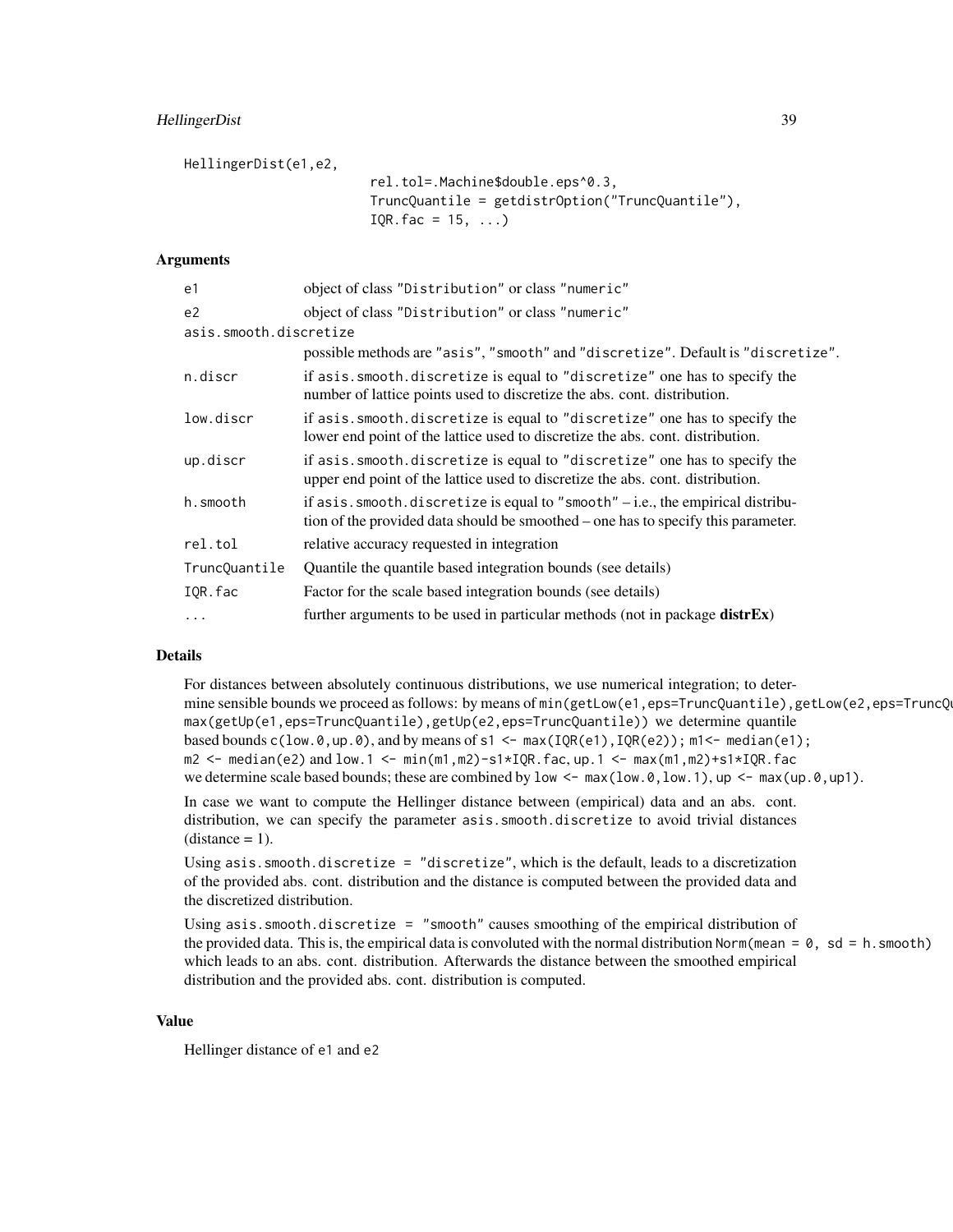#### Methods

- $e1 = "AbscontDistribution", e2 = "AbscontDistribution";$  Hellinger distance of two absolutely continuous univariate distributions which is computed using distrExintegrate.
- e1 = "AbscontDistribution", e2 = "DiscreteDistribution": Hellinger distance of absolutely continuous and discrete univariate distributions (are mutually singular; i.e., have distance =1).
- e1 = "DiscreteDistribution", e2 = "DiscreteDistribution": Hellinger distance of two discrete univariate distributions which is computed using support and sum.
- e1 = "DiscreteDistribution", e2 = "AbscontDistribution": Hellinger distance of discrete and absolutely continuous univariate distributions (are mutually singular; i.e., have distance =1).
- $e1 = "numeric", e2 = "Discrete Distribution": Hellinger distance between (empirical) data and a$ discrete distribution.
- $e1 = "Discrete Distribution", e2 = "numeric": Hellinger distance between (empirical) data and a$ discrete distribution.
- e1 = "numeric", e2 = "AbscontDistribution": Hellinger distance between (empirical) data and an abs. cont. distribution.
- e1 = "AbscontDistribution", e1 = "numeric": Hellinger distance between (empirical) data and an abs. cont. distribution.
- e1 = "AcDcLcDistribution", e2 = "AcDcLcDistribution": Hellinger distance of mixed discrete and absolutely continuous univariate distributions.

#### Author(s)

Matthias Kohl <Matthias.Kohl@stamats.de>, Peter Ruckdeschel <peter.ruckdeschel@uni-oldenburg.de>

#### References

Huber, P.J. (1981) *Robust Statistics*. New York: Wiley.

Rieder, H. (1994) *Robust Asymptotic Statistics*. New York: Springer.

### See Also

[distrExIntegrate](#page-19-0), [ContaminationSize](#page-11-0), [TotalVarDist](#page-58-0), [KolmogorovDist](#page-40-0), [Distribution-class](#page-0-0)

```
HellingerDist(Norm(), UnivarMixingDistribution(Norm(1,2),Norm(0.5,3),
                 mixCoeff=c(0.2,0.8)))
HellingerDist(Norm(), Td(10))
HellingerDist(Norm(mean = 50, sd = sqrt(25)), Binom(size = 100)) # mutually singular
HellingerDist(Pois(10), Binom(size = 20))
x < - rnorm(100)
HellingerDist(Norm(), x)
HellingerDist(x, Norm(), axis.smooth.discretize = "smooth")y \le - (rbinom(50, size = 20, prob = 0.5)-10)/sqrt(5)
```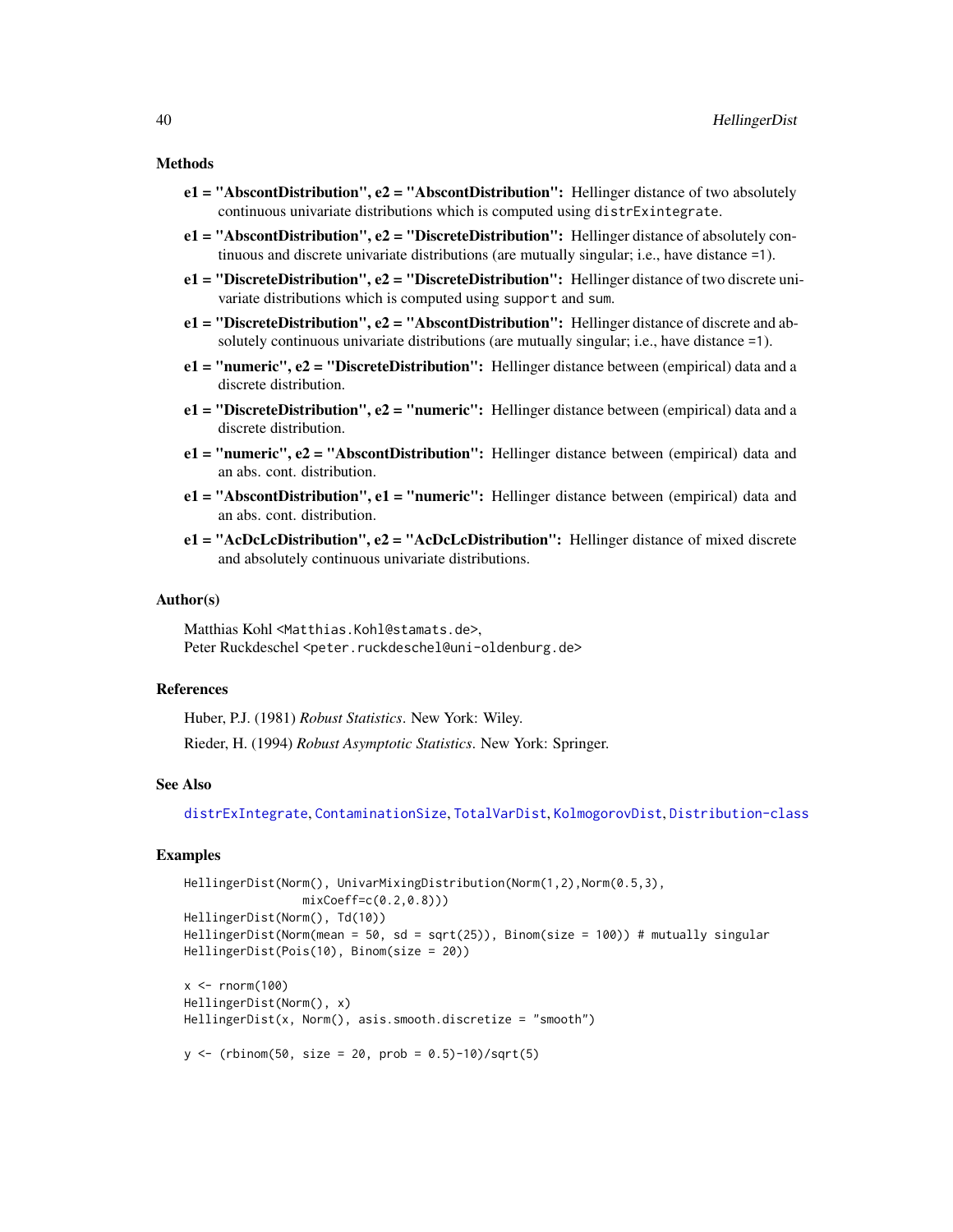# KolmogorovDist 41

```
HellingerDist(y, Norm())
HellingerDist(y, Norm(), asis.smooth.discretize = "smooth")
HellingerDist(rbinom(50, size = 20, prob = 0.5), Binom(size = 20, prob = 0.5))
```
<span id="page-40-0"></span>

KolmogorovDist *Generic function for the computation of the Kolmogorov distance of two distributions*

#### Description

Generic function for the computation of the Kolmogorov distance  $d_{\kappa}$  of two distributions P and Q where the distributions are defined on a finite-dimensional Euclidean space  $(\mathbb{R}^m, \mathcal{B}^m)$  with  $\mathcal{B}^m$  the Borel- $\sigma$ -algebra on  $R^m$ . The Kolmogorov distance is defined as

$$
d_{\kappa}(P,Q) = \sup\{|P(\{y \in \mathsf{R}^m \mid y \le x\}) - Q(\{y \in \mathsf{R}^m \mid y \le x\})||x \in \mathsf{R}^m\}
$$

where  $\leq$  is coordinatewise on  $\mathsf{R}^m$ .

#### Usage

```
KolmogorovDist(e1, e2, ...)
## S4 method for signature 'AbscontDistribution,AbscontDistribution'
KolmogorovDist(e1,e2)
## S4 method for signature 'AbscontDistribution, DiscreteDistribution'
KolmogorovDist(e1,e2)
## S4 method for signature 'DiscreteDistribution, AbscontDistribution'
KolmogorovDist(e1,e2)
## S4 method for signature 'DiscreteDistribution,DiscreteDistribution'
KolmogorovDist(e1,e2)
## S4 method for signature 'numeric,UnivariateDistribution'
KolmogorovDist(e1, e2)
## S4 method for signature 'UnivariateDistribution,numeric'
KolmogorovDist(e1, e2)
## S4 method for signature 'AcDcLcDistribution, AcDcLcDistribution'
KolmogorovDist(e1, e2)
```
#### Arguments

| $\cdot$ $\cdot$ $\cdot$ | further arguments to be used in particular methods (not in package <b>distrEx</b> ) |
|-------------------------|-------------------------------------------------------------------------------------|
| e2                      | object of class "Distribution" or class "numeric"                                   |
| e1                      | object of class "Distribution" or class "numeric"                                   |

# Value

Kolmogorov distance of e1 and e2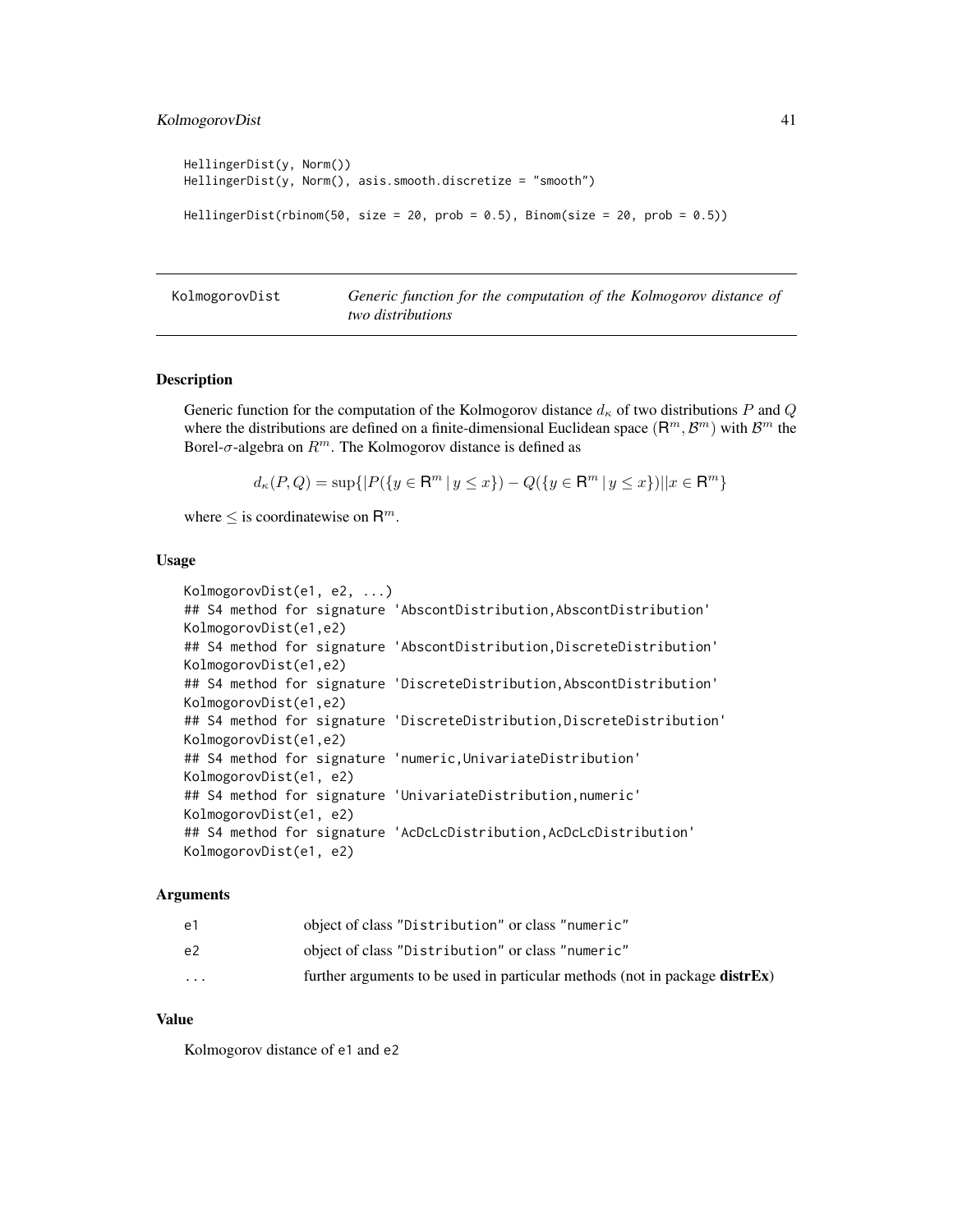#### Methods

- $e1 = "AbscontDistribution", e2 = "AbscontDistribution": Kolmogorov distance of two abso$ lutely continuous univariate distributions which is computed using a union of a (pseudo- )random and a deterministic grid.
- $e1 = "Discrete Distribution", e2 = "Discrete Distribution": Kolmogorov distance of two discrete$ univariate distributions. The distance is attained at some point of the union of the supports of e1 and e2.
- $e1 = "AbscontDistribution", e2 = "Discrete Distribution": Kolmogorov distance of absolutely$ continuous and discrete univariate distributions. It is computed using a union of a (pseudo- )random and a deterministic grid in combination with the support of e2.
- $e1 =$  "DiscreteDistribution",  $e2 =$  "AbscontDistribution": Kolmogorov distance of discrete and absolutely continuous univariate distributions. It is computed using a union of a (pseudo- )random and a deterministic grid in combination with the support of e1.
- $e1 = "numeric", e2 = "Univariate Distribution": Kolmogorov distance between (empirical) data$ and a univariate distribution. The computation is based on ks.test.
- e1 = "UnivariateDistribution", e2 = "numeric": Kolmogorov distance between (empirical) data and a univariate distribution. The computation is based on ks.test.
- $e1 = "AcDcLcDistribution", e2 = "AcDcLcDistribution": Kolmogorov distance of mixed dis$ crete and absolutely continuous univariate distributions. It is computed using a union of the discrete part, a (pseudo-)random and a deterministic grid in combination with the support of e1.

### Author(s)

Matthias Kohl <Matthias.Kohl@stamats.de>, Peter Ruckdeschel <peter.ruckdeschel@uni-oldenburg.de>

### References

Huber, P.J. (1981) *Robust Statistics*. New York: Wiley.

Rieder, H. (1994) *Robust Asymptotic Statistics*. New York: Springer.

### See Also

[ContaminationSize](#page-11-0), [TotalVarDist](#page-58-0), [HellingerDist](#page-37-0), [Distribution-class](#page-0-0)

```
KolmogorovDist(Norm(), UnivarMixingDistribution(Norm(1,2),Norm(0.5,3),
                 mixCoeff=c(0.2,0.8)))
KolmogorovDist(Norm(), Td(10))
KolmogorovDist(Norm(mean = 50, sd = sqrt(25)), Binom(size = 100))
KolmogorovDist(Pois(10), Binom(size = 20))
KolmogorovDist(Norm(), rnorm(100))
KolmogorovDist((rbinom(50, size = 20, prob = 0.5)-10)/sqrt(5), Norm())
KolmogorovDist(rbinom(50, size = 20, prob = 0.5), Binom(size = 20, prob = 0.5))
```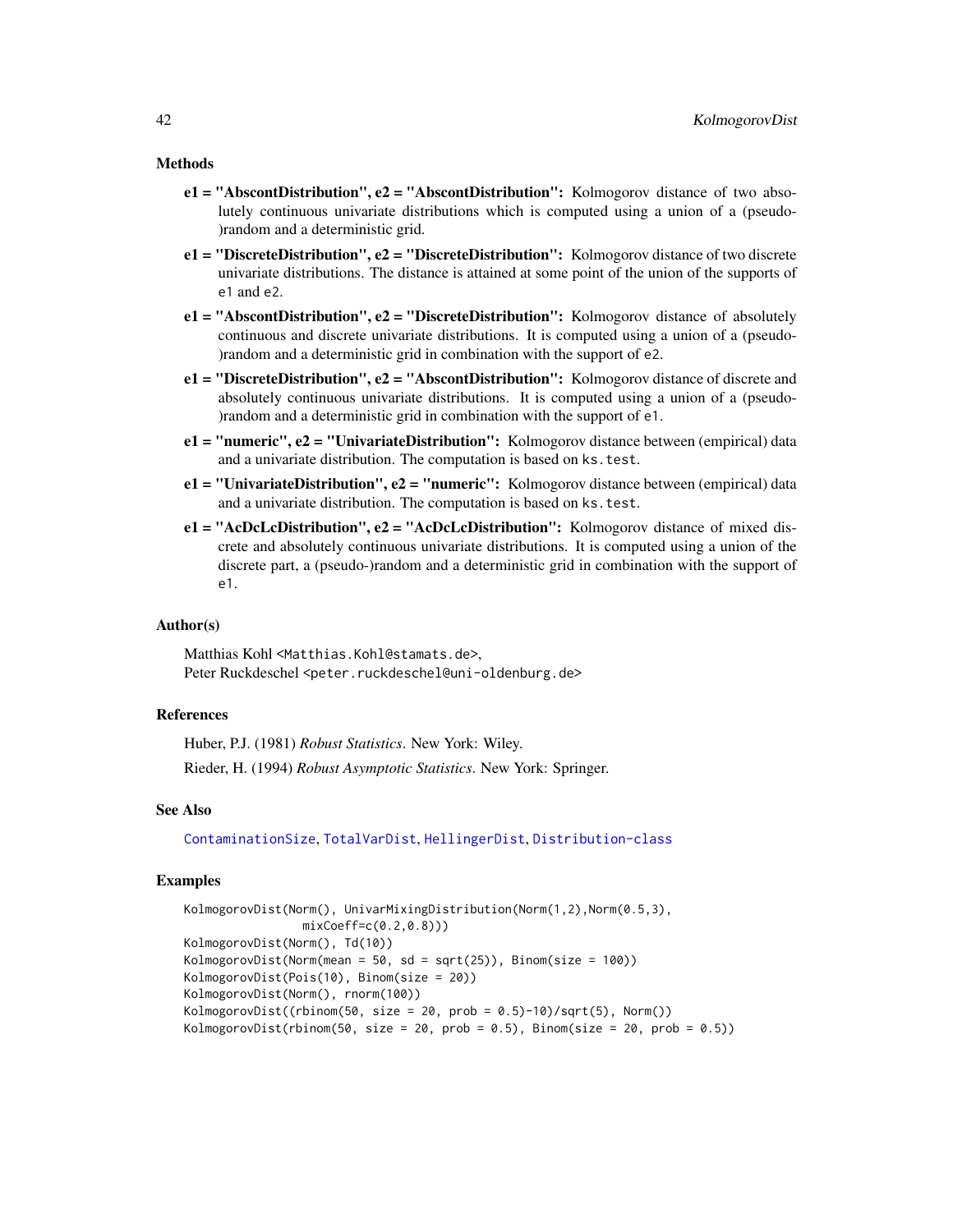#### Description

The function tests if x lies in the support of the distribution object.

# Usage

```
## S4 method for signature 'DiscreteMVDistribution, numeric'
liesInSupport(object, x)
## S4 method for signature 'DiscreteMVDistribution,matrix'
liesInSupport(object, x)
```
# Arguments

| object | object of class "Distribution" |
|--------|--------------------------------|
| X      | numeric vector or matrix       |

#### Value

logical vector

#### Methods

object = "DiscreteMVDistribution",  $x =$  "numeric": does x lie in the support of object. object = "DiscreteMVDistribution",  $x =$  "matrix": does x lie in the support of object.

### Author(s)

Matthias Kohl <Matthias.Kohl@stamats.de>

# See Also

[Distribution-class](#page-0-0)

```
M \leftarrow matrix(rpois(30, lambda = 10), ncol = 3)
D1 <- DiscreteMVDistribution(M)
M1 \leftarrow rbind(r(D1)(10), matrix(rpois(30, lam = 10), ncol = 3))
liesInSupport(D1, M1)
```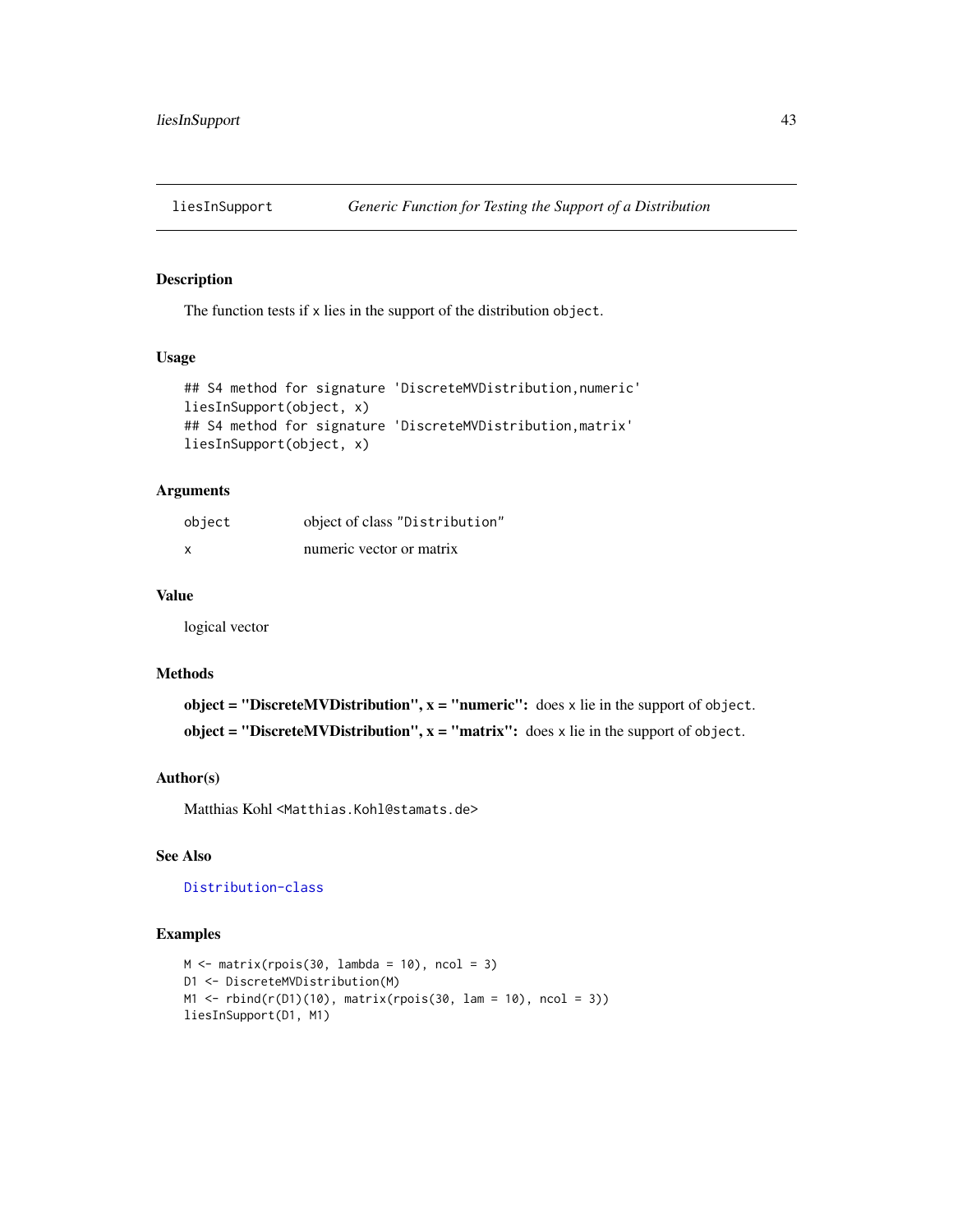# Description

Generates an object of class "AbscontCondDistribution" which is the conditional distribution of a linear regression model (given the regressor).

#### Usage

```
LMCondDistribution(Error = Norm(), theta = 0, intercept = 0, scale = 1)
```
# Arguments

| Error     | Object of class "AbscontDistribution": error distribution. |
|-----------|------------------------------------------------------------|
| theta     | numeric vector: regression parameter.                      |
| intercept | real number: intercept parameter.                          |
| scale     | positive real number: scale parameter.                     |

# Value

Object of class "AbscontCondDistribution"

# Author(s)

Matthias Kohl <Matthias.Kohl@stamats.de>

# See Also

[AbscontCondDistribution-class](#page-6-0), [E-methods](#page-24-0)

```
# normal error distribution
(D1 <- LMCondDistribution(theta = 1)) # corresponds to Norm(cond, 1)
plot(D1)
r(D1)
d(D1)
p(D1)
q(D1)
param(D1)
cond(D1)
d(D1)(0, cond = 1)d(Norm(mean=1))(0)
E(D1, cond = 1)
```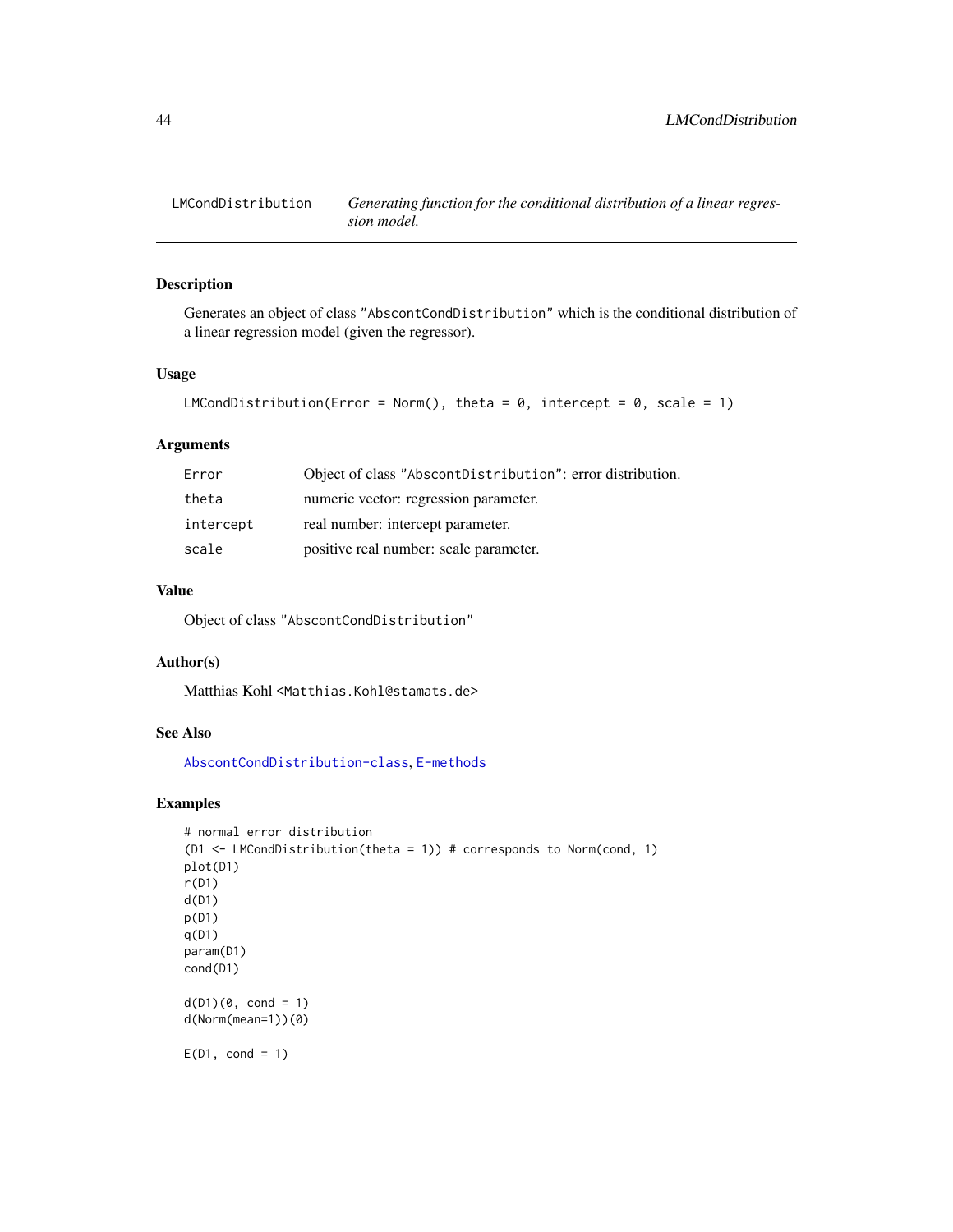# LMParameter 45

```
E(D1, function(x){x^2}, cond = 2)E(Norm(mean=2), function(x){x^2})
```
### <span id="page-44-0"></span>LMParameter *Generating function for LMParameter-class*

# Description

Generates an object of class "LMParameter".

# Usage

```
LMParameter(theta = 0, intercept = 0, scale = 1)
```
# Arguments

| theta     | numeric vector: regression parameter (default =0).  |
|-----------|-----------------------------------------------------|
| intercept | real number: intercept parameter (default =0).      |
| scale     | positive real number: scale parameter (default =1). |

# Value

Object of class "LMParameter"

# Author(s)

Matthias Kohl <Matthias.Kohl@stamats.de>

# See Also

[LMParameter-class](#page-45-0)

```
LMParameter(theta = c(1,1), intercept = 2, scale = 0.5)
## The function is currently defined as
function(theta = 0, intercept = 0, scale = 1){
   new("LMParameter", theta = theta, intercept = intercept, scale = 1)
}
```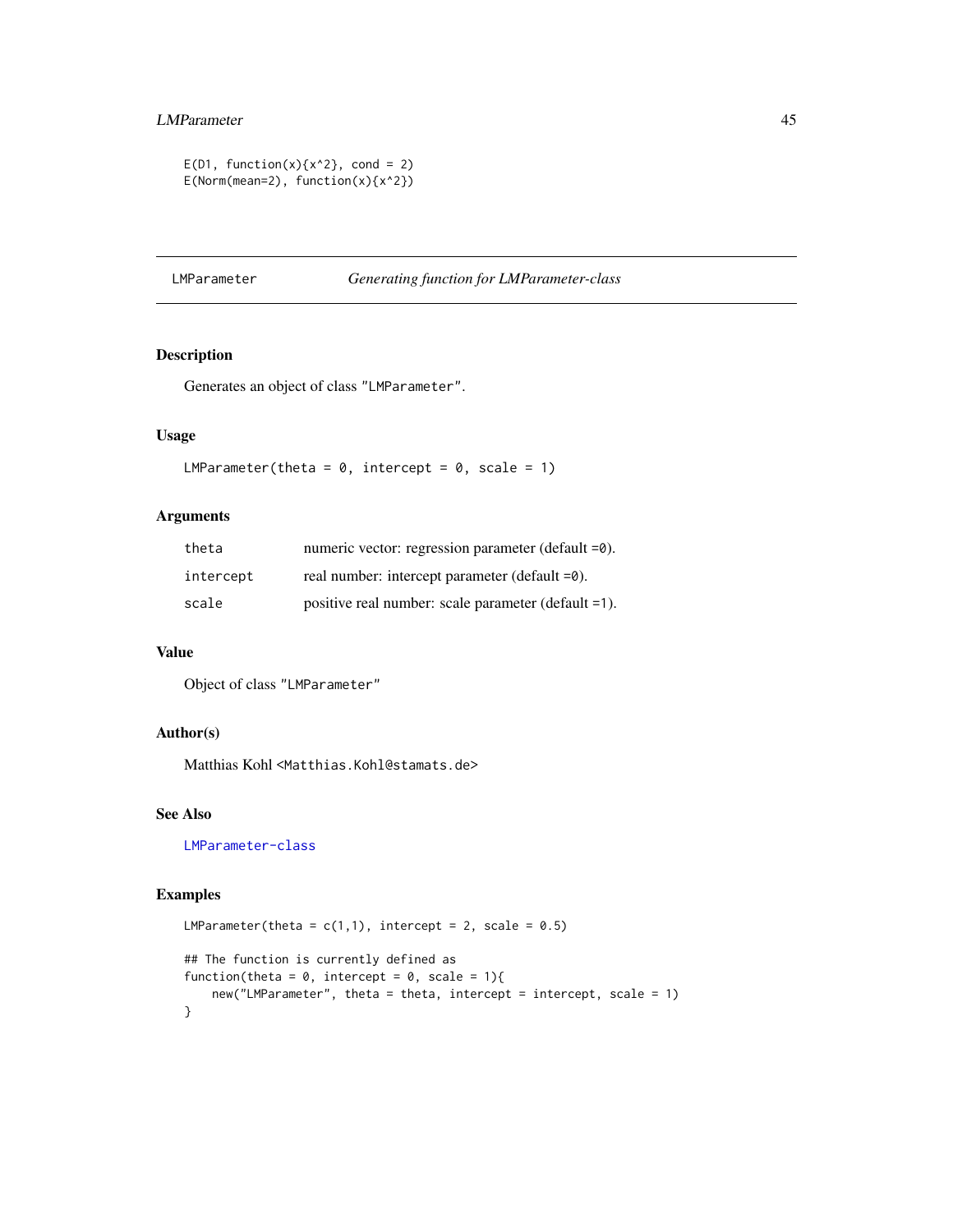<span id="page-45-0"></span>LMParameter-class *Parameter of a linear regression model*

# Description

Parameter of a linear regression model

 $y = \mu + x^{\tau}\theta + \sigma u$ 

with intercept  $\mu$ , regression parameter  $\theta$  and error scale  $\sigma$ .

# Objects from the Class

Objects can be created by calls of the form new("LMParameter", ...). More frequently they are created via the generating function LMParameter.

# Slots

theta numeric vector: regression parameter.

intercept real number: intercept parameter.

scale positive real number: scale paramter.

name character vector: the default name is "parameter of a linear regression model".

### Extends

Class "Parameter", directly. Class "OptionalParameter", by class "Parameter".

# Methods

show signature(object = "LMParameter")

# Author(s)

Matthias Kohl <Matthias.Kohl@stamats.de>

# See Also

[Parameter-class](#page-0-0), [LMParameter](#page-44-0)

#### Examples

new("LMParameter")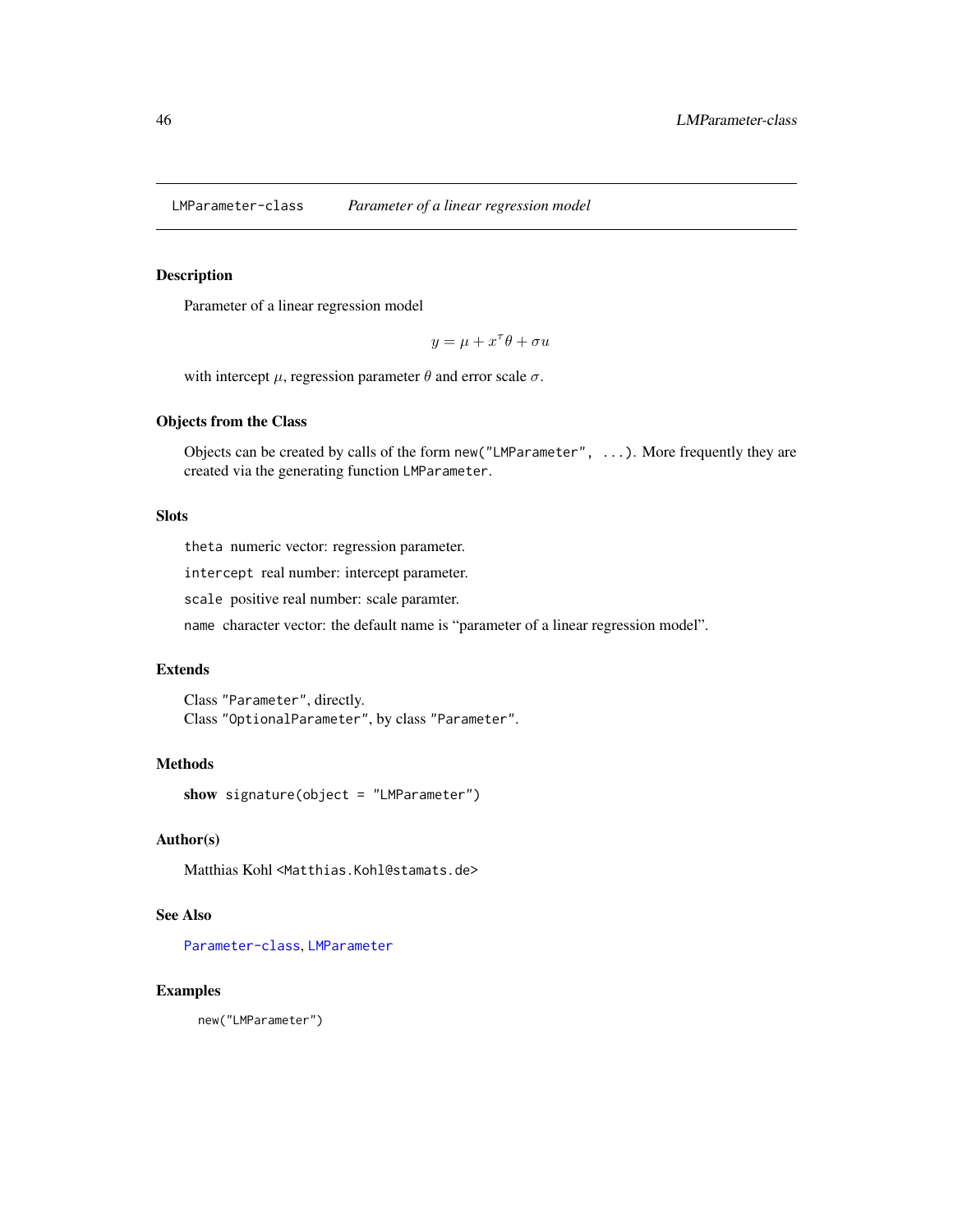<span id="page-46-0"></span>m1df *Generic Function for the Computation of Clipped First Moments*

### Description

Generic function for the computation of clipped first moments. The moments are clipped at upper.

### Usage

```
m1df(object, upper, ...)
## S4 method for signature 'AbscontDistribution'
m1df(object, upper,
             lowerTruncQuantile = getdistrExOption("m1dfLowerTruncQuantile"),
             rel.tol = getdistrExOption("m1dfRelativeTolerance"), ...)
```
# Arguments

| object             | object of class "Distribution"                       |  |
|--------------------|------------------------------------------------------|--|
| upper              | clipping bound                                       |  |
| rel.tol            | relative tolerance for distress integrate.           |  |
| lowerTruncQuantile |                                                      |  |
|                    | lower quantile for quantile based integration range. |  |
|                    | additional arguments to E                            |  |

#### Details

The precision of the computations can be controlled via certain global options; cf. [distrExOptions](#page-22-0).

# Value

The first moment of object clipped at upper is computed.

# Methods

object = "UnivariateDistribution": uses call  $E(\text{object}, \text{upper-pper}, \ldots)$ .

- object = "AbscontDistribution": clipped first moment for absolutely continuous univariate distributions which is computed using integrate.
- object = "LatticeDistribution": clipped first moment for discrete univariate distributions which is computed using support and sum.
- **object = "AffLinDistribution":** clipped first moment for affine linear distributions which is computed on basis of slot X0.
- object = "Binom": clipped first moment for Binomial distributions which is computed using pbinom.
- object = "Pois": clipped first moment for Poisson distributions which is computed using ppois.
- object = "Norm": clipped first moment for normal distributions which is computed using dnorm and pnorm.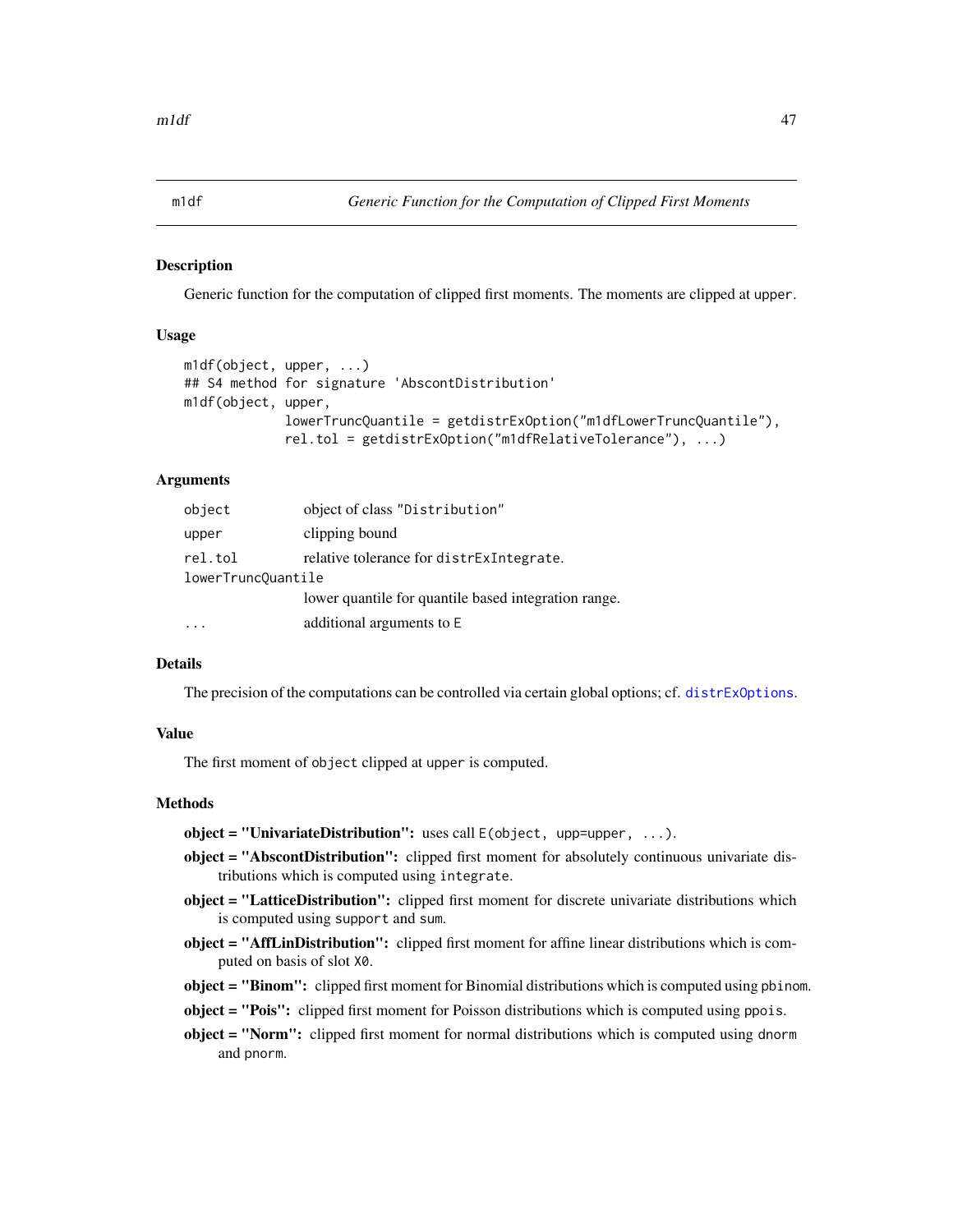object = "Exp": clipped first moment for exponential distributions which is computed using pexp. **object = "Chisq":** clipped first moment for  $\chi^2$  distributions which is computed using pchisq.

### Author(s)

Matthias Kohl <Matthias.Kohl@stamats.de>

# See Also

[distrExIntegrate](#page-19-0), [m2df](#page-47-0), [E](#page-24-1)

#### Examples

```
# standard normal distribution
N1 <- Norm()m1df(N1, 0)
# Poisson distribution
P1 <- Pois(lambda=2)
m1df(P1, 3)
m1df(P1, 3, fun = function(x)sin(x))# absolutely continuous distribution
D1 <- Norm() + Exp() # convolution
m1df(D1, 2)
m1df(D1, Inf)
E(D1)
```
<span id="page-47-0"></span>m2df *Generic function for the computation of clipped second moments*

#### <span id="page-47-1"></span>Description

Generic function for the computation of clipped second moments. The moments are clipped at upper.

#### Usage

```
m2df(object, upper, ...)
## S4 method for signature 'AbscontDistribution'
m2df(object, upper,
             lowerTruncQuantile = getdistrExOption("m2dfLowerTruncQuantile"),
             rel.tol = getdistrExOption("m2dfRelativeTolerance"), ...)
```
48 m2df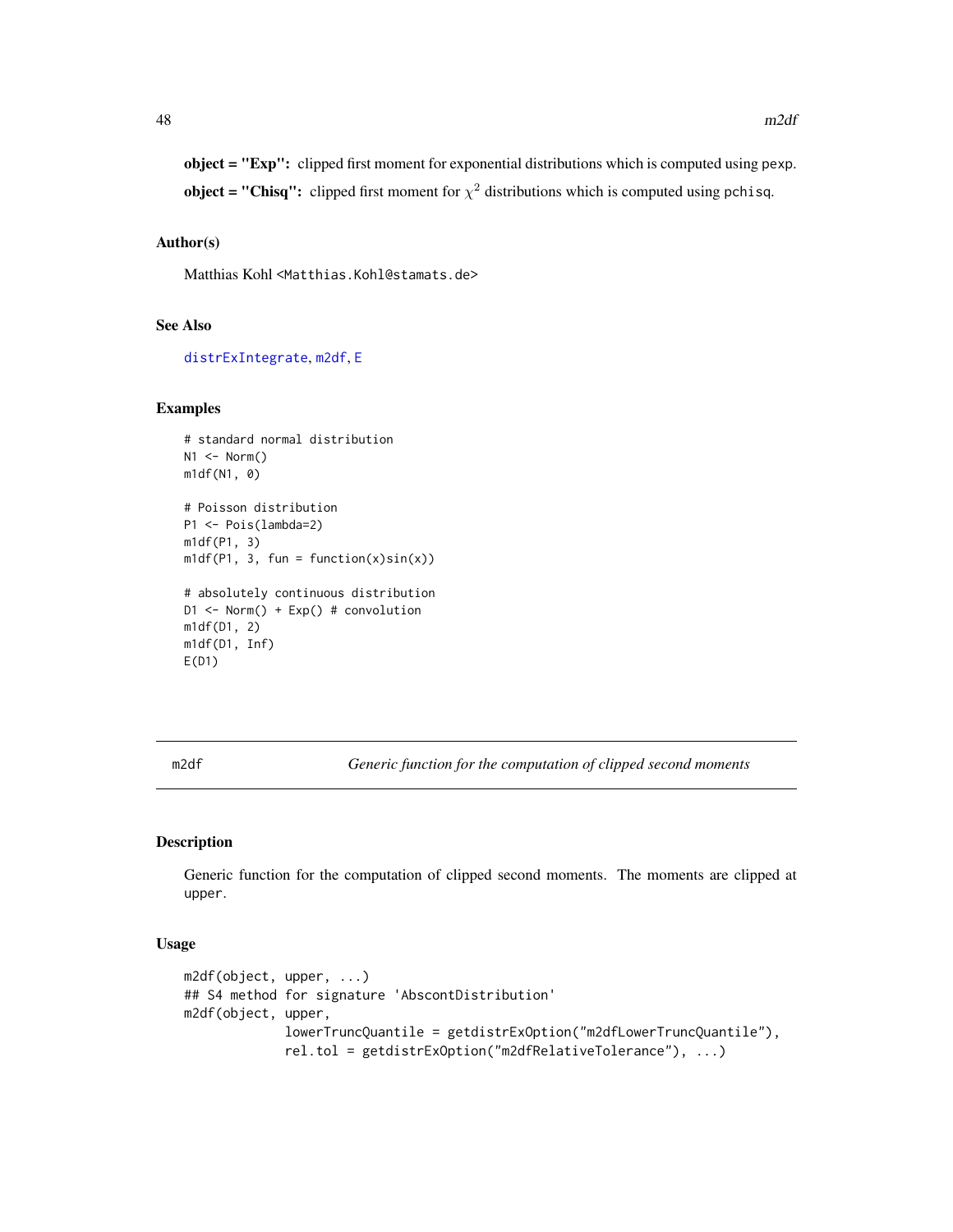#### $m2df$  49

### Arguments

| object             | object of class "Distribution"                       |  |
|--------------------|------------------------------------------------------|--|
| upper              | clipping bound                                       |  |
| rel.tol            | relative tolerance for distress integrate.           |  |
| lowerTruncQuantile |                                                      |  |
|                    | lower quantile for quantile based integration range. |  |
|                    | additional arguments to E                            |  |

### Details

The precision of the computations can be controlled via certain global options; cf. [distrExOptions](#page-22-0).

# Value

The second moment of object clipped at upper is computed.

#### Methods

 $object = "Univariate Distribution":$  uses call  $E(object, upper, fun = function, ...).$ 

- object = "AbscontDistribution": clipped second moment for absolutely continuous univariate distributions which is computed using integrate.
- object = "LatticeDistribution": clipped second moment for discrete univariate distributions which is computed using support and sum.
- object = "AffLinDistribution": clipped second moment for affine linear distributions which is computed on basis of slot X0.
- object = "Binom": clipped second moment for Binomial distributions which is computed using pbinom.
- object = "Pois": clipped second moment for Poisson distributions which is computed using ppois.
- object = "Norm": clipped second moment for normal distributions which is computed using dnorm and pnorm.
- object = "Exp": clipped second moment for exponential distributions which is computed using pexp.
- **object = "Chisq":** clipped second moment for  $\chi^2$  distributions which is computed using pchisq.

### Author(s)

Matthias Kohl <Matthias.Kohl@stamats.de>

# See Also

[m2df-methods](#page-47-1), [E-methods](#page-24-0)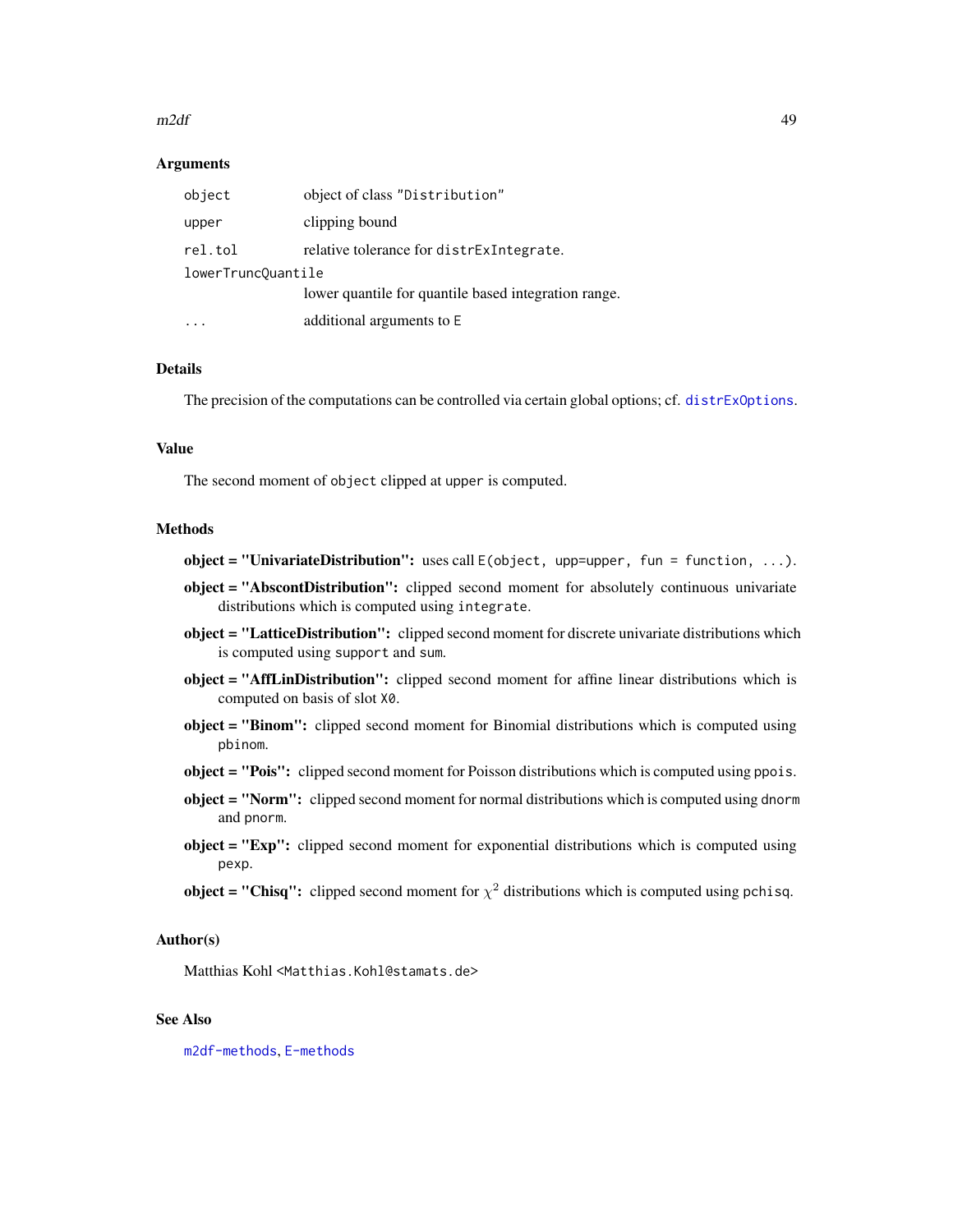50 make01

# Examples

```
# standard normal distribution
N1 <- Norm()m2df(N1, 0)
# Poisson distribution
P1 <- Pois(lambda=2)
m2df(P1, 3)
m2df(P1, 3, fun = function(x)sin(x))# absolutely continuous distribution
D1 <- Norm() + Exp() # convolution
m2df(D1, 2)
m2df(D1, Inf)
E(D1, function(x){x^2})
```
make01 *Centering and Standardization of Univariate Distributions*

### Description

The function make01 produces a new centered and standardized univariate distribution.

#### Usage

make01(x)

# Arguments

x an object of class "UnivariateDistribution"

# Details

Thanks to the functionals provided in this package, the code is a one-liner:  $(x-E(x))/sd(x)$ .

### Value

Object of class "UnivariateDistribution" with expectation 0 and variance 1.

### Author(s)

Peter Ruckdeschel <peter.ruckdeschel@uni-oldenburg.de>

# See Also

E, Var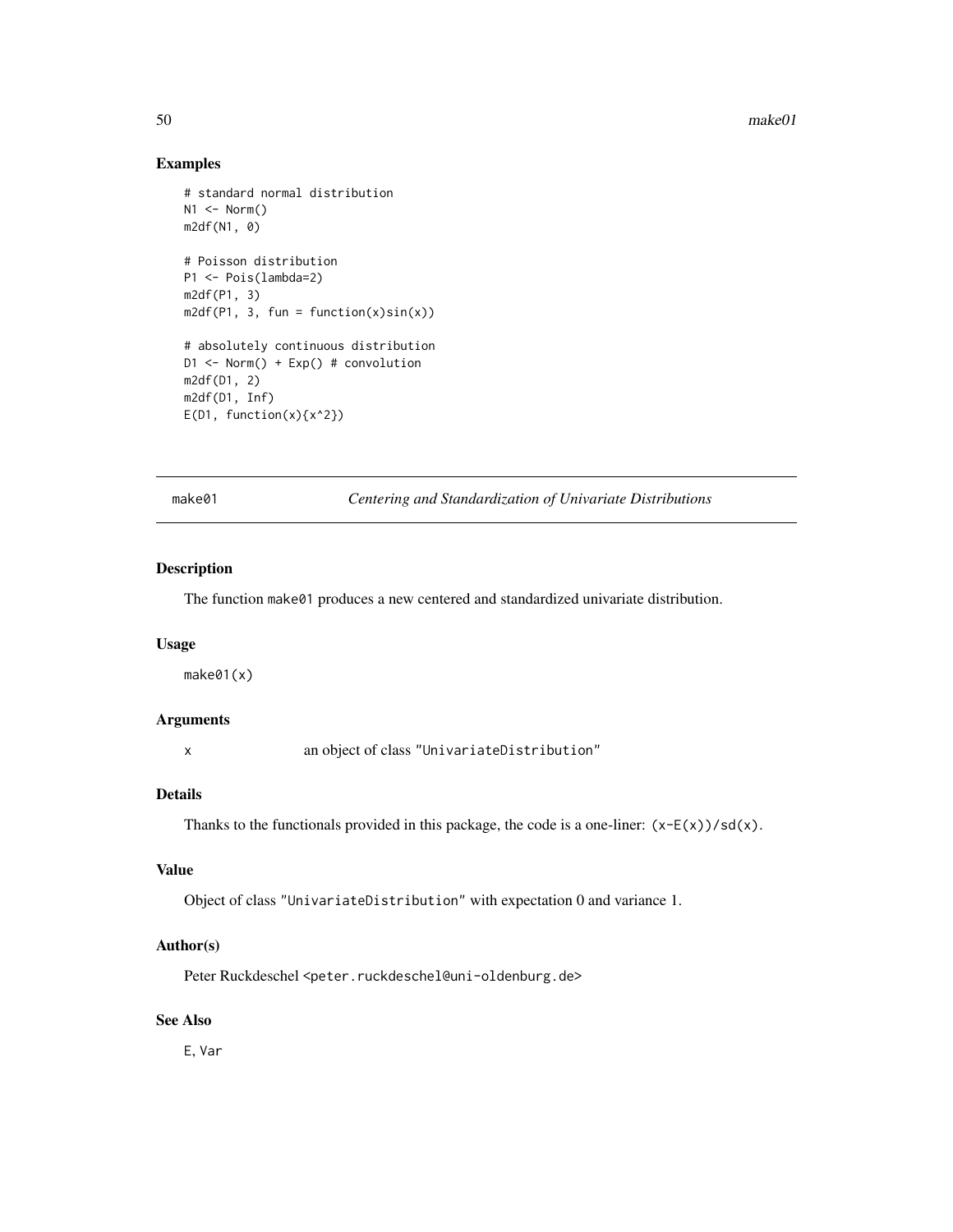# MultivariateDistribution-class 51

### Examples

```
X \le -\sin(\exp(2 \times \log(\text{abs}(\text{Norm}))) ) ## something weird
X01 <- make01(X)
print(X01)
plot(X01)
sd(X01); E(X01)
```
MultivariateDistribution-class *Multivariate Distributions*

# **Description**

The class of multivariate distributions. One has at least to specify the image space of the distribution and a function generating (pseudo-)random numbers. The slot q is usually filled with NULL for dimensions > 1.

# Objects from the Class

Objects can be created by calls of the form new("MultivariateDistribution", ...).

#### **Slots**

img Object of class "rSpace". Image space of the distribution. Usually an object of class "EuclideanSpace".

param Object of class "OptionalParameter". Optional parameter of the multivariate distribution.

- r Object of class "function": generates (pseudo-)random numbers
- d Object of class "OptionalFunction": optional density function
- p Object of class "OptionalFunction": optional cumulative distribution function
- q Object of class "OptionalFunction": optional quantile function
- .withArith logical: used internally to issue warnings as to interpretation of arithmetics
- .withSim logical: used internally to issue warnings as to accuracy
- .logExact logical: used internally to flag the case where there are explicit formulae for the log version of density, cdf, and quantile function
- .lowerExact logical: used internally to flag the case where there are explicit formulae for the lower tail version of cdf and quantile function
- Symmetry object of class "DistributionSymmetry"; used internally to avoid unnecessary calculations.

# Extends

Class "Distribution", directly.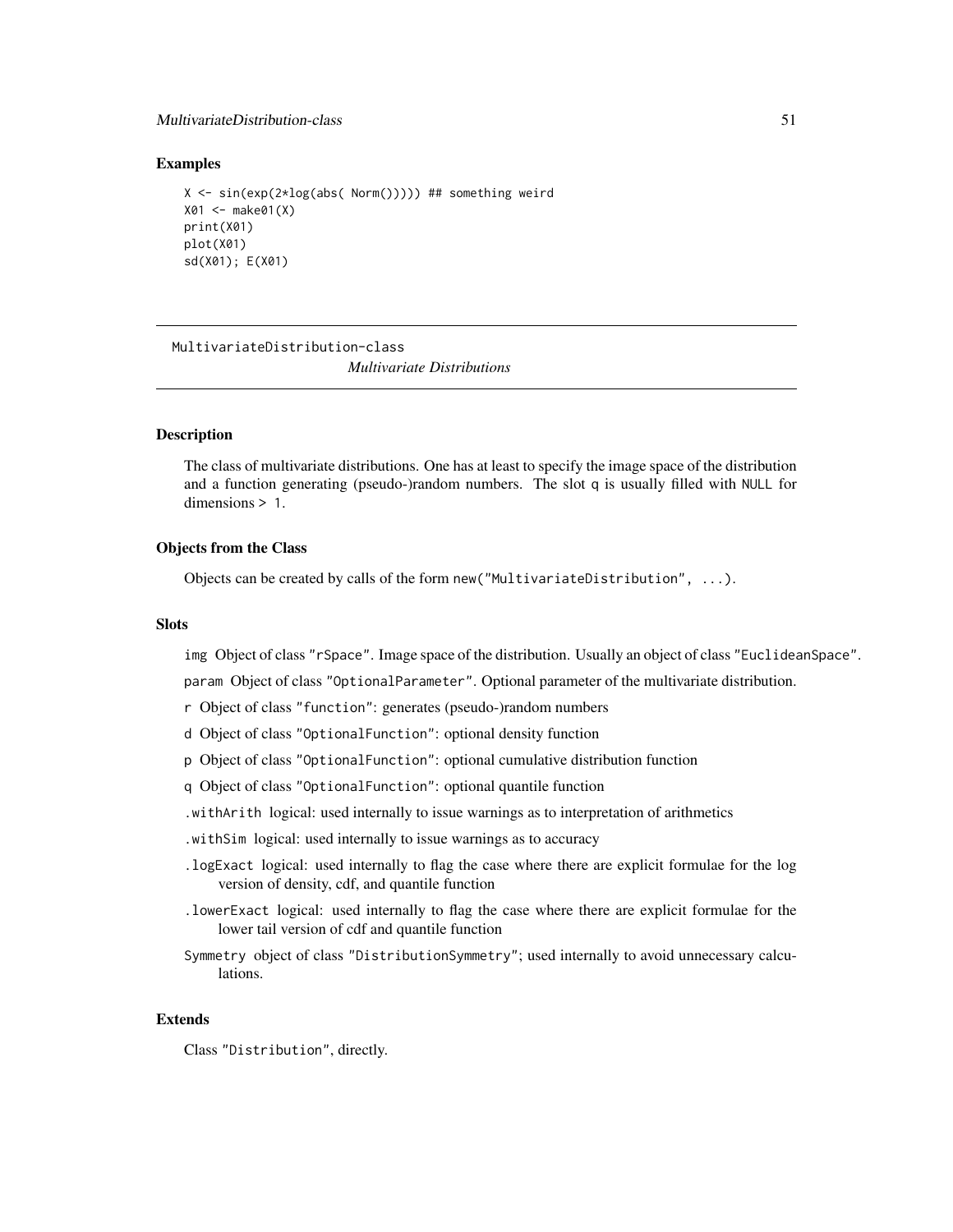#### Methods

```
show signature(object = "MultivariateDistribution")
plot signature(object = "MultivariateDistribution"): not yet implemented.
```
### Author(s)

Matthias Kohl <Matthias.Kohl@stamats.de>

#### See Also

[Distribution-class](#page-0-0)

#### Examples

```
# Dirac-measure in (0,0)
new("MultivariateDistribution")
```
OAsymTotalVarDist *Generic function for the computation of (minimal) asymmetric total variation distance of two distributions*

### **Description**

Generic function for the computation of (minimal) asymmetric total variation distance  $d_v^*$  of two distributions P and Q where the distributions may be defined for an arbitrary sample space  $(\Omega, \mathcal{A})$ . This distance is defined as

$$
d_v^*(P,Q) = \min_c \int |dQ - c \, dP|
$$

#### Usage

```
OAsymTotalVarDist(e1, e2, ...)
## S4 method for signature 'AbscontDistribution, AbscontDistribution'
OAsymTotalVarDist(e1,e2,
             rel.tol = .Machine$double.eps^0.3, Ngrid = 10000,
             TruncQuantile = getdistrOption("TruncQuantile"),
             IQR.fac = 15## S4 method for signature 'AbscontDistribution,DiscreteDistribution'
OAsymTotalVarDist(e1,e2, ...)
## S4 method for signature 'DiscreteDistribution,AbscontDistribution'
OAsymTotalVarDist(e1,e2, ...)
## S4 method for signature 'DiscreteDistribution,DiscreteDistribution'
OAsymTotalVarDist(e1,e2, ...)
## S4 method for signature 'numeric,DiscreteDistribution'
OAsymTotalVarDist(e1, e2, ...)
## S4 method for signature 'DiscreteDistribution,numeric'
OAsymTotalVarDist(e1, e2, ...)
```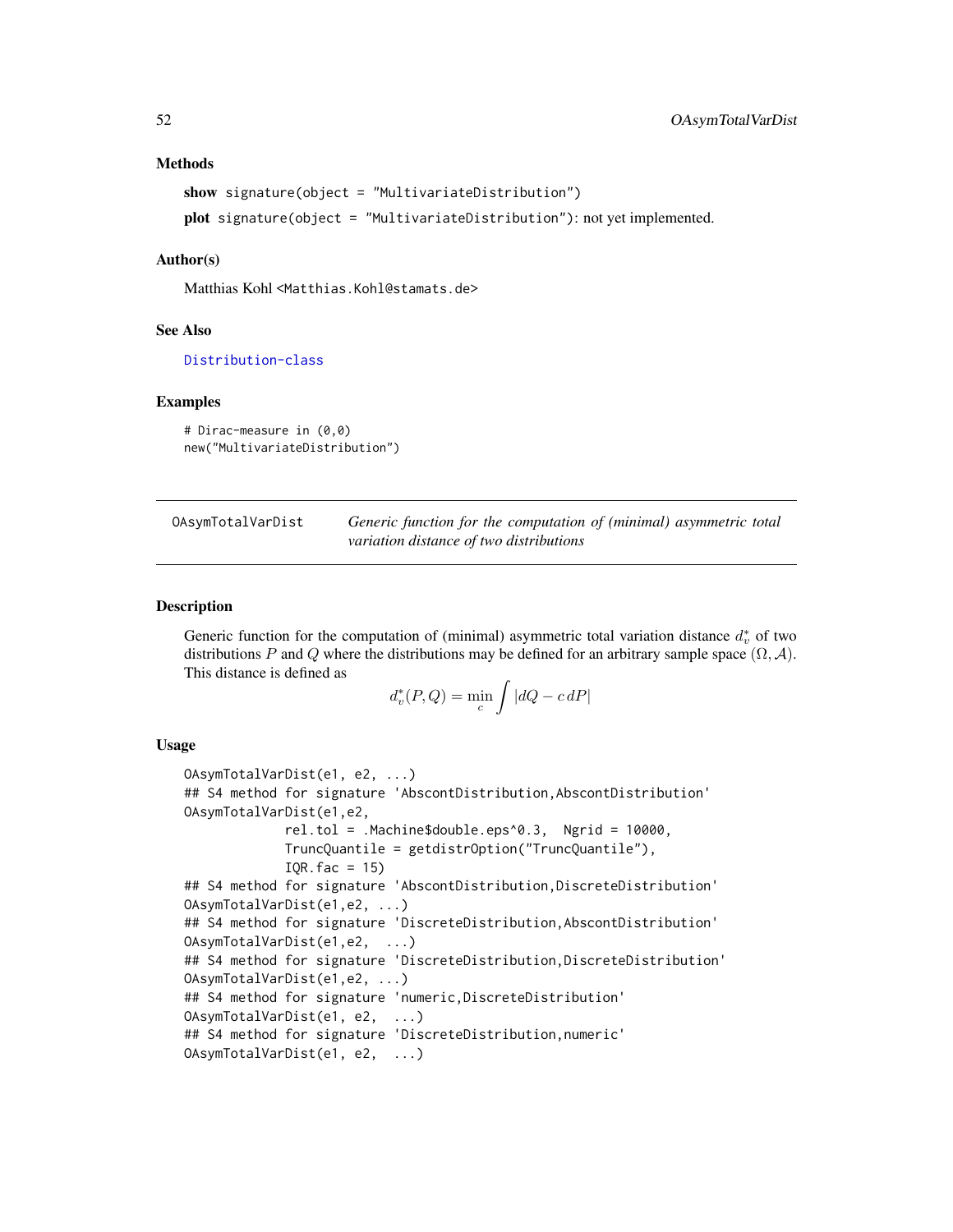```
## S4 method for signature 'numeric,AbscontDistribution'
OAsymTotalVarDist(e1, e2, asis.smooth.discretize = "discretize",
           n.discr = getdistrExOption("nDiscretize"), low.discr = getLow(e2),
           up.discr = getUp(e2), h.smooth = getdistrExOption("hSmooth"),
             rel.tol = .Machine$double.eps^0.3, Ngrid = 10000,
            TruncQuantile = getdistrOption("TruncQuantile"),
             IQR.fac = 15## S4 method for signature 'AbscontDistribution,numeric'
OAsymTotalVarDist(e1, e2,
           asis.smooth.discretize = "discretize",
           n.discr = getdistrExOption("nDiscretize"), low.discr = getLow(e1),
           up.discr = getUp(e1), h.smooth = getdistrExOption("hSmooth"),
             rel.tol = .Machine$double.eps^0.3, Ngrid = 10000,
            TruncQuantile = getdistrOption("TruncQuantile"),
            IQR.fac = 15## S4 method for signature 'AcDcLcDistribution,AcDcLcDistribution'
OAsymTotalVarDist(e1, e2,
             rel.tol = .Machine$double.eps^0.3, Ngrid = 10000,
             TruncQuantile = getdistrOption("TruncQuantile"),
             IQR.fac = 15
```
#### **Arguments**

| e1                     | object of class "Distribution" or "numeric"                                                                                                                              |
|------------------------|--------------------------------------------------------------------------------------------------------------------------------------------------------------------------|
| e2                     | object of class "Distribution" or "numeric"                                                                                                                              |
| asis.smooth.discretize |                                                                                                                                                                          |
|                        | possible methods are "asis", "smooth" and "discretize". Default is "discretize".                                                                                         |
| n.discr                | if asis. smooth. discretize is equal to "discretize" one has to specify the<br>number of lattice points used to discretize the abs. cont. distribution.                  |
| low.discr              | if asis. smooth. discretize is equal to "discretize" one has to specify the<br>lower end point of the lattice used to discretize the abs. cont. distribution.            |
| up.discr               | if asis. smooth. discretize is equal to "discretize" one has to specify the<br>upper end point of the lattice used to discretize the abs. cont. distribution.            |
| h.smooth               | if as is . smooth. discretize is equal to "smooth" $-i.e.,$ the empirical distribu-<br>tion of the provided data should be smoothed – one has to specify this parameter. |
| rel.tol                | relative tolerance for distrExIntegrate and uniroot                                                                                                                      |
| Ngrid                  | How many grid points are to be evaluated to determine the range of the likeli-<br>hood ratio?,                                                                           |
| TruncQuantile          | Quantile the quantile based integration bounds (see details)                                                                                                             |
| IQR.fac                | Factor for the scale based integration bounds (see details)                                                                                                              |
| .                      | further arguments to be used in particular methods (not in package $distfEx$ )                                                                                           |

### Details

For distances between absolutely continuous distributions, we use numerical integration; to determine sensible bounds we proceed as follows: by means of min(getLow(e1,eps=TruncQuantile),getLow(e2,eps=TruncQ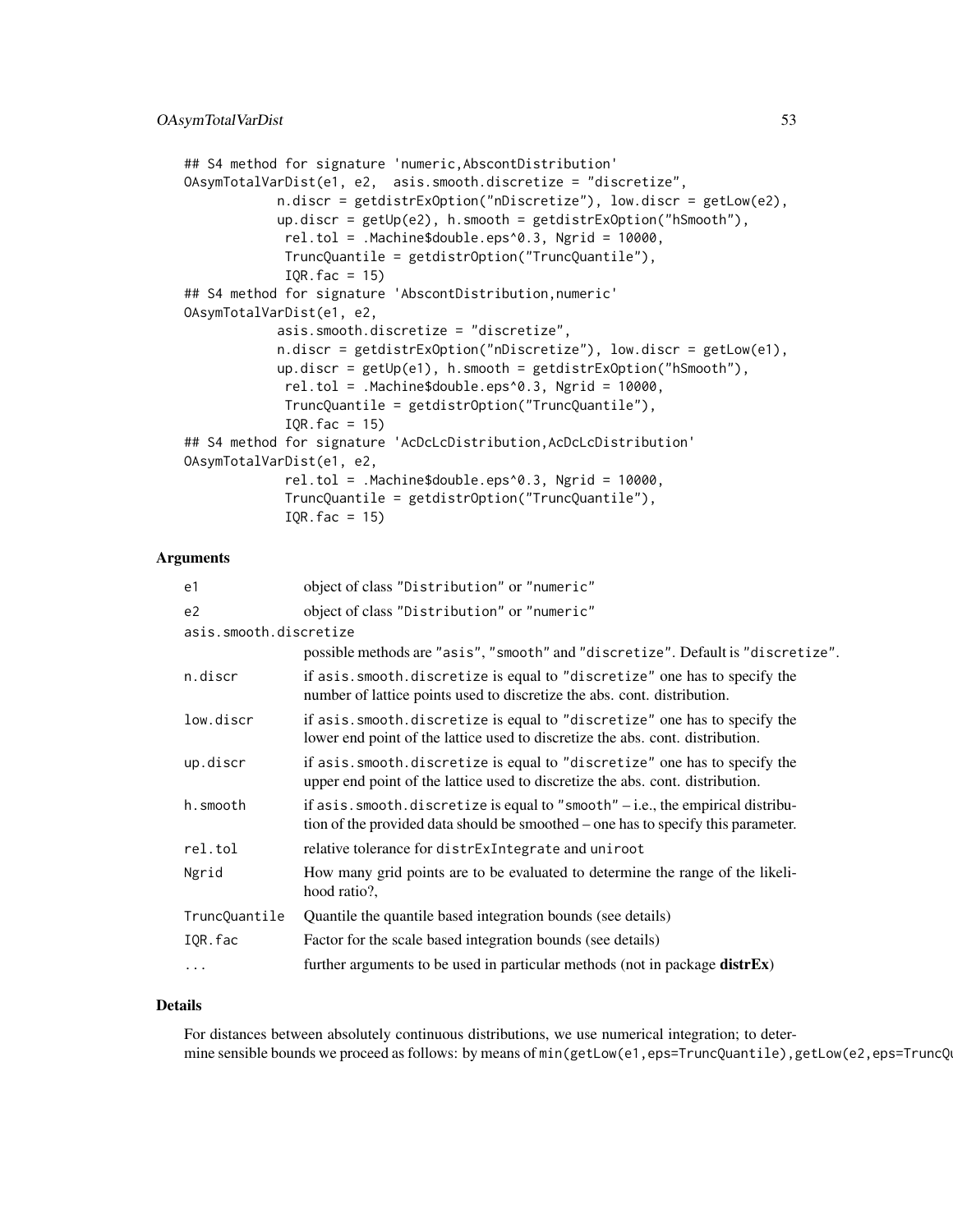max(getUp(e1,eps=TruncQuantile),getUp(e2,eps=TruncQuantile)) we determine quantile based bounds  $c(\text{low.0}, \text{up.0}),$  and by means of s1 <- max(IQR(e1), IQR(e2)); m1<- median(e1);  $m2 \le -$  median(e2) and low.1  $\le -$  min(m1,m2)-s1\*IQR.fac, up.1  $\le -$  max(m1,m2)+s1\*IQR.fac we determine scale based bounds; these are combined by low  $\leq -\max(\text{low.0}, \text{low.1}), \text{up } \leq -\max(\text{up.0}, \text{up.0})$ .

Again in the absolutely continuous case, to determine the range of the likelihood ratio, we evaluate this ratio on a grid constructed as follows:  $x$ . range  $\leq -c$  (seq(1ow, up, 1ength=Ngrid/3), q(e1)(seq

Finally, for both discrete and absolutely continuous case, we clip this ratio downwards by 1e-10 and upwards by 1e10

In case we want to compute the total variation distance between (empirical) data and an abs. cont. distribution, we can specify the parameter asis. smooth.discretize to avoid trivial distances  $(distance = 1)$ .

Using asis.smooth.discretize = "discretize", which is the default, leads to a discretization of the provided abs. cont. distribution and the distance is computed between the provided data and the discretized distribution.

Using asis.smooth.discretize = "smooth" causes smoothing of the empirical distribution of the provided data. This is, the empirical data is convoluted with the normal distribution Norm(mean =  $\theta$ , sd = h. smooth) which leads to an abs. cont. distribution. Afterwards the distance between the smoothed empirical distribution and the provided abs. cont. distribution is computed.

# Value

OAsymmetric Total variation distance of e1 and e2

#### **Methods**

- $e1 = "AbscontDistribution", e2 = "AbscontDistribution":$  total variation distance of two absolutely continuous univariate distributions which is computed using distrExIntegrate.
- $e1 = "AbscontDistribution", e2 = "Discrete Distribution": total variation distance of absolutely$ continuous and discrete univariate distributions (are mutually singular; i.e., have distance =1).
- $e1 =$  "DiscreteDistribution",  $e2 =$  "DiscreteDistribution": total variation distance of two discrete univariate distributions which is computed using support and sum.
- e1 = "DiscreteDistribution", e2 = "AbscontDistribution": total variation distance of discrete and absolutely continuous univariate distributions (are mutually singular; i.e., have distance =1).
- $e1 = "numeric", e2 = "Discrete Distribution": Total variation distance between (empirical) data$ and a discrete distribution.
- $e1 = "Discrete Distribution", e2 = "numeric";$  Total variation distance between (empirical) data and a discrete distribution.
- e1 = "numeric", e2 = "AbscontDistribution": Total variation distance between (empirical) data and an abs. cont. distribution.
- e1 = "AbscontDistribution", e1 = "numeric": Total variation distance between (empirical) data and an abs. cont. distribution.
- $e1 = "AcDcLcDistribution", e2 = "AcDcLcDistribution";$  Total variation distance of mixed discrete and absolutely continuous univariate distributions.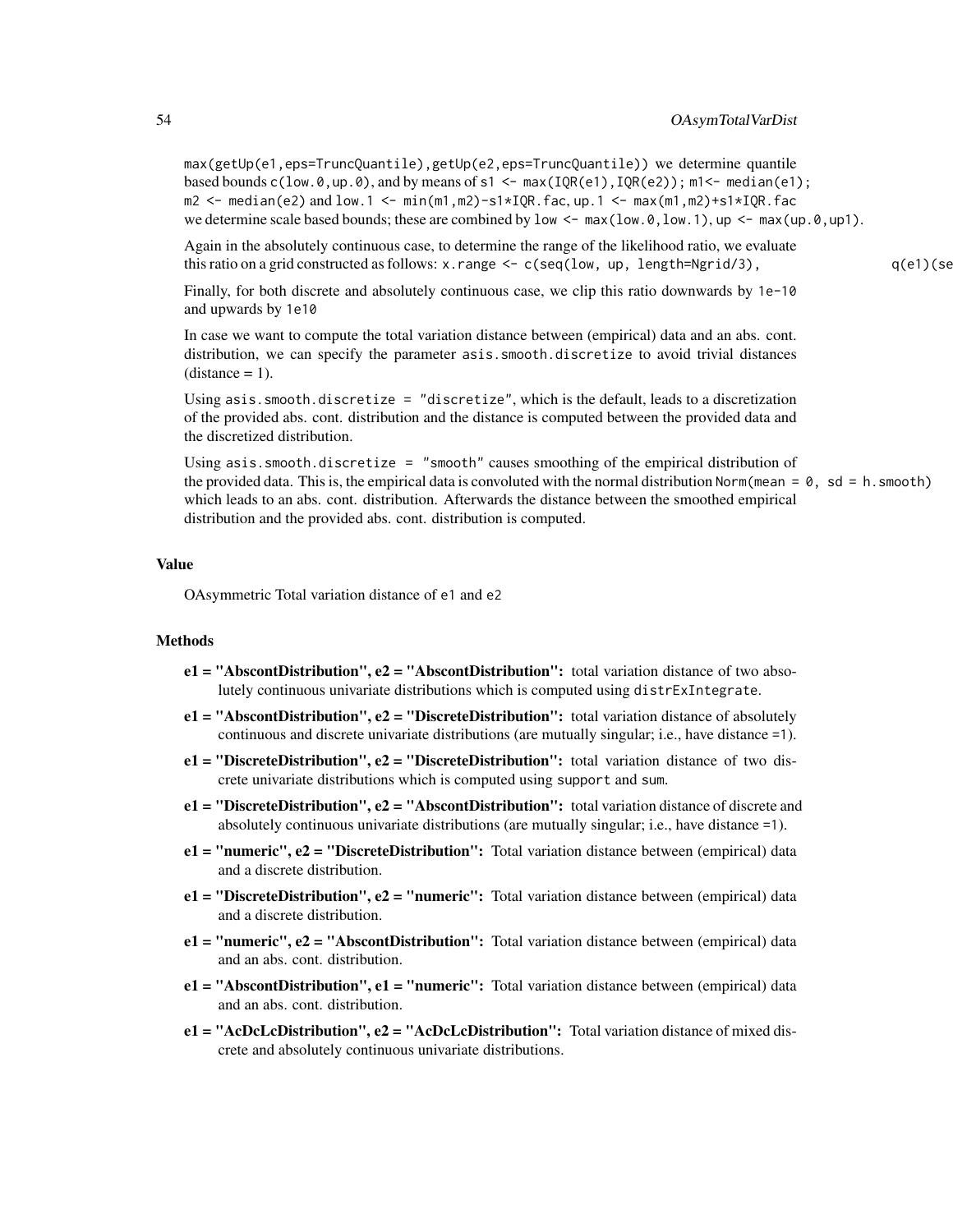### plot-methods 55

### Author(s)

Peter Ruckdeschel <peter.ruckdeschel@uni-oldenburg.de>

# References

to be filled; Agostinelli, C and Ruckdeschel, P. (2009): A simultaneous inlier and outlier model by asymmetric total variation distance.

# See Also

[TotalVarDist-methods](#page-58-1), [ContaminationSize](#page-11-0), [KolmogorovDist](#page-40-0), [HellingerDist](#page-37-0), [Distribution-class](#page-0-0)

#### Examples

```
OAsymTotalVarDist(Norm(), UnivarMixingDistribution(Norm(1,2),Norm(0.5,3),
                 mixCoeff=c(0.2,0.8)))
OAsymTotalVarDist(Norm(), Td(10))
OAsymTotalVarDist(Norm(mean = 50, sd = sqrt(25)), Binom(size = 100)) # mutually singular
OAsymTotalVarDist(Pois(10), Binom(size = 20))
x < - rnorm(100)
OAsymTotalVarDist(Norm(), x)
OAsymTotalVarDist(x, Norm(), asis.smooth.discretize = "smooth")
y \le - (rbinom(50, size = 20, prob = 0.5)-10)/sqrt(5)
OAsymTotalVarDist(y, Norm())
OAsymTotalVarDist(y, Norm(), asis.smooth.discretize = "smooth")
```
OAsymTotalVarDist(rbinom(50, size = 20, prob = 0.5), Binom(size = 20, prob = 0.5))

plot-methods *Methods for Function plot in Package 'distrEx'*

# **Description**

plot-methods

#### Usage

```
plot(x, y, \ldots)## S4 method for signature 'UnivariateCondDistribution,missing'
plot(x, y, \ldots)## S4 method for signature 'MultivariateDistribution,missing'
plot(x, y, ...)
```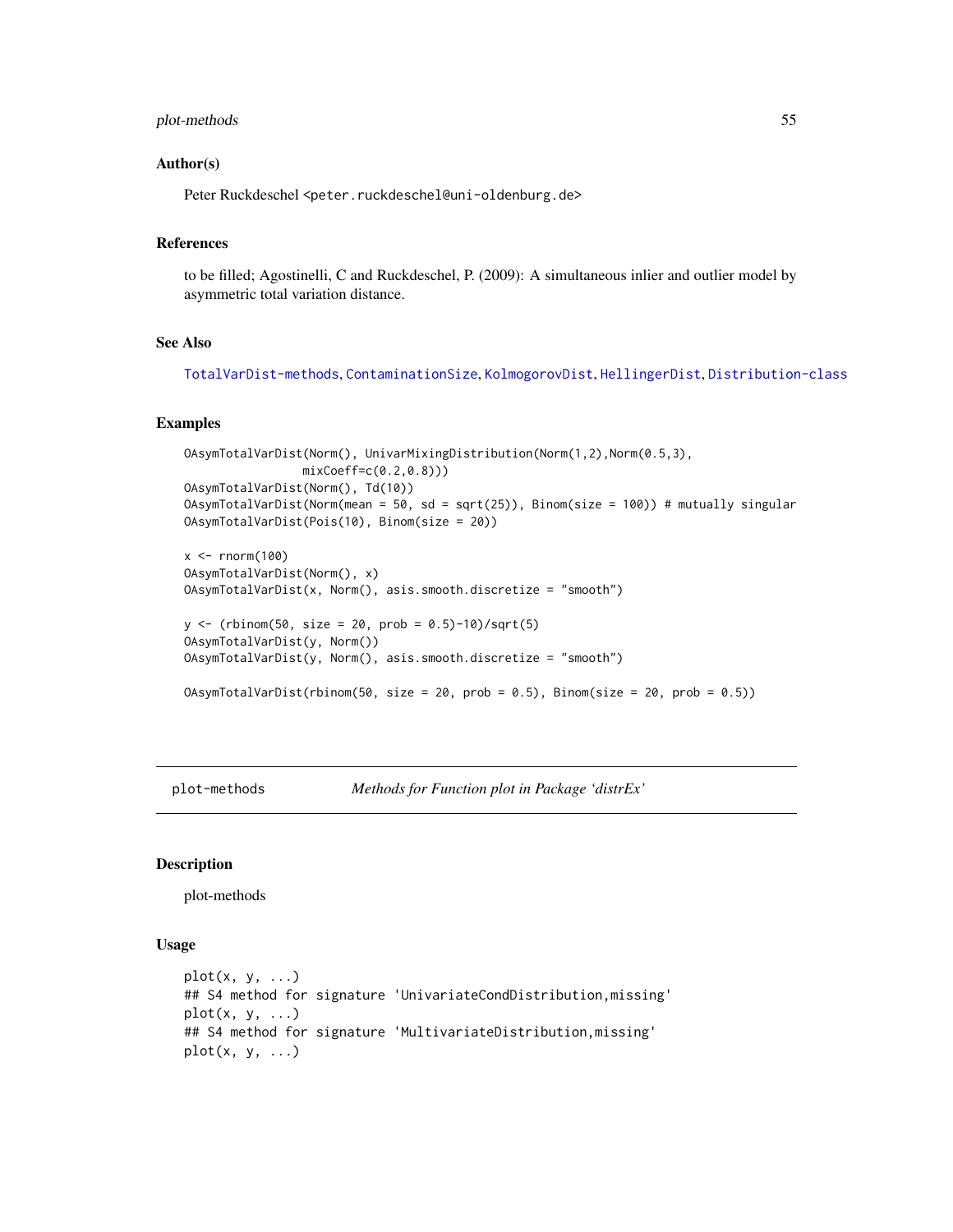### Arguments

| $\mathsf{x}$ | object of class "UnivariateCondDistribution" or class "MultivariateDistribution":<br>$distribution(s)$ which should be plotted |
|--------------|--------------------------------------------------------------------------------------------------------------------------------|
| <b>V</b>     | missing                                                                                                                        |
| $\cdot$      | additional arguments                                                                                                           |
|              |                                                                                                                                |

# Details

upto now only warnings are issued that the corresponding method is not yet implemented;

<span id="page-55-0"></span>PrognCondDistribution *Generating function for PrognCondDistribution-class*

### Description

Generates an object of class "PrognCondDistribution".

### Usage

PrognCondDistribution(Regr, Error,

```
rel.tol= getdistrExOption("ErelativeTolerance"),
lowerTruncQuantile = getdistrExOption("ElowerTruncQuantile"),
upperTruncQuantile = getdistrExOption("EupperTruncQuantile"),
IQR.fac = getdistrExOption("IQR.fac"))
```
# Arguments

| Regr               | object of class AbscontDistribution; the distribution of X.                                              |
|--------------------|----------------------------------------------------------------------------------------------------------|
| Error              | object of class AbscontDistribution; the distribution of eps.                                            |
| rel.tol            | relative tolerance for distress integrate.                                                               |
| lowerTruncQuantile |                                                                                                          |
|                    | lower quantile for quantile based integration range.                                                     |
| upperTruncQuantile |                                                                                                          |
|                    | upper quantile for quantile based integration range.                                                     |
| IOR.fac            | factor for scale based integration range (i.e.; median of the distribution $\pm$ IQR. fac $\times$ IQR). |

### Details

For independent r.v.'s X,E with univariate, absolutely continuous (a.c.) distributions Regr and Error, respectively, PrognCondDistribution() returns the (factorized, conditional) posterior distribution of X given X+E=y. as an object of class PrognCondDistribution.

# Value

Object of class "PrognCondDistribution"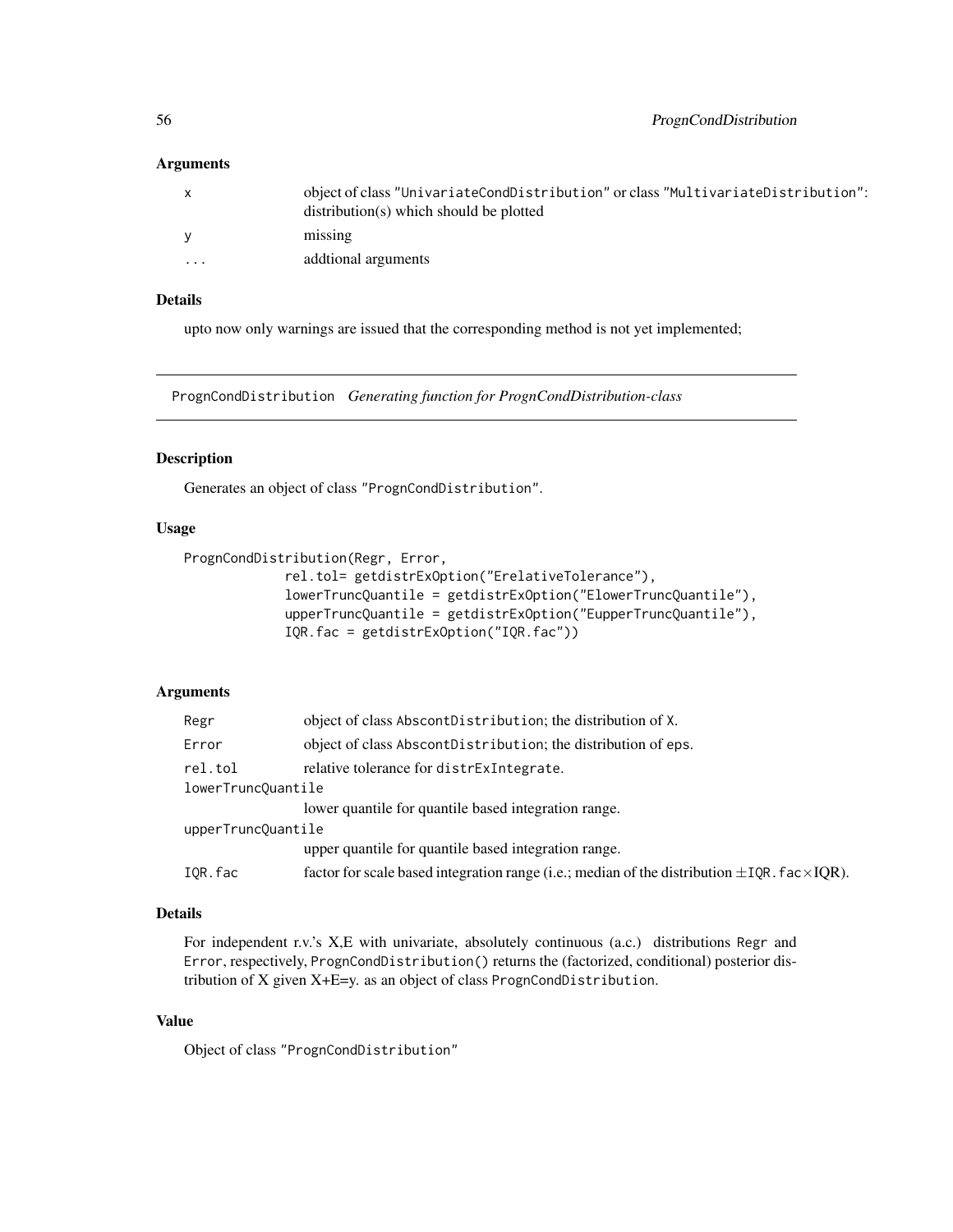### Author(s)

Peter Ruckdeschel <peter.ruckdeschel@uni-oldenburg.de>,

### See Also

PrognCondDistribution-class; demo('Prognose.R').

#### Examples

PrognCondDistribution(Error = ConvexContamination(Norm(), Norm(4,1), size=0.1))

<span id="page-56-0"></span>PrognCondDistribution-class

*Posterior distribution in convolution*

### **Description**

The posterior distribution of X given  $(X+E)=y$ 

### Objects from the Class

Objects can be created by calls of the form [PrognCondDistribution](#page-55-0) where Regr and error are the respective (a.c.) distributions of X and E and the other arguments control accuracy in integration.

### **Slots**

cond: Object of class "PrognCondition": condition

img: Object of class "rSpace": the image space.

param: Object of class "OptionalParameter": an optional parameter.

- r: Object of class "function": generates random numbers.
- d: Object of class "OptionalFunction": optional conditional density function.
- p: Object of class "OptionalFunction": optional conditional cumulative distribution function.

q: Object of class "OptionalFunction": optional conditional quantile function.

gaps: (numeric) matrix or NULL

- .withArith: logical: used internally to issue warnings as to interpretation of arithmetics
- .withSim: logical: used internally to issue warnings as to accuracy
- .logExact: logical: used internally to flag the case where there are explicit formulae for the log version of density, cdf, and quantile function
- .lowerExact: logical: used internally to flag the case where there are explicit formulae for the lower tail version of cdf and quantile function

#### Extends

Class "AbscontCondDistribution", directly. Class "Distribution", by classes "UnivariateCondDistribution" and "AbscontCondDistribution".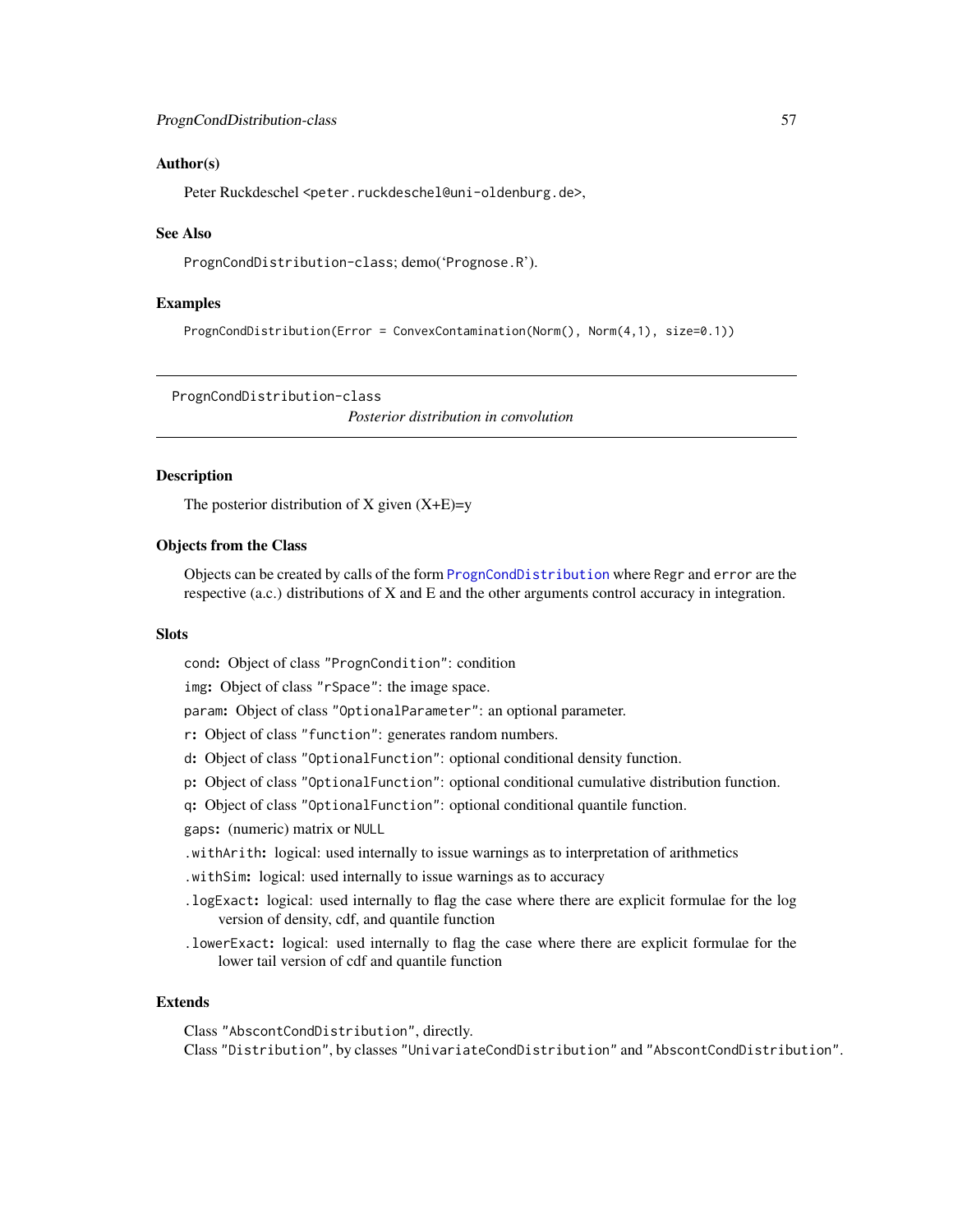### Author(s)

Matthias Kohl <Matthias.Kohl@stamats.de>

### See Also

[PrognCondition-class](#page-57-0), [UnivariateCondDistribution-class](#page-61-0) [AbscontCondDistribution-class](#page-6-0), [Distribution-class](#page-0-0)

# Examples

PrognCondDistribution()

<span id="page-57-0"></span>PrognCondition-class *Conditions of class 'PrognCondition'*

# Description

The class PrognCondition realizes the condition that  $X+E=y$  in a convolution setup

### Usage

```
PrognCondition(range = EuclideanSpace())
```
# Arguments

range an object of class "EuclideanSpace"

# Value

Object of class "PrognCondition"

# Objects from the Class

Objects can be created by calls of the form PrognCondition(range).

# **Slots**

name Object of class "character": name of the PrognCondition range Object of class "EuclideanSpace": range of the PrognCondition

# Extends

Class "Condition", directly.

### Methods

show signature(object = "PrognCondition")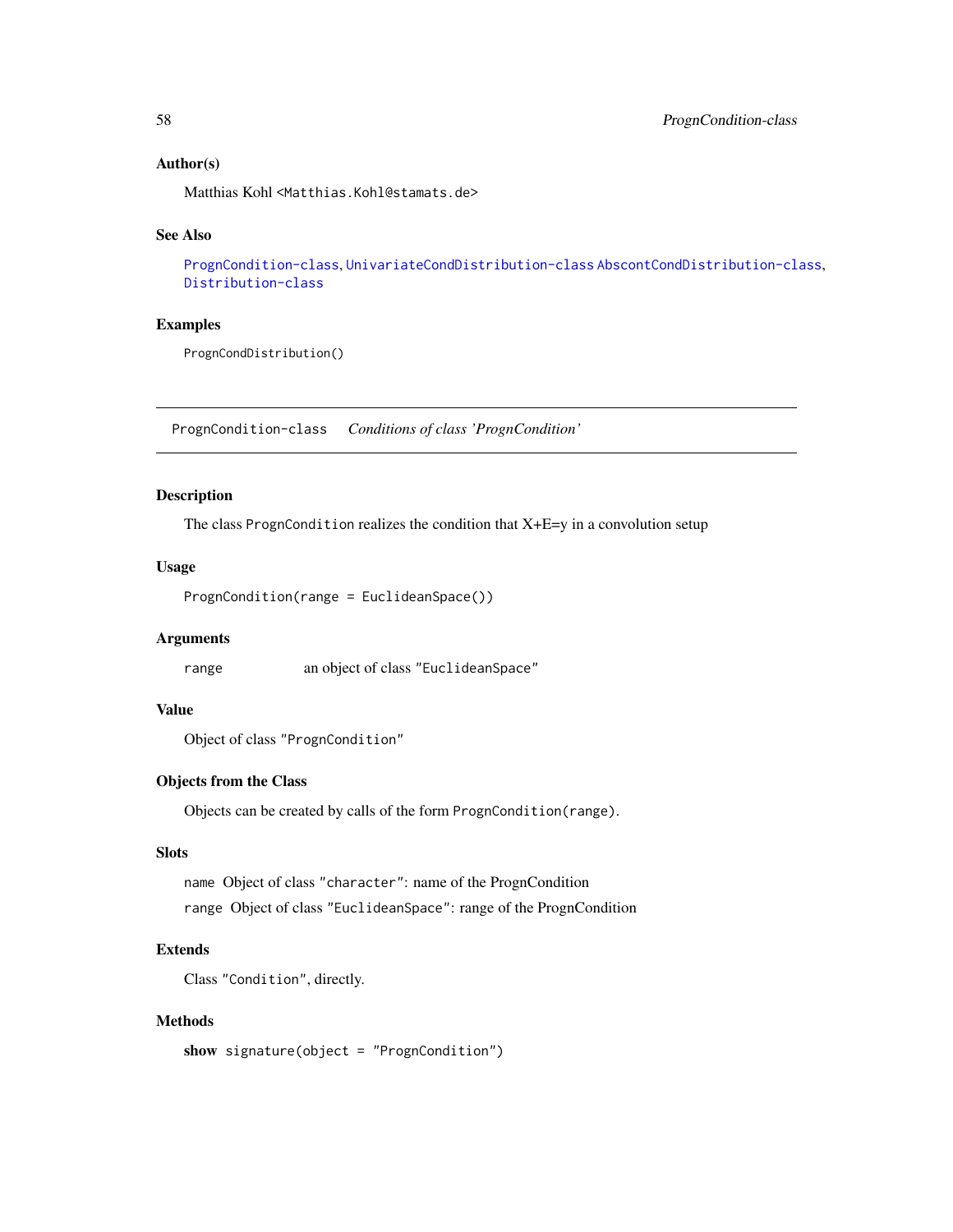#### TotalVarDist 59

### Author(s)

Matthias Kohl <Matthias.Kohl@stamats.de>

#### See Also

[PrognCondDistribution-class](#page-56-0),[Condition-class](#page-10-0)

### Examples

PrognCondition()

<span id="page-58-0"></span>

| TotalVarDist | Generic function for the computation of the total variation distance of |
|--------------|-------------------------------------------------------------------------|
|              | <i>two distributions</i>                                                |

#### <span id="page-58-1"></span>Description

Generic function for the computation of the total variation distance  $d_v$  of two distributions P and Q where the distributions may be defined for an arbitrary sample space  $(\Omega, \mathcal{A})$ . The total variation distance is defined as

$$
d_v(P,Q) = \sup_{B \in \mathcal{A}} |P(B) - Q(B)|
$$

### Usage

```
TotalVarDist(e1, e2, ...)
## S4 method for signature 'AbscontDistribution, AbscontDistribution'
TotalVarDist(e1,e2,
                        rel.tol=.Machine$double.eps^0.3,
                        TruncQuantile = getdistrOption("TruncQuantile"),
                        IQR.fac = 15, ...## S4 method for signature 'AbscontDistribution, DiscreteDistribution'
TotalVarDist(e1,e2, ...)
## S4 method for signature 'DiscreteDistribution, AbscontDistribution'
TotalVarDist(e1,e2, ...)
## S4 method for signature 'DiscreteDistribution, DiscreteDistribution'
TotalVarDist(e1,e2, ...)
## S4 method for signature 'numeric,DiscreteDistribution'
TotalVarDist(e1, e2, ...)
## S4 method for signature 'DiscreteDistribution,numeric'
TotalVarDist(e1, e2, ...)
## S4 method for signature 'numeric,AbscontDistribution'
TotalVarDist(e1, e2, asis.smooth.discretize = "discretize",
            n.discr = getdistrExOption("nDiscretize"), low.discr = getLow(e2),
            up.discr = getUp(e2), h.smooth = getdistrExOption("hSmooth"),
            rel.tol = .Machine$double.eps^0.3,
            TruncQuantile = getdistrOption("TruncQuantile"), IQR.fac = 15, ...)
## S4 method for signature 'AbscontDistribution, numeric'
```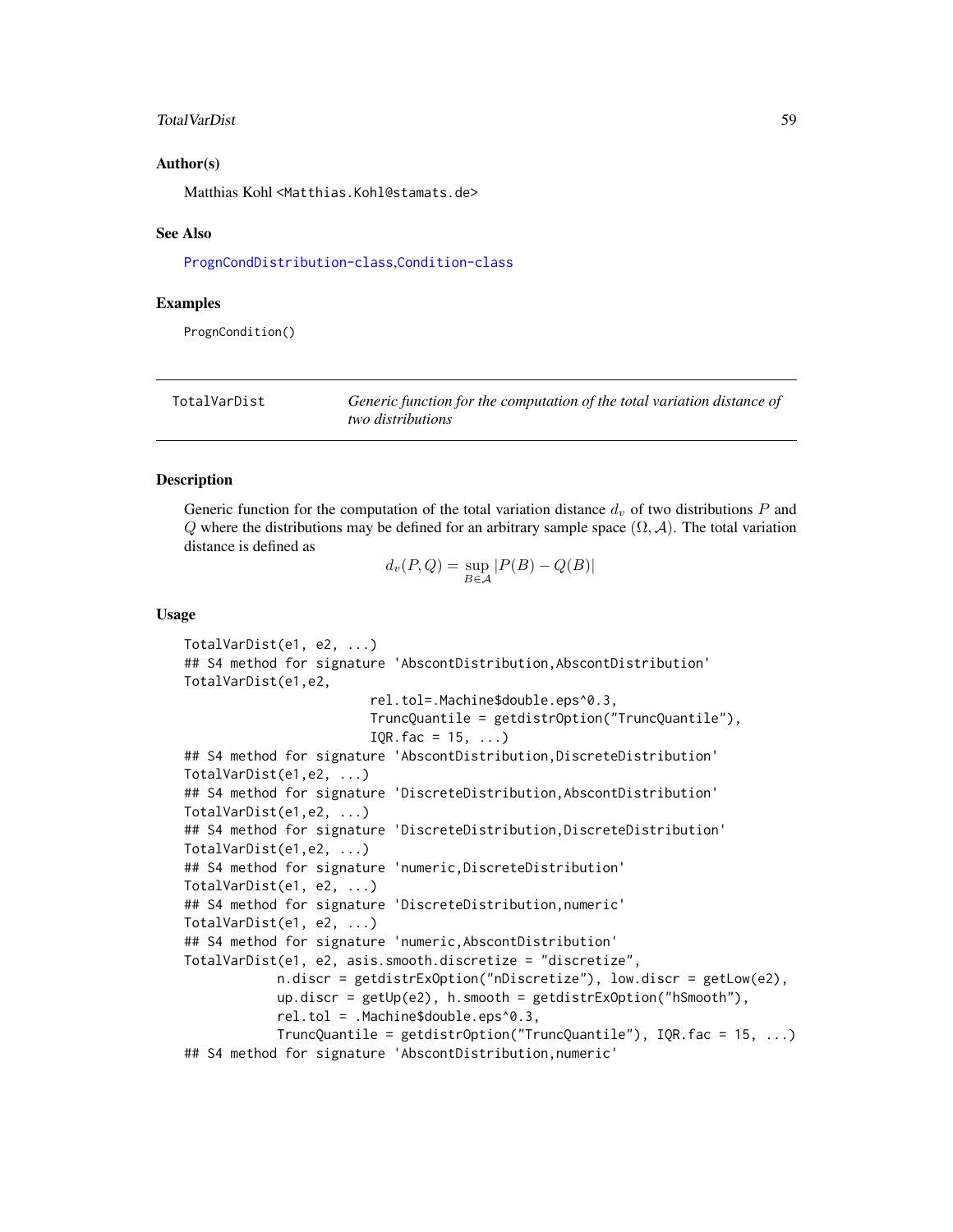```
TotalVarDist(e1, e2, asis.smooth.discretize = "discretize",
            n.discr = getdistrExOption("nDiscretize"), low.discr = getLow(e1),
            up.discr = getUp(e1), h.smooth = getdistrExOption("hSmooth"),
            rel.tol = .Machine$double.eps^0.3,
            TruncQuantile = getdistrOption("TruncQuantile"), IQR.fac = 15, ...)
## S4 method for signature 'AcDcLcDistribution,AcDcLcDistribution'
TotalVarDist(e1, e2,
                        rel.tol = .Machine$double.eps^0.3,
                        TruncQuantile = getdistrOption("TruncQuantile"),
                        IQR.fac = 15, ...
```
### Arguments

| e1                     | object of class "Distribution" or "numeric"                                                                                                                                |  |  |  |  |  |
|------------------------|----------------------------------------------------------------------------------------------------------------------------------------------------------------------------|--|--|--|--|--|
| e2                     | object of class "Distribution" or "numeric"                                                                                                                                |  |  |  |  |  |
| asis.smooth.discretize |                                                                                                                                                                            |  |  |  |  |  |
|                        | possible methods are "asis", "smooth" and "discretize". Default is "discretize".                                                                                           |  |  |  |  |  |
| n.discr                | if asis. smooth. discretize is equal to "discretize" one has to specify the<br>number of lattice points used to discretize the abs. cont. distribution.                    |  |  |  |  |  |
| low.discr              | if asis. smooth. discretize is equal to "discretize" one has to specify the<br>lower end point of the lattice used to discretize the abs. cont. distribution.              |  |  |  |  |  |
| up.discr               | if asis. smooth. discretize is equal to "discretize" one has to specify the<br>upper end point of the lattice used to discretize the abs. cont. distribution.              |  |  |  |  |  |
| h.smooth               | if $asis$ . smooth. discretize is equal to "smooth" $-$ i.e., the empirical distribu-<br>tion of the provided data should be smoothed – one has to specify this parameter. |  |  |  |  |  |
| rel.tol                | relative accuracy requested in integration                                                                                                                                 |  |  |  |  |  |
| TruncQuantile          | Quantile the quantile based integration bounds (see details)                                                                                                               |  |  |  |  |  |
| IQR.fac                | Factor for the scale based integration bounds (see details)                                                                                                                |  |  |  |  |  |
| $\ddots$               | further arguments to be used in particular methods (not in package $distfEx$ )                                                                                             |  |  |  |  |  |

# Details

For distances between absolutely continuous distributions, we use numerical integration; to determine sensible bounds we proceed as follows: by means of min(getLow(e1,eps=TruncQuantile),getLow(e2,eps=TruncQ max(getUp(e1,eps=TruncQuantile),getUp(e2,eps=TruncQuantile)) we determine quantile based bounds  $c(\text{low.0}, \text{up.0}),$  and by means of s1 <- max(IQR(e1), IQR(e2)); m1<- median(e1);  $m2 \le -$  median(e2) and low.1  $\le -$  min(m1,m2)-s1\*IQR.fac, up.1  $\le -$  max(m1,m2)+s1\*IQR.fac we determine scale based bounds; these are combined by low  $\leq -\max(\text{low.0}, \text{low.1}), \text{up } \leq -\max(\text{up.0}, \text{up.0})$ .

In case we want to compute the total variation distance between (empirical) data and an abs. cont. distribution, we can specify the parameter asis. smooth.discretize to avoid trivial distances  $distance = 1$ .

Using asis.smooth.discretize = "discretize", which is the default, leads to a discretization of the provided abs. cont. distribution and the distance is computed between the provided data and the discretized distribution.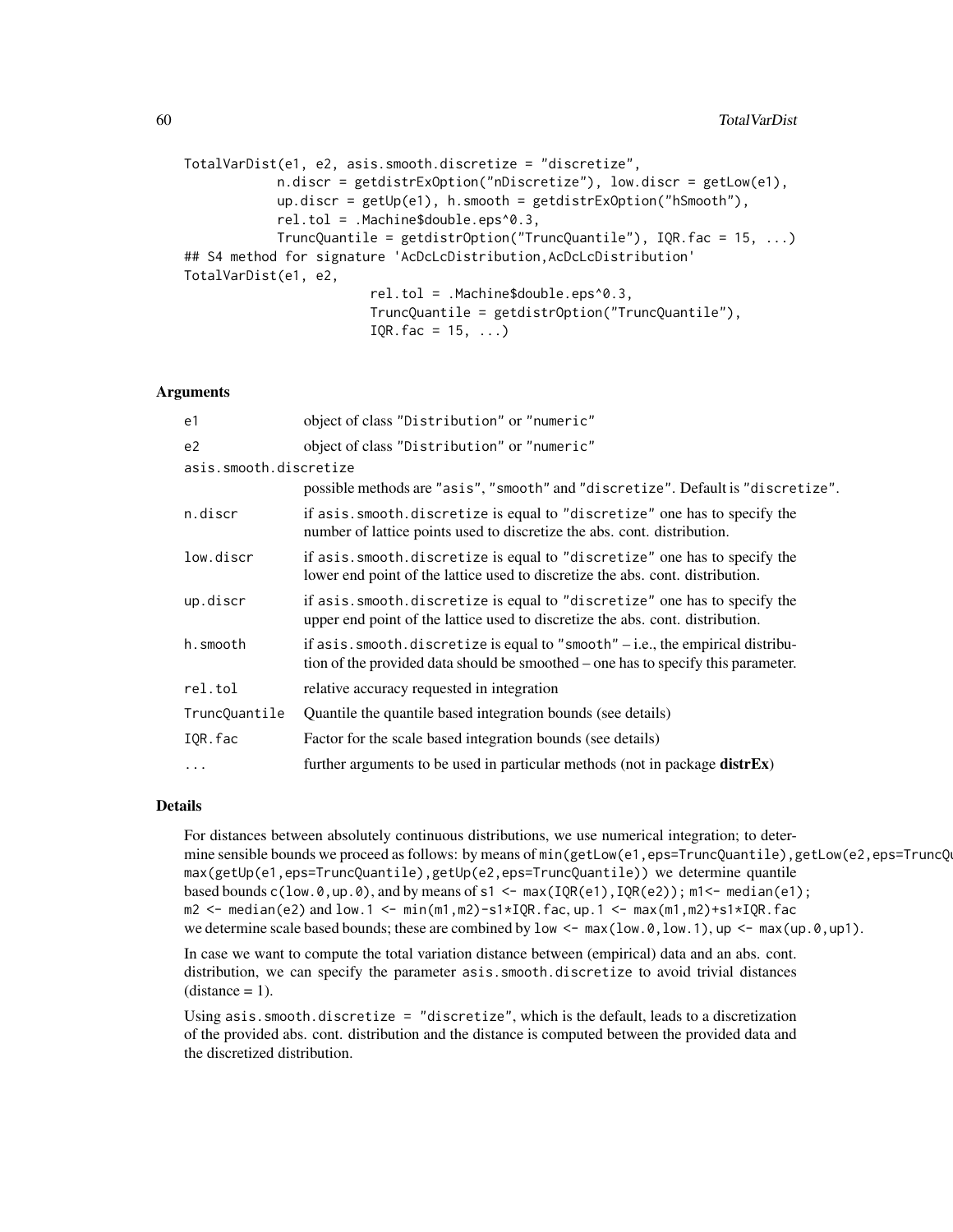#### TotalVarDist 61

Using asis.smooth.discretize = "smooth" causes smoothing of the empirical distribution of the provided data. This is, the empirical data is convoluted with the normal distribution Norm(mean =  $\theta$ , sd = h.smooth) which leads to an abs. cont. distribution. Afterwards the distance between the smoothed empirical distribution and the provided abs. cont. distribution is computed.

#### Value

Total variation distance of e1 and e2

#### Methods

- $e1 = "AbscontDistribution", e2 = "AbscontDistribution": total variation distance of two absolute$ lutely continuous univariate distributions which is computed using distrExIntegrate.
- $e1 = "AbscontDistribution", e2 = "Discrete Distribution": total variation distance of absolutely$ continuous and discrete univariate distributions (are mutually singular; i.e., have distance =1).
- e1 = "DiscreteDistribution", e2 = "DiscreteDistribution": total variation distance of two discrete univariate distributions which is computed using support and sum.
- $e1 =$  "DiscreteDistribution",  $e2 =$  "AbscontDistribution": total variation distance of discrete and absolutely continuous univariate distributions (are mutually singular; i.e., have distance =1).
- $e1 = "numeric", e2 = "Discrete Distribution": Total variation distance between (empirical) data$ and a discrete distribution.
- e1 = "DiscreteDistribution", e2 = "numeric": Total variation distance between (empirical) data and a discrete distribution.
- $e1 = "numeric", e2 = "Abscont Distribution": Total variation distance between (empirical) data$ and an abs. cont. distribution.
- e1 = "AbscontDistribution", e1 = "numeric": Total variation distance between (empirical) data and an abs. cont. distribution.
- $e1 = "ACDcLcDistribution", e2 = "AcDcLcDistribution": Total variation distance of mixed dis$ crete and absolutely continuous univariate distributions.

#### Author(s)

Matthias Kohl <Matthias.Kohl@stamats.de>, Peter Ruckdeschel <peter.ruckdeschel@uni-oldenburg.de>

### References

Huber, P.J. (1981) *Robust Statistics*. New York: Wiley.

Rieder, H. (1994) *Robust Asymptotic Statistics*. New York: Springer.

### See Also

[TotalVarDist-methods](#page-58-1), [ContaminationSize](#page-11-0), [KolmogorovDist](#page-40-0), [HellingerDist](#page-37-0), [Distribution-class](#page-0-0)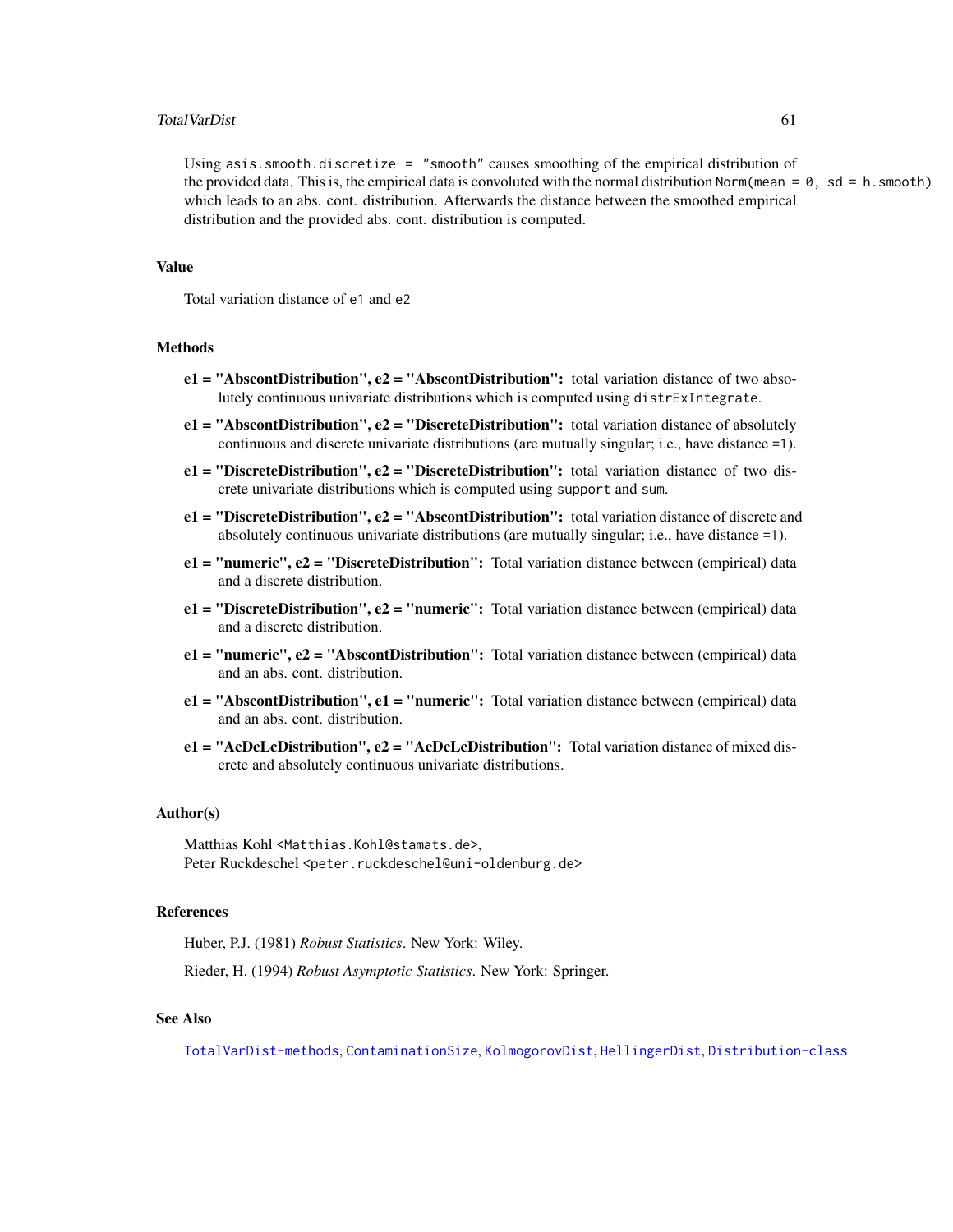### Examples

```
TotalVarDist(Norm(), UnivarMixingDistribution(Norm(1,2),Norm(0.5,3),
                 mixCoeff=c(0.2,0.8)))
TotalVarDist(Norm(), Td(10))
TotalVarDist(Norm(mean = 50, sd = sqrt(25)), Binom(size = 100)) # mutually singular
TotalVarDist(Pois(10), Binom(size = 20))
x \le - rnorm(100)TotalVarDist(Norm(), x)
TotalVarDist(x, Norm(), asis.smooth.discretize = "smooth")
y \le - (rbinom(50, size = 20, prob = 0.5)-10)/sqrt(5)
TotalVarDist(y, Norm())
TotalVarDist(y, Norm(), asis.smooth.discretize = "smooth")
TotalVarDist(rbinom(50, size = 20, prob = 0.5), Binom(size = 20, prob = 0.5))
```
<span id="page-61-0"></span>UnivariateCondDistribution-class

*Univariate conditional distribution*

### Description

Class of univariate conditional distributions.

# Objects from the Class

Objects can be created by calls of the form new("UnivariateCondDistribution", ...).

### **Slots**

cond Object of class "Condition": condition

img Object of class "rSpace": the image space.

param Object of class "OptionalParameter": an optional parameter.

- r Object of class "function": generates random numbers.
- d Object of class "OptionalFunction": optional conditional density function.
- p Object of class "OptionalFunction": optional conditional cumulative distribution function.
- q Object of class "OptionalFunction": optional conditional quantile function.
- .withArith logical: used internally to issue warnings as to interpretation of arithmetics
- .withSim logical: used internally to issue warnings as to accuracy
- .logExact logical: used internally to flag the case where there are explicit formulae for the log version of density, cdf, and quantile function
- .lowerExact logical: used internally to flag the case where there are explicit formulae for the lower tail version of cdf and quantile function
- Symmetry object of class "DistributionSymmetry"; used internally to avoid unnecessary calculations.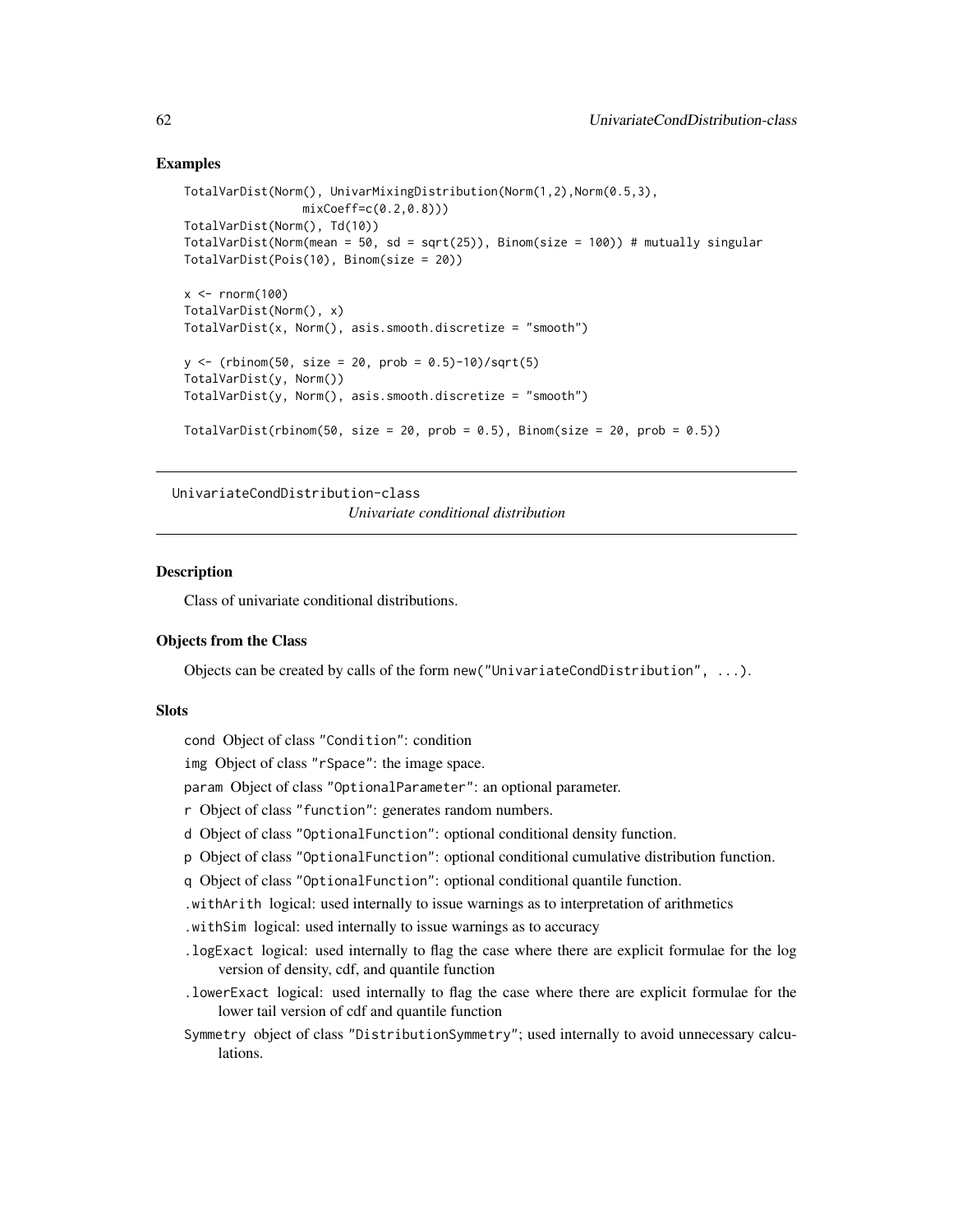# Extends

Class "UnivariateDistribution", directly. Class "Distribution", by class "UnivariateDistribution".

### Methods

```
cond signature(object = "UnivariateCondDistribution"): accessor function for slot cond.
show signature(object = "UnivariateCondDistribution")
plot signature(object = "UnivariateCondDistribution"): not yet implemented.
```
### Author(s)

Matthias Kohl <Matthias.Kohl@stamats.de>

# See Also

[Distribution-class](#page-0-0)

# Examples

new("UnivariateCondDistribution")

<span id="page-62-0"></span>

var *Generic Functions for the Computation of Functionals*

### <span id="page-62-1"></span>Description

Generic functions for the computation of functionals on distributions.

# Usage

```
IQR(x, \ldots)
```

```
## S4 method for signature 'UnivariateDistribution'
IQR(x)## S4 method for signature 'UnivariateCondDistribution'
IQR(x,cond)
## S4 method for signature 'AffLinDistribution'
IQR(x)
## S4 method for signature 'DiscreteDistribution'
IQR(x)
## S4 method for signature 'Arcsine'
IQR(x)## S4 method for signature 'Cauchy'
IQR(x)
## S4 method for signature 'Dirac'
IQR(x)
```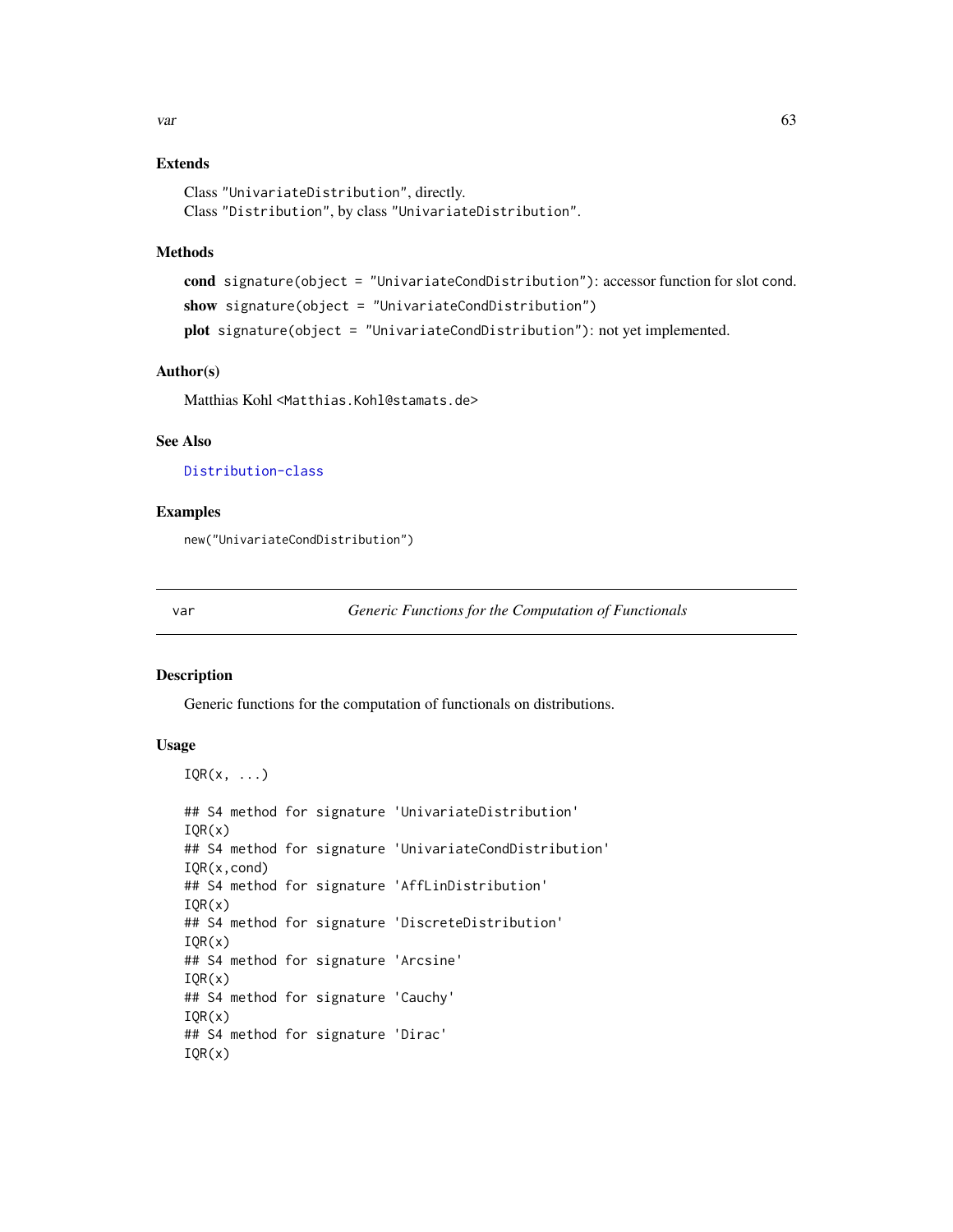64 var

## S4 method for signature 'DExp'  $IOR(x)$ ## S4 method for signature 'Exp'  $IQR(x)$ ## S4 method for signature 'Geom' IQR(x) ## S4 method for signature 'Logis' IQR(x) ## S4 method for signature 'Norm' IQR(x) ## S4 method for signature 'Unif' IQR(x) median(x, ...) ## S4 method for signature 'UnivariateDistribution'  $median(x)$ ## S4 method for signature 'UnivariateCondDistribution' median(x,cond) ## S4 method for signature 'AffLinDistribution' median(x) ## S4 method for signature 'Arcsine' median(x) ## S4 method for signature 'Cauchy'  $median(x)$ ## S4 method for signature 'Dirac'  $median(x)$ ## S4 method for signature 'DExp'  $median(x)$ ## S4 method for signature 'Exp'  $median(x)$ ## S4 method for signature 'Geom' median(x) ## S4 method for signature 'Logis' median(x) ## S4 method for signature 'Lnorm'  $median(x)$ ## S4 method for signature 'Norm'  $median(x)$ ## S4 method for signature 'Unif' median(x)  $mad(x, \ldots)$ ## S4 method for signature 'UnivariateDistribution'  $mad(x)$ ## S4 method for signature 'AffLinDistribution'  $mad(x)$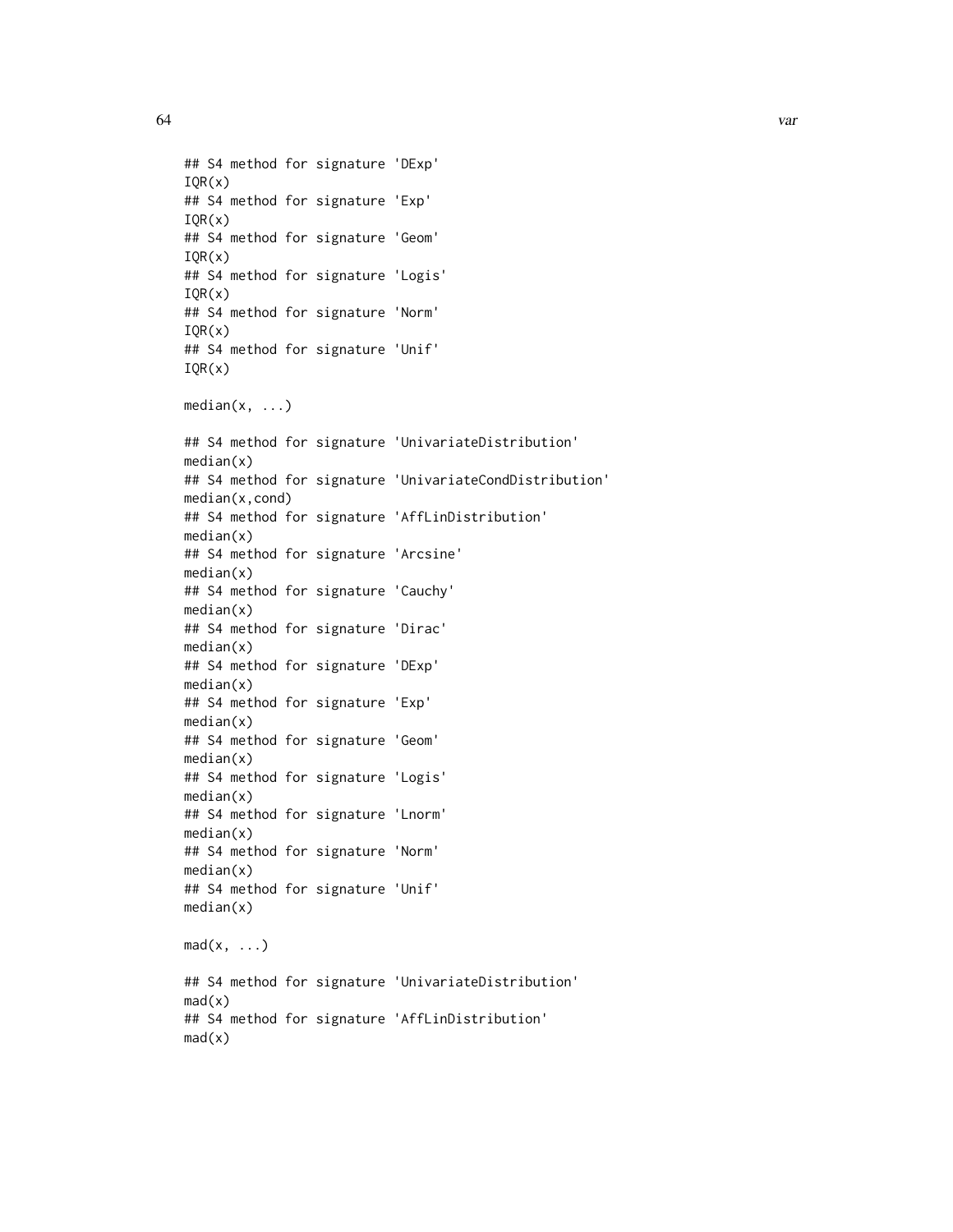var de la componente de la componente de la componente de la componente de la componente de la componente de l

```
## S4 method for signature 'Cauchy'
mad(x)## S4 method for signature 'Dirac'
mad(x)## S4 method for signature 'DExp'
mad(x)## S4 method for signature 'Exp'
mad(x)## S4 method for signature 'Geom'
mad(x)## S4 method for signature 'Logis'
mad(x)## S4 method for signature 'Norm'
mad(x)## S4 method for signature 'Unif'
mad(x)## S4 method for signature 'Arcsine'
mad(x)sd(x, \ldots)## S4 method for signature 'UnivariateDistribution'
sd(x, fun, cond, withCond, useApply, ...)
## S4 method for signature 'Norm'
sd(x, fun, cond, withCond = FALSE, useApply = TRUE, ...)var(x, \ldots)## S4 method for signature 'UnivariateDistribution'
var(x, fun, cond, withCond, useApply, ...)
## S4 method for signature 'AffLinDistribution'
var(x, fun, cond, withCond, useApply, ...)
## S4 method for signature 'CompoundDistribution'
var(x, \ldots)## S4 method for signature 'Arcsine'
var(x, \ldots)## S4 method for signature 'Binom'
var(x, \ldots)## S4 method for signature 'Beta'
var(x, ...)
## S4 method for signature 'Cauchy'
var(x, \ldots)## S4 method for signature 'Chisq'
var(x, \ldots)## S4 method for signature 'Dirac'
var(x, \ldots)## S4 method for signature 'DExp'
var(x, \ldots)
```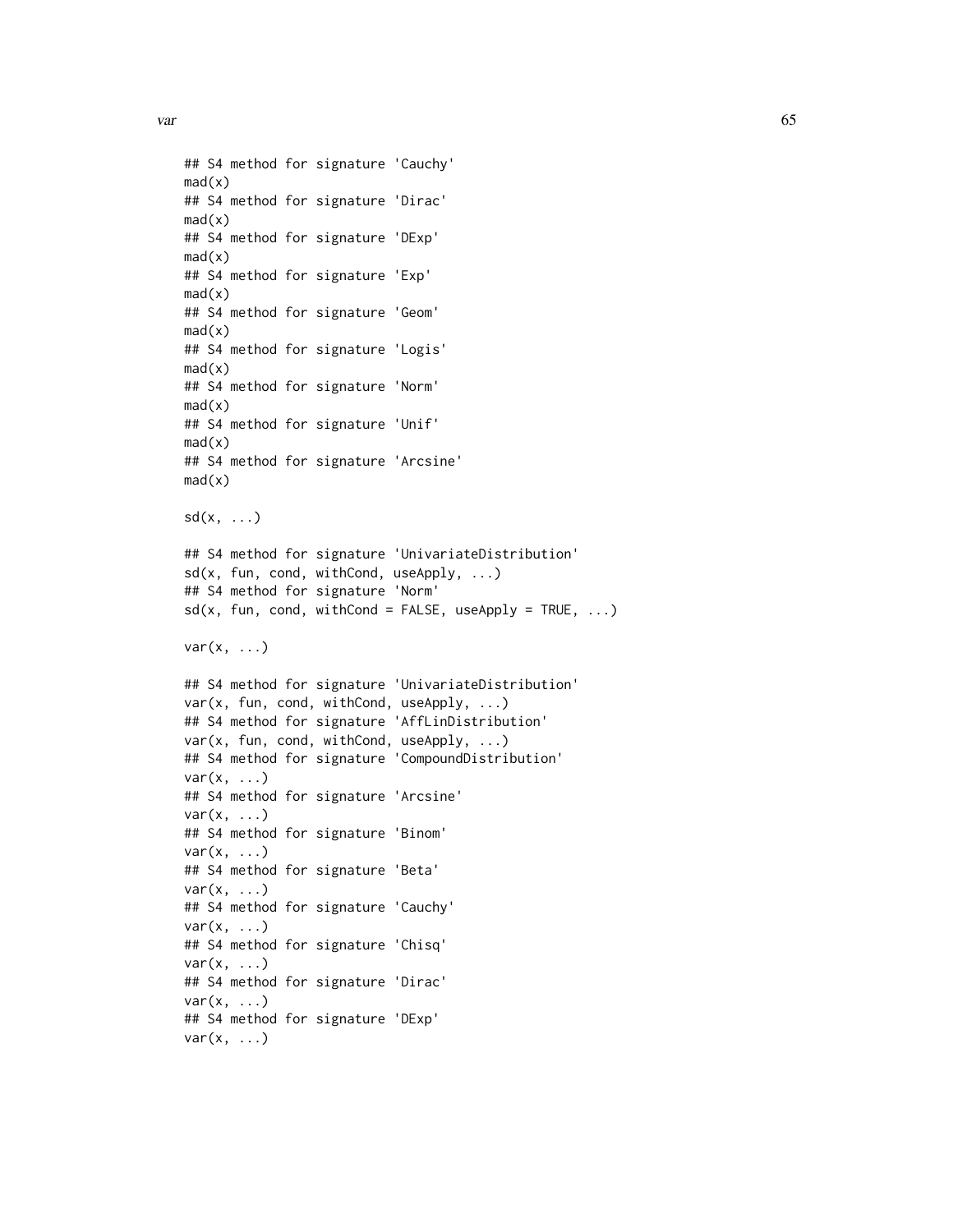```
\sim 066 variety \sim variety \sim variety \sim variety \sim variety \sim variety \sim variety \sim variety \sim variety \sim variety \sim variety \sim variety \sim variety \sim variety \sim variety \sim variety \sim vari
```

```
## S4 method for signature 'Exp'
var(x, \ldots)## S4 method for signature 'Fd'
var(x, \ldots)## S4 method for signature 'Gammad'
var(x, ...)
## S4 method for signature 'Geom'
var(x, ...)
## S4 method for signature 'Hyper'
var(x, \ldots)## S4 method for signature 'Logis'
var(x, \ldots)## S4 method for signature 'Lnorm'
var(x, \ldots)## S4 method for signature 'Nbinom'
var(x, \ldots)## S4 method for signature 'Norm'
var(x, \ldots)## S4 method for signature 'Pois'
var(x, \ldots)## S4 method for signature 'Td'
var(x, \ldots)## S4 method for signature 'Unif'
var(x, \ldots)## S4 method for signature 'Weibull'
var(x, \ldots)skewness(x, ...)
## S4 method for signature 'UnivariateDistribution'
skewness(x, fun, cond, withCond, useApply, ...)
## S4 method for signature 'AffLinDistribution'
skewness(x, fun, cond, withCond, useApply, ...)
## S4 method for signature 'Arcsine'
skewness(x, ...)
## S4 method for signature 'Binom'
skewness(x, ...)
## S4 method for signature 'Beta'
skewness(x, ...)
## S4 method for signature 'Cauchy'
skewness(x, ...)
## S4 method for signature 'Chisq'
skewness(x, ...)
## S4 method for signature 'Dirac'
skewness(x, ...)
## S4 method for signature 'DExp'
skewness(x, ...)
## S4 method for signature 'Exp'
skewness(x, ...)
```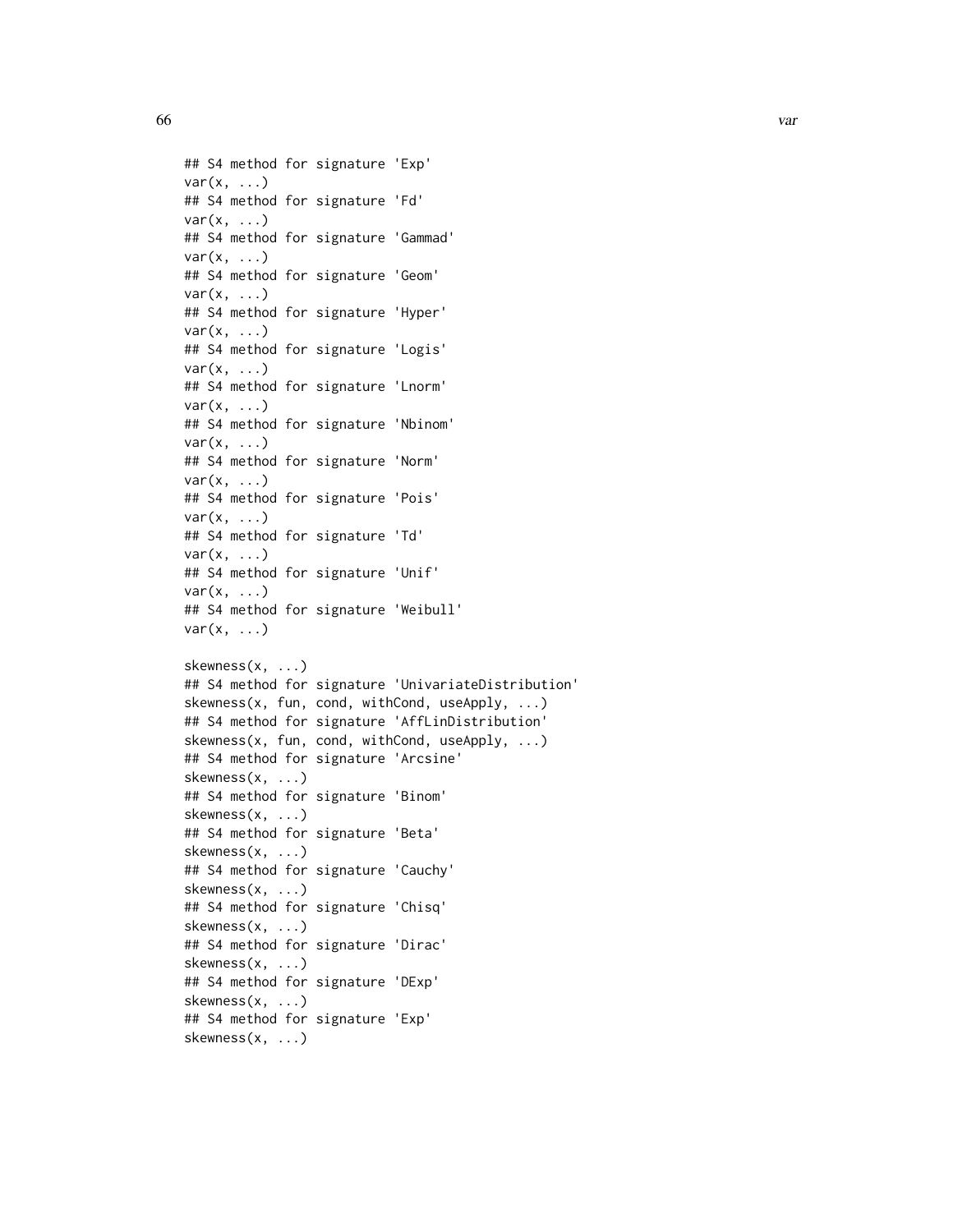$var$  67

```
## S4 method for signature 'Fd'
skewness(x, ...)
## S4 method for signature 'Gammad'
skewness(x, ...)
## S4 method for signature 'Geom'
skewness(x, ...)
## S4 method for signature 'Hyper'
skewness(x, ...)
## S4 method for signature 'Logis'
skewness(x, ...)
## S4 method for signature 'Lnorm'
skewness(x, ...)
## S4 method for signature 'Nbinom'
skewness(x, ...)
## S4 method for signature 'Norm'
skewness(x, ...)
## S4 method for signature 'Pois'
skewness(x, ...)
## S4 method for signature 'Td'
skewness(x, ...)
## S4 method for signature 'Unif'
skewness(x, ...)
## S4 method for signature 'Weibull'
skewness(x, ...)
kurtosis(x, ...)
## S4 method for signature 'UnivariateDistribution'
kurtosis(x, fun, cond, withCond, useApply, ...)
## S4 method for signature 'AffLinDistribution'
kurtosis(x, fun, cond, withCond, useApply, ...)
## S4 method for signature 'Arcsine'
kurtosis(x, ...)
## S4 method for signature 'Binom'
kurtosis(x, ...)
## S4 method for signature 'Beta'
kurtosis(x, ...)
## S4 method for signature 'Cauchy'
kurtosis(x, ...)
## S4 method for signature 'Chisq'
kurtosis(x, ...)
## S4 method for signature 'Dirac'
kurtosis(x, ...)
## S4 method for signature 'DExp'
kurtosis(x, ...)
## S4 method for signature 'Exp'
kurtosis(x, ...)
## S4 method for signature 'Fd'
kurtosis(x, ...)
```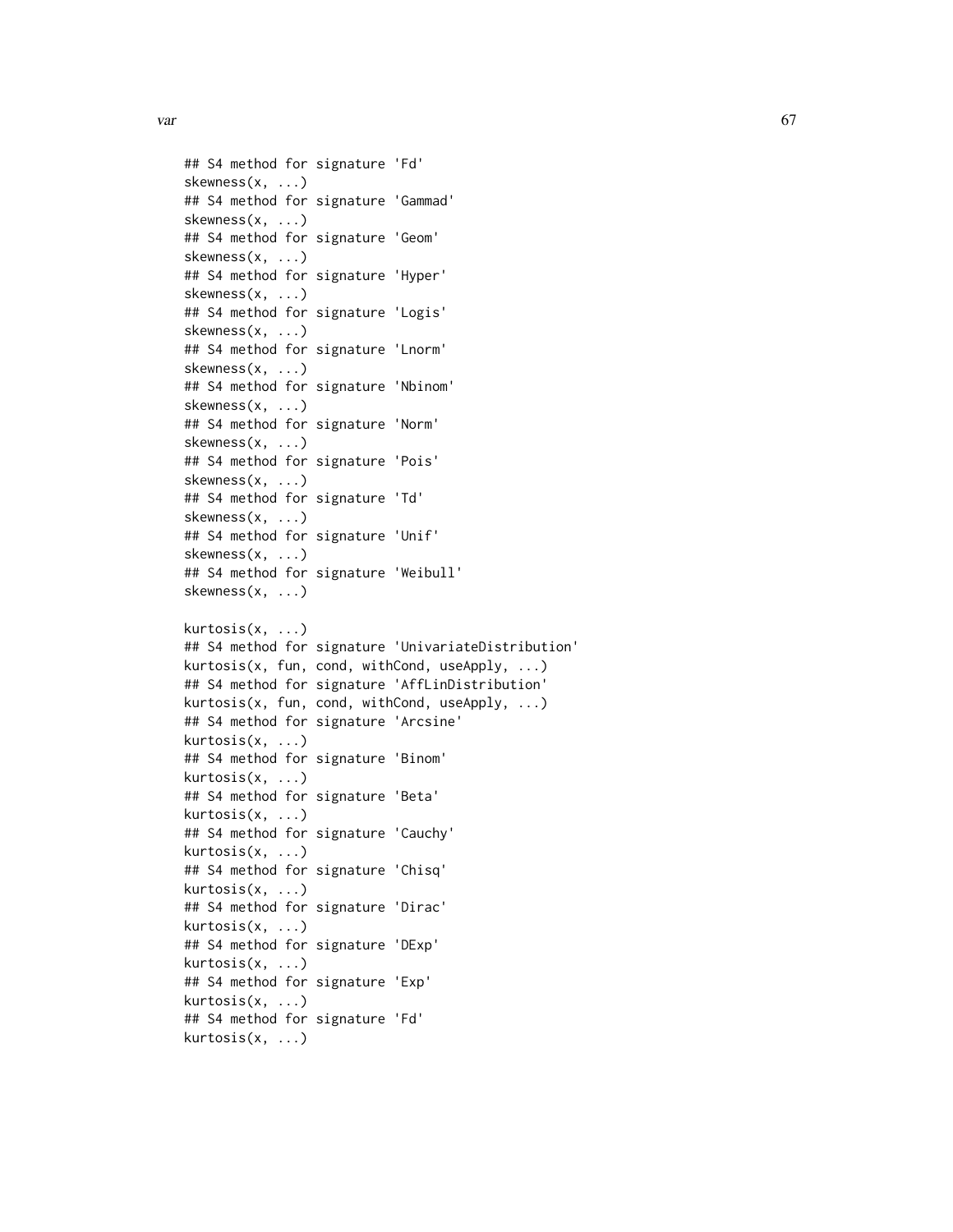```
## S4 method for signature 'Gammad'
kurtosis(x, ...)
## S4 method for signature 'Geom'
kurtosis(x, ...)
## S4 method for signature 'Hyper'
kurtosis(x, ...)
## S4 method for signature 'Logis'
kurtosis(x, ...)
## S4 method for signature 'Lnorm'
kurtosis(x, ...)
## S4 method for signature 'Nbinom'
kurtosis(x, ...)
## S4 method for signature 'Norm'
kurtosis(x, ...)
## S4 method for signature 'Pois'
kurtosis(x, ...)
## S4 method for signature 'Td'
kurtosis(x, ...)
## S4 method for signature 'Unif'
kurtosis(x, ...)
## S4 method for signature 'Weibull'
kurtosis(x, ...)
```
### Arguments

| $\mathsf{x}$ | object of class "UnivariateDistribution"                                                                                                                   |  |
|--------------|------------------------------------------------------------------------------------------------------------------------------------------------------------|--|
| fun          | if missing the (conditional) variance resp. standard deviation is computed else<br>the (conditional) variance resp. standard deviation of fun is computed. |  |
| cond         | if not missing the conditional variance resp. standard deviation given cond is<br>computed.                                                                |  |
| .            | additional arguments to fun or E                                                                                                                           |  |
| useApply     | logical: should sapply, respectively apply be used to evaluate fund.                                                                                       |  |
| withCond     | logical: is cond in the argument list of fun.                                                                                                              |  |

# Value

The value of the corresponding functional at the distribution in the argument is computed.

# Methods

|  |  | var, signature( $x =$ "Any"): interface to the stats-function var — see var resp. help(var, package="stats"). |  |  |
|--|--|---------------------------------------------------------------------------------------------------------------|--|--|
|--|--|---------------------------------------------------------------------------------------------------------------|--|--|

- var, signature(x = "UnivariateDistribution"): variance of univariate distributions using corresponding E()-method.
- var, signature(x = "AffLinDistribution"): if arguments fun, cond are missing: x@a^2 \* var(x@X0) else uses method for signature( $x =$  "UnivariateDistribution")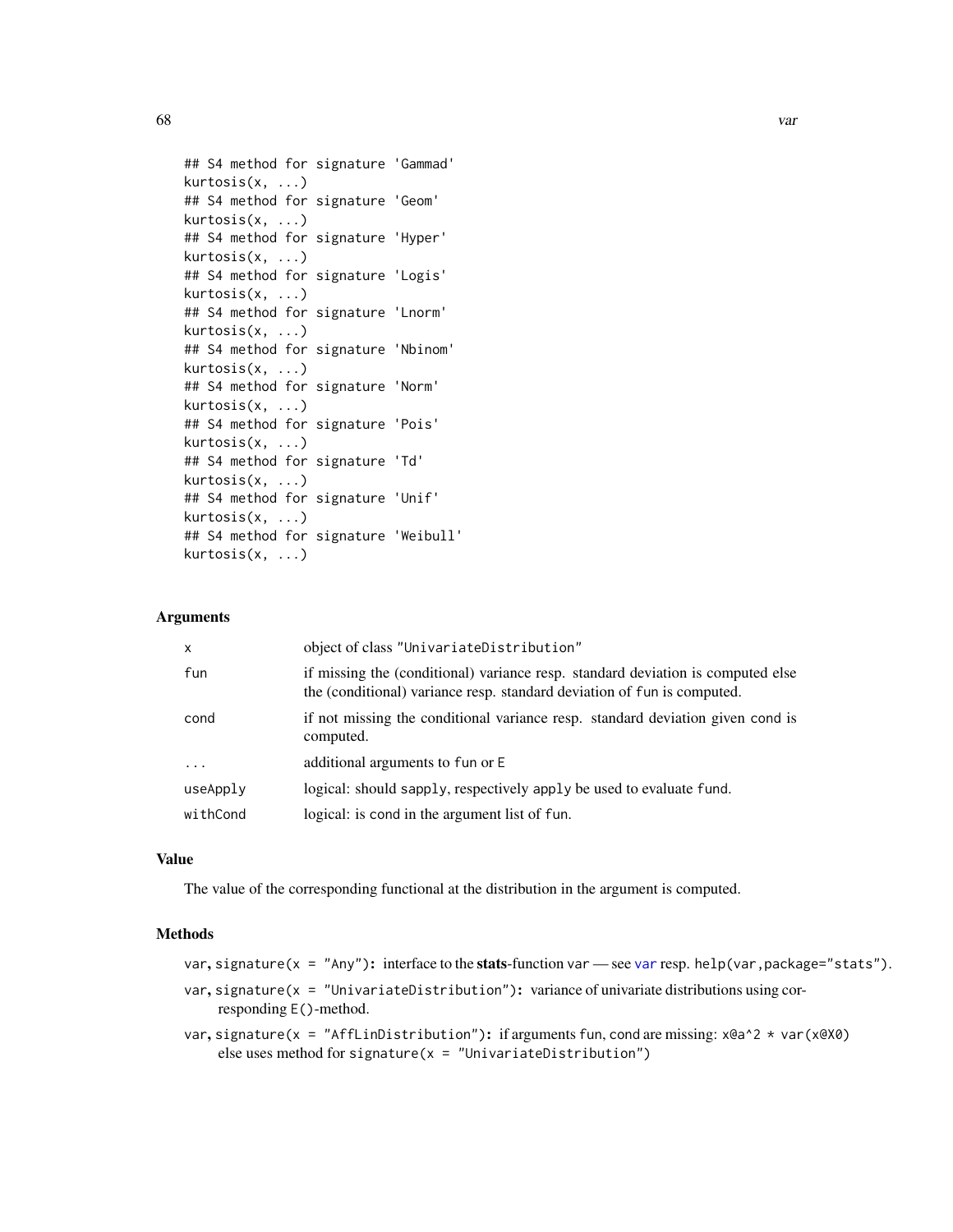- var, signature( $x =$  "CompoundDistribution"): if we are in i.i.d. situation (i.e., slot SummandsDistr is of class UnivariateDistribution) the formula  $\mathop {\rm E} [N] \text{var} [S] + (\mathop {\rm E} [S]^2 + \text{var} (S)) \text{var} (N)$  for N the frequency distribution and S the summand distribution; else we coerce to "UnivarLebDecDistribution".
- [sd](#page-62-1), signature( $x = "Any"$ ): interface to the **stats**-function sd see sd resp. help(sd,package="stats").
- sd, signature( $x =$  "NormParameter"): returns the slot sd of the parameter of a normal distribution — see [sd](#page-62-1) resp. help(sd,package="distr").
- sd, signature( $x =$  "Norm"): returns the slot sd of the parameter of a normal distribution see [sd](#page-62-1) resp. help(sd,package="distr").
- sd, signature( $x =$  "UnivariateDistribution"): standard deviation of univariate distributions using corresponding E()-method.
- [IQR](#page-62-1), signature( $x =$  "Any"): interface to the stats-function IQR see IQR resp. help(IQR, package="stats").
- IQR, signature( $x =$  "UnivariateDistribution"): interquartile range of univariate distributions using corresponding q()-method.
- $IOR$ , signature(x = "UnivariateCondDistribution"): interquartile range of univariate conditional distributions using corresponding q()-method.
- $IQR$ , signature(x = "DiscreteDistribution"): interquartile range of discrete distributions using corresponding q()-method but taking care that between upper and lower quartile there is 50% probability

IQR, signature(x = "AffLinDistribution"):  $abs(x@a) * IQR(x@X@)$ 

- [median](#page-62-1), signature(x = "Any"): interface to the **stats**-function median see median resp. help(var, package="stats"
- median, signature( $x =$  "UnivariateDistribution"): median of univariate distributions using corresponding q()-method.
- median, signature(x = "UnivariateCondDistribution"): median of univariate conditional distributions using corresponding q()-method.
- median, signature(x = "AffLinDistribution"): x@a \* median(x@X0) + x@b
- [mad](#page-62-1), signature( $x = "Any"$ ): interface to the stats-function mad see mad.
- mad, signature(x = "UnivariateDistribution"): mad of univariate distributions using corresponding  $q()$ -method applied to abs $(x$ -median $(x))$ .

mad, signature(x = "AffLinDistribution"): abs(x@a) \* mad(x@X0)

- skewness, signature( $x = "Any"$ ): bias free estimation of skewness under normal distribution (default) as well as sample version (by argument sample.version = TRUE).
- skewness, signature( $x =$  "UnivariateDistribution"): skewness of univariate distributions using corresponding E()-method.
- skewness, signature( $x = "AffLinDistribution"$ ): if arguments fun, cond are missing: skewness( $x@X@$ ) else uses method for signature( $x =$  "UnivariateDistribution")
- kurtosis, signature( $x = "Any"$ ): bias free estimation of kurtosis under normal distribution (default) as well as sample version (by argument sample.version = TRUE).
- kurtosis, signature( $x =$  "UnivariateDistribution"): kurtosis of univariate distributions using corresponding E()-method.
- kurtosis, signature(x = "AffLinDistribution"): if arguments fun, cond are missing: kurtosis(x@X0) else uses method for signature( $x =$  "UnivariateDistribution")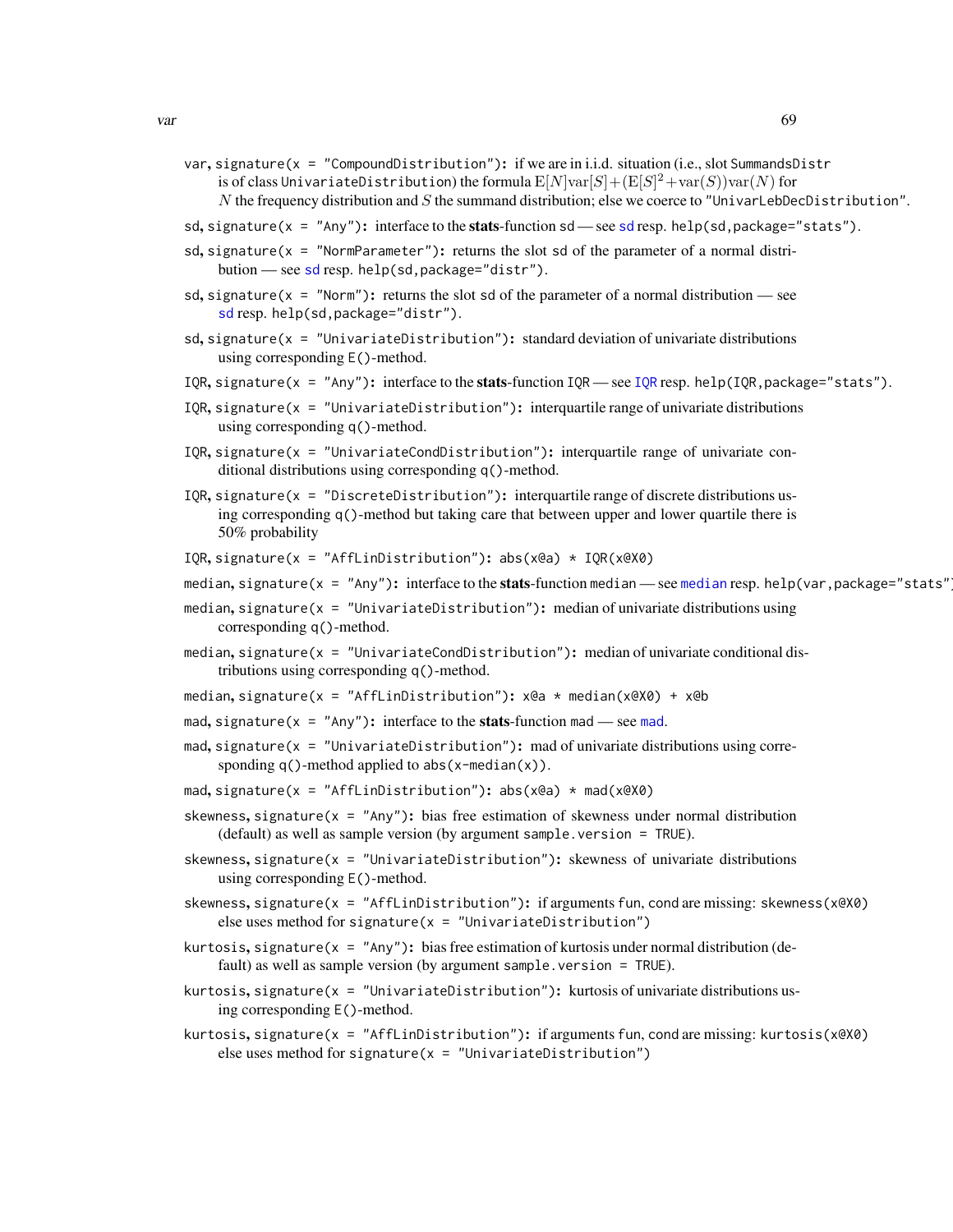| var, signature( $x =$ "Arcsine"): exact evaluation using explicit expressions.                   |
|--------------------------------------------------------------------------------------------------|
| var, signature ( $x =$ "Beta"): for noncentrality 0 exact evaluation using explicit expressions. |
| var, signature( $x =$ "Binom"): exact evaluation using explicit expressions.                     |
| var, signature( $x =$ "Cauchy"): exact evaluation using explicit expressions.                    |
| var, signature( $x =$ "Chisq"): exact evaluation using explicit expressions.                     |
| var, signature( $x =$ "Dirac"): exact evaluation using explicit expressions.                     |
| var, signature( $x =$ "DExp"): exact evaluation using explicit expressions.                      |
| var, signature( $x =$ "Exp"): exact evaluation using explicit expressions.                       |
| var, signature( $x = "Fd"$ ): exact evaluation using explicit expressions.                       |
| var, signature( $x =$ "Gammad"): exact evaluation using explicit expressions.                    |
| var, signature( $x =$ "Geom"): exact evaluation using explicit expressions.                      |
| var, signature( $x =$ "Hyper"): exact evaluation using explicit expressions.                     |
| var, signature( $x =$ "Logis"): exact evaluation using explicit expressions.                     |
| var, signature( $x =$ "Lnorm"): exact evaluation using explicit expressions.                     |
| var, signature( $x =$ "Nbinom"): exact evaluation using explicit expressions.                    |
| var, signature( $x =$ "Norm"): exact evaluation using explicit expressions.                      |
| var, signature( $x =$ "Pois"): exact evaluation using explicit expressions.                      |
| var, signature( $x = "Td"$ ): exact evaluation using explicit expressions.                       |
| var, signature( $x =$ "Unif"): exact evaluation using explicit expressions.                      |
| var, signature( $x =$ "Weibull"): exact evaluation using explicit expressions.                   |
| IQR, signature( $x =$ "Arcsine"): exact evaluation using explicit expressions.                   |
| IQR, signature( $x =$ "Cauchy"): exact evaluation using explicit expressions.                    |
| IQR, signature( $x =$ "Dirac"): exact evaluation using explicit expressions.                     |
| IQR, signature( $x =$ "DExp"): exact evaluation using explicit expressions.                      |
| IQR, signature( $x =$ "Exp"): exact evaluation using explicit expressions.                       |
| IQR, signature( $x =$ "Geom"): exact evaluation using explicit expressions.                      |
| IQR, signature( $x =$ "Logis"): exact evaluation using explicit expressions.                     |
| IQR, signature( $x =$ "Norm"): exact evaluation using explicit expressions.                      |
| IQR, signature( $x =$ "Unif"): exact evaluation using explicit expressions.                      |
| median, signature( $x =$ "Arcsine"): exact evaluation using explicit expressions.                |
| median, signature( $x =$ "Cauchy"): exact evaluation using explicit expressions.                 |
| median, signature( $x =$ "Dirac"): exact evaluation using explicit expressions.                  |
| median, signature( $x =$ "DExp"): exact evaluation using explicit expressions.                   |
| median, signature( $x = "Exp"$ ): exact evaluation using explicit expressions.                   |
| median, signature( $x =$ "Geom"): exact evaluation using explicit expressions.                   |
| median, signature( $x =$ "Logis"): exact evaluation using explicit expressions.                  |
| median, signature( $x =$ "Lnorm"): exact evaluation using explicit expressions.                  |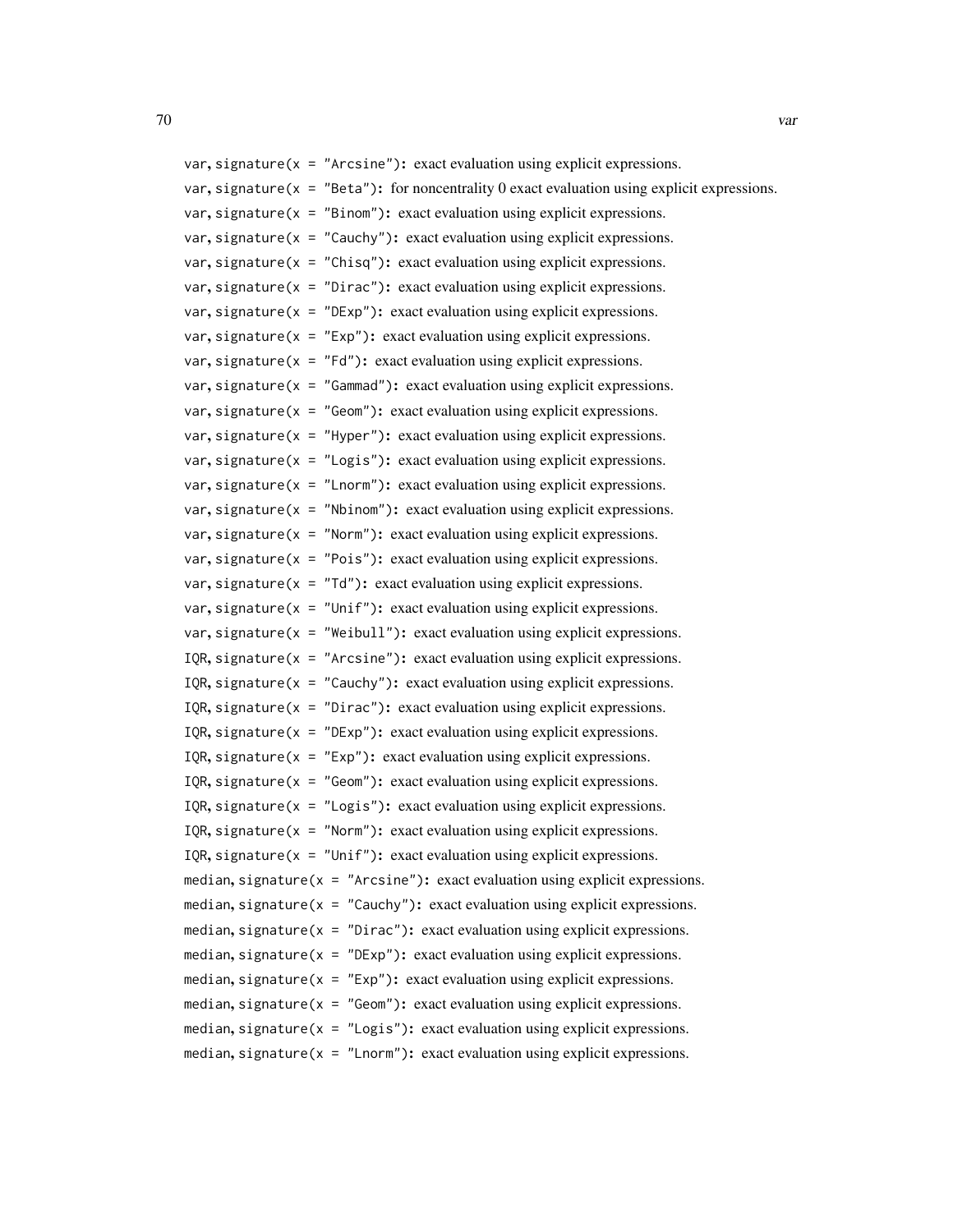```
median, signature(x = "Norm"): exact evaluation using explicit expressions.
median, signature(x = "Unif"): exact evaluation using explicit expressions.
mad, signature(x = "Arcsine"): exact evaluation using explicit expressions.
mad, signature(x = "Cauchy"): exact evaluation using explicit expressions.
mad, signature(x = "Dirac"): exact evaluation using explicit expressions.
mad, signature(x = "DExp"): exact evaluation using explicit expressions.
mad, signature(x = "Exp"): exact evaluation using explicit expressions.
mad, signature(x = "Geom"): exact evaluation using explicit expressions.
mad, signature(x = "Logis"): exact evaluation using explicit expressions.
mad, signature(x = "Norm"): exact evaluation using explicit expressions.
mad, signature(x = "Unif"): exact evaluation using explicit expressions.
skewness, signature(x = "Arcsine"): exact evaluation using explicit expressions.
skewness, signature(x = "Beta"): for noncentrality 0 exact evaluation using explicit expres-
    sions.
skewness, signature(x = "Binom"): exact evaluation using explicit expressions.
skewness, signature(x = "Cauchy"): exact evaluation using explicit expressions.
skewness, signature(x = "Chisq"): exact evaluation using explicit expressions.
skewness, signature(x = "Dirac"): exact evaluation using explicit expressions.
skewness, signature(x = "DExp"): exact evaluation using explicit expressions.
skewness, signature(x = "Exp"): exact evaluation using explicit expressions.
skewness, signature(x = "Fd"): exact evaluation using explicit expressions.
skewness, signature(x = "Gammad"): exact evaluation using explicit expressions.
skewness, signature(x = "Geom"): exact evaluation using explicit expressions.
skewness, signature(x = "Hyper"): exact evaluation using explicit expressions.
skewness, signature(x = "Logis"): exact evaluation using explicit expressions.
skewness, signature(x = "Lnorm"): exact evaluation using explicit expressions.
skewness, signature(x = "Nbinom"): exact evaluation using explicit expressions.
skewness, signature(x = "Norm"): exact evaluation using explicit expressions.
skewness, signature(x = "Pois"): exact evaluation using explicit expressions.
skewness, signature(x = "Td"): exact evaluation using explicit expressions.
skewness, signature(x = "Unit"): exact evaluation using explicit expressions.
skewness, signature(x = "Weibull"): exact evaluation using explicit expressions.
kurtosis, signature(x = "Arcsine"): exact evaluation using explicit expressions.
kurtosis, signature(x = "Beta"): for noncentrality 0 exact evaluation using explicit expres-
    sions.
kurtosis, signature(x = "Binom"): exact evaluation using explicit expressions.
kurtosis, signature(x = "Cauchy"): exact evaluation using explicit expressions.
kurtosis, signature(x = "Chisq"): exact evaluation using explicit expressions.
```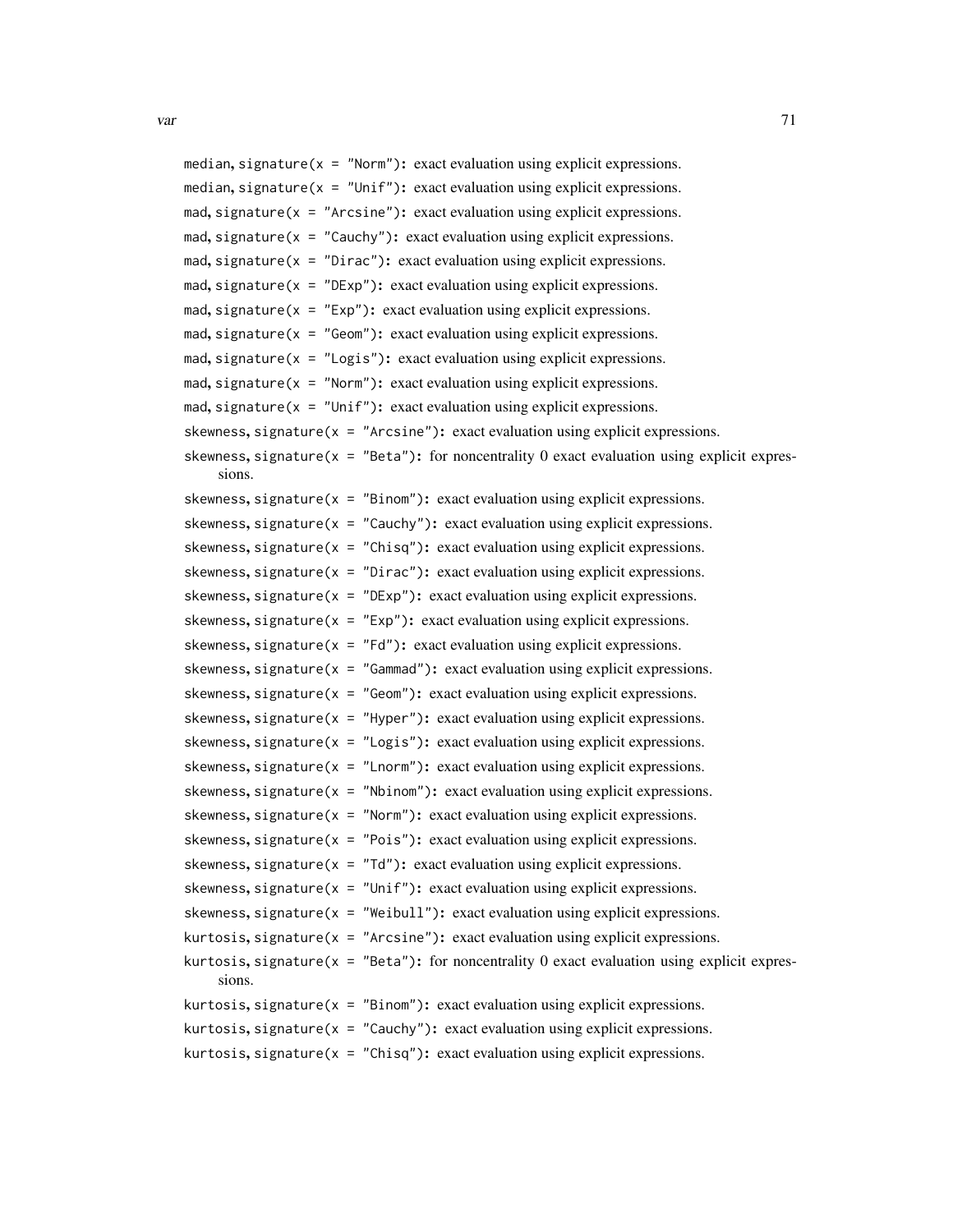kurtosis, signature( $x =$  "Dirac"): exact evaluation using explicit expressions. kurtosis, signature( $x =$  "DExp"): exact evaluation using explicit expressions. kurtosis, signature( $x = "Exp"$ ): exact evaluation using explicit expressions. kurtosis, signature( $x = "Fd"$ ): exact evaluation using explicit expressions. kurtosis, signature( $x = "Gamma"$ ): exact evaluation using explicit expressions. kurtosis, signature( $x = "Geom"$ ): exact evaluation using explicit expressions. kurtosis, signature( $x =$  "Hyper"): exact evaluation using explicit expressions. kurtosis, signature( $x =$  "Logis"): exact evaluation using explicit expressions. kurtosis, signature( $x =$  "Lnorm"): exact evaluation using explicit expressions. kurtosis, signature( $x =$  "Nbinom"): exact evaluation using explicit expressions. kurtosis, signature( $x =$  "Norm"): exact evaluation using explicit expressions. kurtosis, signature( $x = "Pois"$ ): exact evaluation using explicit expressions. kurtosis, signature( $x = "Td"$ ): exact evaluation using explicit expressions. kurtosis, signature( $x =$  "Unif"): exact evaluation using explicit expressions. kurtosis, signature( $x =$  "Weibull"): exact evaluation using explicit expressions.

### Caveat

If any of the packages  $e1071$ , moments, fBasics is to be used together with distrEx the latter must be attached *after* any of the first mentioned. Otherwise kurtosis() and skewness() defined as *methods* in distrEx may get masked.

To re-mask, you may use kurtosis <- distrEx::kurtosis; skewness <- distrEx::skewness. See also distrExMASK().

#### Acknowledgement

G. Jay Kerns, <gkerns@ysu.edu>, has provided a major contribution, in particular the functionals skewness and kurtosis are due to him.

#### Author(s)

Peter Ruckdeschel <peter.ruckdeschel@uni-oldenburg.de>

# See Also

```
distrExIntegrate, m1df, m2df, Distribution-class,
sd, var, IQR,
median, mad, sd,
Sn, Qn
```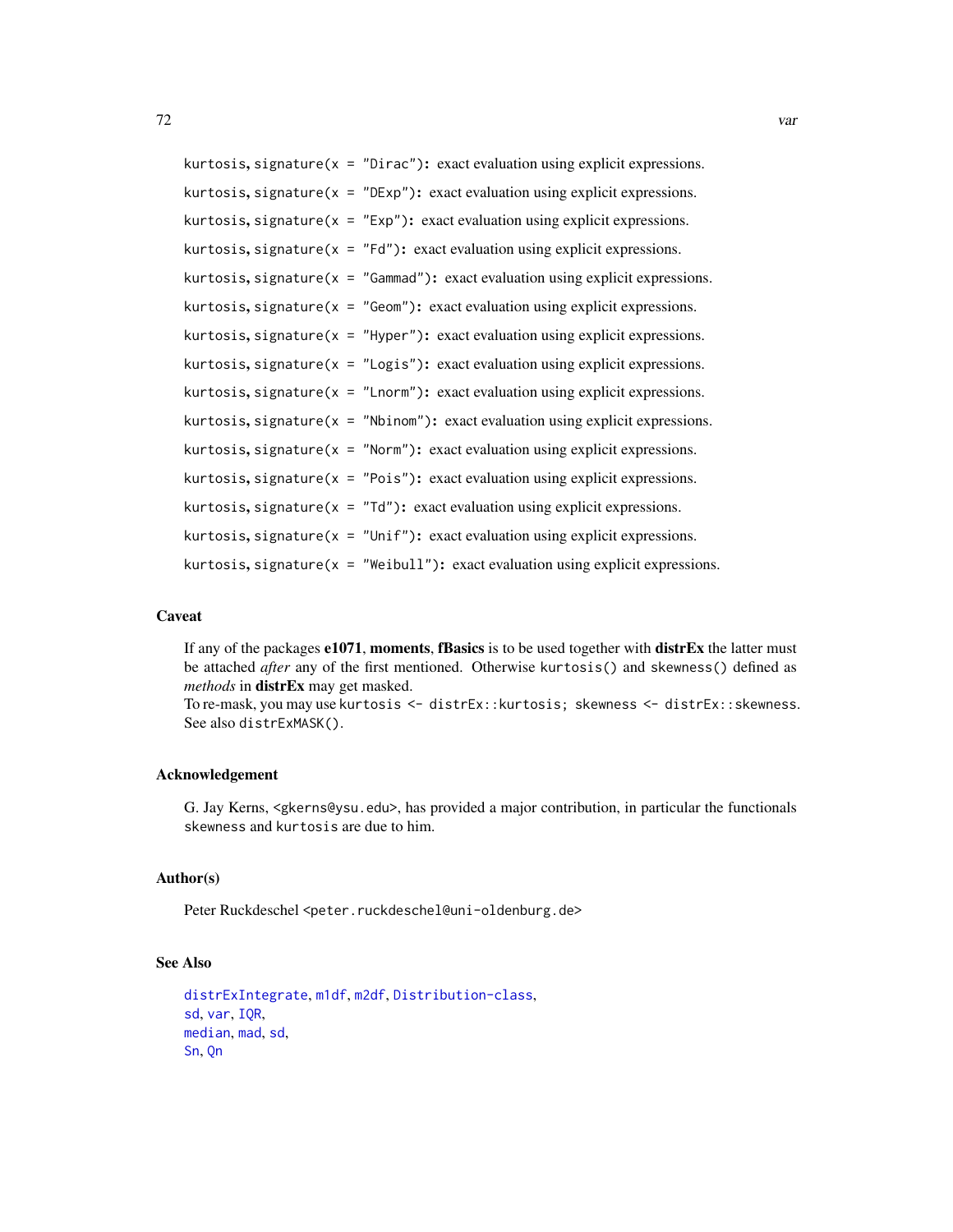var and the contract of the contract of the contract of the contract of the contract of the contract of the contract of the contract of the contract of the contract of the contract of the contract of the contract of the co

## Examples

```
# Variance of Exp(1) distribution
var(Exp())
#median(Exp())
IQR(Exp())
mad(Exp())
# Variance of N(1,4)^2
var(Norm(mean=1, sd=2), fun = function(x){x^2}}var(Norm(mean=1, sd=2), fun = function(x){x^2}, useApply = FALSE)## sd -- may equivalently be replaced by var
sd(Pois()) ## uses explicit terms
sd(as(Pois(),"DiscreteDistribution")) ## uses sums
sd(as(Pois(),"UnivariateDistribution")) ## uses simulations
sd(Norm(mean=2), fun = function(x){2*x^2}) ## uses simulations
#
mad(sin(exp(Norm()+2*Pois()))) ## weird
```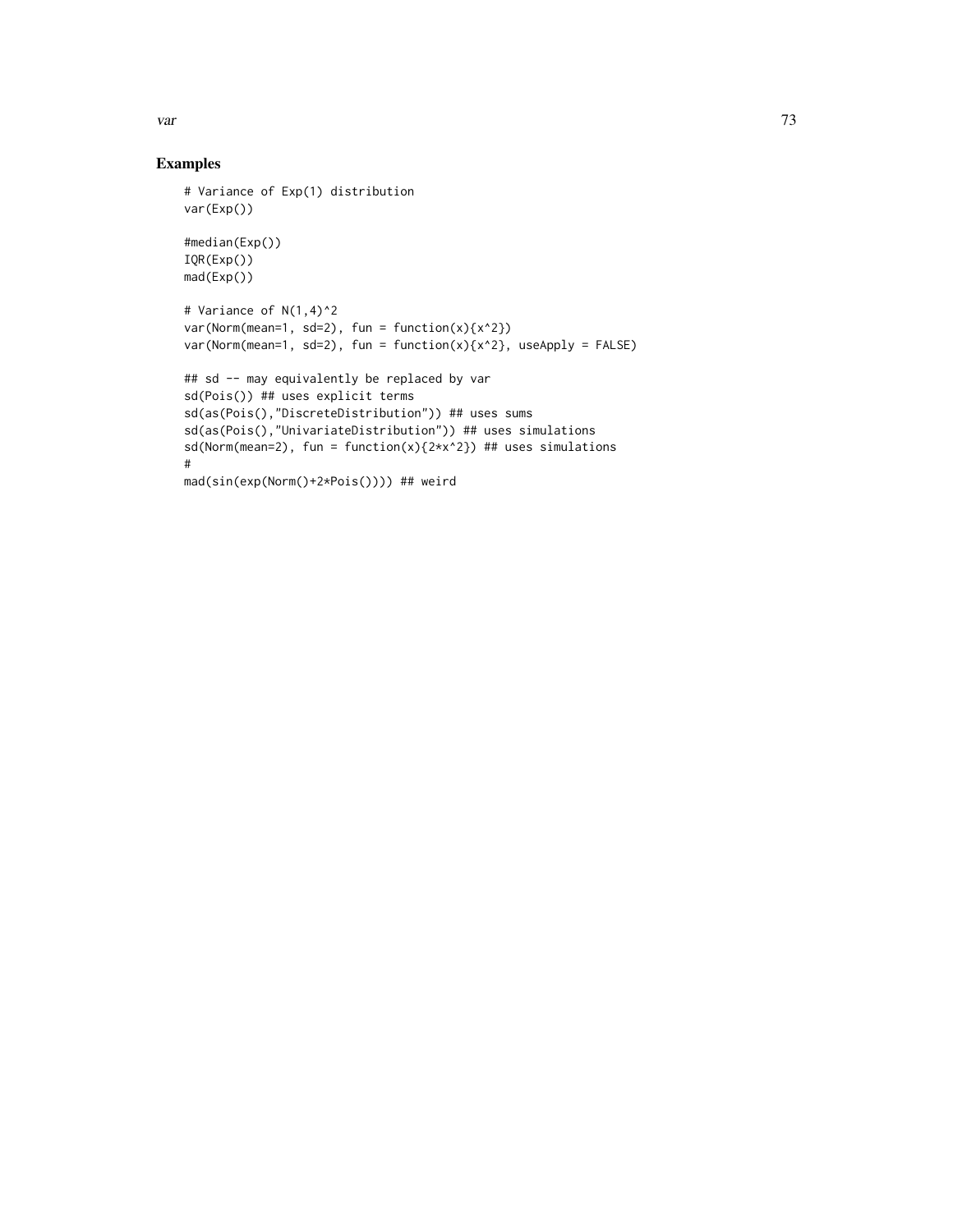# **Index**

∗Topic distribution AbscontCondDistribution-class, [7](#page-6-0) AsymTotalVarDist, [8](#page-7-0) Condition-class, [11](#page-10-0) ContaminationSize, [12](#page-11-0) ConvexContamination, [13](#page-12-0) CvMDist, [15](#page-14-0) DiscreteCondDistribution-class, [17](#page-16-0) DiscreteMVDistribution, [18](#page-17-0) DiscreteMVDistribution-class, [19](#page-18-0) distrExMASK, [22](#page-21-0) distrExMOVED, [22](#page-21-0) distrExOptions, [23](#page-22-0) E, [25](#page-24-0) EmpiricalMVDistribution, [34](#page-33-0) EuclCondition, [35](#page-34-0) EuclCondition-class, [36](#page-35-0) HellingerDist, [38](#page-37-0) KolmogorovDist, [41](#page-40-0) liesInSupport, [43](#page-42-0) LMCondDistribution, [44](#page-43-0) LMParameter-class, [46](#page-45-0) m1df, [47](#page-46-0) m2df, [48](#page-47-0) make01, [50](#page-49-0) MultivariateDistribution-class, [51](#page-50-0) OAsymTotalVarDist, [52](#page-51-0) PrognCondDistribution, [56](#page-55-0) PrognCondDistribution-class, [57](#page-56-0) PrognCondition-class, [58](#page-57-0) TotalVarDist, [59](#page-58-0) UnivariateCondDistribution-class, [62](#page-61-0) var, [63](#page-62-0) ∗Topic documentation distrExMASK, [22](#page-21-0) distrExMOVED, [22](#page-21-0) ∗Topic math distrExIntegrate, [20](#page-19-0)

GLIntegrate, [37](#page-36-0) ∗Topic methods ConvexContamination, [13](#page-12-0) dim-methods, [16](#page-15-0) E, [25](#page-24-0) liesInSupport, [43](#page-42-0) m1df, [47](#page-46-0) m2df, [48](#page-47-0) var, [63](#page-62-0) ∗Topic misc distrExOptions, [23](#page-22-0) ∗Topic models LMCondDistribution, [44](#page-43-0) LMParameter, [45](#page-44-0) ∗Topic package distrEx-package, [2](#page-1-0) ∗Topic programming distrExMASK, [22](#page-21-0) distrExMOVED, [22](#page-21-0) ∗Topic utilities distrExIntegrate, [20](#page-19-0) GLIntegrate, [37](#page-36-0) liesInSupport, [43](#page-42-0) AbscontCondDistribution-class, [7](#page-6-0) AsymTotalVarDist, [8](#page-7-0) AsymTotalVarDist,AbscontDistribution,AbscontDistribution-m *(*AsymTotalVarDist*)*, [8](#page-7-0) AsymTotalVarDist,AbscontDistribution,DiscreteDistribution-*(*AsymTotalVarDist*)*, [8](#page-7-0) AsymTotalVarDist,AbscontDistribution,numeric-method *(*AsymTotalVarDist*)*, [8](#page-7-0) AsymTotalVarDist,AcDcLcDistribution,AcDcLcDistribution-method *(*AsymTotalVarDist*)*, [8](#page-7-0) AsymTotalVarDist,DiscreteDistribution,AbscontDistribution-*(*AsymTotalVarDist*)*, [8](#page-7-0) AsymTotalVarDist,DiscreteDistribution,DiscreteDistribution *(*AsymTotalVarDist*)*, [8](#page-7-0) AsymTotalVarDist,DiscreteDistribution,LatticeDistribution-

```
(AsymTotalVarDist), 8
```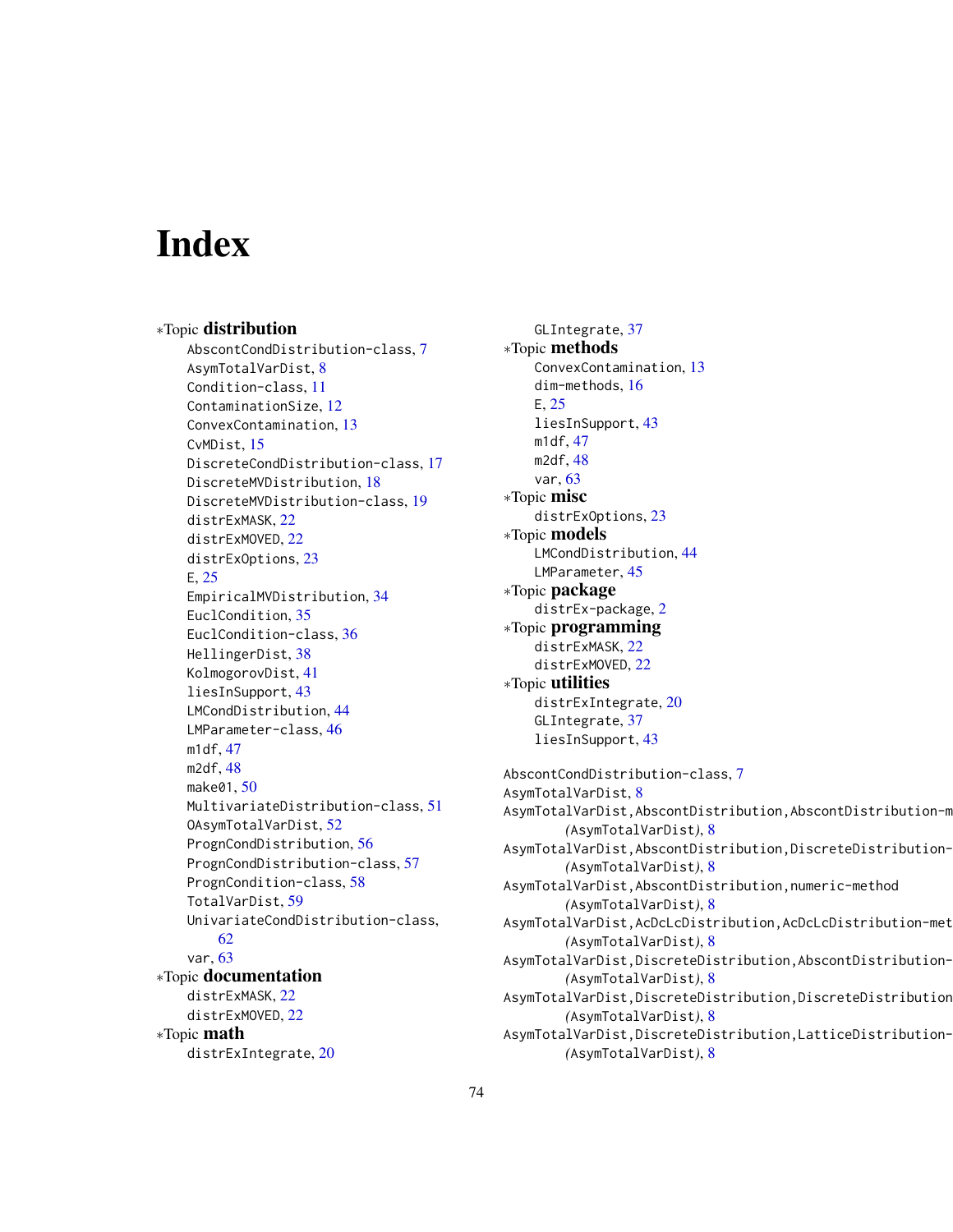|                                                                                              | AsymTotalVarDist,DiscreteDistribution,numeric <del>Comevex</del> o@ontamination,LatticeDistribution,LatticeDistributio  |
|----------------------------------------------------------------------------------------------|-------------------------------------------------------------------------------------------------------------------------|
| (AsymTotalVarDist), 8                                                                        | (ConvexContamination), 13                                                                                               |
|                                                                                              | AsymTotalVarDist,LatticeDistribution,Discrete <b>OastexContianimethod</b> ,UnivariateDistribution,UnivariateDistr       |
| (AsymTotalVarDist), 8                                                                        | (ConvexContamination), 13                                                                                               |
| AsymTotalVarDist,LatticeDistribution,LatticeD <b>ûsnverbOdan bam inea bod</b> n-methods      |                                                                                                                         |
| (AsymTotalVarDist), 8                                                                        | (ConvexContamination), 13                                                                                               |
| AsymTotalVarDist,numeric,AbscontDistribution-@eMtDibist, 15                                  |                                                                                                                         |
| (AsymTotalVarDist), 8                                                                        | CvMDist, numeric, UnivariateDistribution-method                                                                         |
| AsymTotalVarDist,numeric,DiscreteDistribution-method (CvMDist), 15                           |                                                                                                                         |
| (AsymTotalVarDist), 8                                                                        | CvMDist, UnivariateDistribution, UnivariateDistribution-meth                                                            |
| AsymTotalVarDist-methods                                                                     | $(CvMDist)$ , 15                                                                                                        |
| (AsymTotalVarDist), 8                                                                        | CvMDist-methods (CvMDist), 15                                                                                           |
| cond                                                                                         | dim, $16$                                                                                                               |
| (UnivariateCondDistribution-class),                                                          | $dim (dim-methods), 16$                                                                                                 |
| 62                                                                                           | dim, DiscreteMVDistribution-method                                                                                      |
| cond, UnivariateCondDistribution-method                                                      | $(dim$ -methods), $16$                                                                                                  |
| (UnivariateCondDistribution-class),                                                          | $dim$ -methods, $16$                                                                                                    |
| 62                                                                                           | DiscreteCondDistribution-class, 17                                                                                      |
| Condition-class, 11                                                                          | DiscreteDistribution, 34                                                                                                |
| ContaminationSize, 11, 12, 14, 16, 40, 42,                                                   | DiscreteMVDistribution, 18, 20, 34                                                                                      |
| 55,61                                                                                        | DiscreteMVDistribution-class, 19                                                                                        |
| ContaminationSize,AbscontDistribution,Abscont <b>Distribydisormethad</b> kage),2             |                                                                                                                         |
| (ContaminationSize), 12                                                                      | distrEx-package, 2                                                                                                      |
| ContaminationSize,AcDcLcDistribution,AcDcLcDi <b>gistbexiotegeatoe</b> d20,33,37,40,48,72    |                                                                                                                         |
| (ContaminationSize), 12                                                                      | distrExMASK, 22                                                                                                         |
| ContaminationSize,DiscreteDistribution,Discred <b>tDistxMovED.</b> O2method                  |                                                                                                                         |
| (ContaminationSize), 12                                                                      | distrExOptions, 21, 23, 30, 47, 49                                                                                      |
| ContaminationSize,DiscreteDistribution,Lattic <b>eDistexibptionsmethed</b> ExOptions),23     |                                                                                                                         |
| (ContaminationSize), 12                                                                      |                                                                                                                         |
| ContaminationSize,LatticeDistribution,Discret@Di\$tt2\$b4&ion-method                         |                                                                                                                         |
| (ContaminationSize), 12                                                                      | E, AbscontCondDistribution, function, numeric-method                                                                    |
|                                                                                              |                                                                                                                         |
| ContaminationSize,LatticeDistribution,LatticeDistribu(日)od <del>5</del> method               | E, AbscontCondDistribution, missing, numeric-method                                                                     |
| (ContaminationSize), 12                                                                      |                                                                                                                         |
| ContaminationSize-methods                                                                    | $(E)$ , 25                                                                                                              |
| (ContaminationSize), 12                                                                      | E, AbscontDistribution, function, missing-method                                                                        |
| ConvexContamination, 13                                                                      | (E), 25                                                                                                                 |
|                                                                                              | ConvexContamination,AbscontDistribution,Absco <b>EtAbscontDutson;buumeon;cmmesthog</b> ,missing-method                  |
| (ConvexContamination), 13                                                                    | (E), 25                                                                                                                 |
| ConvexContamination,AbscontDistribution,Univa <b>Fiad@OlisDiributliotiqoneMYcAMetheth</b> od |                                                                                                                         |
| (ConvexContamination), 13                                                                    | (E), 25                                                                                                                 |
|                                                                                              | ConvexContamination,AcDcLcDistribution,AcDcLc <b>DistflibuAhsoontDestcibethod</b> ,missing,missing-method               |
| (ConvexContamination), 13                                                                    | (E), 25                                                                                                                 |
|                                                                                              | ConvexContamination,DiscreteDistribution,DiscEeAteDLismUDiscutetoeD <mark>.nsmerbuttmemthod</mark> ssing,missing-method |
| (ConvexContamination), 13                                                                    | (E), 25                                                                                                                 |
|                                                                                              | ConvexContamination,DiscreteDistribution,Latt <b>EceDfLstmDbsttibbytionermissmetgod</b> issing-method                   |
| (ConvexContamination), 13                                                                    | (E), 25                                                                                                                 |
|                                                                                              | ConvexContamination,LatticeDistribution,Discr <b>Et&amp;DfisimLatticeD,hsmerlicticet/wod</b> ssing,missing-method       |
| (ConvexContamination), 13                                                                    | (E), 25                                                                                                                 |
|                                                                                              |                                                                                                                         |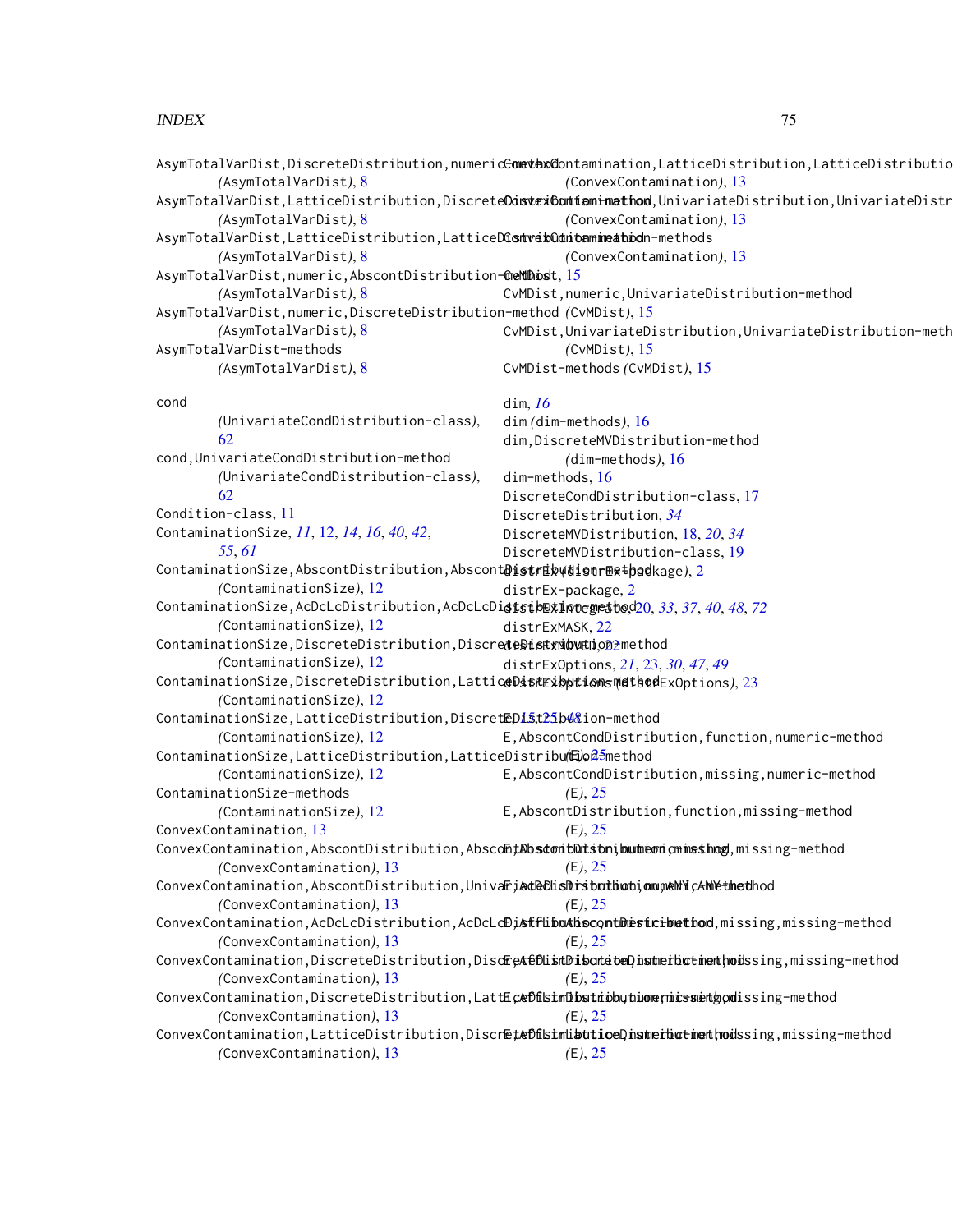| E, AffLinUnivarLebDecDistribution, missing, miss <b>En@omethoss</b> ing, missing-method (E), 25      |
|------------------------------------------------------------------------------------------------------|
| E, Td, missing, missing-method $(E)$ , 25                                                            |
| $E$ , Unif, missing, missing-method (E), 25                                                          |
| E, UnivariateCondDistribution, function, numeric-method                                              |
| (E), 25                                                                                              |
| E, UnivariateCondDistribution, missing, numeric-method                                               |
| (E), 25                                                                                              |
| E,CompoundDistribution,missing,missing-methodE,UnivariateDistribution,function,missing-method        |
| (E), 25                                                                                              |
| E, UnivariateDistribution, missing, missing-method                                                   |
| (E), 25                                                                                              |
| E,DiscreteCondDistribution,function,numeric-m <b>@tWod</b> varLebDecDistribution,function,ANY-method |
| (E), 25                                                                                              |
| E,DiscreteCondDistribution,missing,numeric-methodivarLebDecDistribution,function,missing-method      |
| (E), 25                                                                                              |
| E,DiscreteDistribution,function,missing-metho@,UnivarLebDecDistribution,missing,ANY-method           |
| (E), 25                                                                                              |
| E,DiscreteDistribution,missing,missing-methodE,UnivarLebDecDistribution,missing,missing-method       |
| (E), 25                                                                                              |
| E,DiscreteMVDistribution,function,missing-methodnivarMixingDistribution,function,ANY-method          |
| (E), 25                                                                                              |
| E,DiscreteMVDistribution,missing,missing-methნdUnivarMixingDistribution,function,missing-method      |
| (E), 25                                                                                              |
| E, UnivarMixingDistribution, missing, ANY-method                                                     |
| (E), 25                                                                                              |
| E, UnivarMixingDistribution, missing, missing-method                                                 |
| (E), 25                                                                                              |
| E, Weibull, missing, missing-method $(E)$ , 25                                                       |
| E-methods $(E)$ , 25                                                                                 |
| ElowerTruncQuantile (distrExOptions), 23                                                             |
| EmpiricalMVDistribution, 34                                                                          |
| ErelativeTolerance (distrExOptions), 23                                                              |
| EuclCondition, 35, 36                                                                                |
| EuclCondition-class, 36                                                                              |
| EupperTruncQuantile (distrExOptions), 23                                                             |
|                                                                                                      |
| E, LatticeDistribution, function, missing-method                                                     |
| getdistrExOption (distrExOptions), 23                                                                |
| E,LatticeDistribution,missing,missing-method getOption, $24\,$<br>GLIntegrate, 21, 37                |
| GLIntegrateOrder (distrExOptions), 23                                                                |
|                                                                                                      |
| GLIntegrateTruncQuantile                                                                             |
| (distrExOptions), 23<br>E, MultivariateDistribution, function, missing-method                        |
|                                                                                                      |
| E,MultivariateDistribution,missing,missing-mettebdingerDist, 11, 13, 16, 38, 42, 55, 61              |
| HellingerDist, AbscontDistribution, AbscontDistribution-meth                                         |
| (HellingerDist), 38                                                                                  |
| HellingerDist, AbscontDistribution, DiscreteDistribution-met                                         |
| (HellingerDist), 38                                                                                  |
|                                                                                                      |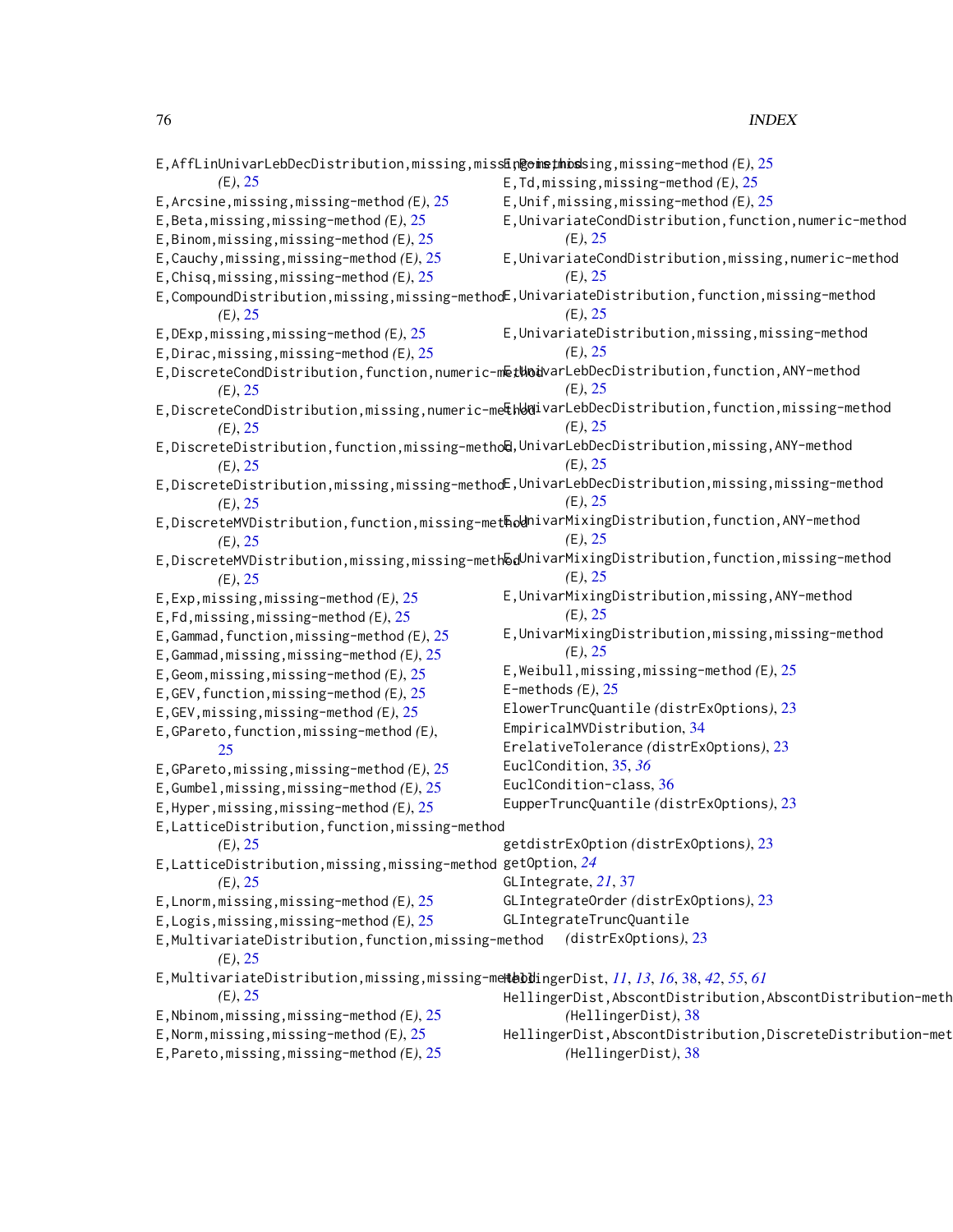| HellingerDist,AbscontDistribution,numeric-methQR,UnivariateDistribution-method |                                                                                                                                                           |  |
|--------------------------------------------------------------------------------|-----------------------------------------------------------------------------------------------------------------------------------------------------------|--|
| (HellingerDist), 38                                                            | $(var)$ , 63                                                                                                                                              |  |
| HellingerDist,AcDcLcDistribution,AcDcLcDistri <b>bQRimetheds</b> odar),63      |                                                                                                                                                           |  |
| (HellingerDist), 38                                                            | IQR. fac (distrExOptions), 23                                                                                                                             |  |
| HellingerDist,DiscreteDistribution,AbscontDistribution-method                  |                                                                                                                                                           |  |
| (HellingerDist), 38                                                            | KolmogorovDist, 11, 13, 16, 40, 41, 55, 61                                                                                                                |  |
|                                                                                | HellingerDist,DiscreteDistribution,DiscreteDi <b>%QlTB&amp;QfGXDieth&amp;Q</b> scontDistribution,AbscontDistribution-met                                  |  |
| (HellingerDist), 38                                                            | (KolmogorovDist), 41                                                                                                                                      |  |
|                                                                                | HellingerDist,DiscreteDistribution,LatticeDis <del>\PlBQ{CGA</del> Y <del>Me\$ho</del> &bscontDistribution,DiscreteDistribution-me                        |  |
| (HellingerDist), 38                                                            | (KolmogorovDist), 41                                                                                                                                      |  |
|                                                                                | HellingerDist,DiscreteDistribution,numeric-me <b>tAbm</b> ogorovDist,AcDcLcDistribution,AcDcLcDistribution-metho                                          |  |
| (HellingerDist), 38                                                            | (KolmogorovDist), 41                                                                                                                                      |  |
|                                                                                | HellingerDist,LatticeDistribution,DiscreteDis <sup>{{Q1</sup> ]0Q{{QqY}} <sub>me</sub> \$t <sub>o</sub> QiscreteDistribution,AbscontDistribution-me       |  |
| (HellingerDist), 38                                                            | (KolmogorovDist), 41                                                                                                                                      |  |
|                                                                                | HellingerDist,LatticeDistribution,LatticeDist <sup>Ko</sup> bQQqShQXQiht <sub>o</sub> DiscreteDistribution,DiscreteDistribution-m<br>(KolmogorovDist), 41 |  |
| (HellingerDist), 38                                                            |                                                                                                                                                           |  |
|                                                                                | HellingerDist,numeric,AbscontDistribution–met <mark>K0J</mark> mogorovDist,DiscreteDistribution,LatticeDistribution–me<br>(KolmogorovDist), 41            |  |
| (HellingerDist), 38                                                            |                                                                                                                                                           |  |
|                                                                                | HellingerDist,numeric,DiscreteDistribution-methomogorovDist,LatticeDistribution,DiscreteDistribution-me<br>(KolmogorovDist), 41                           |  |
| (HellingerDist), 38                                                            | KolmogorovDist, LatticeDistribution, LatticeDistribution-met                                                                                              |  |
| HellingerDist-methods (HellingerDist),                                         | (KolmogorovDist), 41                                                                                                                                      |  |
| 38                                                                             | KolmogorovDist, numeric, UnivariateDistribution-method                                                                                                    |  |
| hSmooth (distrExOptions), 23                                                   | (KolmogorovDist), 41                                                                                                                                      |  |
|                                                                                | KolmogorovDist, UnivariateDistribution, numeric-method                                                                                                    |  |
| integrate, 21, 37                                                              | (KolmogorovDist), 41                                                                                                                                      |  |
| IQR, 69, 72                                                                    | KolmogorovDist-methods                                                                                                                                    |  |
| IQR (var), 63                                                                  | (KolmogorovDist), 41                                                                                                                                      |  |
| IQR, AffLinAbscontDistribution-method                                          | kurtosis (var), 63                                                                                                                                        |  |
| (var), 63                                                                      | kurtosis, AffLinAbscontDistribution-method                                                                                                                |  |
| IQR, AffLinDiscreteDistribution-method                                         | (var), 63                                                                                                                                                 |  |
| (var), 63                                                                      | kurtosis, AffLinDiscreteDistribution-method                                                                                                               |  |
| IQR, AffLinDistribution-method (var), 63                                       | (var), 63                                                                                                                                                 |  |
| IQR, AffLinLatticeDistribution-method                                          | kurtosis, AffLinDistribution-method                                                                                                                       |  |
| (var), 63                                                                      | (var), 63                                                                                                                                                 |  |
| IQR, ANY-method (var), 63                                                      | kurtosis, AffLinLatticeDistribution-method                                                                                                                |  |
| IQR, Arcsine-method (var), 63                                                  | (var), 63                                                                                                                                                 |  |
| IQR, Cauchy-method (var), 63                                                   | kurtosis, ANY-method (var), 63                                                                                                                            |  |
| IQR, DExp-method (var), 63                                                     | kurtosis, Arcsine-method (var), 63                                                                                                                        |  |
| IQR, Dirac-method (var), 63                                                    | kurtosis, Beta-method (var), 63                                                                                                                           |  |
| IQR, DiscreteDistribution-method (var),                                        | kurtosis, Binom-method (var), 63                                                                                                                          |  |
| 63                                                                             | kurtosis, Cauchy-method (var), 63                                                                                                                         |  |
| IQR, Exp-method (var), 63                                                      | kurtosis, Chisq-method (var), 63                                                                                                                          |  |
| IQR, Geom-method (var), 63                                                     | kurtosis, DExp-method (var), 63                                                                                                                           |  |
| IQR, Logis-method (var), 63                                                    | kurtosis, Dirac-method (var), 63                                                                                                                          |  |
| IQR, Norm-method (var), 63                                                     | kurtosis, Exp-method (var), 63                                                                                                                            |  |
| IQR, Unif-method (var), 63                                                     | kurtosis, Fd-method (var), 63                                                                                                                             |  |
| IQR, UnivariateCondDistribution-method                                         | kurtosis, Gammad-method (var), 63                                                                                                                         |  |
| (var), 63                                                                      | kurtosis, Geom-method (var), 63                                                                                                                           |  |
|                                                                                |                                                                                                                                                           |  |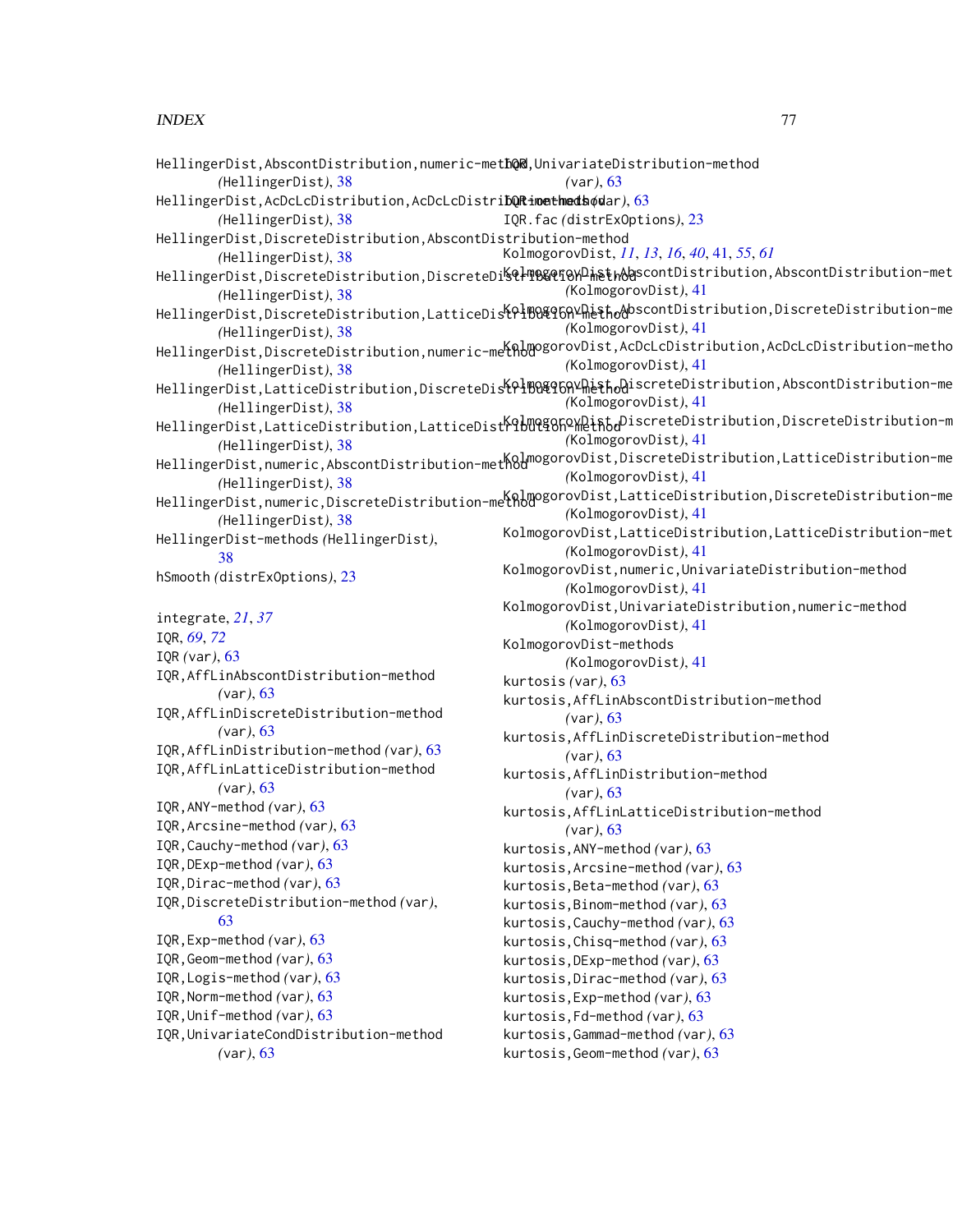```
kurtosis,Hyper-method (var), 63
kurtosis,Lnorm-method (var), 63
kurtosis,Logis-method (var), 63
kurtosis,Nbinom-method (var), 63
kurtosis,Norm-method (var), 63
kurtosis,Pois-method (var), 63
kurtosis,Td-method (var), 63
kurtosis,Unif-method (var), 63
kurtosis,UnivariateDistribution-method
        (var), 63
kurtosis,Weibull-method (var), 63
kurtosis-methods (var), 63
liesInSupport, 43
liesInSupport,DiscreteMVDistribution,matrix-method
        (liesInSupport), 43
liesInSupport,DiscreteMVDistribution,numeric-method
        (liesInSupport), 43
LMCondDistribution, 44
LMParameter, 45, 46
LMParameter-class, 46
m1df, 33, 47, 72
m1df,AbscontDistribution-method (m1df),
        47
m1df,AffLinDistribution-method (m1df),
        47
m1df,Binom-method (m1df), 47
m1df,Chisq-method (m1df), 47
m1df,Exp-method (m1df), 47
m1df,LatticeDistribution-method (m1df),
        47
m1df,Norm-method (m1df), 47
m1df,Pois-method (m1df), 47
m1df,UnivariateDistribution-method
        (m1df), 47
m1df-methods (m1df), 47
m1dfLowerTruncQuantile
        (distrExOptions), 23
m1dfRelativeTolerance (distrExOptions),
        23
m2df, 33, 48, 48, 72
m2df,AbscontDistribution-method (m2df),
        48
m2df,AffLinDistribution-method (m2df),
        48
m2df,Binom-method (m2df), 48
m2df,Chisq-method (m2df), 48
m2df,Exp-method (m2df), 48
```

```
m2df,LatticeDistribution-method (m2df),
        48
m2df,Norm-method (m2df), 48
m2df,Pois-method (m2df), 48
m2df,UnivariateDistribution-method
        (m2df), 48
m2df-methods (m2df), 48
m2dfLowerTruncQuantile
        (distrExOptions), 23
m2dfRelativeTolerance (distrExOptions),
        23
mad, 69, 72
mad (var), 63
mad,AffLinAbscontDistribution-method
        (var), 63
mad,AffLinDiscreteDistribution-method
        (var), 63
mad,AffLinDistribution-method (var), 63
mad,AffLinLatticeDistribution-method
        (var), 63
mad,ANY-method (var), 63
mad,Arcsine-method (var), 63
mad,Cauchy-method (var), 63
mad,DExp-method (var), 63
mad,Dirac-method (var), 63
mad,Exp-method (var), 63
mad,Geom-method (var), 63
mad,Logis-method (var), 63
mad,Norm-method (var), 63
mad,Unif-method (var), 63
mad,UnivariateDistribution-method
        (var), 63
mad-methods (var), 63
make01, 50
MASKING (distrExMASK), 22
MCIterations (distrExOptions), 23
median, 69, 72
median (var), 63
median,AffLinAbscontDistribution-method
        (var), 63
median,AffLinDiscreteDistribution-method
        (var), 63
median,AffLinDistribution-method (var),
         63
median,AffLinLatticeDistribution-method
        (var), 63
median,ANY-method (var), 63
median,Arcsine-method (var), 63
```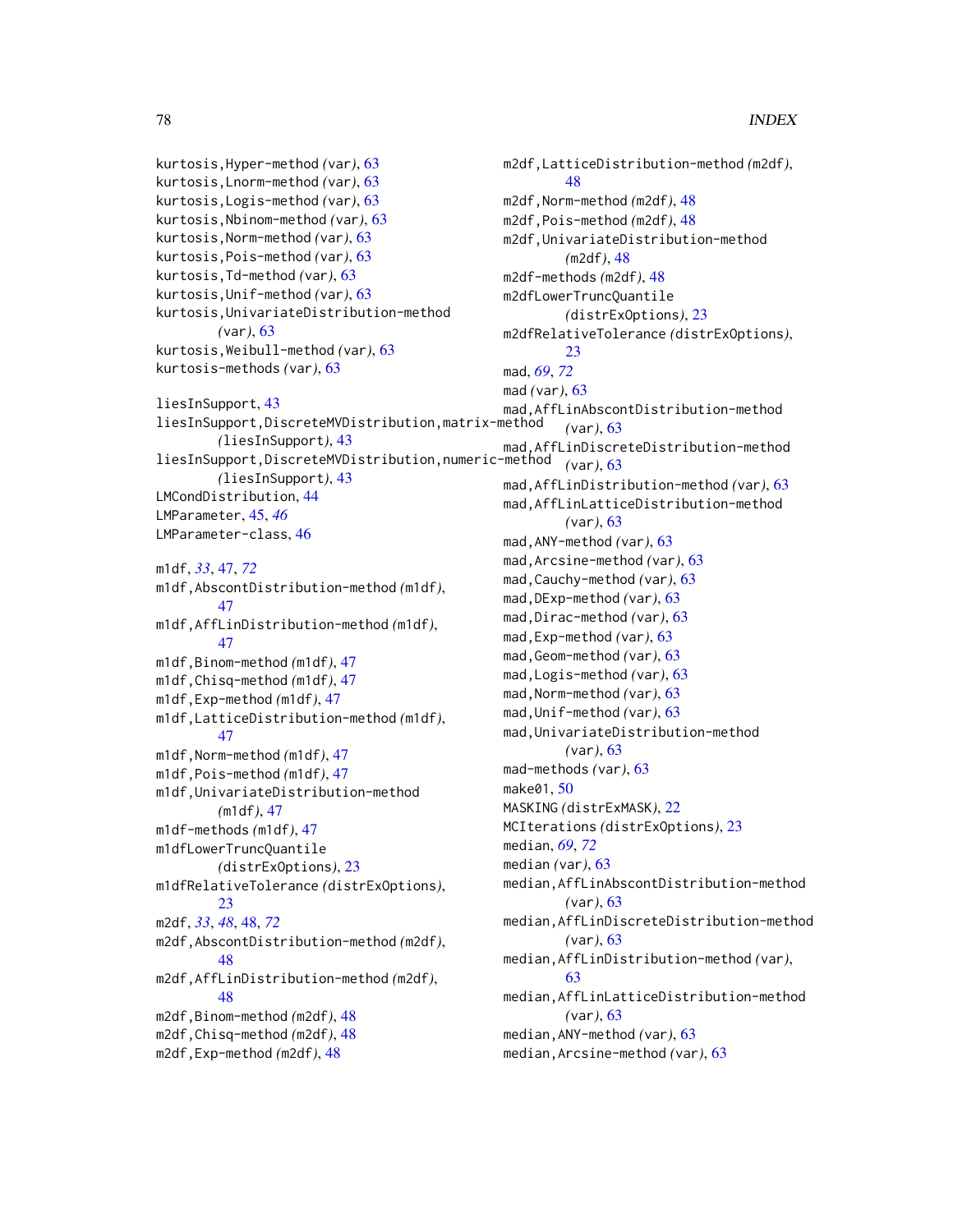```
median,Cauchy-method (var), 63
median,DExp-method (var), 63
median,Dirac-method (var), 63
median,Exp-method (var), 63
median,Geom-method (var), 63
median,Lnorm-method (var), 63
median,Logis-method (var), 63
median,Norm-method (var), 63
median,Unif-method (var), 63
median,UnivariateCondDistribution-method
        (var), 63
median,UnivariateDistribution-method
        (var), 63
median-methods (var), 63
MOVEDING (distrExMOVED), 22
MultivariateDistribution-class, 51
name,Condition-method
        (Condition-class), 11
name<-,Condition-method
        (Condition-class), 11
nDiscretize (distrExOptions), 23
OAsymTotalVarDist, 52
0AsymTotalVarDist,AbscontDistribution,Abscont<mark>Rinte;ibuti@0ndlftl0A</mark>-method
        (OAsymTotalVarDist), 52
OAsymTotalVarDist,AbscontDistribution,DiscreteDistribution-method
        (OAsymTotalVarDist), 52
OAsymTotalVarDist,AbscontDistribution,numeric-method
sd (var), 63
        (OAsymTotalVarDist), 52
OAsymTotalVarDist,AcDcLcDistribution,AcDcLcDistribution-method
sd,UnivariateDistribution-method (var),
        (OAsymTotalVarDist), 52
OAsymTotalVarDist,DiscreteDistribution,AbscontDistribution-method
sd-methods (var), 63
        (OAsymTotalVarDist), 52
OAsymTotalVarDist,DiscreteDistribution,DiscreteDistribution-method
(EuclCondition-class), 36
        (OAsymTotalVarDist), 52
OAsymTotalVarDist,DiscreteDistribution,LatticeDistribution-method
(LMParameter-class), 46
        (OAsymTotalVarDist), 52
OAsymTotalVarDist,DiscreteDistribution,numeric-method
(MultivariateDistribution-class),
        (OAsymTotalVarDist), 52
OAsymTotalVarDist,LatticeDistribution,DiscretsDoos;Pribyntiondinetbodmethod
        (OAsymTotalVarDist), 52
0AsymTotalVarDist,LatticeDistribution,Lattice<mark>BhowtributaonatneChnod</mark>Distribution-method
        (OAsymTotalVarDist), 52
<code>OAsymTotalVarDist,</code>numeric,Abscont<code>Distribution-method</code> 62(OAsymTotalVarDist), 52
0AsymTotalVarDist,numeric,DiscreteDistributioskementess,AffLinAbscontDistribution-method
        (OAsymTotalVarDist), 52
                                                 OAsymTotalVarDist-methods
                                                          (OAsymTotalVarDist), 52
                                                 options, 24
                                                 plot (plot-methods), 55
                                                 plot,MultivariateDistribution,missing-method
                                                          (plot-methods), 55
                                                 plot,MultivariateDistribution-method
                                                          (MultivariateDistribution-class),
                                                          51
                                                 plot,UnivariateCondDistribution,missing-method
                                                          (plot-methods), 55
                                                 plot,UnivariateCondDistribution-method
                                                          (UnivariateCondDistribution-class),
                                                          62
                                                 plot-methods, 55
                                                 PrognCondDistribution, 56, 57
                                                 PrognCondDistribution-class, 57
                                                 PrognCondition (PrognCondition-class),
                                                          58
                                                 PrognCondition-class, 58
                                                 Qn, 72
                                                 Range (EuclCondition-class), 36
                                                          (EuclCondition-class), 36
                                                 sd, 69, 72
                                                 sd,Norm-method (var), 63
                                                          63
                                                 show,EuclCondition-method
                                                 show,LMParameter-method
                                                 show,MultivariateDistribution-method
                                                          51
                                                          (PrognCondition-class), 58
                                                          (UnivariateCondDistribution-class),
                                                 skewness (var), 63
                                                          (var), 63
```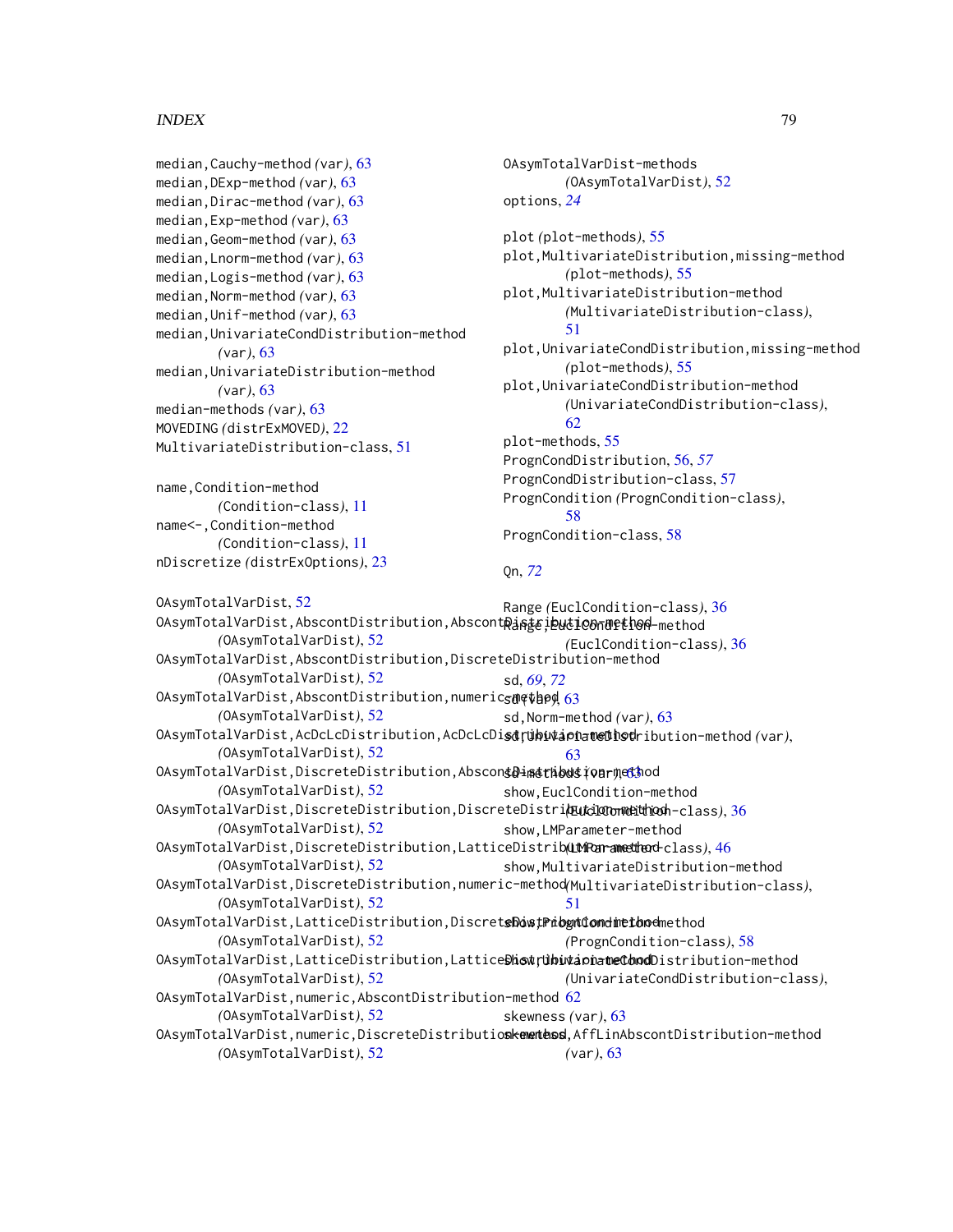skewness,AffLinDiscreteDistribution-method *(*var*)*, [63](#page-62-0) skewness,AffLinDistribution-method *(*var*)*, [63](#page-62-0) skewness,AffLinLatticeDistribution-method *(*var*)*, [63](#page-62-0) skewness,ANY-method *(*var*)*, [63](#page-62-0) skewness,Arcsine-method *(*var*)*, [63](#page-62-0) skewness,Beta-method *(*var*)*, [63](#page-62-0) skewness,Binom-method *(*var*)*, [63](#page-62-0) skewness,Cauchy-method *(*var*)*, [63](#page-62-0) skewness,Chisq-method *(*var*)*, [63](#page-62-0) skewness,DExp-method *(*var*)*, [63](#page-62-0) skewness,Dirac-method *(*var*)*, [63](#page-62-0) skewness,Exp-method *(*var*)*, [63](#page-62-0) skewness,Fd-method *(*var*)*, [63](#page-62-0) skewness,Gammad-method *(*var*)*, [63](#page-62-0) skewness,Geom-method *(*var*)*, [63](#page-62-0) skewness,Hyper-method *(*var*)*, [63](#page-62-0) skewness,Lnorm-method *(*var*)*, [63](#page-62-0) skewness,Logis-method *(*var*)*, [63](#page-62-0) skewness,Nbinom-method *(*var*)*, [63](#page-62-0) skewness,Norm-method *(*var*)*, [63](#page-62-0) skewness,Pois-method *(*var*)*, [63](#page-62-0) skewness,Td-method *(*var*)*, [63](#page-62-0) skewness,Unif-method *(*var*)*, [63](#page-62-0) skewness,UnivariateDistribution-method *(*var*)*, [63](#page-62-0) skewness,Weibull-method *(*var*)*, [63](#page-62-0) skewness-methods *(*var*)*, [63](#page-62-0) Sn, *[72](#page-71-0)* support,DiscreteMVDistribution-method *(*DiscreteMVDistribution-class*)*, [19](#page-18-0) TotalVarDist, *[13](#page-12-0)*, *[16](#page-15-0)*, *[40](#page-39-0)*, *[42](#page-41-0)*, [59](#page-58-0) TotalVarDist,AbscontDistribution,AbscontDistribution-method var,Geom-method *(*var*)*, [63](#page-62-0) *(*TotalVarDist*)*, [59](#page-58-0) TotalVarDist,AbscontDistribution,DiscreteDist**vabµLionmmetblod**d(var),[63](#page-62-0) *(*TotalVarDist*)*, [59](#page-58-0) TotalVarDist,AbscontDistribution,numeric-meth**od**r,Nbinom-method*(*var),[63](#page-62-0) *(*TotalVarDist*)*, [59](#page-58-0) TotalVarDist,AcDcLcDistribution,AcDcLcDistribuatioPoinsthethod (var), [63](#page-62-0) *(*TotalVarDist*)*, [59](#page-58-0) TotalVarDist,DiscreteDistribution,LatticeDistribution-meth

*(*TotalVarDist*)*, [59](#page-58-0)

*(*TotalVarDist*)*, [59](#page-58-0)

TotalVarDist,DiscreteDistribution,AbscontDist**vabuthiof-method** (var), [63](#page-62-0) TotalVarDist,DiscreteDistribution,DiscreteDistribution-me[thod](#page-62-0) *(*var*)*, 63 *(*TotalVarDist*)*, [59](#page-58-0) TotalVarDist,DiscreteDistribution,numeric-method *(*TotalVarDist*)*, [59](#page-58-0) TotalVarDist,LatticeDistribution,DiscreteDistribution-meth *(*TotalVarDist*)*, [59](#page-58-0) TotalVarDist,LatticeDistribution,LatticeDistribution-method *(*TotalVarDist*)*, [59](#page-58-0) TotalVarDist,numeric,AbscontDistribution-method *(*TotalVarDist*)*, [59](#page-58-0) TotalVarDist,numeric,DiscreteDistribution-method *(*TotalVarDist*)*, [59](#page-58-0) TotalVarDist-methods *(*TotalVarDist*)*, [59](#page-58-0) UnivariateCondDistribution-class, [62](#page-61-0) var, [63,](#page-62-0) *[68](#page-67-0)*, *[72](#page-71-0)* var,AffLinAbscontDistribution-method *(*var*)*, [63](#page-62-0) var,AffLinDiscreteDistribution-method *(*var*)*, [63](#page-62-0) var,AffLinDistribution-method *(*var*)*, [63](#page-62-0) var,AffLinLatticeDistribution-method *(*var*)*, [63](#page-62-0) var,ANY-method *(*var*)*, [63](#page-62-0) var,Arcsine-method *(*var*)*, [63](#page-62-0) var,Beta-method *(*var*)*, [63](#page-62-0) var,Binom-method *(*var*)*, [63](#page-62-0) var,Cauchy-method *(*var*)*, [63](#page-62-0) var,Chisq-method *(*var*)*, [63](#page-62-0) var,CompoundDistribution-method *(*var*)*, [63](#page-62-0) var,DExp-method *(*var*)*, [63](#page-62-0) var,Dirac-method *(*var*)*, [63](#page-62-0) var,Exp-method *(*var*)*, [63](#page-62-0) var,Fd-method *(*var*)*, [63](#page-62-0) var,Gammad-method *(*var*)*, [63](#page-62-0) var,Hyper-method *(*var*)*, [63](#page-62-0) var,Logis-method *(*var*)*, [63](#page-62-0) var,Norm-method *(*var*)*, [63](#page-62-0) var,Td-method *(*var*)*, [63](#page-62-0) var,UnivariateDistribution-method var,Weibull-method *(*var*)*, [63](#page-62-0)